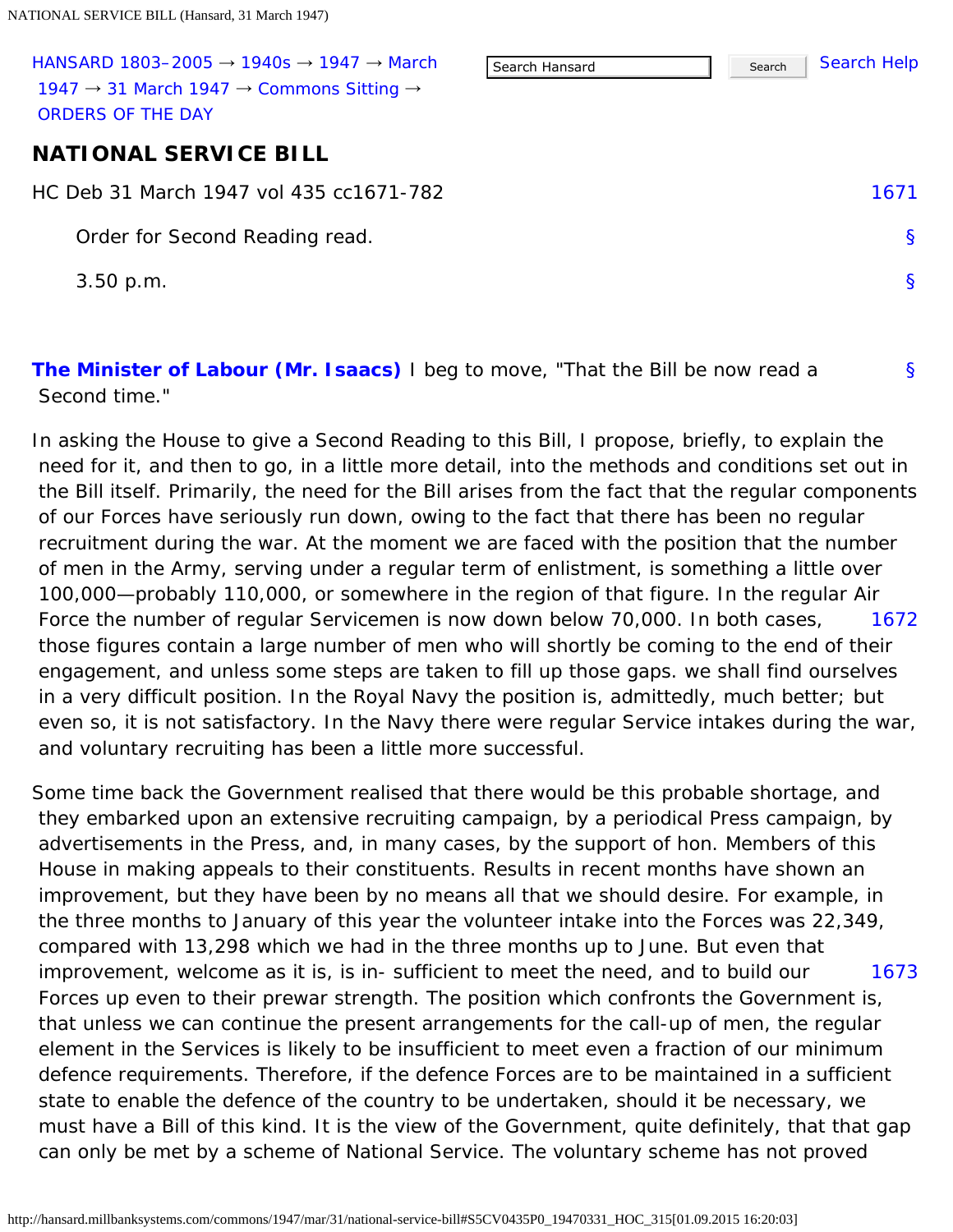sufficiently effective, despite the attractions of improved conditions, and the prospects of advancement that are open to the voluntary Serviceman now as compared with before the war. That is not sufficient to encourage the enlistment of the number of men that are required.

[1674](#page-1-0) There is, however, a second reason, and that is the need for the nation to build up efficient, well-trained reserve and auxiliary Forces. We must maintain a reasonable state of preparedness in case we should be engaged in a future war. I am sure it is the very sincere and earnest hope of every one of our people that we may not be faced with a future war. There is no idea and no intention in the mind of any of our folk to engage in a fight with anybody. On the other hand, somebody may want to have a fight with us—we do not know. For that reason we have to be prepared to stand our ground, and to defend our country and the principles in which we believe. If our Armed Forces are to be capable of operating efficiently at the beginning of an emergency they must be backed up with efficient and adequate reserve Forces; otherwise, all that we shall be doing will be saying to the volunteer force, which is inadequate to meet the strain: "You go into battle. We will sacrifice you, and will wait a few more months while we train the others that are to come on." We think it is absolutely essential that we should have efficient and well-trained reserves to enable those necessary requirements to be faced. We do not think it is possible to get that reserve by purely voluntary service. Now, before the war the Territorial Forces were staffed with a number of enthusiastic men, who were willing to give their spare time to train for the defence of the country. But the training that can be given under those circumstances does not produce a sufficiently efficient individual to take full part in the defence of his country, and, in all probability, not sufficiently well trained to look after his own personal defence.

<span id="page-1-1"></span><span id="page-1-0"></span>[§](#page-1-1) **[Air Commodore Harvey](http://hansard.millbanksystems.com/people/sir-arthur-harvey)** [\(Macclesfield\)](http://hansard.millbanksystems.com/constituencies/macclesfield) Does the right hon. Gentleman mean that the Battle of Britain pilots, who trained in the Auxiliary Air Force, did not play their part when the war came?

<span id="page-1-2"></span>[§](#page-1-2) **[Mr. Isaacs](http://hansard.millbanksystems.com/people/mr-george-isaacs)** It is most unreasonable for the hon. and gallant Member to try to put into my mind any such thought or suggestion. I think that everyone of our people, who so willingly responded in the war when they had the clarion call from the then Prime Minister, deserves credit for the way they devoted themselves to the job. To pick out any one as against another, and to try to draw a distinction between them, is not reasonable or fair. Even the "footslogger" did his bit, with the training he had—[HON. MEMBERS: "'Even'?"]—Some hon. Members opposite seem to be anxious to pick up a word here and there, and to make something out of it. Perhaps I might go back to what I was trying to say. I was trying to say that everyone of those people who volunteered for any kind of service did his best. But those people could not do as well as they might have done, because they did not have the facilities for full and complete training, which we hope they will get under this Bill. This is no time to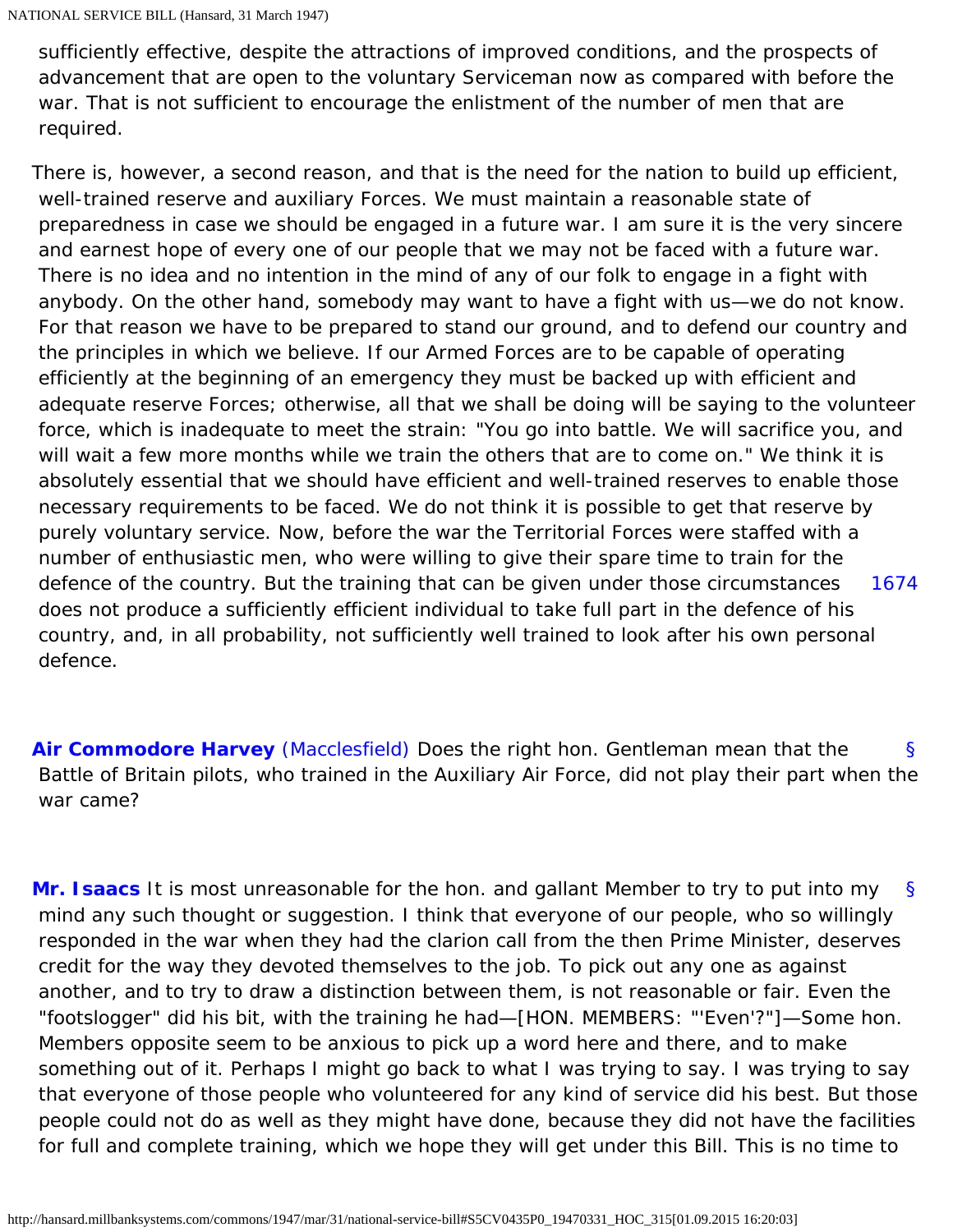<span id="page-2-0"></span>[1675](#page-2-0) draw distinctions between one and the other. We have to bear in mind that the training required for our Forces today is a much different training from which was required before the outbreak of the war which has just closed: there are new weapons; scientific weapons of different kinds; technical developments of all sorts, which require a very complete training to enable a man to be efficient at his particular job, and we cannot rely upon that kind of training being given after an emergency has arisen. On that matter, in relation to emergency and the need for speed in action I will, if I may, quote to the House, if they will be considerate enough to listen, a passage from the Prime Minister's speech on the Loyal Address on 12th November last, which I think clearly sets out the Government's point of view. My right hon. Friend then said: "First of all, the development of modern warfare has made this country more vulner- able. We are now part of the Continent. We can be reached by attack from the Continent. While in the past we always had a long breathing space on which we could depend, that breathing space is most unlikely to be available should any war arise in the future. The logic of that is that while we keep our front line forces as low as we can consonant with efficiency and the jobs they have to do, we must have trained reserves who can take their part right away without waiting for six months' training."—[OFFICIAL REPORT, 12th November, 1946; Vol. 430, C. 40.]" We consider that compulsory National Service is not only necessary to ensure speed, but is also the most democratic way of providing the Forces required. In the old days, between the wars and before the wars, recruiting statistics show that we had a greater intake into the Army in days of serious unemployment, when men turned to that kind of opportunity of getting their livelihood, when no other means were open to them. We think today, that the responsibility, the duty—I think one might almost say the privilege—of taking part in the defence of our country should be spread over the whole of our young men, irrespective of their class or their occupation; they should all come along and play their part in this service. We consider it is a national duty that everyone, when required, should come to the defence of their country, and individuals should give sufficient time to making themselves competent to undertake that duty.

[1676](#page-2-1) This Bill provides a method for carrying out that duty. It amends the existing National Service laws. It is an amending Bill. It provides for continuous compulsory military service from 1st January, 1949. I will explain the detailed changes as between the existing laws and this Bill a little later. I want to emphasise, first of all, that all the existing safeguards for personal hardship cases, for conscientious objectors and all the other reasonable requirements for postponement and deferment, have been maintained, and in some cases have been slightly extended. These arrangements worked exceedingly well during the war. There may, of course, have been cases where somebody did not get a postponement, who thought he should have got it, but in general their work gave satisfaction as fair and reasonable and we consider that the hardship committees and conscientious objectors' tribunals and other similar bodies for dealing with these cases should continue to take part in the administration of these provisions, as they have done in the past.

<span id="page-2-1"></span>Until 1st January, 1949, men will be called up under the existing arrangements set out in detail in Command Paper 6831 under the title, "Call up to the Forces in 1947 and 1948."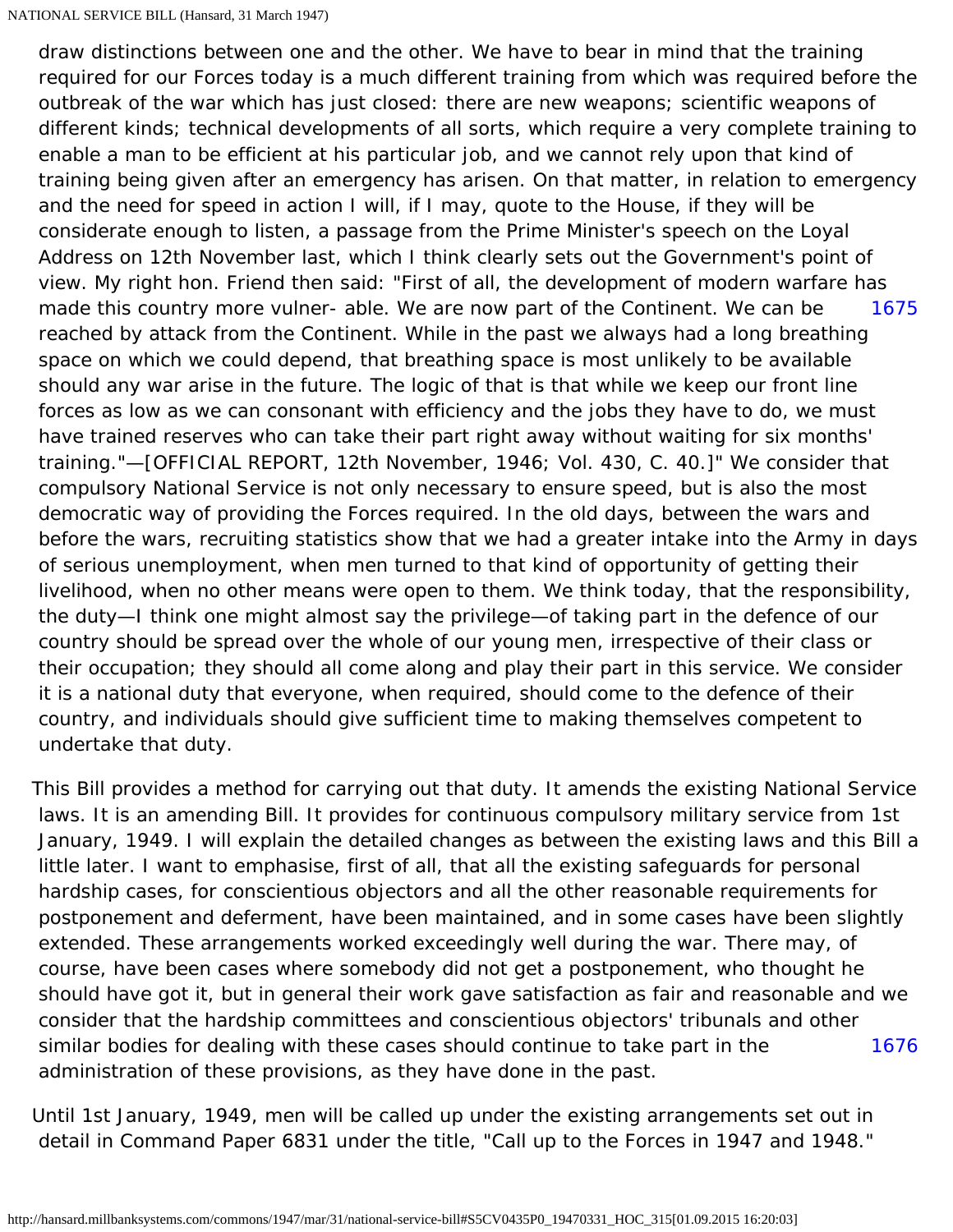Under these arrangements, young men called up during this year will serve for two years, and those called up from the beginning of next year will serve a gradually shorter period, the period of service being reduced, so that those called up at the end of the year will serve 18 months, thus bringing them into line with what the Bill provides. This Bill provides that the National Service Acts shall cease to have effect on 1st January, 1954, unless a later date is fixed by Order in Council. In other words, this new Bill means that military service for the nation will continue to exist for five years definitely, but can be extended by Orders in Council. Such Orders in Council must have the consent of both Houses of Parliament. That means that young men who have not reached the age of 18 by 1st January, 1954, or any later date, will not be liable to be called up, but that at that date, the liability at once disappears. But it must be clear that there must be some men called up just before that date, who will then be in the Services, who will have to continue their service, although the period of it will not end until after the date on which compulsory enrolment has expired. Parliament itself will have complete control over the extension or otherwise of this liability to service; it will be for Parliament to determine it, as it seems necessary in the light of the circumstances existing at that time.

[1677](#page-3-0) Now as to what we may call the field of the call-up. The Bill gives authority to call up young men between the ages of 18 and 26; but I must make it clear at once that the usual call-up age will be the age of 18, and that the extra age limit is put in—for the purpose that I will explain a little later on—so as to give facilities to the Ministry for making deferments and postponements. The total period of service is seven years, 18 months' full time service with the Forces, and five and a half years with the Reserve Services. Under the present Acts, men up to the age of 46 are liable; and their liability to serve, when called up, is until the end of the present emergency; and that is to be fixed by some date. But under the Bill men will be called up definitely for the stated period of 18 months. Therefore, they will know, once they leave their civil employments or student courses, that they are going in for a fixed and definite period.

<span id="page-3-0"></span>Primarily, the reason for the 18 months' full-time service is determined by two factors. First, there must be an adequate period of initial training. That is not to say that the full 18 months will be taken up by training. Many of the Forces, or sections of the Forces, may be able to complete sufficient training by the end of 12 months, and the young men may then do a bit of soldiering Men may finish training, and then go to do garrison duty or some other work to take the place of some of the men coming out at the end of their normal time of service. Whilst the period of 18 months may not be required for complete training, it is required for service. Secondly, it is necessary to have a marginal period so that extensive training may be given and the fullest opportunity taken of the time in which the Services have the young men at their disposal. But it has to be borne in mind that this, in itself, will bring about an added demand upon the normal full-time soldier because it will be regular components of the Forces who will have to undertake the training of the young men coming in; and, therefore, there will be less men available in the active lines should any requirements arise for their services.

I should like to mention here that the Government are not using the word "conscript" in this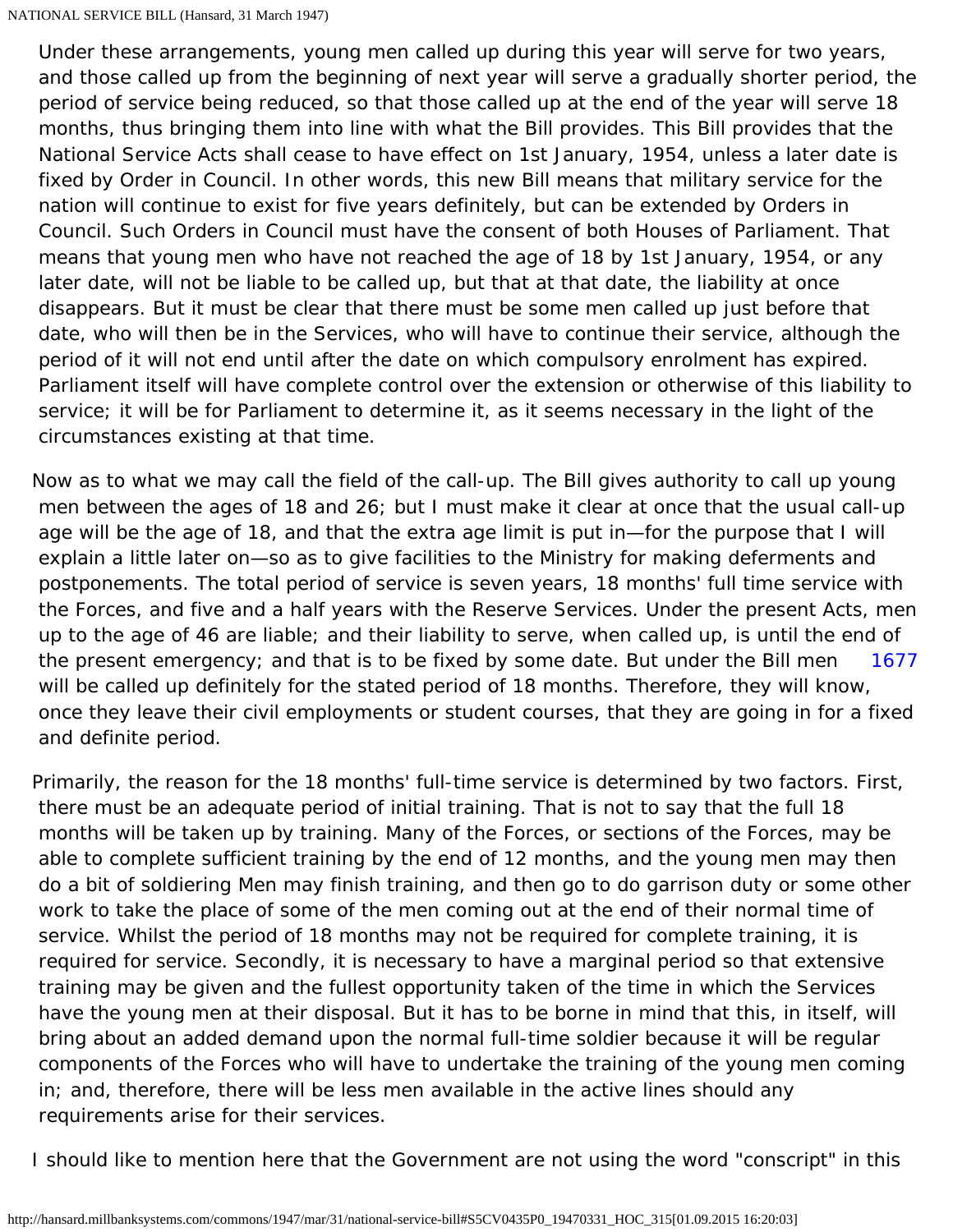Bill. We are referring to these young men as "national service men." There are many who prefer to think they will be coming in to do their service willingly, although called upon, and who do not like the connotation of the word "conscript" and its reference, not to circumstances in this country, but to circumstances in which others have used it, and which have become associated with the word. I make that point for what it may be worth.

<span id="page-4-0"></span>[1678](#page-4-0) I want to refer to one or two other factors. We hope that it may be possible—as I shall explain, there is power in the Bill—to shorten the period of service. There are two ways in which that may be achieved. First, we may find that the campaign to attract young men will be more successful than it has beep. Many of the young men called up to do their 18 months' service may find the Services so attractive to them that they may desire to continue in them, and to continue for a fixed period longer than their 18 months. Secondly, our overseas defence commitments may be so changed that to make it unnecessary for us to have the Forces which we now think are going to be necessary; but this is too indefinite for the Government to assume for the purposes of national planning. Therefore, there is power in the Bill, in Clause 1 (1, a), for the Government, by Order in Council, to reduce the initial period of the 18 months' whole time service; and I have authority to say, that at the earliest opportunity at which this is found to be practicable it will be done. It must be borne in mind that there may be cases in which a man may find himself called upon to serve more than the 18 months period. It will be entirely his own fault if he does; if a man deserts, or is absent without leave any time, he will be called upon to make good that time of absence by continuing his service after the 18 months have passed.

There is also power in the Bill to reduce the period of 18 months in certain cases. It will be used for exceptional purposes. For example, we are informed by the Royal Air Force that a man being trained as one of an air-crew, may reach a certain part of his training at the end of 12 months, and that the time left to him is not sufficient for him to go right through the next stage; and that it might be better to release him, and to carry on with his part-time training, at the end of 12 months. We have taken power in the Bill to allow that, should it be necessary; but if a national service man is released for any of these reasons from full time service before the 18 months expire, he will be expected to make good that time by a little extra time in the part time service training programme, and so to make up, to some extent, the full time lost.

<span id="page-4-1"></span>[1679](#page-4-1) The age for calling up is 18 years, but there is provision to allow young men who apply to be called up earlier, but not earlier than the age of 17 years and six months. The provision is made quite deliberately, so that young men going up to a university, or to some other training course, may choose to be called up a little earlier, enabling them to come out of the Forces a little earlier in time than if they had waited until they were 18 to be called up; and in time to start their university or other scholastic careers. It may be a very hard thing indeed for a young fellow in certain circumstances to be called up one year after starting his scholastic work, and finds himself pushed back and he may prefer to do his service first. There is a similar slight variation with regard to doctors and dentists. In normal circumstances, doctors and dentists will find themselves called up round about the age of 25; but there will be many in the field of call-up, who are taking specialist courses and want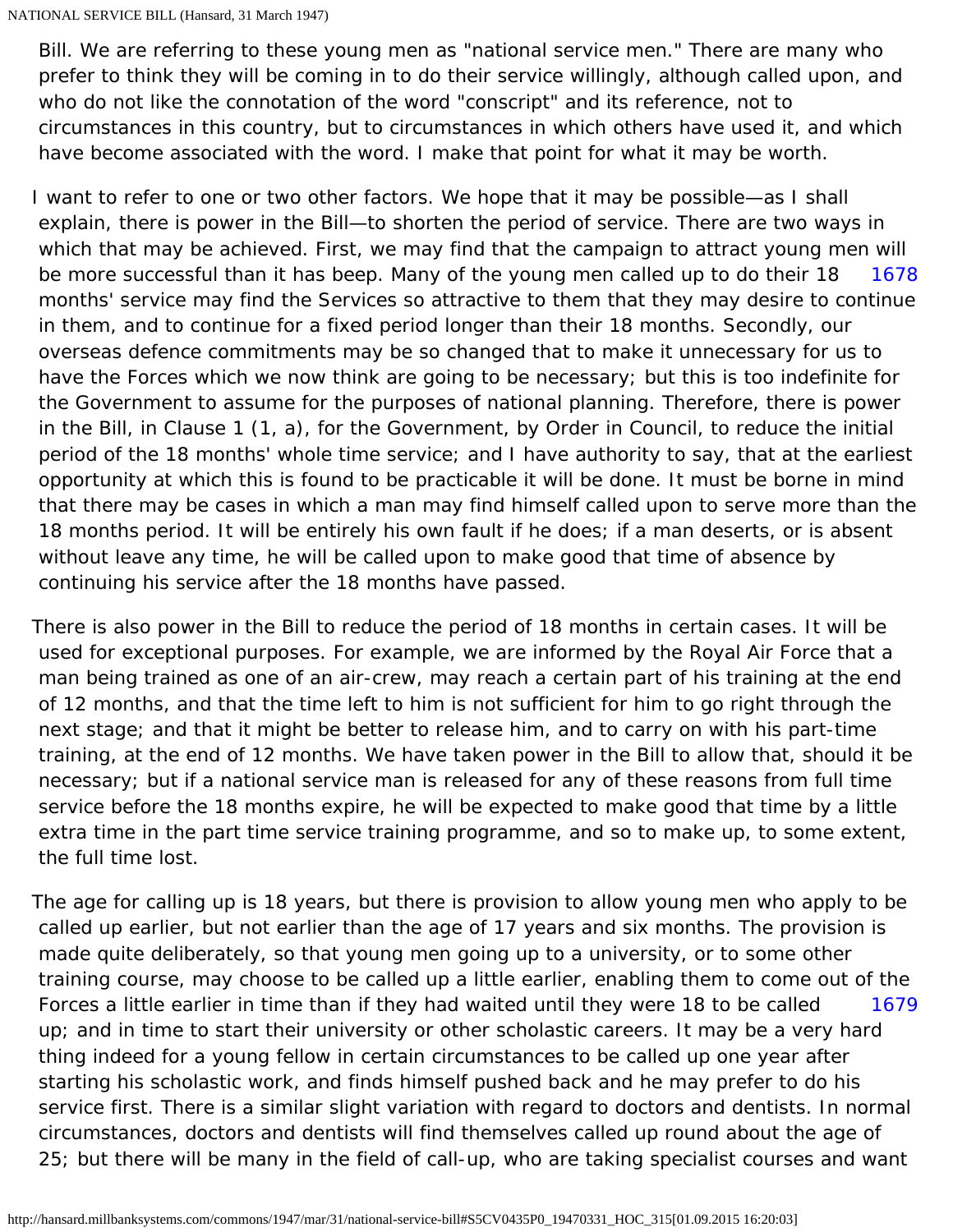to become specialists in one branch of their profession; and when an individual requests that it should be done, his call-up may be postponed, and he will be liable to be called up, up to the age of 29. That has been done to meet the needs of the professions, so that men will get their additional training. At the same time, it is an advantage to the Services, because they will have within their ranks men with higher qualifications to assist in the professional work of the doctors and dentists in the Forces.

<span id="page-5-0"></span>[§](#page-5-0) **[Mr. Kenneth Lindsay](http://hansard.millbanksystems.com/people/mr-kenneth-lindsay)** [\(Combined English Universities\)](http://hansard.millbanksystems.com/constituencies/combined-english-universities) Has the Minister any idea of the spread as between the ages of 17½ and 26? For instance, does he imagine that 20 per cent. or 30 per cent. will opt at 17½?

<span id="page-5-1"></span>[§](#page-5-1) [1680](#page-5-2) **[Mr. Isaacs](http://hansard.millbanksystems.com/people/mr-george-isaacs)** I could not say without notice, but I will endeavour to get the information for the hon. Gentleman if he wants to use it in the Debate. We think that a young man of 17½ is physically not so different from the young man of 18. I should like to mention the question of deferment. By having the field of call-up ranging from the age of 18 to that of 26, with the normal intention of calling up at 18, we have a long field in which to plan deferments. But this must be said right at the outset, that it is the intention of the Government under this Bill that all young men liable and medically fit shall serve their time in the Forces—all of them, with the exception which I shall explain and of which the House has already been informed. We are anxious not to interrupt training, whether for the professions or for the arts or for industry, or whatever it may be, and, therefore, the option is given to the young man to defer being called up until his apprenticeship or training has been completed. Therefore, a student going to the university, or a young man going to an apprenticeship in industry, can decide whether he will do his service, and get it over and done with, or whether he will continue his training and do his service afterwards.

<span id="page-5-2"></span>That will be his option, but this is being tied up with one or two very stringent provisions. First, a young man will have to satisfy the district manpower boards or the recruitment committees that there is a genuine and satisfactory learnership, studentship or apprenticeship in operation. It must be genuine. It is not going to be allowed, that a firm finding that their young men are to be called up, suddenly rushes to get indenture forms for them. The apprenticeship must be in existence at or before the time of call-up, and must be a satisfactory apprenticeship. I can speak only of experience in my own industry. I have known of a case of a printer in South London with six young lads as apprentice compositors. He had drawn a premium of £25 from each of them, yet after their apprenticeships, they did not know enough even to print a winkle bag, let alone get a job in the trade. That is going to stop. The manpower board has to be satisfied that the apprenticeship is a genuine apprenticeship.

I ask the House to see the great advantage in this, in that it should, in fact, encourage genuine systems of apprenticeship to be developed throughout the country, and end the haphazard methods of teaching that have developed. There must be a genuine and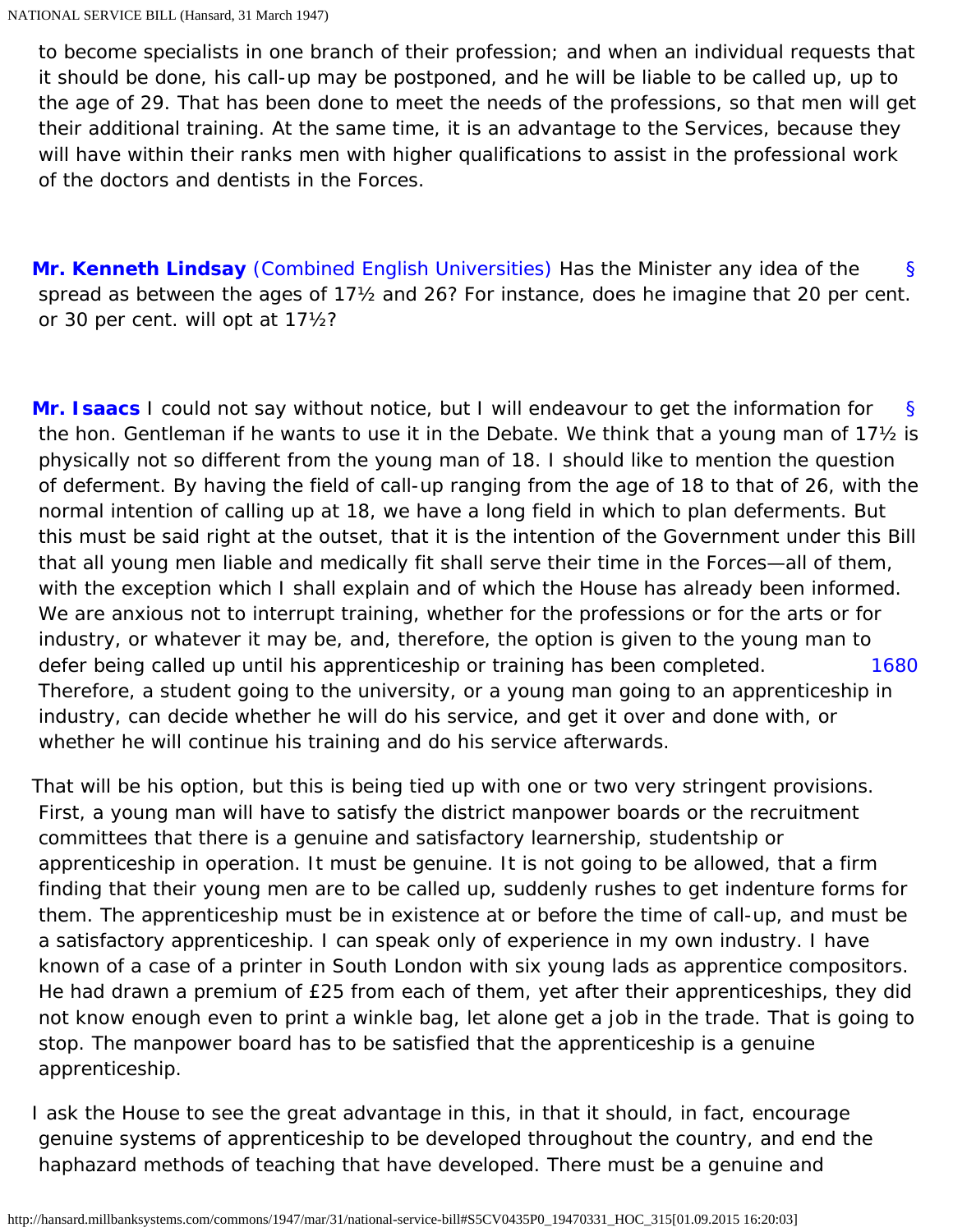satisfactory studentship, apprenticeship, or learner-ship in existence. With the exception of underground miners, no deferment will be allowed on industrial grounds—deferments will be allowed on other grounds, as I have explained—but the Government have recently announced that underground coalminers will not be called up to the Forces for the next five years. Young men already engaged as underground coalminers, when they become due for call-up, will have their call-up deferred as long as they remain underground coal-miners. By this means we are protecting that very important industry at the moment from the loss of its manpower. It is not intended that there shall be industrial deferment in any other industry.

<span id="page-6-0"></span>[1681](#page-6-0) There is, then, the question of postponement of liability to serve in the Forces. Postponement has existed under the Acts now in force. It rested on exceptional hardship, and so on. I think the Hardship Committees, in the main, have done their work exceedingly well. There is every reason to believe that they will do just as well under this Bill, when it becomes an Act. Unless a certificate of postponement is granted by the Minister, the matter will be referred to a Military Service Hardship Committee, and there will be a right of appeal allowed from the decision of that committee. The appeal can be made either by the Minister or by the applicant against the decision of the committee, and the matter can be taken to an umpire. I must point out that, where a postponement has been given in that way, that postponement does not itself automatically exempt the person from serving, or allow him to pass out of the field of service, because should he reach the age of 25, when he would normally pass out of the field of call-up, and the hardship qualification should disappear, as it might easily do, he would still be liable to do his service. In other words, opportunities will not be made so easy that some form of postponement can be continued from month to month, enabling complete evasion, unless there is absolute need for it.

## <span id="page-6-2"></span><span id="page-6-1"></span>**[Mr. Stephen](http://hansard.millbanksystems.com/people/mr-campbell-stephen)** [\(Glasgow, Camlachie\)](http://hansard.millbanksystems.com/constituencies/glasgow-camlachie) Up to what age?

<span id="page-6-3"></span>**[Mr. Isaacs](http://hansard.millbanksystems.com/people/mr-george-isaacs)** The age of call-up, 18 to 26.

[§](#page-6-3) **[Mr. Stephen](http://hansard.millbanksystems.com/people/mr-campbell-stephen)** The right hon. Gentleman said that if a person received a postponement right up to the age of 26, he might be called on after 26 for service. Up to what age? Might it be 30?

[§](#page-6-1)

[§](#page-6-2)

<span id="page-6-4"></span>[§](#page-6-4) **[Mr. Isaacs](http://hansard.millbanksystems.com/people/mr-george-isaacs)** It is difficult for me to give specific answers on detailed points at this stage. If, when he reaches the age of 26, and the condition justifying postponement still exists, it seems to me that further postponement will be granted, and he will not be called up immediately. From what we have seen of these cases, they are most likely to be cases of students at universities who, because of failure to pass an examination, have had to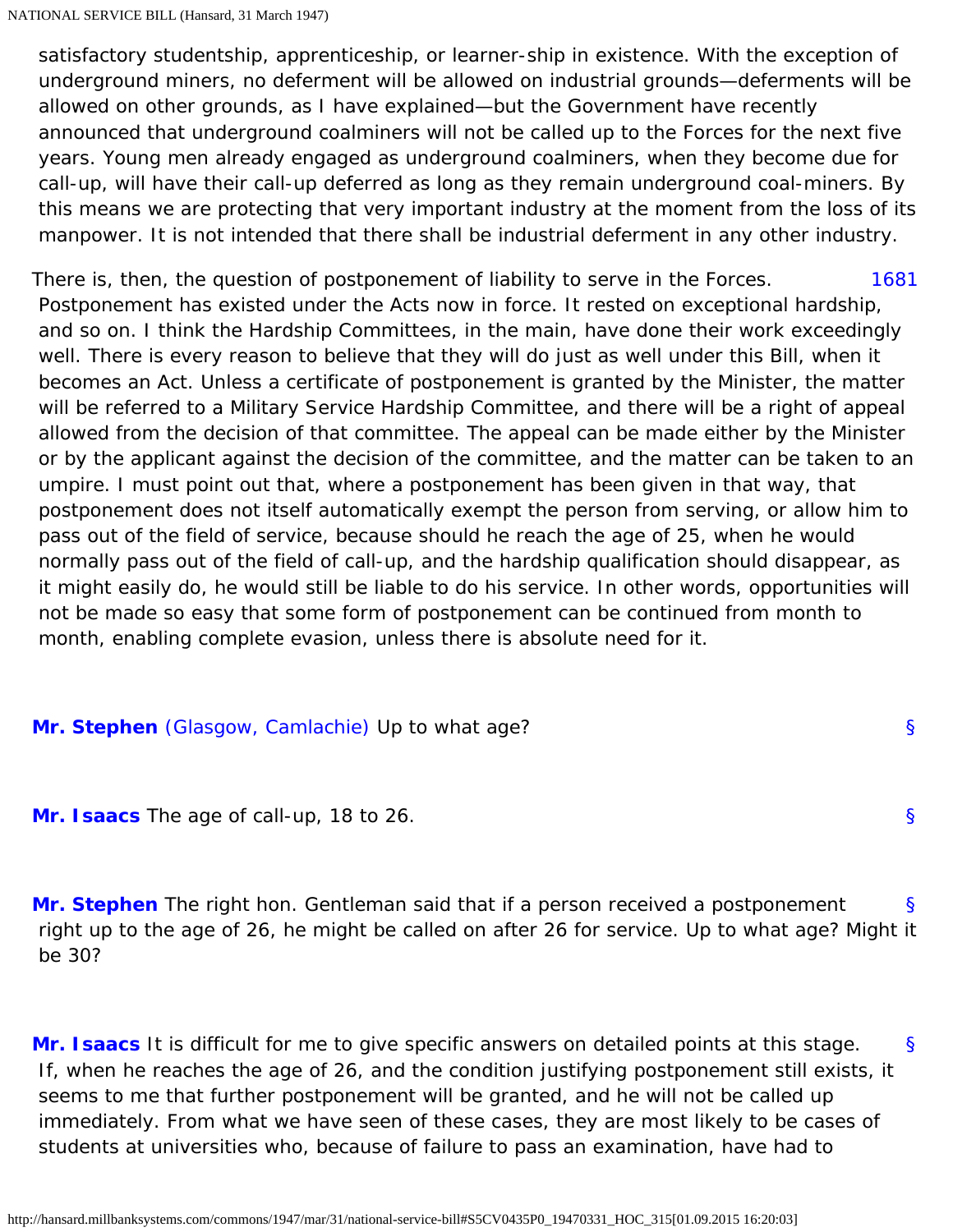continue on a little longer and have not come out until they reached the age at which they would pass out. This is only a safeguard to make sure that nobody will manoeuvre the postponement opportunites in such a way as to evade the service which it is felt should be given.

#### [1682](#page-7-3)

<span id="page-7-3"></span><span id="page-7-0"></span>[§](#page-7-0) **[Mr. Wilson Harris](http://hansard.millbanksystems.com/people/mr-henry-harris)** [\(Cambridge University\)](http://hansard.millbanksystems.com/constituencies/cambridge-university) I would like to put one question about universities. Is deferment optional for any undergraduate, or only for scholarship holders or persons of a certain standard?

<span id="page-7-1"></span>[§](#page-7-1) **[Mr. Isaacs](http://hansard.millbanksystems.com/people/mr-george-isaacs)** The option will be for any person. Any person going through any kind of tuition—university, industry, law, and so on, where there is a genuine contract of training of some sort—has a right to ask for the deferment of his call-up. It is made as wide as possible so as not to interfere with training. I would like now to say something about part-time service. At the end of 18 months, the men who have served will go into a Reserve. In the Royal Navy they will go into the Royal Naval Special Reserve, which is being created for this purpose. If they serve in the Army, they will go into the Territorial Army, or the Army Reserve. If they are in the Royal Air Force, they will go into the Air Force Reserve. Power has been taken in the Bill to transfer men from one of those Reserves to another, and there are four main reasons why that is done. It can be done either by the Forces themselves or at the man's request. The main reasons are as follow:

[1683](#page-7-2) First, a man may have obtained during his part-time service knowledge, capacity and efficiency that would make him more useful in another branch of the Services. May I give as an example a man who may have served in the Army and who, on coming out of the service in the Army, has worked in an aircraft factory and become an expert aircraft fitter; it might be of advantage, therefore, to transfer him from the Army Reserve to the Air Force Reserve. It is that sort of thing which makes it desirable for this power to exist. Secondly, there may reasonably be a change in the balance of the various Forces. One might find that one Force had far more men than might be needed, and another Force fewer men. In that case, it would be desirable to have powers to make transfers. Thirdly, a man may live in another area. He may have been living on the sea coast and have been in the Royal Naval Reserve. He might then go far inland where there were apportunities for him to have training in some other branch of the Reserve. Fourthly, a man might, for personal reasons, wish to change from one Reserve to another; it might suit his convenience to do so because of the location of his residence, his employment, and so forth. We are taking power to permit that sort of thing.

<span id="page-7-2"></span>The period of overall service is seven years—18 months full service, and five and a half years part-time service. That part-time service also may be extended in the case of men who have deserted or failed to fulfil their obligations, and who will be expected to continue in service. Part-time service has been devised in a form which it is hoped will cause the least possible interference with industry. In the five and a half years a man will be required to do 60 days,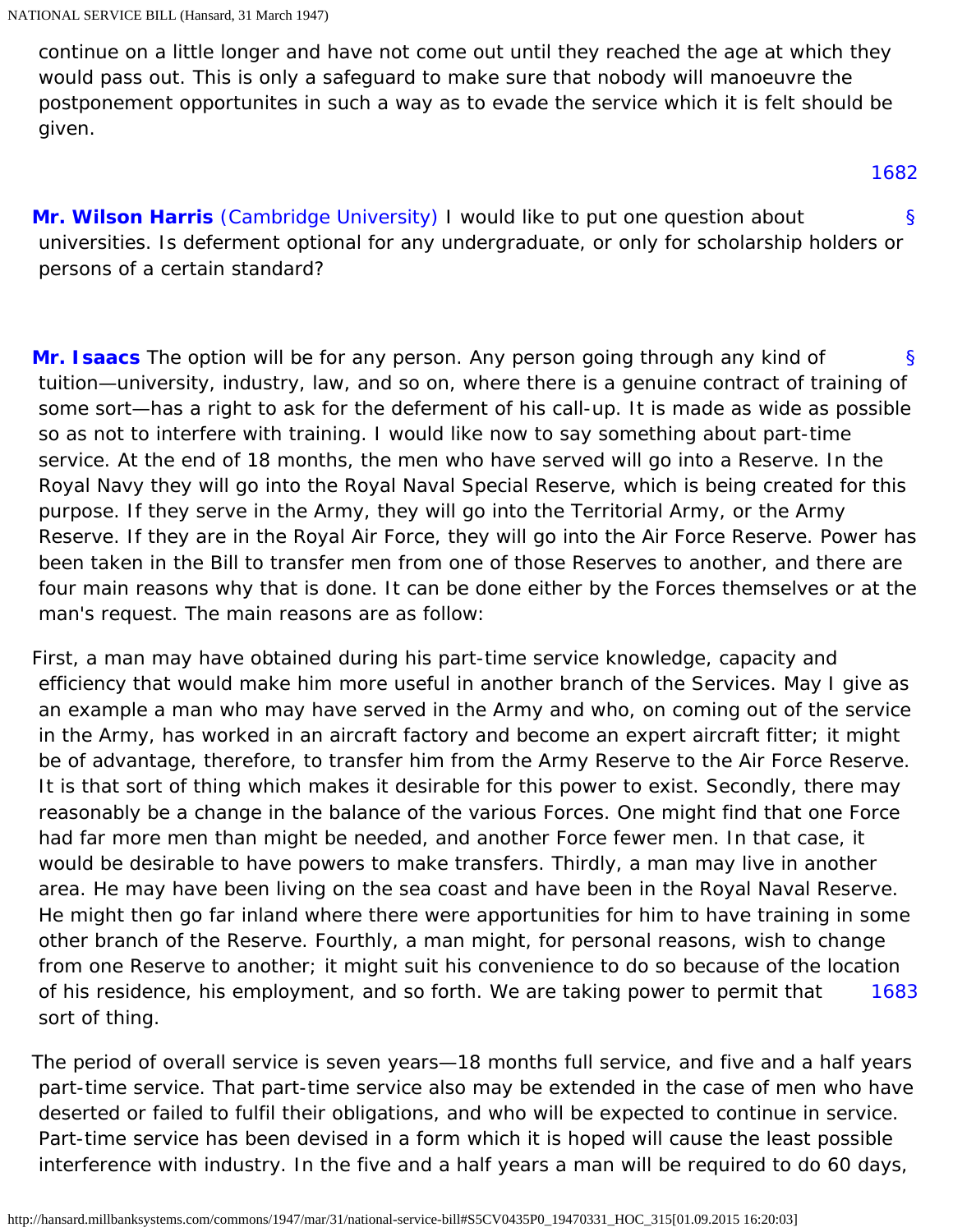and he cannot be compelled to do more than 21 days in any one year. It is also intended, although this may not be specifically mentioned in the Bill, that there will be conversations with industries with a view to arranging the best periods of the year in which the training can, take place so as to provide the very minimum of interference with industry. A man will have a call-up notice giving him 30 days' notice of being called up for his Reserve training. It is possible that, having come out of the Forces after 18 months, he may not be called upon to do any part-time service perhaps until a year or so has elapsed, but the maximum period of 60 days remains absolutely fixed. An attempt is being made to interfere as little as possible with industry and with the ordinary domestic conveniences of the Service man by allowing him to commute each day by a number of hours of evening attendance. Four periods of one hour's attendance, or two evenings of two hours, will be equal to a full day's training. In other words, it is the introduction of a four hour day for part-time trained men. The Services will make arrangements by regulations to cover that.

[1684](#page-8-0) It must be pointed out also that if a man wishes to do so, he can volunteer to do his parttime training in the Volunteer Reserve, but it is clear that if a man volunteers to do his Reserve service in the voluntary section, he does not escape the liability of being required to do 60 days' training, towards which he may not count more than 15 days in any one year. If that provision were not there, it would be possible for a man who volunteered under contract to give voluntary service for, say, for four years, to put in more than his 60 days in the first two years, to draw his gratuity, and then to stay away and avoid further service. The main purpose of the Reserve is not only to keep the men's training as far as possible up to pitch, but to have the men available should it be necessary. Therefore, voluntary service in the Volunteer Reserve does not allow a man to evade whole-time service as such in the ordinary Reserve.

<span id="page-8-1"></span><span id="page-8-0"></span>[§](#page-8-1) **[Mr. Christopher Shawcross](http://hansard.millbanksystems.com/people/mr-christopher-shawcross)** [\(Widnes\)](http://hansard.millbanksystems.com/constituencies/widnes) Can my right hon. Friend give an estimate of how many men will be in uniform when this scheme is in full operation, say, in five years' time? How many will be in uniform at any given time, allowing for those who are to be exempted, and so on?

<span id="page-8-2"></span>[§](#page-8-2) **[Mr. Isaacs](http://hansard.millbanksystems.com/people/mr-george-isaacs)** I could not give a figure at this moment, but I will get a figure. I would like to know what my hon. Friend means when he says "in uniform." Does he mean those who are serving 18 months, or men in the Reserve?

[§](#page-8-3)

<span id="page-8-4"></span><span id="page-8-3"></span>**[Mr. Shawcross](http://hansard.millbanksystems.com/people/mr-christopher-shawcross)** Those who are in the Reserve and others, excluding those in regular service.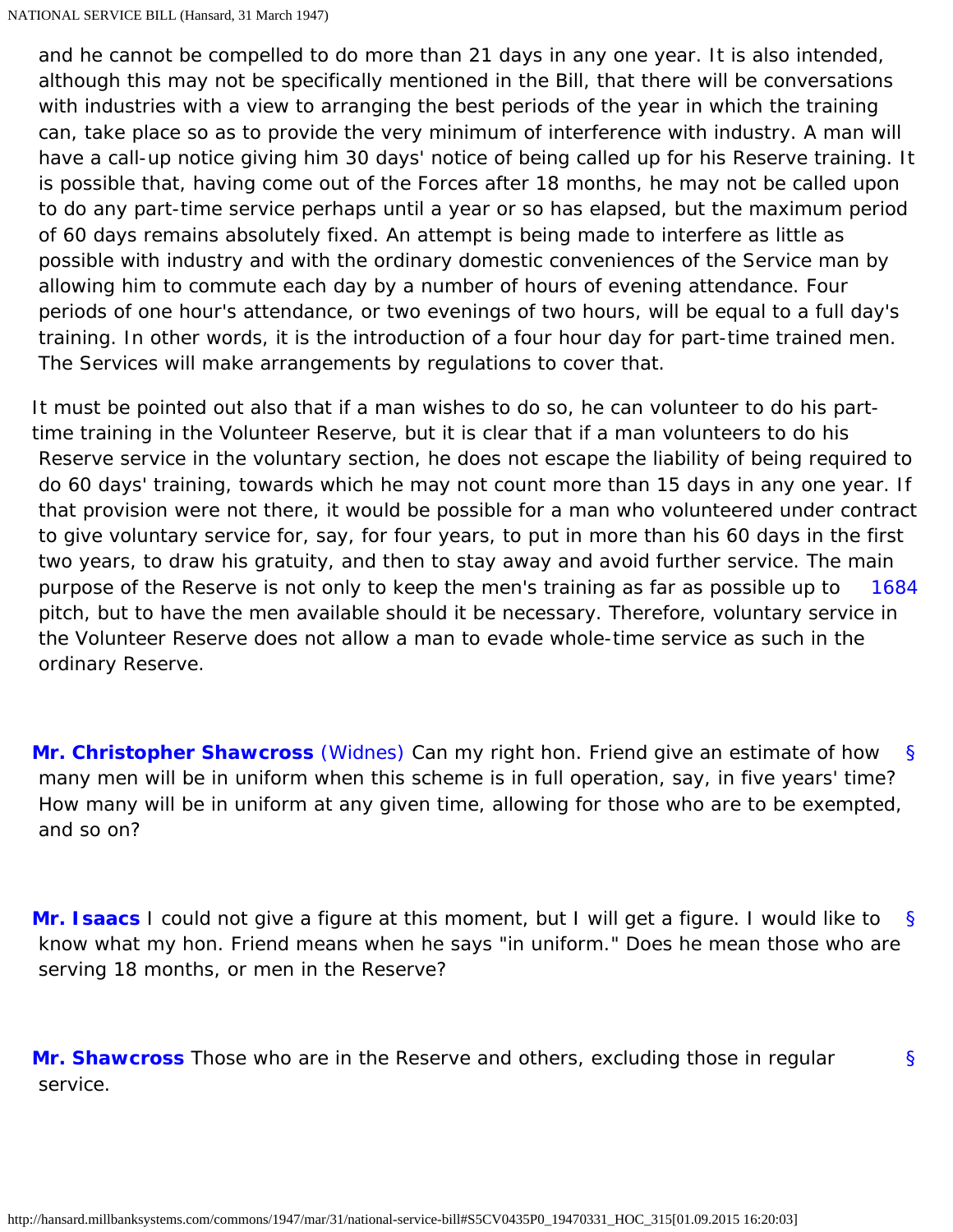[§](#page-8-4) **[Mr. Isaacs](http://hansard.millbanksystems.com/people/mr-george-isaacs)** I will see whether those figures can be obtained. I want now to speak about reinstatement in civilian employment. The [Re-instatement in Civil Employment Act, 1944](http://hansard.millbanksystems.com/acts/re-instatement-in-civil-employment-act-1944), when one considers that four million men and women have come out of the Forces, has worked with amazing satisfaction. It is true that there have been a number of difficult cases, but they have been a ridiculously small percentage of the whole. Therefore, we propose to continue those arrangements, but with the following slight change. Under the existing Act, however short the employment was, the employer has to reinstate the man for not less than 26 weeks. If he has been in employment for more than 52 weeks, the employer has to guarantee reinstatement for 52 weeks. Owing to the changes in the period of service, and so on, the following alterations are proposed—that if the employment was for less than 13 weeks, reinstatement should be guaranteed for 13 weeks; if employment was for more than 13 weeks, but less than 52 weeks, the reinstatement must be guaranteed for 26 weeks, and then, as before, if employment was for over 52 weeks, the reinstatement should go on for 52 weeks.

<span id="page-9-0"></span>[1685](#page-9-0) Under the Act as at present, the employer has an obligation to reinstate a man only if such reinstatement is reasonable and practicable. This necessary safe- guard will continue. I know that some of my hon. Friends will wonder how a lawyer might interpret "reasonable and practicable," but it has given rise to little difficulty, for out of four million people who have come out of the Forces, the vast majority have been re-employed, and where the term "reasonable and practicable" has been referred to the various tribunals, in the main the matter has been settled satisfactorily. We propose to continue the machinery which has proved satisfactory.

There is one other minor change. Under the existing Act, an employer is not under an obligation to reinstate a man after six months have elapsed after the end of the present emergency. Obviously, that condition will have to be changed. Therefore, the employer will not be under an obligation to reinstate a man after six months from the end of his wholetime service. In each particular case, the liability remains on the employer to reinstate the man for the six months after the man comes out of the Forces. Under the [Reinstatement Act](http://hansard.millbanksystems.com/acts/reinstatement-act), volunteers who volunteered for the Forces have the same right of reinstatement as men called up and sent compulsorily into the Forces. This Bill preserves that right for the volunteers who joined under the old Act. Under the new Bill, as volunteers who volunteer for the Forces will probably serve five, seven or even more years, it is not felt reasonable to compel an employer to take back a man after he has been away for seven years, and who volunteered to go away, as against a man who was called up only for a limited period. There is that change in the Bill.

There is a slight change in the period in which a man must apply for his reinstatement in civilian employment. Under the old Act, he had to make his application on the fifth Monday after his release and to be available for employment on the ninth Monday. Under this Bill, he has to make his application on the second Monday and to be available for employment on the fourth Monday. It is obvious that there is a reason for that. Under the old Act men have eight weeks' demobilisation leave; under the Bill a man will get from 18 to 24 days according to the length of their service. They will have the option of enjoying that leave without losing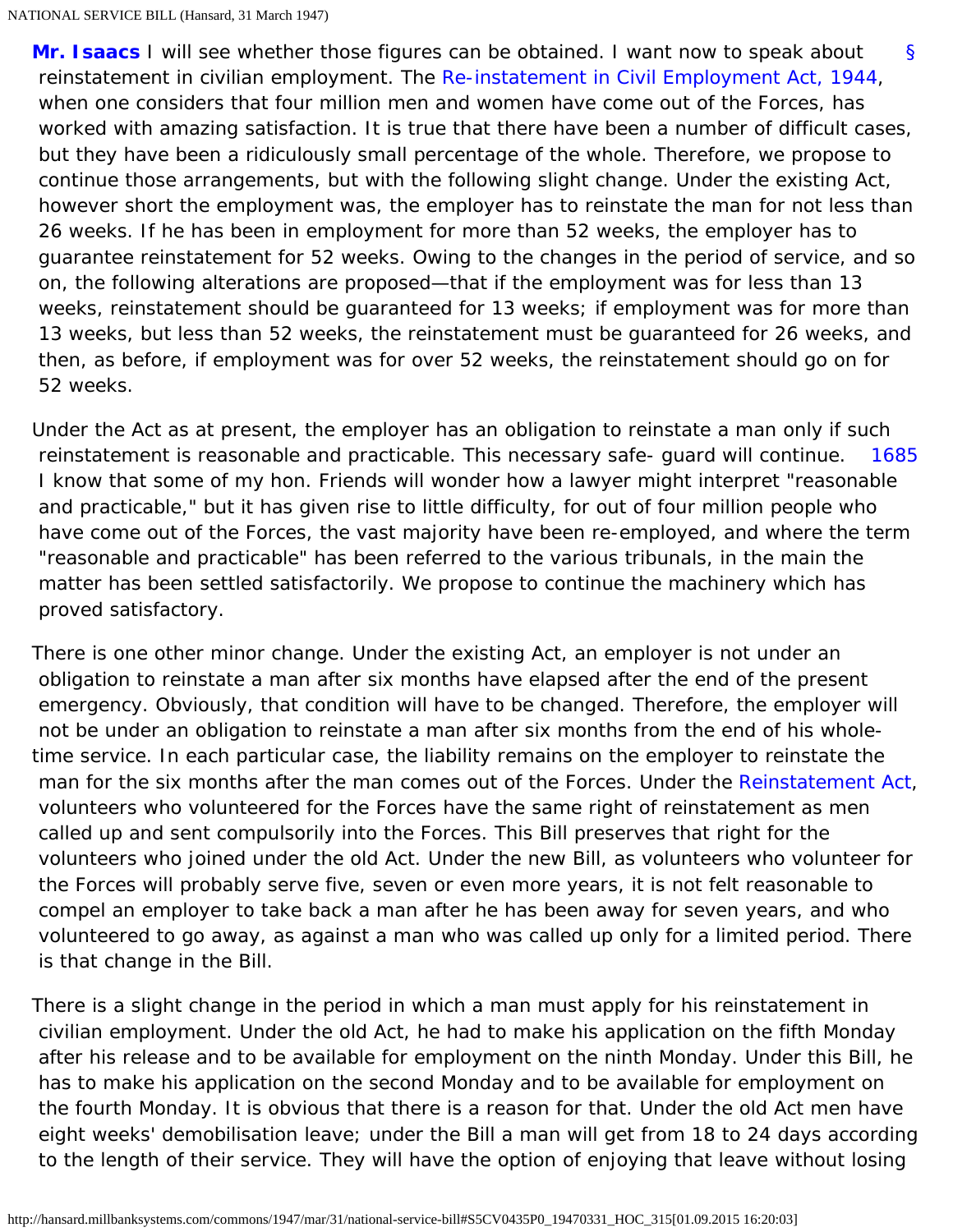their right of reinstatement.

<span id="page-10-0"></span>[1686](#page-10-0) Another slight change will be necessary for we have to pay attention to the reemployment of men who have been called up for part-time training. We do not wish to see growing up an opportunity for employers to say that they will not take men back because of the operation of the Bill. There will be sufficient safeguards against that happening. A man will have the right to go back to his job after his part-time training. If there is any question about a man not being reemployed, he can go to a reinstatement committee where the onus of proof will rest upon the employer. If I am asked about the penalty, it will be in some of the compensations to which the man will be entitled, according to the period involved.

[§](#page-10-1)

[§](#page-10-2)

### <span id="page-10-2"></span><span id="page-10-1"></span>**[Mr. Sydney Silverman](http://hansard.millbanksystems.com/people/mr-samuel-silverman)** [\(Nelson and Colne\)](http://hansard.millbanksystems.com/constituencies/nelson-and-colne) Can we have an example?

### **[Mr. Isaacs](http://hansard.millbanksystems.com/people/mr-george-isaacs)** It might be a month's salary.

We are now entering a sphere in which other factors begin to operate. Tomorrow we shall have raised the school-leaving age, and we are coming into a field where more extensive educational facilities are open to the young people of our country. Therefore, it is intended that those who come into the Forces shall not lose the advantage of the extended education which they would have had, if they had been following their normal employment. The Services have made arrangements for such continued education and the Bill places a general duty upon them to do so. They will provide education, and the cost will be met out of the Service Estimates. Local education authorities will be asked to co-operate with them in carrying out the duty, but that authority will be relieved of the general obligation of finding facilities for the large number in the Forces who may happen to be in their area.

<span id="page-10-3"></span>[1687](#page-10-3) Finally, I would refer to the conscientious objector Clauses. The arrangements under which conscientious objectors may now be registered are three. One is unconditional exemption. The second is conditional exemption, upon the applicant's undertaking to do civilian employment. The third is non-combatant service. Those three forms of exemption will remain, with slight changes. As regards conditional exemption, the Minister may direct the objector to undertake work of the kind specified by the tribunal. It may be necessary for the objector to submit himself to medical examination in order that we can ascertain that he is fit for the work.

<span id="page-10-4"></span>[§](#page-10-4) **[Professor Gruffydd](http://hansard.millbanksystems.com/people/professor-william-gruffydd)** [\(University of Wales\)](http://hansard.millbanksystems.com/constituencies/university-of-wales) Can the Minister tell us whether any provision is made for objectors who refuse to submit themselves to medical examination?

<span id="page-10-5"></span>[§](#page-10-5) **[Mr. Isaacs](http://hansard.millbanksystems.com/people/mr-george-isaacs)** If a man is registered unconditionally he will be quite free, as he is now, and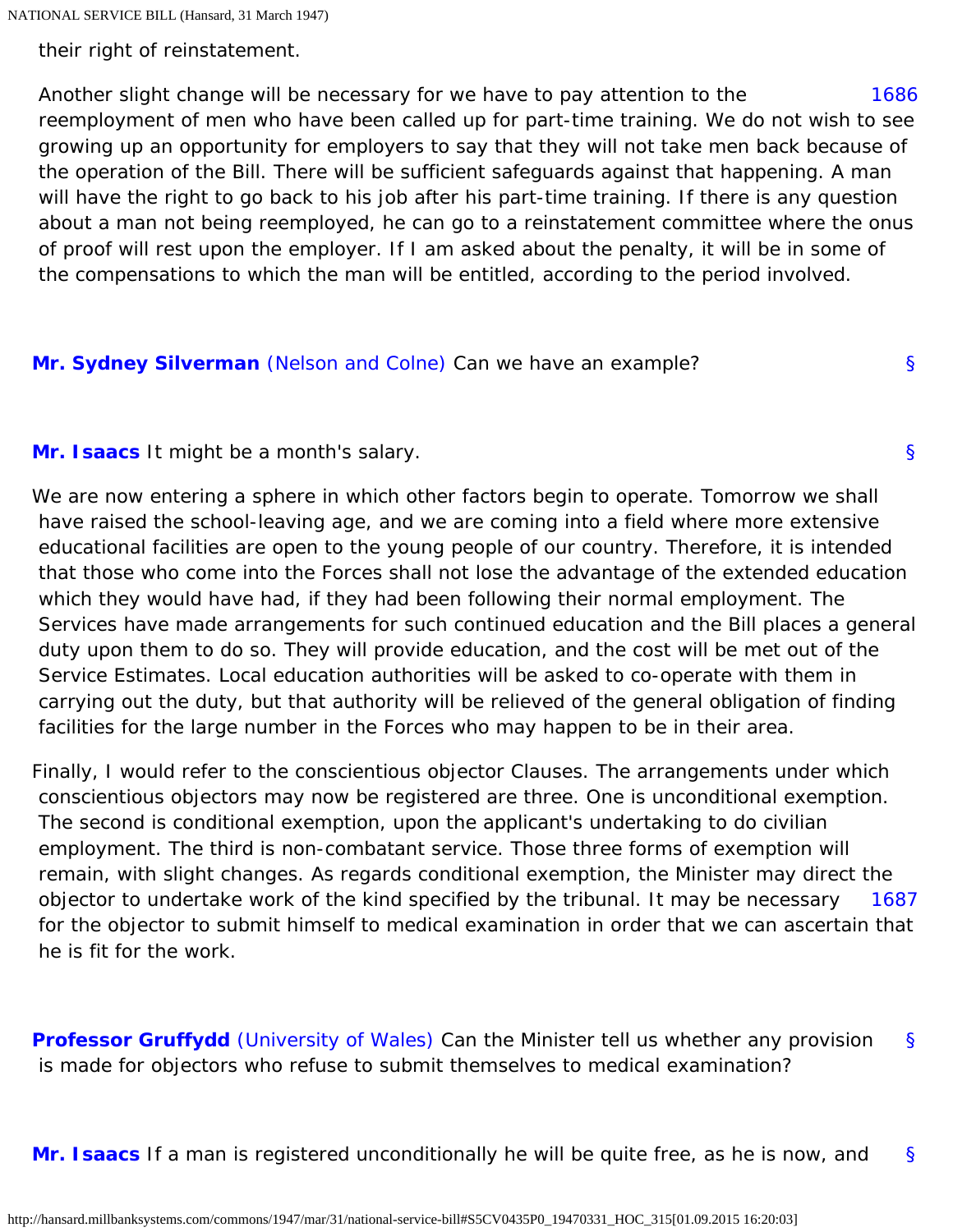he will be out of the field of employment. There is one other condition. If a man had gone into the Army he would have served for 18 months and he would have been liable to serve 60 days in the reserve. As a conditionally registered objector, he will continue for 60 days beyond the 18 months, so that he will be called upon to give to the State exactly the same number of days as if he had gone into the Service.

<span id="page-11-0"></span>[§](#page-11-0) **[Mr. Rankin](http://hansard.millbanksystems.com/people/mr-jon-rankin)** [\(Glasgow, Tradeston\)](http://hansard.millbanksystems.com/constituencies/glasgow-tradeston) The right hon. Gentleman has missed the point of the question put to him just now by the hon. Member for the University of Wales (Professor Gruffydd). What is to happen in the case of objectors who refuse to submit themselves to medical examination?

<span id="page-11-1"></span>[§](#page-11-1) **[Mr. Isaacs](http://hansard.millbanksystems.com/people/mr-george-isaacs)** Exactly the same as has happened under the Acts which are in operation at the moment. The only changes that are being made in the conscientious objector arrangements are those which I have explained It is felt that they worked satisfactorily, generally speaking, during the war and they will continue now as then.

<span id="page-11-2"></span>[§](#page-11-2) **[Mr. S. Silverman](http://hansard.millbanksystems.com/people/mr-samuel-silverman)** Is not the right hon. Gentleman aware that under the Acts now in force, a man who conscientiously felt that it was wrong to submit himself for medical examination was punished again and again for what was, in fact, only one offence? Do I understand that it is proposed that that shall continue?

<span id="page-11-3"></span>[§](#page-11-3) [1688](#page-11-4) **[Mr. Isaacs](http://hansard.millbanksystems.com/people/mr-george-isaacs)** I want to make it clear, as I did try to do just now, that if that is the arrangement that operates now, the Bill does not make any charge in the arrangement. It may be that it is thought it ought to do so, and it may be that when the Committee stage comes these matters can be discussed and argued out. I want to make it clear to the House that there is no change in that arrangement.

<span id="page-11-4"></span>I have nothing further to explain to the House. I would finish by saying that the Government believe the Bill is necessary. Otherwise, they would not have introduced it. They believe that it is fair to all. They think it is fair to the State and to industry, and fair to the men who have borne the heat and burden of the day in the last four or five years, that we should now try to carry on the work for which they have struggled. We think the terms of the Bill are reasonable and can be carried out without hardship upon the community. The Government also believe that the period of service is fair in existing conditions and that the period for which the Bill is intended to operate is appropriate in all the circumstances. For those reasons, and because we believe that the Bill is required and is fair, I ask the House to give it a Second Reading.

4.38 p.m.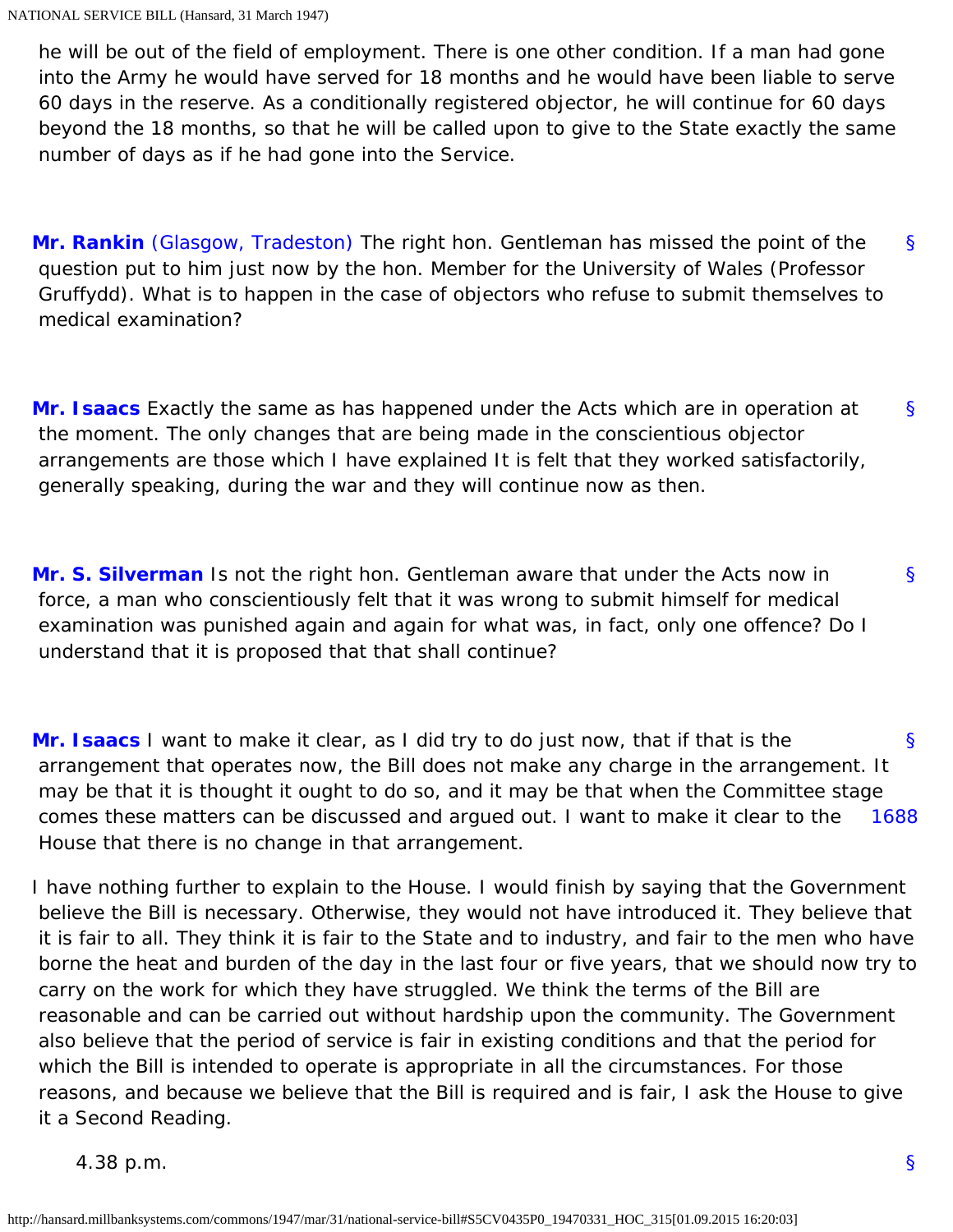<span id="page-12-0"></span>[§](#page-12-0) **[Mr. Churchill](http://hansard.millbanksystems.com/people/mr-winston-churchill)** [\(Woodford\)](http://hansard.millbanksystems.com/constituencies/woodford) I think the House is indebted to the Minister of Labour for his extremely lucid and careful description of the Bill, and particularly for the attention he has given to points which cause anxiety here or there. He has evidently carefully mastered the details of the Measure and was able compendiously to give to the House a very full account of it.

[1689](#page-12-1) On this occasion we support His Majesty's Government. We shall try to do so when they stand for national as apart from party interests and sectarian themes. We even go as far as to compliment them on the courage they have shown in resisting the subversive and degenerate elements in their midst—and elsewhere. Below the Gangway opposite, we see representatives of those conceptions and ideas which nearly brought us to ruin in the late war, and have gone far and are going further to pull us down after our victory. Therefore I congratulate the Government on standing up to them. It is always difficult for Ministers in contact with reality to resist those feckless and crack-pate elements to which they have pandered in their thirst for power, and on which they largely depend as a Government for their life and office. We shall vote with the Government on the Bill, on all occasions when they are challenged by the crypto-Communists and pacifists and other trends of Left-wing opinion, which they have exploited to the full in bygone days, and which they now very naturally and healthily resent.

<span id="page-12-1"></span>The Minister of Defence has not made things easier by his aggressive speech the other night, when he went out of his way to attack us on this side of the House. Old and experienced politicians will understand his difficulties. We realise that he was trying to gather up in advance a little credit for his own party, for the work which he had to do for the country by showing how well he could be rude to the Tories. After all, that cost him nothing. On an issue of this kind he can be sure that he will get our support any way and at any time when he is doing his duty. To my friends here who were angered the other night I would say that small petty episodes must not be allowed to deter convinced and determined men from their path of duty. I say also to the Minister of Defence—quite appreciating the state of mind he was in —that it is sometimes better, on the whole, to do things not quite so nakedly. Ars est celare artem. For the benefit of the Etonians on the other side I will translate that as "Art is to conceal art."

We shall support the Bill in all its stages, but that does not mean that we shall not try to shape and modify it as well as we can, to fit it to what we conceive to be the national need. Here I may say that the Bill has evidently been very carefully shaped and considered. We shall do nothing to endanger its passage into law. We shall be careful to be present in good strength to support the Government. Moreover, we shall take no points off them in the constituencies, on the ground that they have gone forward and done this thing. We have quite enough to pick on without that. I will, however, permit myself to make some comments on the past.

The Prime Minister is not here. I have no doubt he has many other things to do. But it is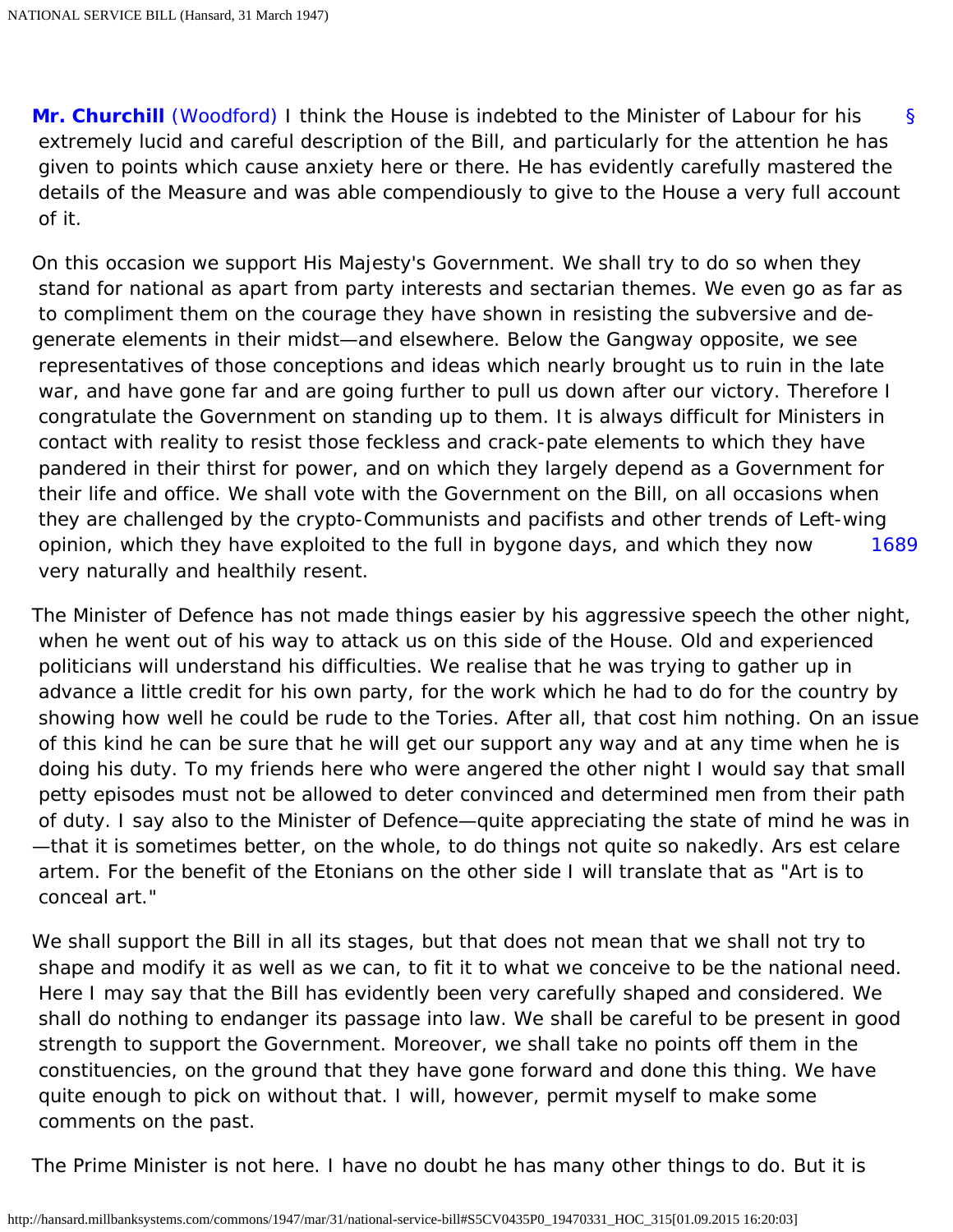<span id="page-13-0"></span>[1690](#page-13-0) certainly an irony of fate that the Prime Minister and the Minister of Defence should be the men to bring a conscription Bill before the House now, after two years of peace, when all our enemies have surrendered unconditionally. Why, these were the very politicians who, four months before the outbreak of the war, led their followers into the Lobby against the principle of compulsory military service, and then had the face to accuse the Conservative Party of being "guilty men." I and a handful of others have a right to criticise and censor the lack of preparation for the late war, but the Prime Minister and his friends have no right to do so; the whole effort of their party was designed to make every preparation for defence of the country and resistance to Hitler so unpopular, that it was politically impossible. Now, in the long swing of events, the Prime Minister and the Minister of Defence, who refused in May, 1939, to vote for conscription against Hitler and Nazism, when that was proposed by Mr. Hore-Belisha in Mr. Chamberlain's Government, come forward in a time of peace and victory, to ask us to support conscription against some other danger, some other dictatorship, which I do not propose this afternoon precisely to define. This performance this afternoon encourages me. I do not despair of the party opposite. It is never too late to mend; we all may live and learn, and they may live and learn, but the question is whether, when they have learned, we shall still be alive.

[1691](#page-13-1) I turn now to the Liberal Party. They, at least, are consistent, and they are united, but they have not the task of organising and disciplining such large forces as those which occupy the hourly attention of the Government Whips. I remember well the day when my right hon. Friend Sir Archibald Sinclair, who is not with us at the moment, marched his followers into the Lobby, with the Prime Minister and with the Minister of Defence, to vote "No" to conscription against Hitler and Nazism in the spring of 1939. In this world of human error and constant variations, usually of an unexpected character, the Liberal Party can range themselves in party doctrine, few but impeccable. They have no need to recur for safety or vindication to that well-known maxim, or dictum, that "Consistency is the last resort of feeble and narrow minds." They are quite entitled to say that they have always been against compulsory service. They were against it before the first world war, and, in spite of some considerable pressure from Mr. Lloyd George, they were against it after the first world war. In the interval many things have changed, but here today the Liberal Party are ready to sacrifice themselves in the constituencies, and face any amount of unpopularity, fearless of by-elections, however they may come, and ready at this juncture to stand firm by the old theme and the old flag. It is no part of my policy to pick unnecessary quarrels with the right hon. and learned Gentleman the Member for Montgomery (Mr. Clement Davies) and those whom he leads, and I shall, therefore, content myself with paying this well-deserved tribute to their rigid and inflexible consistency.

<span id="page-13-1"></span>I shall venture to present to the House some of the reasons which lead the Conservative Party to give their support to this Socialist Government on the Second Reading of the [National Service Bill](http://hansard.millbanksystems.com/bills/national-service-bill). First, let me refer to one or two points of detail. Since the war stopped, the mismanagement of our Armed Forces has been remarkable. For a whole year, there were three Service Ministers who have since been dismissed or moved because they were either incompetent or absentees. One was promoted. He was not promoted because he was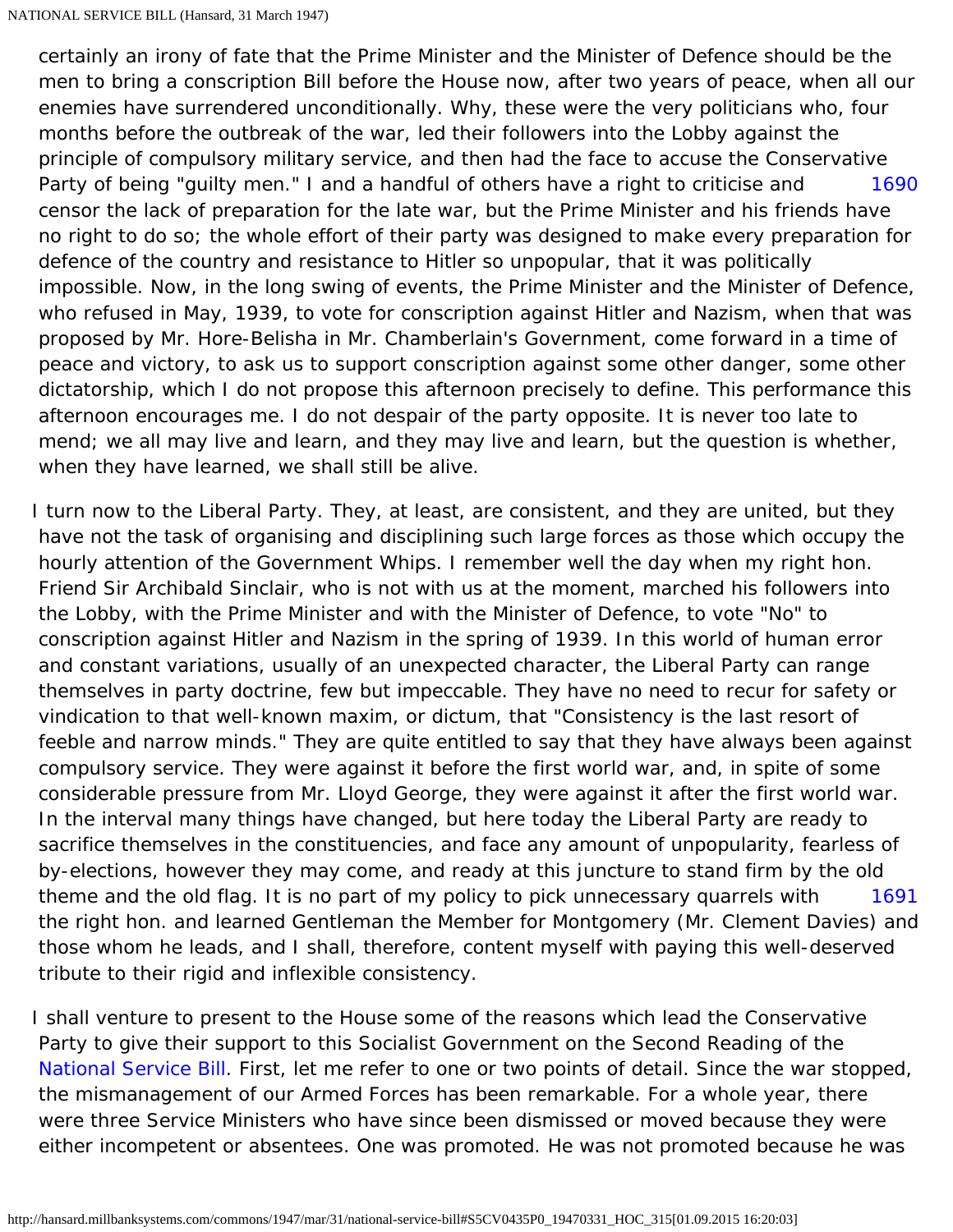incompetent, but because he was an absentee. At any rate, the three great Service Departments have had to drift and flop along as they might. I criticised the demobilisation policy of the Government early in November, 1945, at the very beginning. I still think that it was not carried out with proper speed, down to the limits which were required by the public safety. We know that the Government were forced by a wave of public opinion to change the plans they had prepared, but still they kept hundreds of thousands of men and women waiting about needlessly doing nothing, when they were urgently needed in civil life. In these matters, time passes and draws a sponge across the past, but I should have been ashamed not to have demobilised down to the necessary figure at a very much greater speed than was attained. But the past is no more. I must register the point that perhaps a year was lost in the case of many men who could have been giving our country the necessary fillip at that time, in getting industry to work, but were retained in the Services doing what we now conceive to be perfectly useless tasks, not only abroad, but, in very large numbers, in England.

### <span id="page-14-1"></span><span id="page-14-0"></span>**[Mr. James Glanville](http://hansard.millbanksystems.com/people/mr-james-glanville)** [\(Consett\)](http://hansard.millbanksystems.com/constituencies/consett) rose—

<span id="page-14-2"></span>[§](#page-14-1) [1692](#page-14-2) **[Mr. Churchill](http://hansard.millbanksystems.com/people/mr-winston-churchill)** The hon. Member seems much disturbed about this matter today. He must not endeavour to direct on me any criticism which should rightly be attributed to his leader. We have next the White Paper by the Minister of Defence. I must again remind the House that the right hon. Gentleman used very hard language about the arguments of his political opponents, the other night, and about their style. No more barren, dismal, flatulent, platitudinous document than his White Paper—if you can call it "his" White Paper—has ever been laid before the House of Commons. His friends—and I am certainly a wartime friend hope that it is to his credit that he had nothing to do with writing it. It was one of those rigmaroles and grimaces produced by the modern bureaucracy into whose hands we have fallen—a kind of vague palimpsest of jargon and officialese, with no breadth, no theme and, above all, no facts.

I think I shall be speaking for everyone in all parts of the House when I say there is a broadly spread feeling that our manpower in the Forces is being wasted, muddled and mismanaged. There has been no administrative thrift, and there has been insufficient good housekeeping. This applies to all three Services. There never was a time when the effective fighting strength of the Army, Navy and Air Force bore a smaller proportion to the total number of men taken by compulsion. The Estimates, which have been presented to the House and debated fully in the recent weeks, gave us no clue to the fighting strength of our Armed Forces. The Navy Estimates, for instance, do not dare to specify the ships and fleets the Navy have in commission. That was invariably done before the war, and I see no reason why it should not be done at the present time. Nor have we the slightest idea from the Estimates of the numbers in the Navy afloat, and the numbers ashore.

I believe that the Minister of Defence is to wind up this Debate, and perhaps he will be so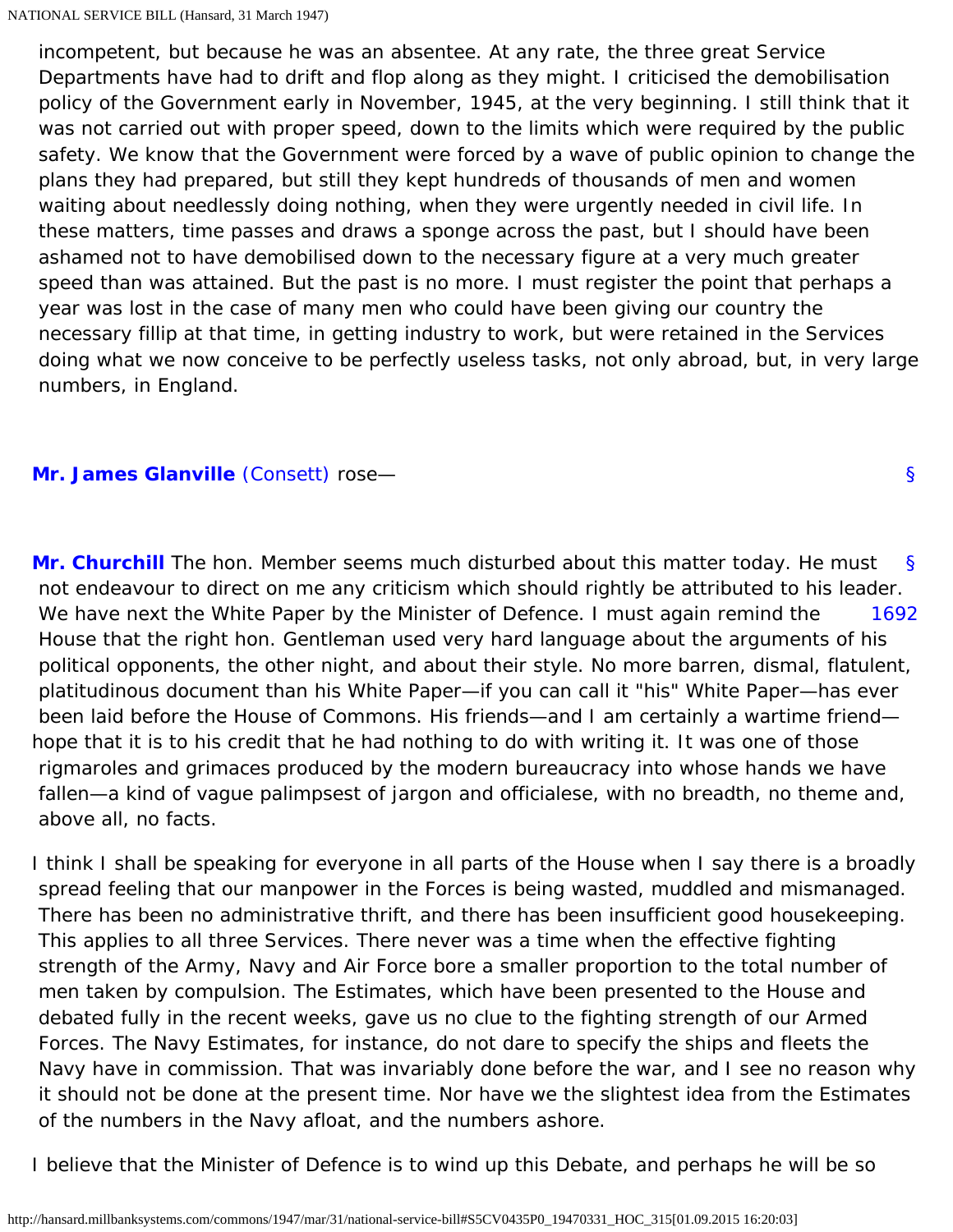<span id="page-15-0"></span>[1693](#page-15-0) good as to answer this particular question. The Navy have around 200,000 men today maybe a little less—and according to the Estimate they are reducing the numbers to 182,000 by this time next year. Out of these 200,000 men, I want to ask how many are sleeping afloat tonight, and how many are sleeping ashore. I think we might be told that. I do not think it would endanger the safety of the country, although it may stir people up a little at the Admiralty. I should like to know the answer, because, after all, the Navy is a thing which is in various ways associated and often connected with the sea, and a sailor is always supposed to have something to do, at some time or other, with salt water. Perhaps I may have an answer to that question when the time comes. Nor do the Royal Air Force venture to state the number of fighting squadrons they have. Finally, the War Office give us no indication of the number of divisions or mobile brigades which are formed out of a total establishment of about 750,000.

We are told by the Government, "Oh, we cannot do it, because foreign Powers will gain an advantage," but I thought that all our enemies had surrendered unconditionally, and the House may remember that we went in procession to St. Margaret's to return thanks for the victory. It appears now that we cannot do what we did in 1939, and in 1914, namely, state in broad terms what foreign Powers know perfectly well, the broad outline of our naval and military organisations. Apart from your war against the Jews in Palestine, I thought there was peace. At any rate, the House may be sure that the Soviet Government know perfectly well what we have got in the Navy and in the forces in Europe, and that they have got a lot of good friends moving freely about in this country, who will not hesitate to tell them about any little points on which they may be short.

Perhaps in the air there may be a little more mystery, because the air is a "kittle cattle" kind of service. Whether a squadron is in the first line, or the second line, or in training or in preparation, and what is the exact grading of the various machines and pilots—all that affords an infinite field in which confusion may be created and statistics multiplied and spawned in vast quantities and varieties. Therefore, I am not pressing so much in regard to the air, but believe me, nothing is gained by refusing to tell the House what ships we have in commission, and how many broad organisations of troops we have in the field. What we have to keep secret is not that, but our mobilisation plans, and equipment, and the potential rate at which our Forces can be manned.

<span id="page-15-1"></span>[1694](#page-15-1) I hope we shall not have this humbug of saying, "We cannot say how many ships there are in commission, because we do not want foreign nations to know." I have never heard such a pretence pre- sented to the House before. The reason why the facts are not disclosed in the Estimates is because the Government do not dare to expose themselves to criticism for the little they have to show, compared with the great numbers they have and the vast sums of money they are spending. We reserve to ourselves the fullest right to examine and criticise the policy and the Bill which is now brought before us, from the standpoint both of its quantitative and qualitative results. Nevertheless, when all is said add done, even if we do not get satisfactory answers, we shall unfailingly support the principle of national service for the Armed Forces of our country.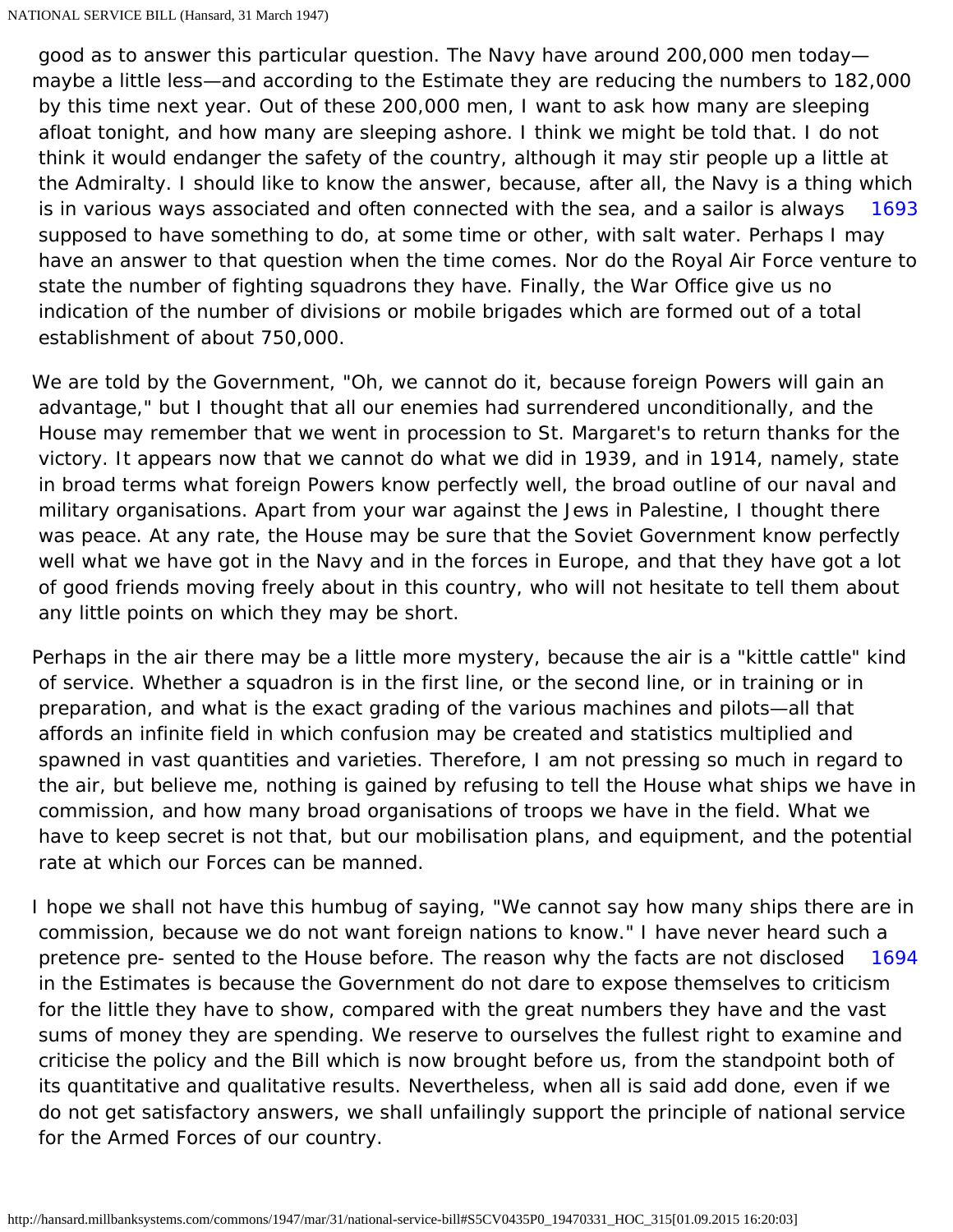<span id="page-16-0"></span>Before I sit down I will, very briefly, give a few reasons, broad reasons—

<span id="page-16-1"></span>**[Mr. Scollan](http://hansard.millbanksystems.com/people/mr-thomas-scollan)** (Renfrew, Western) Will the right hon. Gentleman allow me?

[§](#page-16-1) **[Mr. Churchill](http://hansard.millbanksystems.com/people/mr-winston-churchill)** —which have led us to this conclusion. I am explaining why I am going to support the Government, and perhaps find myself in the same Lobby as the hon. Gentleman. If I give way to him, perhaps he will bear that in mind, and mitigate his ferocity.

[§](#page-16-0)

[§](#page-16-5)

<span id="page-16-2"></span>[§](#page-16-2) **[Mr. Scollan](http://hansard.millbanksystems.com/people/mr-thomas-scollan)** Would the right hon. Gentleman be good enough to tell the House why conscription, by a Government which is responsible for the muddle in the Forces which the right hon. Gentleman has described, would alter the muddle or help the position?

<span id="page-16-3"></span>[§](#page-16-3) **[Mr. Churchill](http://hansard.millbanksystems.com/people/mr-winston-churchill)** That really is a question which should be addressed to the Front Bench opposite. As I say, I stand here confronted with this proposal to have a National Service Bill. I and my Friends, after careful thought, feel bound to give it loyal support. That does not at all deprive us of the full right to point out how very badly other things have been managed, and how much one is in agreement with the feeling the hon. Gentleman has just expressed. Compulsory military service is not necessarily a problem for a regular standing Army; but the only way of making us a nation of fighting men in time of war is by national service in time of peace. As all our habits in the past have been to live in a peaceful manner, we have entered all our wars unprepared or ill-prepared, and the delay before we are able to place an army in the field at the side of our Allies has been a very serious weakness, not only in the physical but in the moral sphere.

<span id="page-16-4"></span>[1695](#page-16-4) There is nothing contrary to the spirit of democracy in the principle of compulsory national defence, provided it is universal, provided that rich and poor men of every class and party have to pay their due at the same time. On the contrary—

<span id="page-16-5"></span>**[Mr. Cove](http://hansard.millbanksystems.com/people/mr-william-cove)** [\(Aberavon\)](http://hansard.millbanksystems.com/constituencies/aberavon) All in the ranks, not in the officer class?

<span id="page-16-6"></span>[§](#page-16-6) **[Mr. Churchill](http://hansard.millbanksystems.com/people/mr-winston-churchill)** Certainly. I am much in favour of national service being on a basis of absolute equality. There used to be a period when it was possible to hire substitutes—it was so in the American Civil War—but these practices have long passed away. There is nothing contrary to the principles of democracy. On the contrary, it emphasises the principle of equality of sacrifice, and by mingling all classes together, in common duty and honourable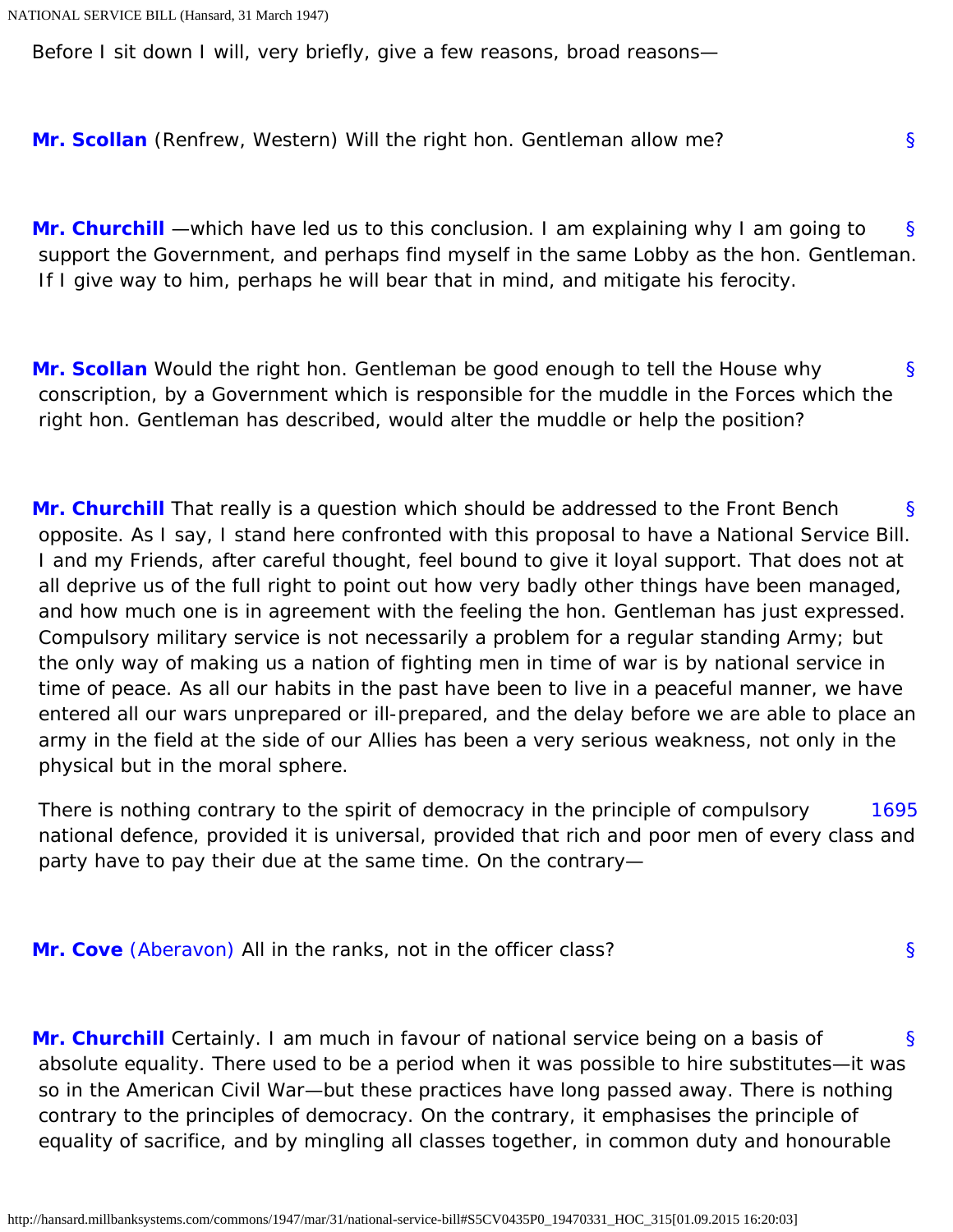service, it is a favourable agent for diminishing class differences which exist in a free and varied society. It has been defended and practised by all the most advanced democratic countries in Europe since the French Revolution. Reliance for the defence of the soil on national armies rather than on long service professionals, or mercenaries as they were called, was, in the 19th century, at any rate, a strong barrier against reaction in a rapidly changing and, upon the whole, advancing and progressing world.

[1696](#page-17-0) It is quite true that conscription for prolonged foreign service presents itself in a different light, and cannot be maintained as a permanency. The maintenance of garrisons abroad raises problems and requires qualities and conditions which are not reconcilable with the short-term service characteristic of national compulsory armies. That is found by every country where the army is raised by conscription and yet requires a certain proportion to be provided for foreign garrisons. Now, at this time, after a war in which the whole people took part has been waged and extraordinary confusion reigns in the world, it is necessary to have compulsion for service overseas—a hard thing for any Government to maintain. But that is not a basis on which our Army or any other army can indefinitely be maintained. The loss of India and Burma are lamentable and melancholy events, and they signalise, in striking manner, the rapid decline of British power and prestige. But living at a more humble level does, in fact, relieve us of some strain in this military sphere. The maintenance of an Army in India has been a great burden. To keep 50,000 or 60,000 men permanently in the Service entailed the maintenance of a professional Army, based upon long service. It is like holding the dumbbell at arm's length—quite tiring, very different from if it is held here. For several generations that has prevented the development of an effective national Army in this country, which for much the same expense could have been made far stronger than was possible.

<span id="page-17-0"></span>I do not intend to go into the Cardwell system. Every one knows that foreign service required seven years with the Colours, five with the Reserve, or even eight with the Colours and four with the Reserve, which leaves a very small reserve to be built up; whereas, if we had not had to maintain this large force abroad, we could have developed two years with the Colours and To with the Reserve, or 1½ years with the Colours and 1½ with the Reserve, or, as the Government are doing, 1½ with the Colours, and 5½ with the Reserve. Had such a system been possible before the war, we could have had, at the outset, three or four times as many divisions ready to go, with results that cannot be measured; because as we now know from the German figures, very different conditions prevailed at Munich time, and even at the outbreak of war, from those which prevailed in May, 1940, when Hitler had reached the moment when he could strike.

Certainly, our power to keep the peace in the 20th century has been greatly hampered by the fact that we did not possess a national Army. We were in a position which laid us open to reproach from European countries, not only potential foes, but Allies and neutrals, that we would use everybody else's blood—every one has heard the taunt—to pursue our policy and gain our ends, and would content ourselves with implementing their efforts by sea power and money, and latterly, of course, by air power. It is arguable even that we tried to play too large a part in European affairs between the wars and before the first war, while not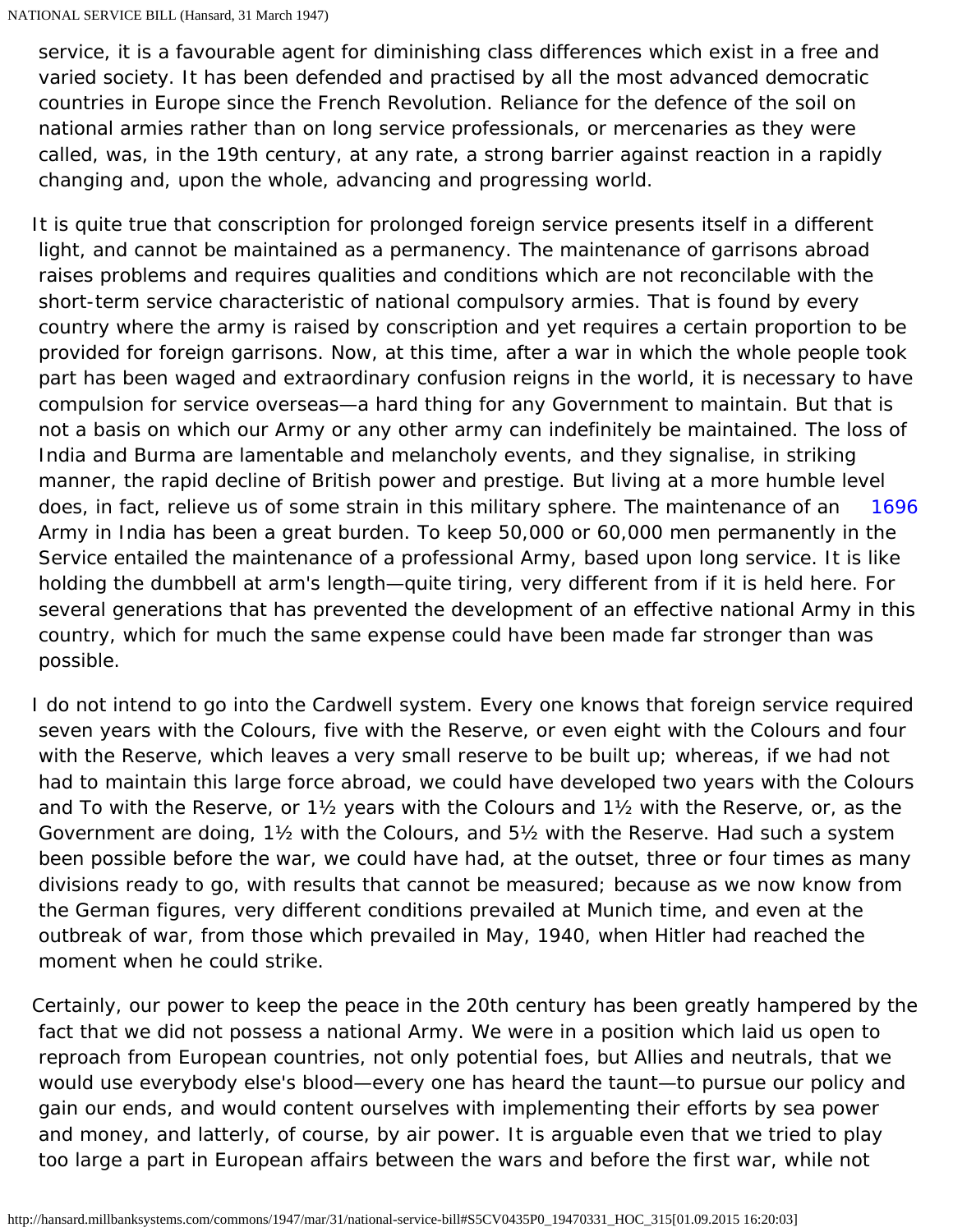[1697](#page-18-0) being able or willing to accept the same conditions of service, or put up the same manpower as our Allies or potential Allies were forced to do. We should have carried far more weight in the councils of peace if we had had national service.

<span id="page-18-0"></span>There is no doubt that the passage of this Bill now, in this hour of dark depression, will help to sustain our otherwise failing influence in world affairs, and particularly in the United Nations organisation. That influence is being steadily reduced by the policy of the Government, both at home and abroad. It is remarkable that this curious Administration should step aside from its broad downward path to take this single solitary step towards a more hopeful national policy. We welcome the step all the more because of the contrast in which it throws so much else they have done. "So shines a good deed in a naughty world." It has long been recognised in this and other countries that there is a great gulf fixed between national service for military purposes and what is called industrial conscription, or the direction of labour, in time of peace. There is a great gulf. In the war we leapt that gulf, but never before has it been, and we earnestly trust it will not be, dreamed of in time of peace. There is no need to confuse the two.

[1698](#page-18-1) Service to save the country has always from ancient times been considered the first duty of the citizen. It is however questionable, in my mind, whether any exemptions of young men from military service should be made in time of peace for particular industries. I was glad to hear the Minister of Labour say that it would be only for underground coalmining. Yes, away from the light of the sun, that is a different kind of sacrifice which is made. But even this seems, in a way, to reflect both upon the character of military service and the character of mining. It is one thing in wartime to stop miners from going to fight as soldiers, sailors and airmen, as they frequently wanted to do, and quite another to encourage a particular kind of young man to go into mining as a means of avoiding military service. It may be necessary in this crisis, but it is not a healthy basis for the State or society as a whole. Both services—the Armed Forces and mining—are honourable, and nothing should be done which seems to reflect upon either. It would certainly be a most unfortunate expedient to have, as a permanent matter, to try to increase the manpower in the mines by a class of youths who dislike military service. I should be sorry to see that develop over a long period of time.

<span id="page-18-1"></span>The fact that we support the Government on the broad principle of national service for the Armed Forces in no way weakens our intention to censure the waste of manpower by those Forces. On the contrary, it should strengthen us in our duty to do so. I say without hesitation that the present condition of all three Services, as a result of Ministerial incompetence since the war, is disgraceful I hope that the Chief of the Imperial General Staff is to be at his desk giving his whole mind to this matter, and that he will be able on all occasions to give the fullest possible assistance to the Minister of Defence, in order that the matter may be viewed from a central point of view. General Montgomery is a very gifted man, and I hope that he will be close to the Minister of Defence in all the months that are to come.

I am very grateful to the House for giving me so much of their attention. [Interruption.] As we are all going to work and vote together, we may as well be on friendly terms, so that the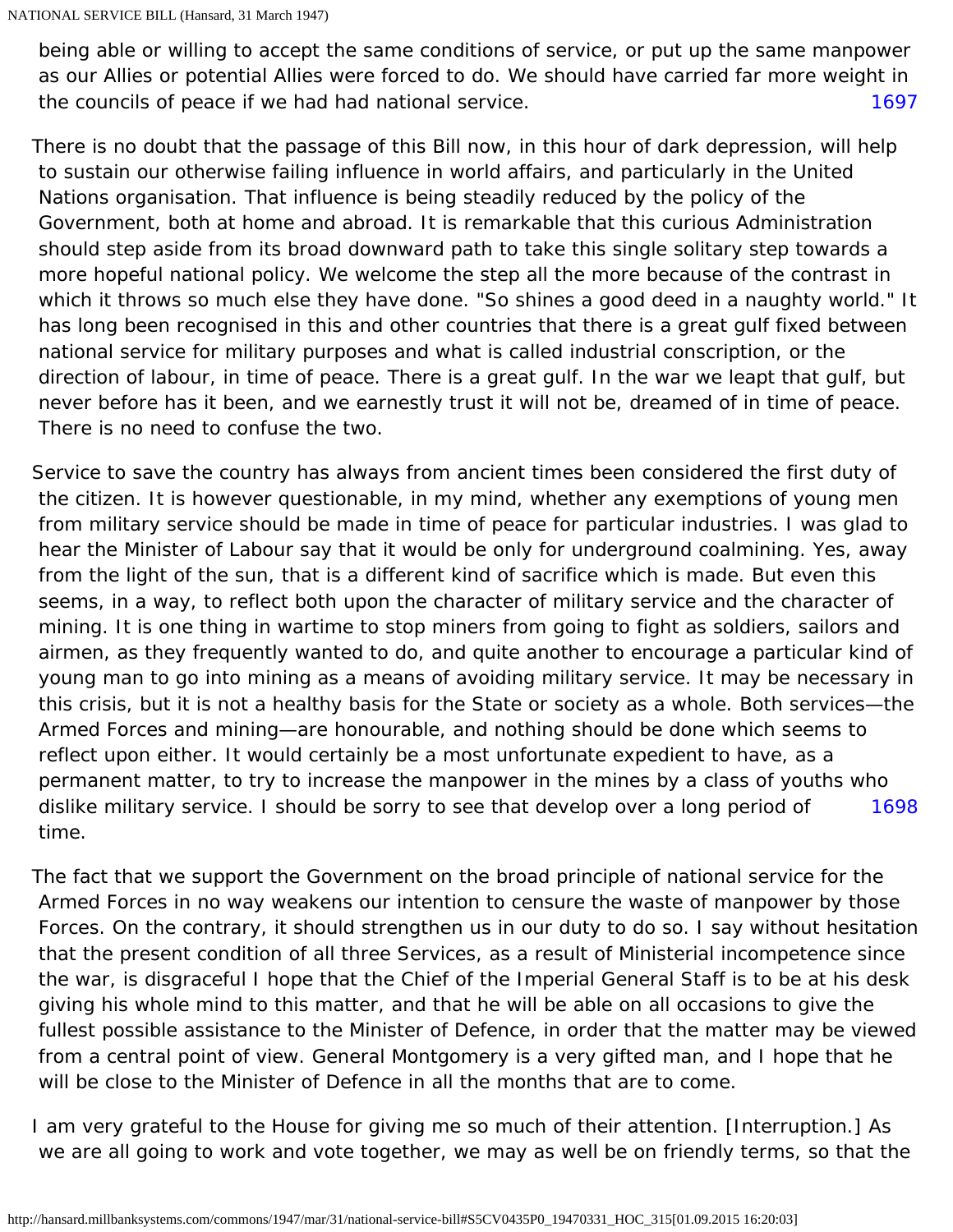House may be responsible for insisting on the proper use being made in the Forces of young men taken from so many important industries and walks of life, and upon a proper proportion of fighting strength being developed as a result of so much sacrifice and expense. It seems to me that all parties and sections of parties might join in this with equal earnestness. If Parliament did its duty, and if the Government allowed Parliament to do its duty, there would be set up a Parliamentary committee of all parties, similar to the National Expenditure Committee, which did such useful work during the war; or even a joint committee of both Houses to investigate, with full power to call for persons and papers, the use of manpower in the three Forces, and with power, by leave of the House, to sit in secret from time to time. Such a body would be of the greatest value, not only to the country as a whole, but to the Service Ministers, and to the Minister of Defence, none of whom is able, apparently, to cope with the problem himself.

<span id="page-19-1"></span><span id="page-19-0"></span>[§](#page-19-0) [1699](#page-19-1) **[Mr. S. Silverman](http://hansard.millbanksystems.com/people/mr-samuel-silverman)** On this matter of Parliamentary control, the right hon. Gentleman may or may not have noticed the proviso to Clause 24 which provides that this Act shall remain in force for five years, but, thereafter, can be extended by Order in Council. The right hon. Gentleman's party in this Parliament, whenever a Bill has been put forward with such an arrangement, have always opposed it in the interests of Parliamentary control. Do they intend to oppose it on this occasion?

<span id="page-19-2"></span>[§](#page-19-2) **[Mr. Churchill](http://hansard.millbanksystems.com/people/mr-winston-churchill)** I cannot possibly endeavour to look forward to so long as five years. For anyone who is so far advanced in age of life as I am, it would appear to be presumptuous. Even if this serious obstacle did not present itself, I should not be anxious to face more difficulties and troubles than those by which we are surrounded at the present time.

<span id="page-19-3"></span>[§](#page-19-3) **[Mr. Silverman](http://hansard.millbanksystems.com/people/mr-samuel-silverman)** I feel certain that the right hon. Gentleman is taking far too pessimistic a view. In any case, that has not prevented his party from opposing this provision in a number of other Bills introduced since the beginning of this Session.

<span id="page-19-4"></span>[§](#page-19-4) **[Mr. Churchill](http://hansard.millbanksystems.com/people/mr-winston-churchill)** The hon. Gentleman knows as well as anybody that Parliament is master. If there is a Parliament which is against the prolongation of such a Measure, no such Measure can be prolonged, whatever the provisions in the Bill. On the other hand, if there were a general feeling that it was in accordance with the national interest and not in disharmony with the characteristics of our British life, it might be that the House would be content to see it passed through without it being a great cause of dissension.

I must return to the point, which is my last one, that I believe that there are many scores of millions which could be saved from the present immense total of f000 million demanded this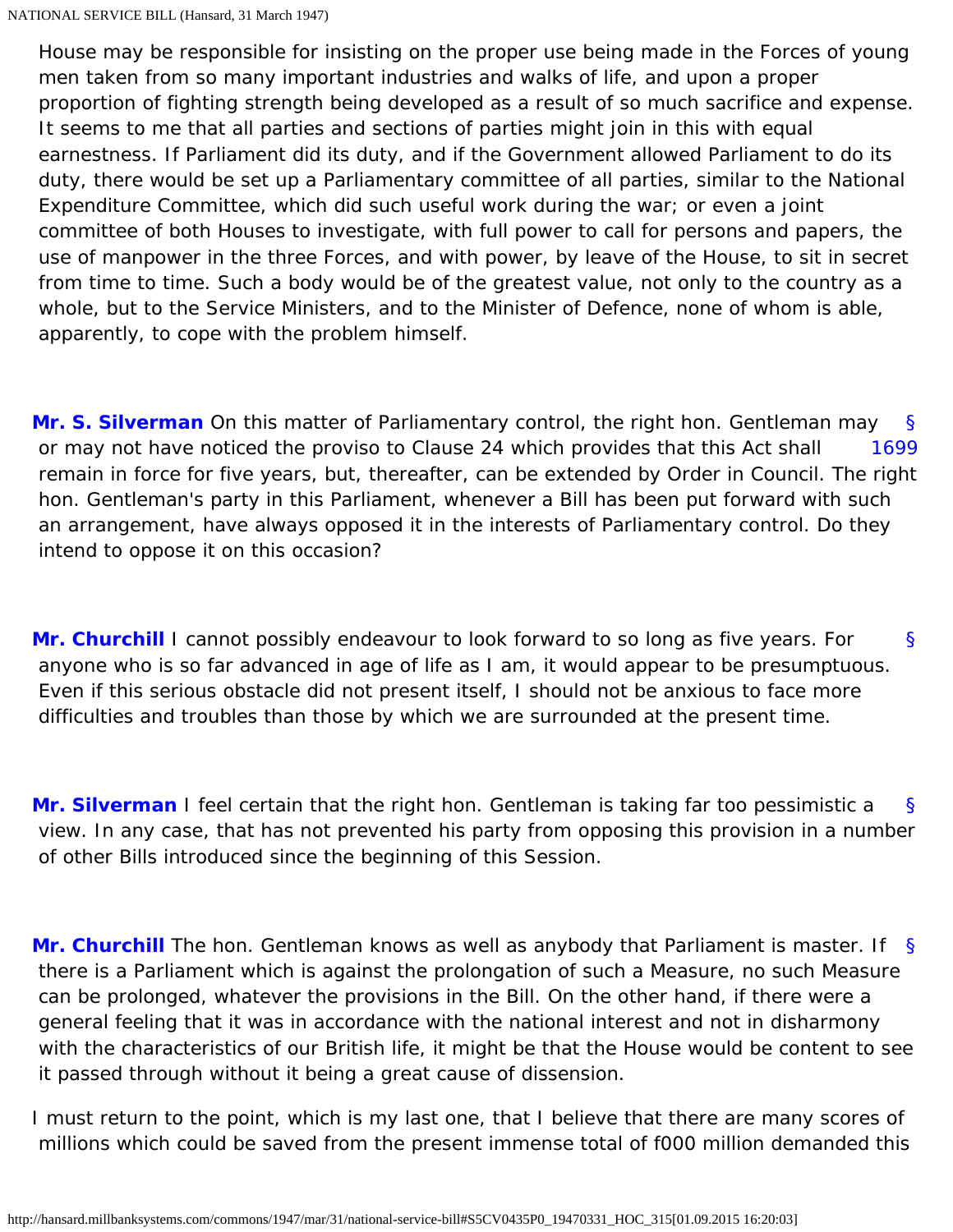[1700](#page-20-0) year on the Estimates of the three Services. I would very much like to have had a chance to get loose upon them with my red pencil. I am perfectly certain that we could have had a very considerable saving, and I am perfectly certain that this could be achieved simultaneously with a positive increase iii the fighting power of the Services. Therefore, we shall support His Majesty's Government in the Lobby tomorrow night, and on other occasions, when necessary, throughout this Bill; but let no Minister imagine that we do not regard their wasteful, inefficient and in- competent administration of the fighting Services as a scandal of the first order.

<span id="page-20-0"></span>5.20 p.m.

[§](#page-0-1)

<span id="page-20-1"></span>[§](#page-20-1) **[Mr. Hopkin Morris](http://hansard.millbanksystems.com/people/mr-harry-morris)** [\(Carmarthen\)](http://hansard.millbanksystems.com/constituencies/carmarthen) The right hon. Member for Woodford (Mr. Churchill) has, in his matchless way, made great play with the position of those of us who sit on the Liberal Benches. In the name of consistency, we must stand by the same flag and the same view, and I think that that is the best tribute that can be paid. By what flag are we standing? We are not standing by any pacifist flag. That has never been our flag. We have favoured conscription in time of national emergency and in time of war, and I think that we are entitled to do that, because conscription in time of war is the best system. There are other coercions besides the coercion of law that can be brought to bear—there is the coercion of opinion. Anyone who remembers the state of this country at the beginning of the first world war, will remember that the issue of white banners and similar devices made the position of the young men in the country subject to far greater oppression than conscription. Conscription is the most free system in time of war, but equally it is the most oppressive in time of peace.

<span id="page-20-2"></span>[1701](#page-20-2) The right hon. Member for Woodford is one of the great figures of the world. It is because of that, that I would draw his attention and the attention of his party to what happened during this last world war. In the first world war, the Government of which he was then a distinguished Member led the country into war and led it through successfully because they commanded the universal moral support of the country. Does that count for nothing? In the last war, which the right hon. Gentleman led, his broadcast speeches, when we were standing alone in 1940, were worth battalions of men in themselves. Why? Because, spoken with his power and eloquence, they commanded the full and universal support of this country. That was a moral factor in itself. So powerful was that moral factor that when one examines countries like Russia, France, Germany and Italy—every one of which had conscription—we find that every one of them, at one time or another in the two world wars, was defeated—the only country that came through two world wars undefeated, triumphantly, was this country. Today the Government are introducing a Bill of conscription in peace time, in 1947, when, as the right hon. Gentleman has said, all our enemies have surrendered unconditionally. That is a remarkable situation and would have been impossible but for the free spirit of this country. It is perfectly true that training counts, that arms matter. I am not disagreeing with that; but there is something far more important than arms; there is something far more important than training—and that is the spirit of the men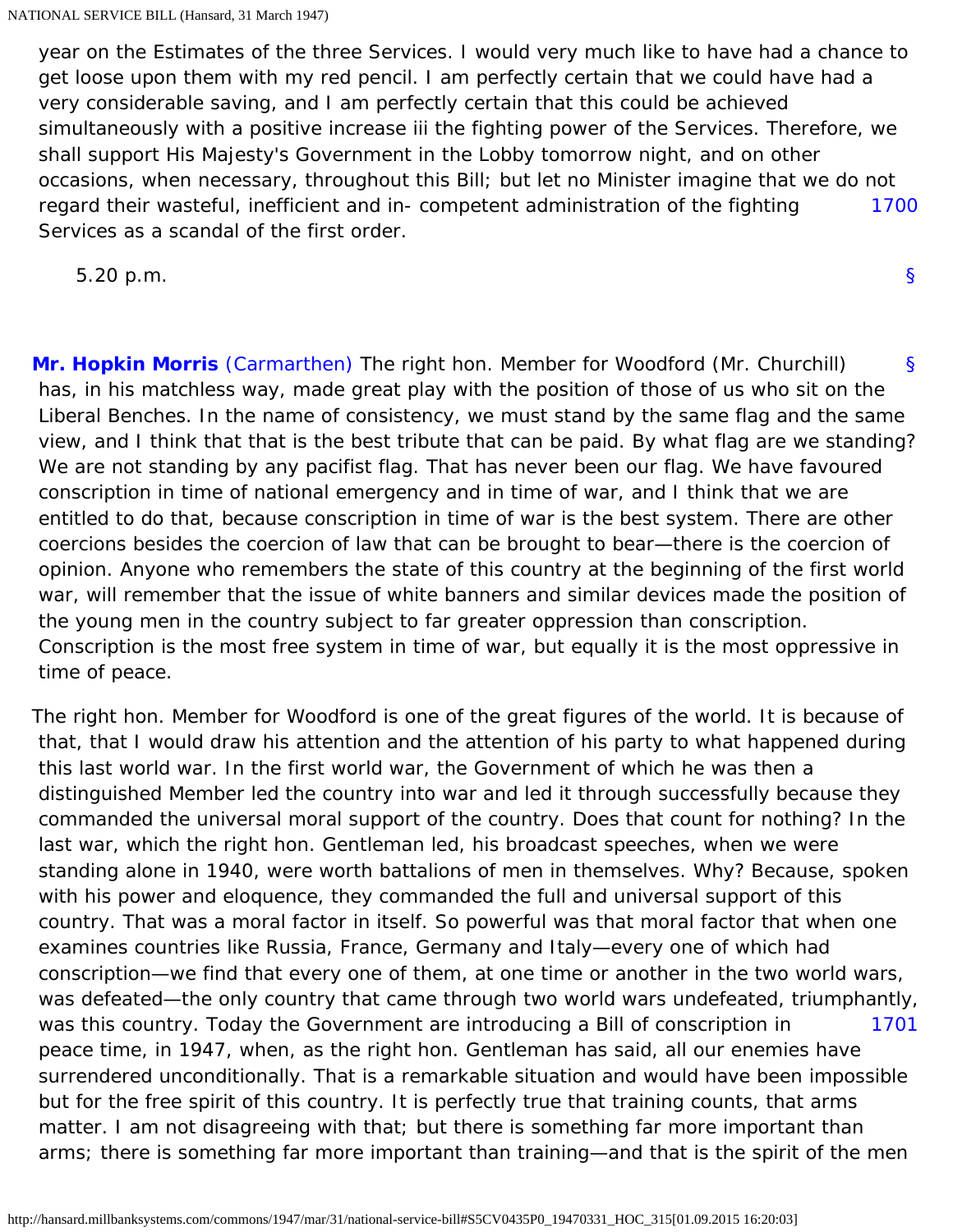behind the arms. That is the spirit which the right hon. Gentleman expressed and commanded; that is the spirit which was missing from those other countries.

It is interesting to note how conscription came to be fastened on the neck of Europe. It was fastened on the neck of Europe by Napoleon out of ideas of the French Revolution, and under the dictatorship of Napoleon. It was Napoleon who lost Waterloo. France abolished conscription, and it came back again with Napoleon the Third. The Treaty of Versailles imposed a voluntary system upon Germany. That voluntary system, I suggest, was largely contributory to making the German Army, between the war periods, what it proved to be. If we examine the German forces more closely, the voluntary part of its forces, the S.S. men and the Air Force, they were the strong part of those forces, but the conscripted part of the forces was its source of weakness. France had conscription, and France was defeated. It would have been better for us in the last war if the Treaty of Versailles had provided for a voluntary system in France and conscription in Germany. The right hon. Gentleman shakes his head; but he is the greatest witness of the march of events during that period. He himself knows that better than anyone else in the world, because he was the champion of the free spirit. I wonder if he had been leading this country in a world war of 20 years after conscription had been introduced whether this country would have gone down like France? Would he himself have commanded the free spirit of the country and have been the free leader that he is?

<span id="page-21-0"></span>[1702](#page-21-0) I listened with amazement to the speech of the right hon. Gentleman the Minister of Labour. He dealt, as the right hon. Gentleman said, lucidly and clearly with the provisions of the Bill, but he said not one word about the principles of the Bill; not one word why we should bring in a Bill of this sort in peace time—the greatest departure from the traditions of this country which one could imagine taking place in this House. I hope that the House will allow me to say what I have in my mind about this subject. I make it quite clear that I am speaking for myself. I have already indicated that I am not a pacifist, but we are very fond of talking of the civilisation of the West as being a Christian civilisation. What do I mean by that? Leaving aside all form of religion, merely interpreting it as a form of life in the West, if we examine the whole of ancient civilisation, so far as I am able to examine it, we find no trace of the doctrine of the person or the doctrine of free will anywhere. It is the doctrine of the gods ruling the man and using the State as an instrument. That is the whole doctrine of the ancient world in all its forms so far as I am aware.

The modern Western world, exclusive of Russia, which I treat for all purposes as part of Asia, has grown up on the bases of the doctrine of free will and a free personality—a distinction between the man and the State. It has grown up on that separate doctrine. It has affected the views on education; it has affected the whole of the commercial arrangements of the commercial world. Instead of the law of status characteristic of the old world we have the law of contract of the modern world. Instead of the education of a class in the ancient world we have the education of man as man's right in the modern world. It was not by extending that development between the two wars but by negativing it that Germany and Italy reverted to the views of the old world by making the citizen a completely subservient being to the State with the State having complete control over the whole of life. That is reversion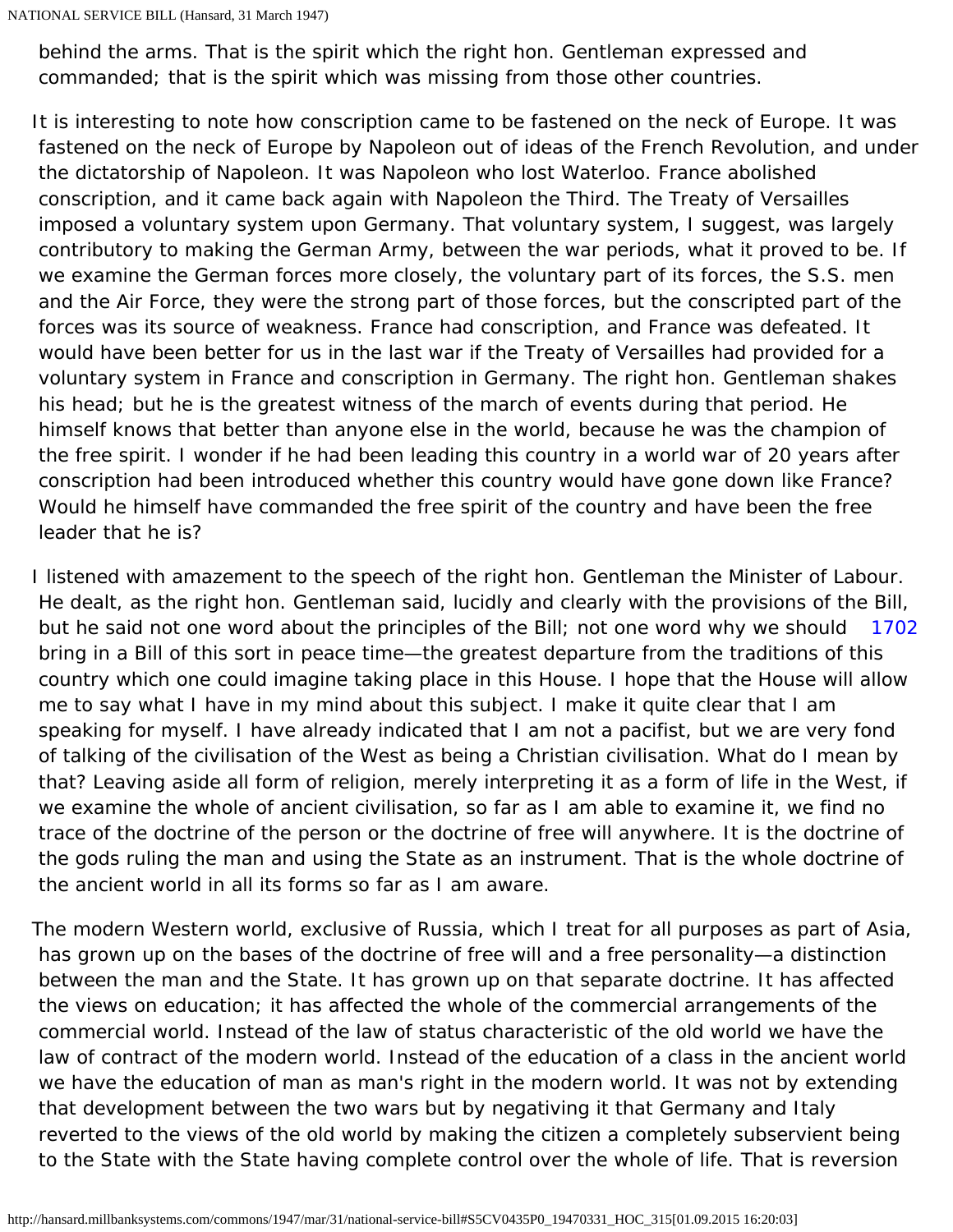[1703](#page-22-0) and that is what we are faced with at the present time. When I speak of this civilisation being in danger I mean by that the reversion to the old world form of slavery in one form or another. Right hon. Gentlemen on the Government Front Bench are today taking their share and responsibility for that reversion. They may be doing this instead of providing for the safety of the country or the realm in time of war, because they may be imperilling this country in time of war. That is why we stand by the old flag. We stand by the old flag because we are interested in the maintenance of civilisation represented by this country and we stand by the safety of this realm in time of war.

<span id="page-22-1"></span><span id="page-22-0"></span>[§](#page-22-1) **[Mr. K. Lindsay](http://hansard.millbanksystems.com/people/mr-kenneth-lindsay)** I hesitate to interrupt the hon. and learned Member, but he should remember that Germany and Italy did not introduce national service by a vote of a free people, whereas Switzerland, Sweden and many other countries did consult the interests of the people by a free vote of the people. That is the difference between Parliamentary democracy and something else.

<span id="page-22-2"></span>[§](#page-22-2) **[Mr. Hopkin Morris](http://hansard.millbanksystems.com/people/mr-harry-morris)** I am not at pains to justify conscription on a democratic basis but I would point out that a democratic basis is not a sufficient justification, because democracy can be as great a form of tyranny as any other tyranny unless we ask the question, What is the form of democracy?

## <span id="page-22-3"></span>**[Mr. Churchill](http://hansard.millbanksystems.com/people/mr-winston-churchill)** That in Switzerland?

<span id="page-22-4"></span>[§](#page-22-4) **[Mr. Hopkin Morris](http://hansard.millbanksystems.com/people/mr-harry-morris)** I am not sure judging by the sign of the times in this country or in any other country where democracy is prevailing but democracy might become a tyranny.

[§](#page-22-3)

<span id="page-22-5"></span>[1704](#page-22-5) I do not propose to enter into details of this Bill, because I hope on the Committee stage to deal with them, but let me take one class in this Bill for whom I hold no brief at all—the conscientious objectors. The conscientious objectors are the touchstone of liberty in this Bill. That is why they are important. What are the provisions? The provisions in this Bill are precisely the provisions for exemption that were incorporated in the Acts during the war. They deal with conditional exemption, unconditional exemption, and provision for noncombatant service on the assumption apparently that conditions in war time and conditions in peace time are the same. That is an idle comparison. In war time we can easily distinguish between those entitled to conditional exemption and those entitled to unconditional exemption. Unconditional exemption means that the conscientious objector opposes war entirely. He says, in effect, "I will neither serve with the Armed Forces nor engage in any industry during the war which will further the war." Whether we agree with him or not, that is his position. In those beliefs he was entitled to unconditional exemption under the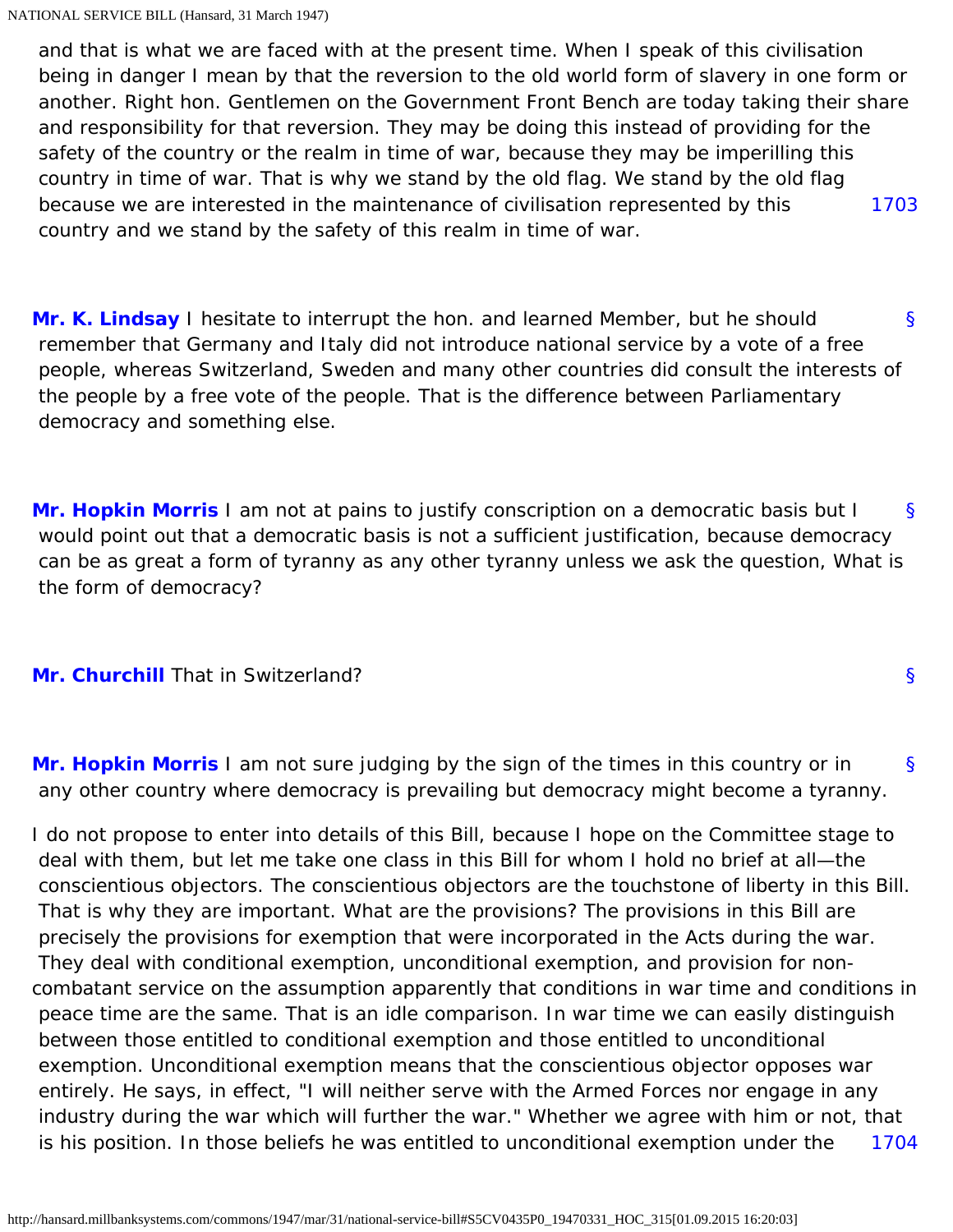NATIONAL SERVICE BILL (Hansard, 31 March 1947)

law.

Conditional exemption—and here is the crux of the whole position—means that a man says, "I object to killing, I object to serving in the Armed Forces, but I do not object to doing any civilian work for the furtherance of the purposes of war in the interests of the safety of the State." Under those conditions we give him conditional exemption, but he engages so far as he can in accordance with his conscience to carry on the work of the State. In other words, in time of war the State can direct men in that way in the interests of its survival. Upon what principle are the Government now going to give conditional exemption to a man? What work are they going to say a man is to do? The right hon. Gentleman the Leader of the Opposition said that he hoped that this Bill would not be looked upon as leading to conscription of labour. Does not this Clause of conditional exemption provide the bridge for it and introduce conscription of labour by the back door? What is the answer to that?

Take the case of the deferred people, the miners. There is nothing in this Bill to say what the liability of the miner is. He will be deferred while he remains working in the mines. If he remains there until he is 26 or over 26 or any age after 26 the liability for military service, whether he is called up or not, is not discharged. That remains. Is not that a veiled direction of labour? If not, what else is it? For the Minister of Defence I have a very great respect. I believe he is a conscientious man, and I have not bothered to look up the innumerable splendid speeches that he and others in the Government have made in other times, but every one of the arguments they used then are valid today.

# <span id="page-23-0"></span>**[Mr. Yates](http://hansard.millbanksystems.com/people/mr-victor-yates)** [\(Birmingham, Ladywood\)](http://hansard.millbanksystems.com/constituencies/birmingham-ladywood) More so.

<span id="page-23-2"></span><span id="page-23-1"></span>[§](#page-23-1) [1705](#page-23-2) **[Mr. Hopkin Morris](http://hansard.millbanksystems.com/people/mr-harry-morris)** Yes, more so. They opposed conscription in 1939, but in 1939 this country was in peril. That is a very different position from what it is in today. I have already said that in times of emergency and war conscription is a totally different proposition. I hope that the House will give very serious consideration to this Bill before they give away the greatest bulwark of the safety of the realm—the spirit of a free man. I hope that this Bill will be rejected, for I have never heard a Bill of this magnitude introduced into this House with lesser justification and merely with a lucid explanation of the provisions contained in it.

5.38 p.m.

<span id="page-23-3"></span>[§](#page-23-3) **[Mr. Rhys Davies](http://hansard.millbanksystems.com/people/mr-rhys-davies)** [\(Westhoughton\)](http://hansard.millbanksystems.com/constituencies/westhoughton) I beg to move, to leave out "now," and, at the end of the Question, to add, "upon this day six months."

The Amendment which I am moving, and which I think is appropriate at this stage, is, in effect, that this Bill be rejected by the House of Commons. Before I come to that, however, I

[§](#page-23-0)

[§](#page-0-1)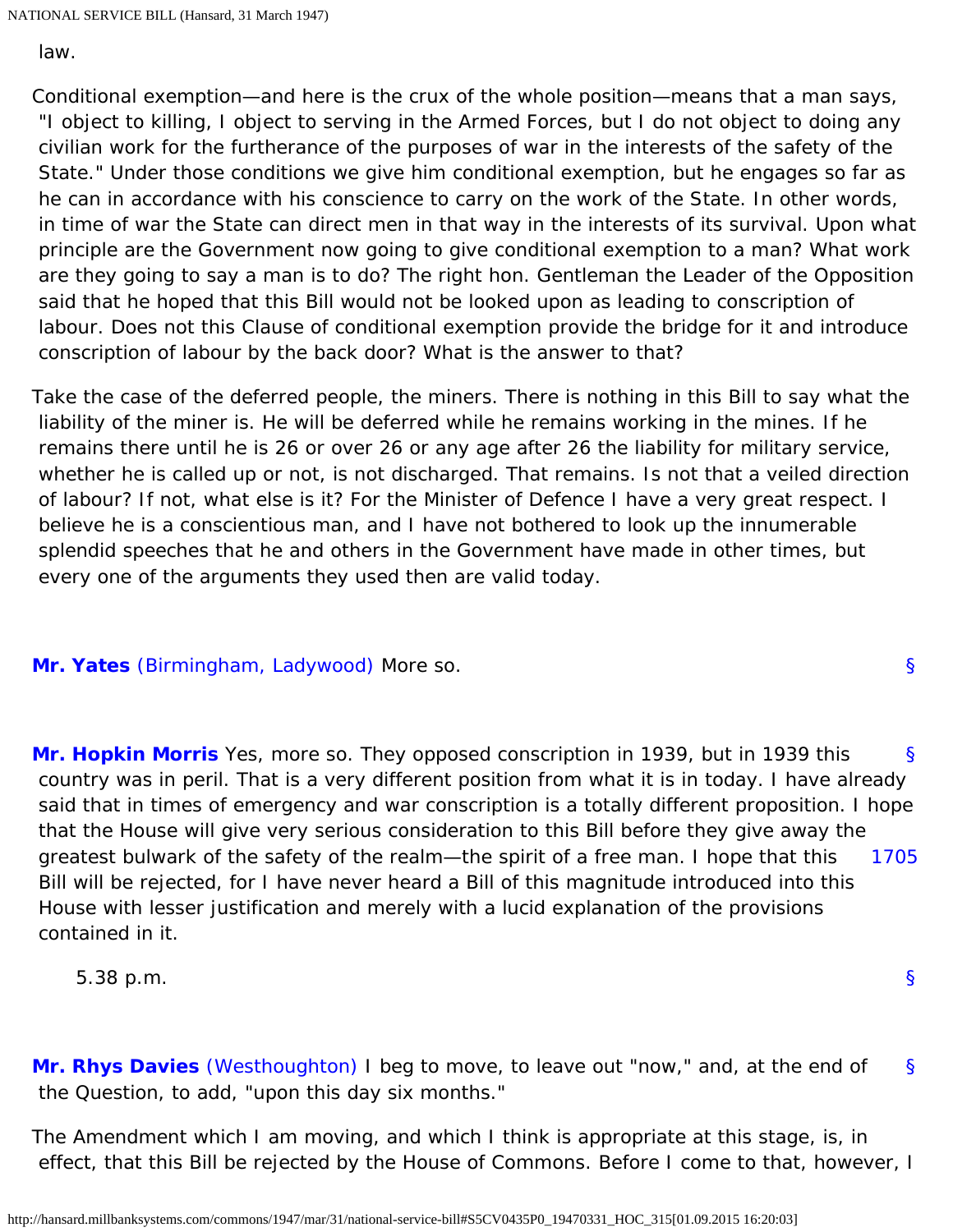should like to turn for a moment or two to the remarks of the right hon. Gentleman the Leader of the Opposition. I hope that my hon. Friends on this side of the House will see that his support and that of the Conservative Party of this Measure, is the best condemnation of it. The mere fact that the Tory Party support a Conscription Bill presented to this House by a Labour Government ought to mean that the Bill should not be passed into law. The right hon. Gentleman taunted some of us on this side of the House for ruining the country by not supporting conscription previously. He then taunted the Government with changing their tune. The right hon. Gentleman is the last person in the world who should taunt anybody about changing their politics.

<span id="page-24-0"></span>[§](#page-24-0) **[Mr. Churchill](http://hansard.millbanksystems.com/people/mr-winston-churchill)** I would remind the House that only three weeks ago the Prime Minister reproached me for having the same views on India for 50 years.

<span id="page-24-1"></span>[§](#page-24-1) **[Mr. Davies](http://hansard.millbanksystems.com/people/mr-rhys-davies)** I remember the right hon. Gentleman contesting an Election many years ago; he was then the Liberal candidate for the Exchange Division of Manchester and he was being opposed by a Tory, the late Sir William Joynson-Hicks. The tune he was playing then was certainly different from the one he is playing here today. I know what the working classes think of the right hon. Gentleman, but I dare not quote in this place the language they employ in coal mines and factories about him. Nevertheless, he is a man whom I respect for his genius, but I say alto that he has brought more ruin upon this country and upon Europe than any other statesman of our time [HON. MEMBERS: "Shame."] Well, he asked for our views.

<span id="page-24-4"></span><span id="page-24-2"></span>

|                                                 | 1706 |
|-------------------------------------------------|------|
| Mr. Churchill It is only the truth that wounds. |      |

<span id="page-24-3"></span>[§](#page-24-3) **[Mr. Davies](http://hansard.millbanksystems.com/people/mr-rhys-davies)** I cannot forget his escapade in Russia at the end of the first world war; the repercussions of that escapade by the way are being felt even now in the Moscow Conference.

Having said all that, I will now come to the Bill. I am a sad man standing here tonight. This is the most tragic day for me during the quarter of a century that I have been in this House. I have worked for years with many of my right hon. Friends on the Front Bench to build this party and I know their personal views. I hardly think that their hearts are in this business at all. I believe that they would all say that they do not like this Bill; and if they do not like the Measure I should like to know who it is that does, and what compels them to bring it before the House. As I said, this is a very sad day for me. I was there when the Labour Party was formed; and having spoken at street corners and on platforms a thousand times preaching the exalted gospel of the Labour Party when we were a few, I never thought I would live to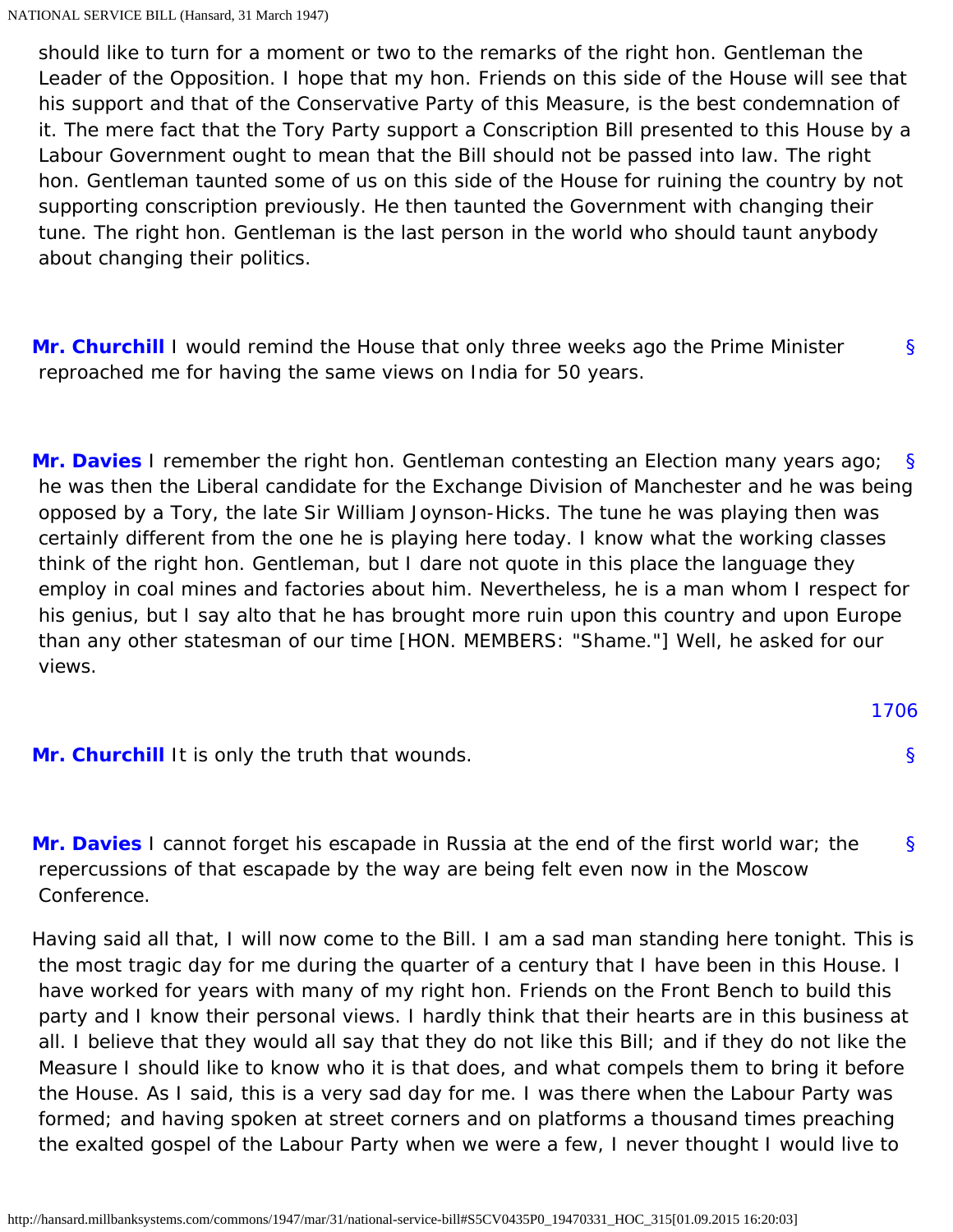see the day when right hon. Friends of mine would stand up in this House to introduce military conscription in peacetime, especially when I have heard some of those same right hon. Gentlemen denounce conscription more fiercely than I will ever be able to do.

Right hon. Gentlemen who are in the Government damage democracy, Parliament and Socialism in imposing conscription in peace-time. It is no use criticising a Government for doing this when we are in Opposition, if when we come over to this side of the House we do the same thing. The people will not be deceived by such somersaults. I have been here long enough to see—and I hope my Liberal Friends opposite will not mind me saying this—a party as strong as the present Labour party wiped clean out of public life except for a few who are the most intelligent of them. I have no illusions about what damage can be done to the cause of the common people by a few statesmen.

<span id="page-25-0"></span>[1707](#page-25-0) The Bill imposes conscription for a minimum of 10 years after the end of the war. Incidentally, I cannot understand my right hon. Friends on the Front Bench always comparing the number of men in the Forces as between 1947 and 1944, as if that were a proper comparison. The real comparison, of course, is the strength of the Forces as between 1947 and 1937 when we were at peace. Let me say, therefore, that there must be some power behind somewhere that has induced the Government to introduce this Bill. I should like to know what those powers are; and I shall be forgiven if I am suspicious of secret powers behind Governments, especially after what happened at Yalta which was disclosed over a week ago in Moscow.

I am terrified just now of the rise of a third party in this State; a party that is not elected, a military party to whom Ministers of State play marionettes as is manifest by the introduction of Bills of this kind. Some of our military generals have recently been announcing policy in public, but surely the right person to announce policy publicly are the right hon. Gentlemen who represent the Government. It would be well for the younger men in our party to realise that the Labour movement emerged into public life in this country to challenge the military mind—the mind that always thinks in the terms of its profession; and seeks to create fear among the people that there is constantly an enemy at the gates. The military chiefs have apparently convinced my right hon. Friends that there is even now an enemy at the gates, and they have introduced this Bill. I sometimes wonder—now that France cannot fight, America, I suppose, will not fight us, Italy cannot fight, Japan cannot fight and Germany cannot fight—who are we going to fight next. Who is now the enemy at the gate? There is only one country left that we could possibly intend to fight. Let me say with great sorrow that, having been recently in America, I was amazed and dismayed at the deep hatred and antagonism towards Russia in the United States. Let me express the hope that this little country of ours, these glorious islands, are not by some secret agreement, to be turned into a base for American operations in Europe. I would not like to think that that would happen to our native land.

<span id="page-25-1"></span>[1708](#page-25-1) This Bill violates all our traditions, not only of the Labour Party but of all parties. May I make it clear that no Government—Liberal or Conservative—has at any time ever imposed conscription in peacetime on the people of these islands? This Bill is a challenge to the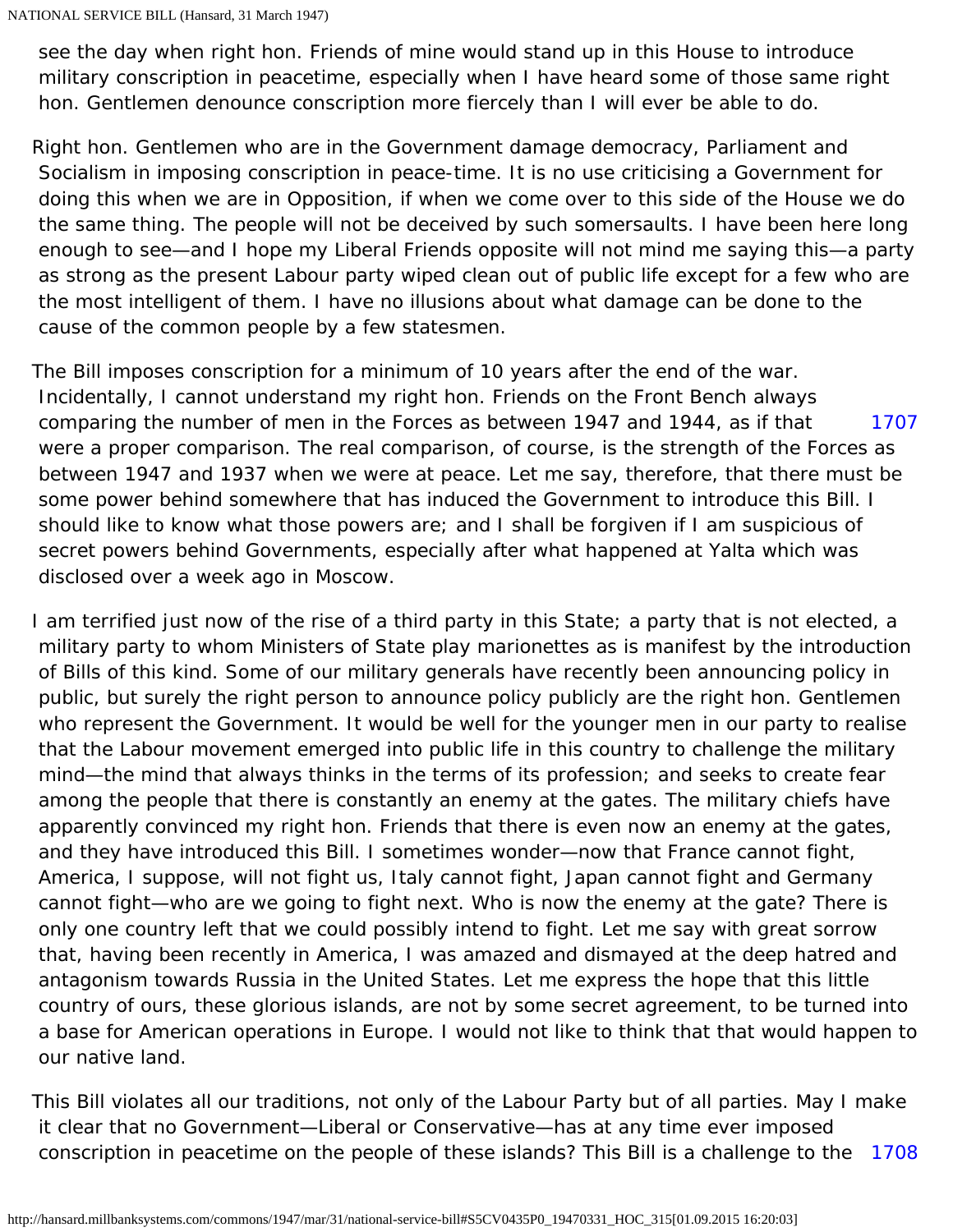whole conception of international Socialism that a Labour Government should be the first in the history of the British people to impose military conscription in peacetime. I do not know whether the Government realise exactly the implications of what they are doing. We are told that the main reason for this Bill is our commitments. Before we pass this. Measure is it not a fair question to ask what are those commitments which have made it necessary? We are coming out of India, and the right hon. Gentleman opposite said that we have 60,000 troops there. We are leaving Burma, we are leaving Egypt, we have come out of Indonesia and we are coming out of Greece shortly. I suppose, too, that some day soon we shall come out of Austria and we cannot remain very much longer in Germany because Germany is sucking the whole of the economic life of Europe down into ruin. As an American statesman once said, "If you want to keep a fellow in the ditch, you must remain down in the ditch with him." That is exactly what is happening to our people in Germany now. Therefore, I ask," Where are these commitments that warrant the maintenance of all these Forces?"

<span id="page-26-2"></span><span id="page-26-1"></span><span id="page-26-0"></span>

| Mr. Leslie (Sedgefield) The hon. Gentleman has not mentioned Palestine.                                       | $\mathbf{\S}$ |
|---------------------------------------------------------------------------------------------------------------|---------------|
| Mr. Davies But surely we do not require all these troops in Palestine?                                        | <sub>S</sub>  |
| <b>Mr. Leslie</b> The hon. Gentleman did not mention Palestine.                                               | S             |
| Mr. Davies If the hon. Gentleman wants a real quarrel on that issue perhaps we had<br>better have it out now. | <sub>S</sub>  |

<span id="page-26-4"></span><span id="page-26-3"></span>[§](#page-26-4) **[Mr. Leslie](http://hansard.millbanksystems.com/people/mr-john-leslie)** I merely pointed out that the hon. Gentleman had not included Palestine.

<span id="page-26-6"></span><span id="page-26-5"></span>[§](#page-26-5) [1709](#page-26-6) **[Mr. Davies](http://hansard.millbanksystems.com/people/mr-rhys-davies)** The other stock argument in favour of this Bill is that we must have new recruits in order to relieve the boys who have been abroad for so many years. I admit that that is a very powerful argument, but to those who argue thus I would say, "Why on earth should any British soldier be stationed on foreign soil?" We can never police the world; we are too small a nation for that. I have had no education beyond that of an elementary school but I have learned that the first world war destroyed one-half of our coat industry which has never recovered, and one of the reasons for destroying it was to conscript 70,000 miners for the last war. That is what conscription does. Half the Lancashire textile industry was also destroyed by the first world war. That is what is wrong with this country. The economy of the nation has been damaged beyond repair by the heavy weight of military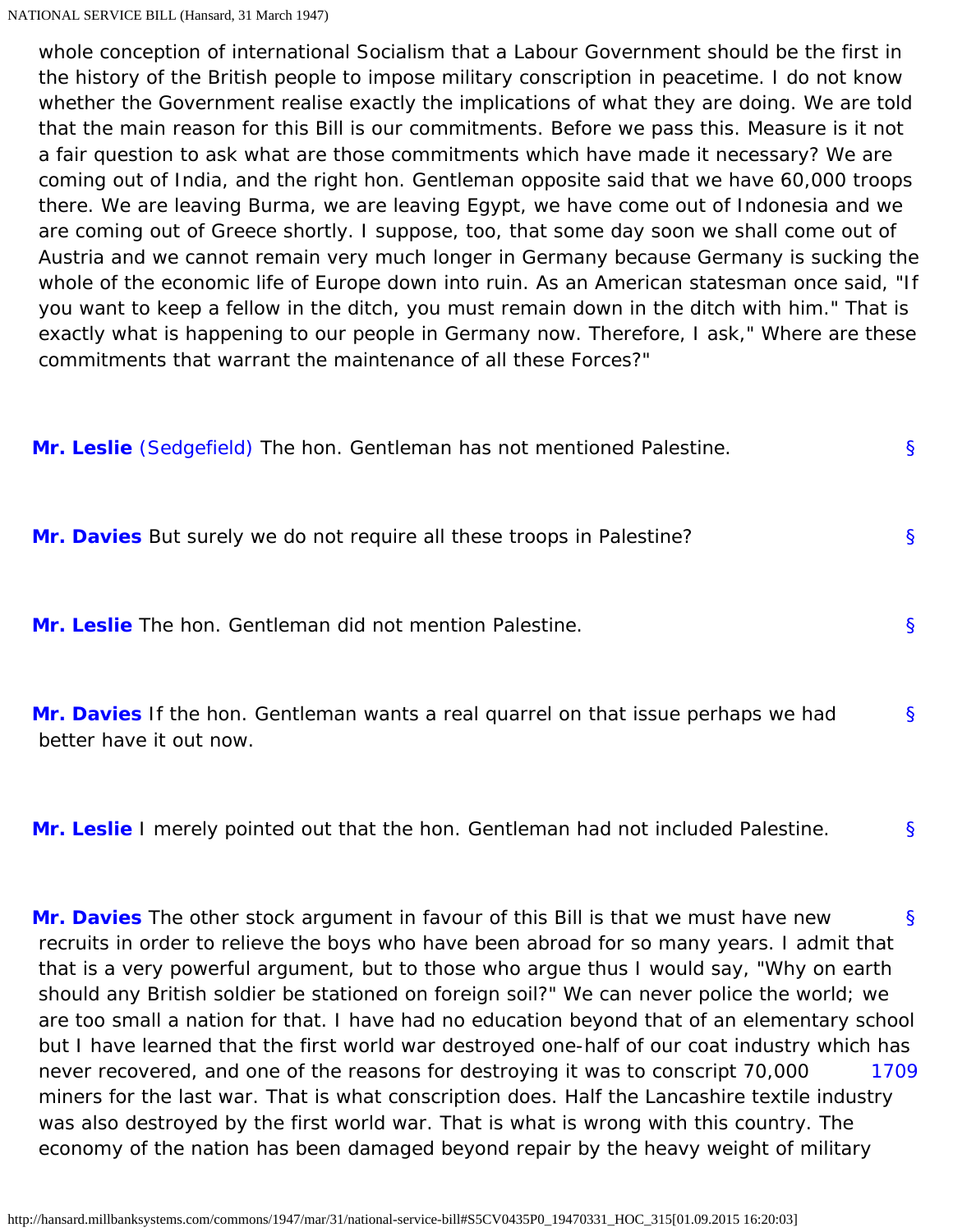NATIONAL SERVICE BILL (Hansard, 31 March 1947)

expenditure, and, apparently, our Government are going to add to that weight by this Bill.

The strangest thing of all about this Measure seems to me to be this. Supposing—God forbid —that the Tory Party had won at the last Election and sat on this side of the House now, led by the right hon. Gentleman the Member for Woodford (Mr. Churchill) and that they introduced this Bill, word for word, and we were all on the other side, all my Labour colleagues would then have talked exactly as I am talking now, and the right hon. Gentleman the Minister of Defence, with his deep Nonconformist conscience and his international co-operative sentiments, would stand and thump at the Box and denounce conscription as the vilest thing man had ever invented. That sort of somersault will not do if this party is to live. If a thing is wrong when the Tory Party is in power it cannot be right because it is done by a Labour Government. It is clear, of course, that if the Labour Government imposes conscription, although they say it will be for only ten years after the end of the war, it will nevertheless be fastened on this nation for good.

[1710](#page-27-0) I know that some of my younger friends think that the Labour Party has come to stay for good and that Socialism has come to rule the whole of Europe and nothing is going to change that. But there is no finality in politics; and if a Socialist Government in this country descends to militarising this nation, and shackles this free people, another movement will arise to clean the stable and bring the nation back to freedom once again. There is a new conception arising in this connection. It is argued by some that this is not tyranny because it is imposed by a Labour Government—and that slavery imposed by your own colleague is not so bad. A pair of handcuffs is not easier to wear even though it be shining with a Socialist solution. I object to tyranny whether imposed by the Tories, the Liberals, the Protestants, the Catholics, the Socialists, the Communists, or any other "ists." Tyranny imposed upon man is no more acceptable simply because the master has changed.

<span id="page-27-0"></span>It is argued that conscription provides equality of sacrifice. What humbug. I know three sons who were of military age during the last war when conscription came in. Not one of them was called up. One was a schoolmaster, another an accountant and the other a civil engineer. They were all exempted. If their father had been a coalminer, and had brought up his sons to be labourers or shop assistants, all three would have been in the Forces and might possibly have been killed. This Bill does not apply to daughters; it is only sons who are affected. There is no equality of service in this. The lame, the halt, the blind, the idiot, the imbecile, the lunatic, the minister of the Gospel and Member of Parliament—all are exempt, and I wonder sometimes which is which after hearing some of the speeches in favour of this Bill.

I was very pleased to hear the hon. and learned Gentleman the Member for Carmarthen (Mr. Hopkin Morris) speaking of the rights of human personality. I am in favour of nationalising everything that is inanimate for the common good, but I do not believe in that form of Socialism which ties man and makes him a slave to the inanimate thing. Yet, that is what we are doing now. There are ex-miners on the 'Government Front Bench. As an ex-miner I would not have put my name to this Bill. "Ah," they say, "so long as you remain down in the pit you will not be called up." I have been a colliery worker myself and I came out of the pit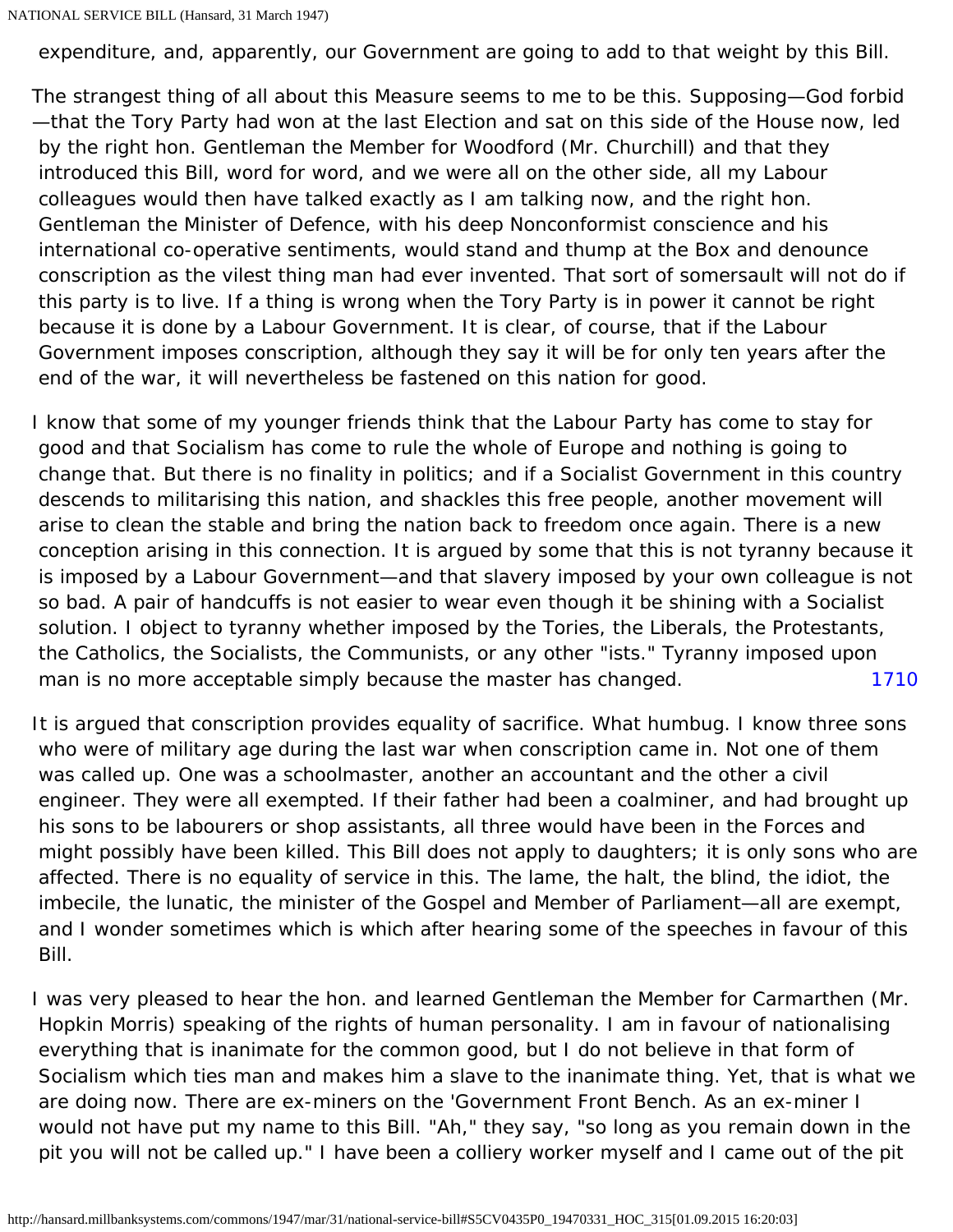[1711](#page-28-0) as soon as I could. The Government now tell the underground worker, "The alternative for you is either the pit or the barracks." That is industrial conscription if you like, and it is a very slippery slope to something worse. The next thing the Government will say is that they will not call up farm workers, because they are essential for the community. Then they would say to the farm worker, "The turnip field or the barracks for you." So it goes on, and as one of the oldest trade union officials here—I have been over 40 years at the job—I protest against the fact that industrial conscription is deeply embedded in the provisions of this Bill. If you accept military conscription you cannot argue against direction of labour; and any trade union official who votes for this Bill will do so at his peril.

<span id="page-28-0"></span>I was in America when the recent election for Congress was on The Democratic Party were defeated, ignominiously. Why? I know one of the reasons why—the reason that was given to me. When the women of America went to the polls they remembered what the late Mr. Roosevelt had said at the beginning of the war that no mother's son would be sent out of the country to fight. Having been in this Labour movement when some of my colleagues in this Parliament today belonged to the Tory Party, let me tell them that there is political dynamite for the Labour Government in this Bill. This Measure will not frighten the Russians if a war with Russia is to ensue—and I am sorry to think that that may be at the back of the minds of some of the people who have advised my right hon. Friend. If we are going to fight Russia on a manpower basis, we are defeated before we start.

Let me turn back for a while to a point made earlier in the Debate. On military grounds, conscription is of noavail. France invented it and Germany perfected the conscript military machine, and both came down to the dust. The two great nations, on the other hand, ourselves and America which relied on the voluntary system in peacetime came out on top. That is history. What annoys me, above all else, is that we have told the Germans and the Japanese that they cannot have conscription, while, at the same time, we are imposing it on ourselves. What hypocrisy ! People call me a pacifist. They do not know me, or they would not call me that and that alone. I am thinking of the welfare of my country. I am a patriot; I love these islands; I have tramped over them for many years. The best part of Britain, of course, is Wales. I like our institutions too. Here is an institution—Parliament—the one place in the world, I suppose, that would suffer a man like me in wartime. I am proud of that, but I am ashamed that Labour makes itself responsible for this Measure.

<span id="page-28-1"></span>[1712](#page-28-1) Let us take the money side of this question; this may appeal to hon. Members. Next year, we shall spend £900 million on the fighting Services. Let us see what that means when reduced to actual figures. It means £20 per head for every man, woman and child in the country. For a man and his wife with three children, it means that they must find —100 a year, or£2 a week, for the fighting Services. Let us see all this in its proper perspective. It the right hon. Gentlemen on the Front Bench do not mind my saying so, we in the Labour Party used to revel in this sort of statistical argument, and they might as well listen to some of it now. Next year, we shall spend on the fighting Services seven times as much as on education, 11 times as much as on health and housing and eight times as much as on old age pensions. Yet, is it not true that the nation is groaning under the weight of taxation while we are proposing to spend this £900 million? We shall spend next year on the fighting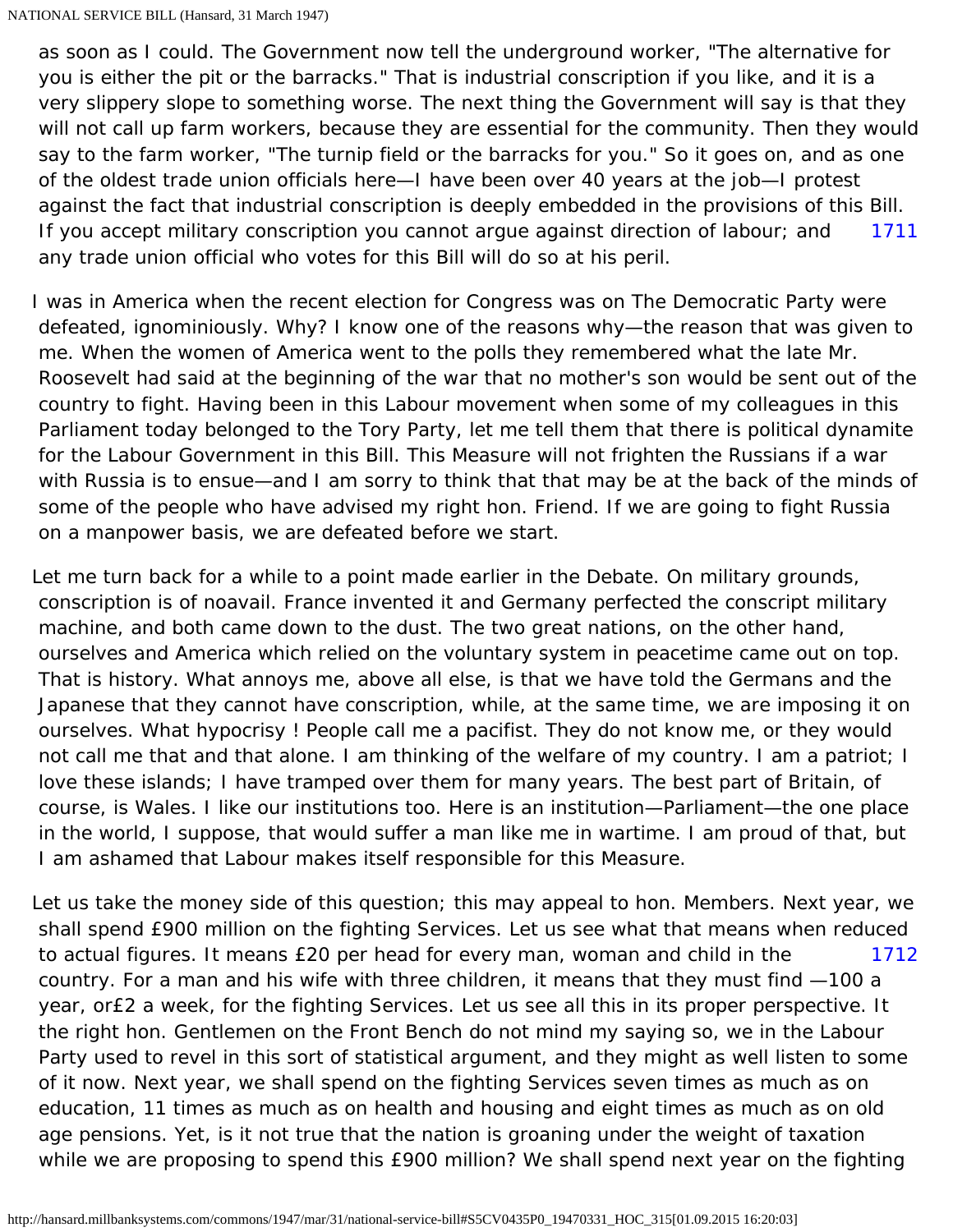Services nearly as much as the total of the American Loan. By the way, they have altered part of the Lord's Prayer in America since we got the Loan. Hon. Members may be interested to know about it. They do not say now, "forgive us our trespasses, as we forgive them that trespass against us"; they say, "forgive us our debts, as we forgive our debtors." I asked them to put in the word "British" in the appropriate sentence.

<span id="page-29-0"></span>[§](#page-29-0) **[Professor Gruffydd](http://hansard.millbanksystems.com/people/professor-william-gruffydd)** Does not the hon. Gentleman remember that we say that in Wales, too?

<span id="page-29-1"></span>[§](#page-29-1) **[Mr. Davies](http://hansard.millbanksystems.com/people/mr-rhys-davies)** Yes, but the Welsh people are not in debt to anybody. I was taught in my youth to believe the things that I am now saying; and, if hon. Gentlemen criticise and taunt me for what I am saying, let them understand that it was men like Keir Hardie and Bob Smillie were my teachers. When the Government say to us that we are embarrassing them by moving this Amendment, it is pertinent to ask why are they embarrassing us? We cling to the faith; they do not. If we had never preached this gospel which I am now preaching, there would have been no Labour Government; and when we depart from that faith, we must not imagine that the people do not understand what is happening. There is a judgment coming some day, for all that we are doing now.

<span id="page-29-2"></span>[1713](#page-29-2) Let me now say a word about one of the wider implications of conscription. Foreign commitments? Yes. This Measure is being debated during the week in which Good Friday falls. The youth of Britain, under this Bill, will not be crucified between two thieves as of old; they will be crucified instead between three great Powers fighting for mastery over the petrol of the Middle East. That is what this Bill will do, and the right hon. Gentlemen proposing it, I suppose, will know that what I am saying is true.

My last word is a quotation, and the Tory Party always pays due deference to its author— General Smuts—whom they regard as one of the great pillars of Empire. This is what he said about conscription, very much more eloquently and pertinently than anything I could say: "While the Great Powers are allowed to raise conscript armies without hindrance or protest, it will be vain to expect that we can preserve world peace. If the instrument is ready for use, the occasion will arise, and men will arise to use it. I look upon conscription as the taproot of militarism; unless that is cut, all our labours will eventually be in vain." Finally, in moving this Amendment, I would raise a slogan adopting words that became famous during first world war—" This Bill shall not pass.".

[§](#page-0-1)

[§](#page-29-3)

6.7 p.m.

## <span id="page-29-3"></span>**[Mrs. Florence Paton](http://hansard.millbanksystems.com/people/mrs-florence-paton)** [\(Rushcliffe\)](http://hansard.millbanksystems.com/constituencies/rushcliffe) I beg to second the Amendment.

I feel no elation, but rather a sense of depression, because of the fact that I am doing this.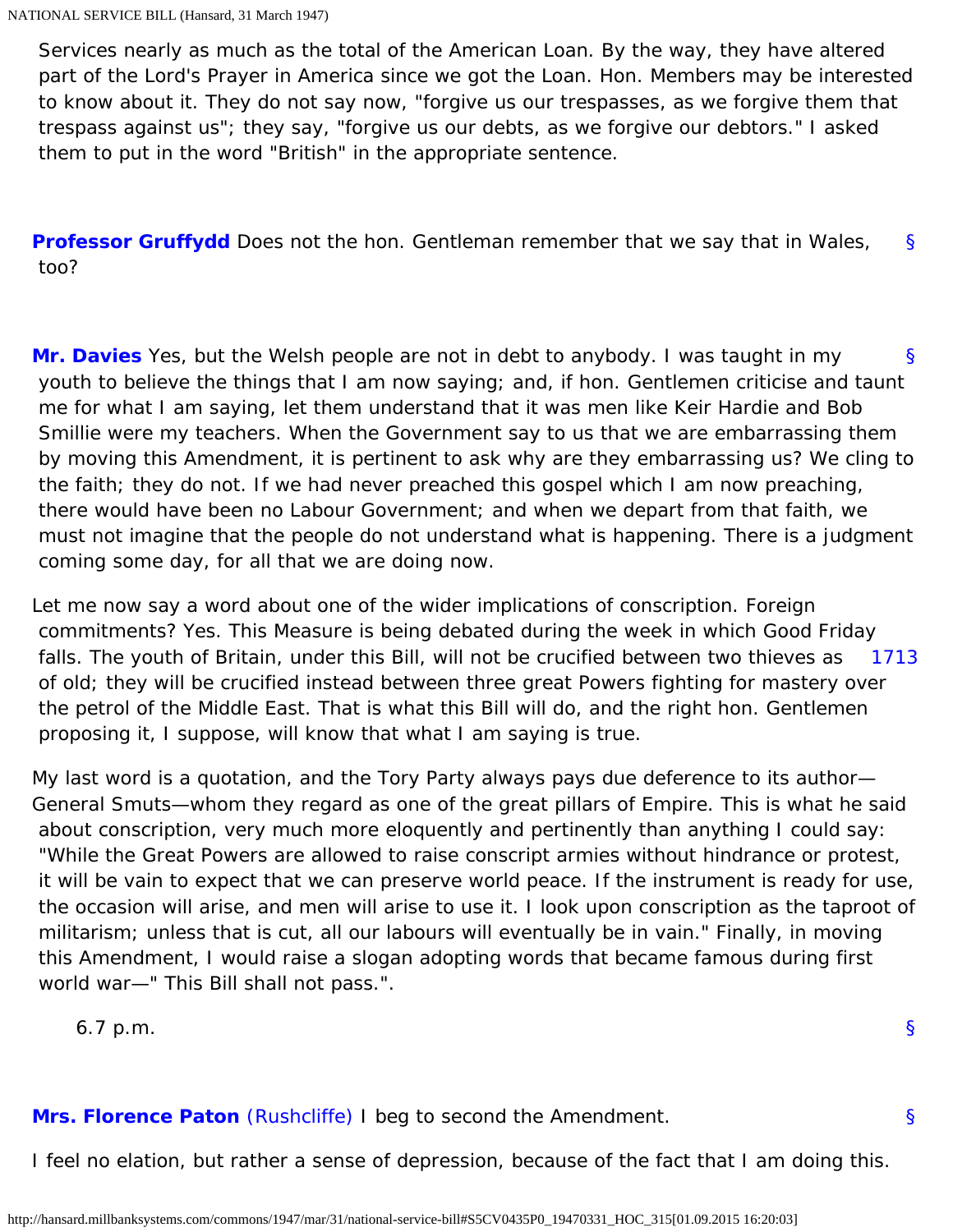[1714](#page-30-0) My right hon. Friend the Prime Minister and Members of the Government must have known, when contemplating the imposition of conscription in peace time, that there would be some, at least, who could not violate the principles of a lifetime spent in the Labour movement and quickly attune their ideas and actions to the acceptance of a Measure so opposed to their deepest convictions. We would have challenged any who had dared to suggest that our Labour Government would ask for conscription immediately after a war had been won, in which this country fought against the worst tyranny and despotism that the world has known. We would have challenged any who asserted that, alone among the nations of the Commonwealth, a Labour Government would ask this country to bear the never-ending strain of seeing a large part of its youth forced year after year into the strait jacket of military conscription and the surrender of freedom of choice. We would have declared our faith that no Labour Government would so reverse the long tradition of personal freedom in matters of life and death, with- out, at least, first submitting such a break with the splendid past to the electorate. And we would have evidence to prove that our faith was justified.

<span id="page-30-0"></span>One of the arguments brought out by the Prime Minister, by the Minister of Labour and by other hon. Members, to show the necessity for conscription, was the argument that, before the war, poverty and destitution were the recruiting agents, that it is now our purpose to maintain a policy of full employment, and, therefore, these factors could no longer he depended upon to provide the necessary recruits as in the bad old days. Everyone in this House, I am sure, is glad of that. There was an earlier occasion, when, in dealing with this aspect of the problem, the Prime Minister wrote something different. He wrote this about conscription: "The more nations advance in economic welfare, the less effective is hunger as chief recruiting sergeant, and the more do militarists find the resort to conscription." I can only conclude that, in this decision, the militarist minds in the Services and elsewhere have won a great victory.

<span id="page-30-1"></span>[1715](#page-30-1) I want to say something now about industrial conscription. I was very pleased to see what my right hon. and learned Friend the President of the Board of Trade said in a speech at Bristol this weekend, in which he declared that the Labour Government had no intention of introducing industrial conscription, and that the Labour movement would not have it. I want to know what answer the Prime Minister can give to those of us who fear that military conscription in peace time is the prelude to industrial conscription. Indeed, as I see it, industrial conscription is the natural corollary to military conscription, although I am sure that the Members of the Government do not want that. We on this side of the House hope the Labour Government will be in for a long period of office in which to carry out its great programme of social reconstruction, but, in the event of any change of Government and a return of a Conservative Government, it is completely in line with Conservative philosophy and practice, not only to have military conscription, provided by a Labour Government, but the domination of the workers of this country whom they desire to see disciplined to fit into their industrial system. Here, I quote the Prime Minister again on this point: "Conscription is, in fact, an admirable machine for regimenting the workers; hence its popularity with reactionaries." I now want to refer to something which the Prime Minister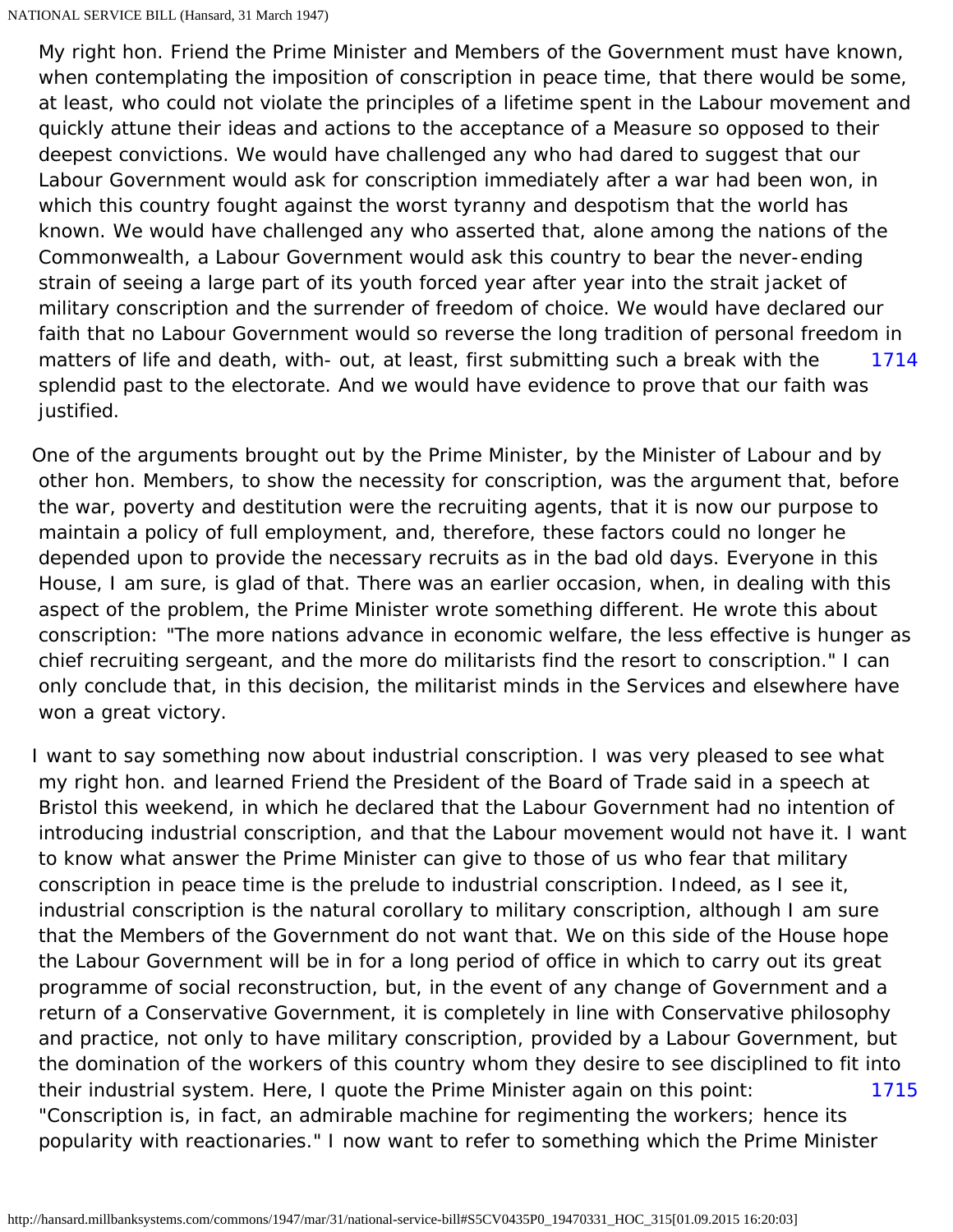said when he stated that we must have a conscript citizen army: "A few Socialists have at times "—" as many of my hon. Friends are doing now— "pleaded for a democratic conscriptive citizen army, but armies and navies are almost necessarily autocratic, and experience has shown that the power of conscription is too dangerous to be entrusted to any man or any body of men." My right hon. Friend has his disciples. We learnt well of our teacher, so well, in fact, that we who are opposing this Bill today still believe that conscription is too dangerous to be entrusted to any man or body of men.

As I understand conscription and what it implies, it violates the personality of immature people. Tomorrow, we celebrate the coming into force of the [Education Act, 1944.](http://hansard.millbanksystems.com/acts/education-act-1944) We are going to raise the school-leaving age to 15, and we are also hoping that we shall develop an educational system far better than that which we have had in the past, in which young people shall have learnt how to think for themselves. As they grow older, by learning how to think for themselves they will surely know how to choose for themselves. When the time comes when they have learnt how to choose for themselves and are decided in their choice, having been helped by an education which is designed for the perfection of their physical, mental and spiritual powers, the State then comes along and says, "We have got something in which you can have no right of choice. We take away your right of choice. We take away your free will, and we say that, whether you like it or not, this State, with all its power, will compel you to do what it wishes you to do, and that is, to learn how to destroy life."

<span id="page-31-0"></span>[1716](#page-31-0) I believe that I speak for the great majority of mothers when I say that it is not for this purpose that mothers bear and nurture their children. But all the military experts are not agreed about this. We are told that it establishes the principle of equality. The right hon. Gentles-man the Member for Woodford (Mr. Churchill) said that this afternoon. I would quote here a military expert whom, I think, anyone would regard as a military expert of the first importance. He says: "There is no true equality in subjecting to the same service men who are temperamentally unequal—those who are instinctively fighters, and those who are too sensitive to make fighting material. The latter will be a danger to the Army. Yet they may be of much greater value to the nation's future. For they are the stuff of which artists and thinkers are made… Conscriptionists who cannot see this show themselves barbarians."

[§](#page-31-1)

[§](#page-31-2)

## <span id="page-31-2"></span><span id="page-31-1"></span>**[Mr. Oliver Stanley](http://hansard.millbanksystems.com/people/hon-oliver-stanley)** [\(Bristol, West\)](http://hansard.millbanksystems.com/constituencies/bristol-west) Who is the expert?

### **[Mrs. Paton](http://hansard.millbanksystems.com/people/mrs-florence-paton)** Captain Liddell Hart.

On the question of the survival of this country in the event of a future war, it is a generally accepted belief that there is no possibility of this nation surviving in the appalling event of another war. No national armaments. and no conscript army, however large, can prevent this country from becoming the cockpit of Europe, should humanity so lose its senses as to allow another war to break out. For us, as, indeed, for the rest of the world too, there is only one way of salvation from destruction, and this lies in the success of U.N.O. To suggest any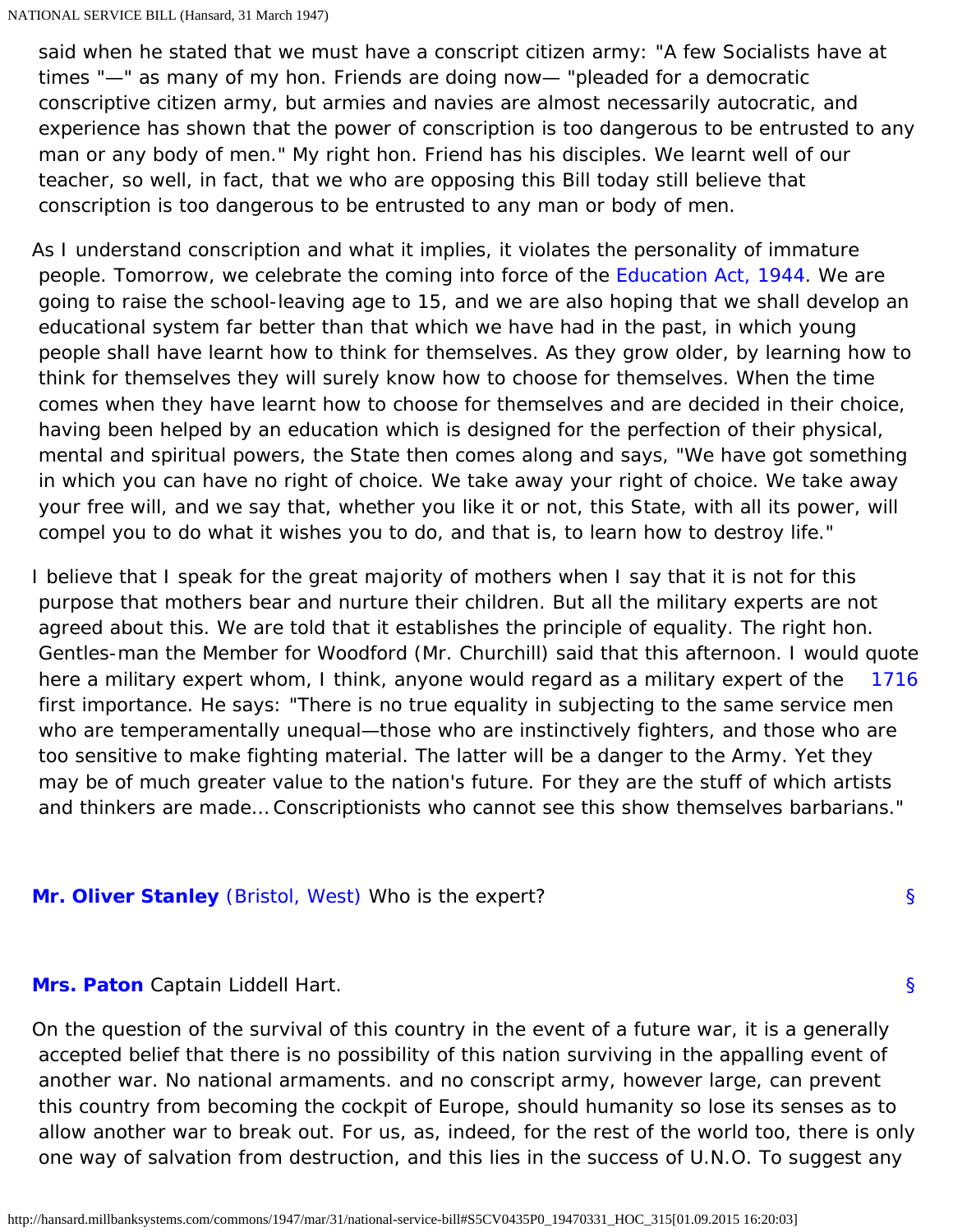other hope is to deceive ourselves and, what is more, criminally to deceive the innocent masses who rely on us.

<span id="page-32-0"></span>[§](#page-32-0) **[Vice-Admiral Taylor](http://hansard.millbanksystems.com/people/vice-admiral-ernest-taylor)** [\(Paddington, South\)](http://hansard.millbanksystems.com/constituencies/paddington-south) How does the hon. Lady know that U.N.O. would function efficiently unless we had a strong Army, Navy and Air Force?

<span id="page-32-1"></span>[§](#page-32-1) [1717](#page-32-2) **[Mrs. Paton](http://hansard.millbanksystems.com/people/mrs-florence-paton)** I do not believe that the success of U.N.O. depends upon the adoption of conscription in this country. On the contrary, I believe that, by concentrating on the principle of conscription in this connection, we lose the dynamic force and power which the ideal of peace for the world through U.N.O. possesses. Here I come into line with the hon. and learned Member for Carmarthen (Mr. Hopkin Morris). There is still a deep well of desire for a great service to the world, such as this, among many young folk. I do not believe that our young men are decadent, or that they do not want to respond to a great ideal. The true success of U.N.O. would spring from the voluntary service, freely offered, of young men and women who, as world citizens, are prepared to join up for the task of preserving world peace. Before such an inspiring appeal is properly launched, and while this nation is still war weary and tired after a horrible experience, our Labour Government have concluded that there is no possibility of an adequate response to such a grand appeal—hence this Bill.

<span id="page-32-2"></span>This, to me, is an indication of defeatism in the mind of the Government with regard to future peace. Whilst declaiming their faith in U.N.O., they vitiate this declaration by adopting a measure of rearmament, never previously accepted by this country except in the direst necessity. Where lies this dire necessity now? Where is the trouble coming from? Who are we opposing, and who is going to attack us? It also indicates a lack of faith in the power of an inspiring ideal to produce the volunteers necessary to fulfil any reasonable commitments.

As to these commitments, I listened to practically the whole of the Defence Debate, and I was much struck, as most other hon. Members must have been, by the almost unanimously expressed opinion, from all sides of the House, that the size of the Armed Forces contemplated in the White Paper was too large. Surely, the world must be astonished that this small country, with less than one-third of the population of the United States of America, should necessarily have to provide Armed Forces as great as those of America. What on earth are we coming to when this little country has to bear such a burden in the defence of the world?

<span id="page-32-3"></span>**[Vice-Admiral Taylor](http://hansard.millbanksystems.com/people/vice-admiral-ernest-taylor)** We have got the Empire, even though it is fast disappearing.

[§](#page-32-3)

<span id="page-32-4"></span>[§](#page-32-4) **[Mrs. Paton](http://hansard.millbanksystems.com/people/mrs-florence-paton)** The hon. and gallant Gentleman lives in the 19th century, and cannot get away from it. What defence are a few conscripted men in a future war? When that dastardly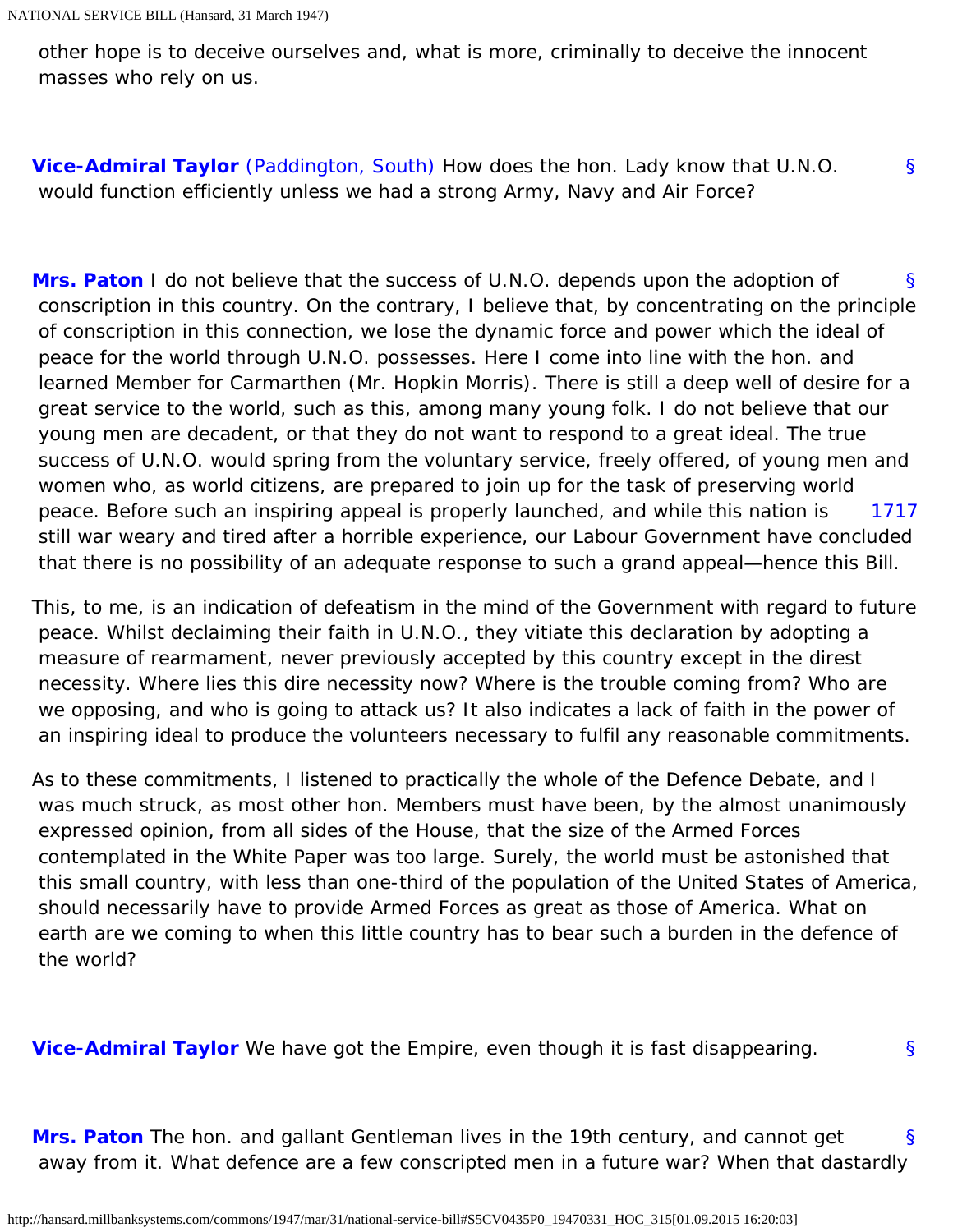crime of dropping the first atomic bomb on Hiroshima was committed, 80,000 people, including, no doubt, thousands of conscripts and potential conscripts, were wiped out. What good were the conscripts in the defence of their country? Here, again, I would quote the military expert: "It seems to me that, while there is little doubt whether the atomic bomb will end war or end the world or both, it should, at least, spell the end of conscription, for it makes nonsense of that military system."

### <span id="page-33-1"></span><span id="page-33-0"></span>**[Mr. Stanley](http://hansard.millbanksystems.com/people/hon-oliver-stanley)** Which expert is that?

<span id="page-33-2"></span>[§](#page-33-1) [1718](#page-33-2) **[Mrs. Paton](http://hansard.millbanksystems.com/people/mrs-florence-paton)** The same military expert. This country has dedicated itself to peace and freedom, and peace with freedom. Military compulsion and industrial compulsion are denials of that freedom. I believe that peace can only come through the United Nations Organisation, and through international agreement for measures of disarmament. There is no other way. By passing this conscription Bill, we are doing something that is absolutely futile. We must make U.N.O. work, and we must use the power of a great ideal to secure the support necessary to make it work. That is our only way of salvation. Because I believe that conscription is socially, economically and morally wrong, I shall go into the Lobby tomorrow and vote against this Bill.

6.25 p.m.

<span id="page-33-4"></span><span id="page-33-3"></span>[§](#page-33-3) **[Major Legge-Bourke](http://hansard.millbanksystems.com/people/sir-henry-legge-bourke)** [\(Isle of Ely\)](http://hansard.millbanksystems.com/constituencies/isle-of-ely) Many years ago my grandfather, who was a Liberal all his life, said to Mr Lloyd George, as he then was, that the trouble with him was that he spent too much time looking at the reflection of Snowdon upside down in the water. I cannot help feeling today that the hon. Member for Westhoughton (Mr. Rhys Davies), who, if I may say so, somewhat resembles Mr. Lloyd George, is, perhaps, looking at the matter from a rather inverted point of view. The last two speeches were made with great sincerity, but with, I submit, a complete lack of conception of what the problems really are, and of what are the ways of meeting them. The hon. Lady the Member for Rushcliffe (Mrs. Paton) said that young men did not need conscription to make them respond to a great ideal. If that were so, I would agree with her. But it is not so. Were it so, I do not believe that His Majesty's Government would have presented this Bill to the House. If we could say that sufficient young men were coming forward to, man our Forces to an adequate extent and to keep our Army, Navy and Air Force as efficient as possible, I do not believe that we should have this Bill before the House today. But the hon. Lady made one remark which I must insist on taking up. She accused the Conservative Party of desiring industrial and military conscription.

[§](#page-33-0)

[§](#page-0-1)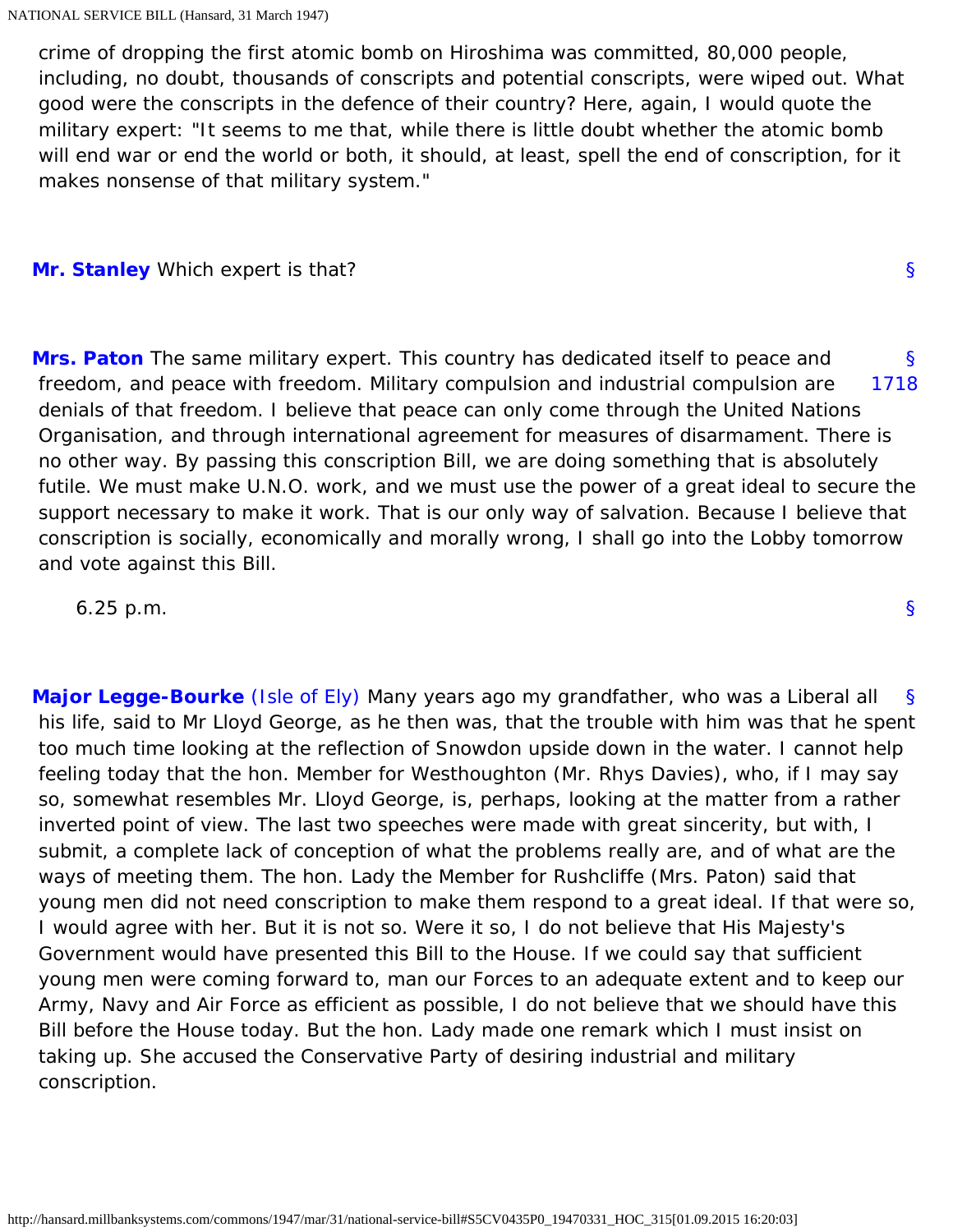<span id="page-34-0"></span>**[Mrs. Paton](http://hansard.millbanksystems.com/people/mrs-florence-paton)** I said that it was in line with Conservative practice in the past.

<span id="page-34-1"></span>[§](#page-34-0) [1719](#page-34-1) **[Major Legge-Bourke](http://hansard.millbanksystems.com/people/sir-henry-legge-bourke)** It seems to me that whichever way the hon. Lady said it, it means much the same thing. If that is the case, I would ask her to read the history of the Conservative Party, and to realise that one of the things in which it believes is that the British subject should have the right to refuse service in the Armed Forces. It is perfectly true today to say, as the hon. Lady and the mover of this Amendment have said, that the Government are guilty of political tergiversation. It is sometimes a question for this House to decide whether political tergiversation should be allowed to go by or not. It seems to me that on this occasion it is most important that we should decide to let it go by. I believe that both the hon. Lady and the mover of the Amendment have harped too much on the fact that the Government have not carried out the policy which they and their party have for many years proclaimed. But there have been other occasions in this Parliament when the Government have been guilty of political tergiversation, and when we on this side of the House have allowed it to go by. We intend to allow it to go by this time, because we believe that there are overriding factors which must be borne in mind.

The hon. Lady said that she was speaking for the mothers of this country. May I also speak for the fathers of this country? [Laughter]. I am sure it must be quite clear to the whole House that the associations are quite clearly distinct. If I may, I should like to take a rather more serious line for a moment. My own father was killed in the first world war, and I have a son. I saw enough of the last war, and I do not wish to see another one. I would ask the hon. Lady and her hon. Friends to appreciate that, just because some hon. Members on this side of the House are supporting the Government on this Bill, we are not doing so merely because we have militaristic minds, and because, as the hon. Member for Westhoughton said, a militaristic mind instils fear. It is not for that reason at all.

<span id="page-34-2"></span>[1720](#page-34-2) It is because we are trying to be realists and weigh up what our commitments are and what depends upon the action we take today and tomorrow. Surely, we have to appreciate from the very beginning that there can be no peace in the world unless there is justice, and who is there in this House who is rash enough to say that in Europe today there is justice? I do not believe that, in the long run, justice is best established by military force, but I do say that when there is in the world any Power which understands only the rule of force, that is the only way to meet it.

<span id="page-34-4"></span><span id="page-34-3"></span>**[Mr. Shurmer](http://hansard.millbanksystems.com/people/mr-percy-shurmer)** [\(Birmingham, Sparkbrook\)](http://hansard.millbanksystems.com/constituencies/birmingham-sparkbrook) Which is the Power?

[§](#page-34-3)

[§](#page-34-4) **[Major Legge-Bourke](http://hansard.millbanksystems.com/people/sir-henry-legge-bourke)** I would have thought it was perfectly obvious which is the Power, and I have no objection to saying so.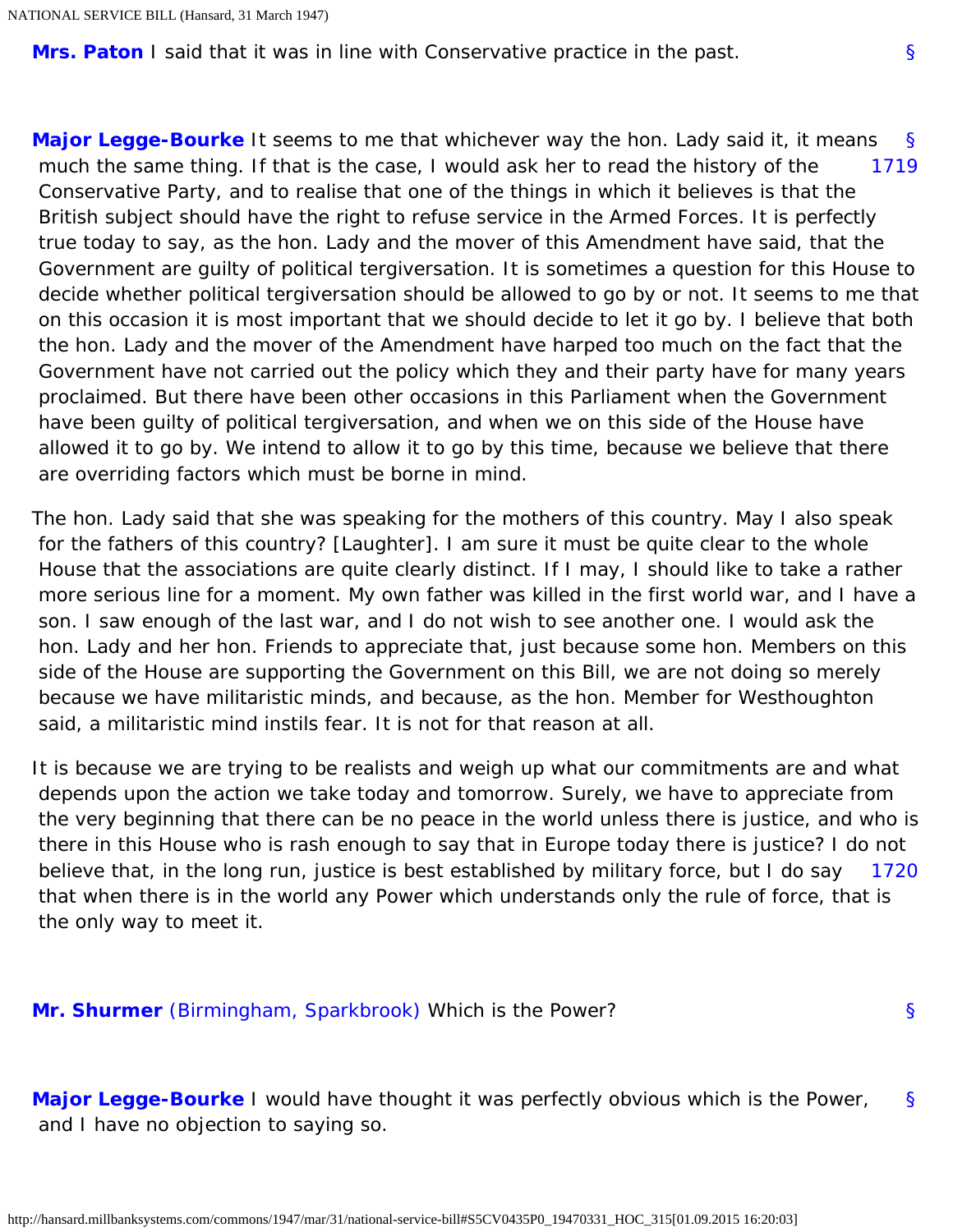<span id="page-35-3"></span><span id="page-35-2"></span><span id="page-35-1"></span><span id="page-35-0"></span>

| Mr. Shurmer Tell us, then.                                                                                                               | $\mathsf{S}$ |
|------------------------------------------------------------------------------------------------------------------------------------------|--------------|
| Major Legge-Bourke I consider Russia-                                                                                                    | $\mathsf{S}$ |
| Mr. Shurmer We thought so.                                                                                                               | $\mathbf{S}$ |
| Major Legge-Bourke I consider Russia understands force as the rule today, as other<br>totalitarian States before her have understood it. | $\mathbf{S}$ |
| Mr. Shurmer Now the cat is out of the bag.                                                                                               | $\mathsf{S}$ |
| Major Legge-Bourke I should not have thought it was a very closely tied bag.                                                             | $\mathsf{S}$ |
| Mr. Shurmer We know what you will do at the next General Election. The hon. and<br>gallant Member said it-Russia.                        | $\mathsf{S}$ |
| Mr. Speaker The hon. Member should not carry on a sort of conversation across the Floor                                                  | <sub>S</sub> |

<span id="page-35-7"></span>[§](#page-35-7) **[Major Legge-Bourke](http://hansard.millbanksystems.com/people/sir-henry-legge-bourke)** Thank you for your Ruling, Mr. Speaker. Today in Europe there are some people who are still frightened, and one of the things for which this last war was fought was to abolish fear. It is still a long way from being abolished, in my opinion. The hon. Lady the Member for Rushcliffe said she desired the success of U.N.O. So do I, but I believe there is no surer way of guaranteeing its disaster than by allowing this country, of all countries, to become weak in the eyes of those who believe in the rule of force. It is, therefore, with considerable regret that I find myself having to support this Bill.

<span id="page-35-8"></span>[1721](#page-35-8) I have been a regular soldier all my working life before I came into this House, and I believe very strongly that the ideal form of Army is an Army which has a voluntary spirit predominant in it. But I cannot, in all conscience, come to this House and say that I do not approve of conscription today. I honestly and sincerely wish I could. The fact remains that today we are up against something which requires something more powerful than can

<span id="page-35-6"></span><span id="page-35-5"></span><span id="page-35-4"></span>of the House. He should reserve his points until he makes a speech.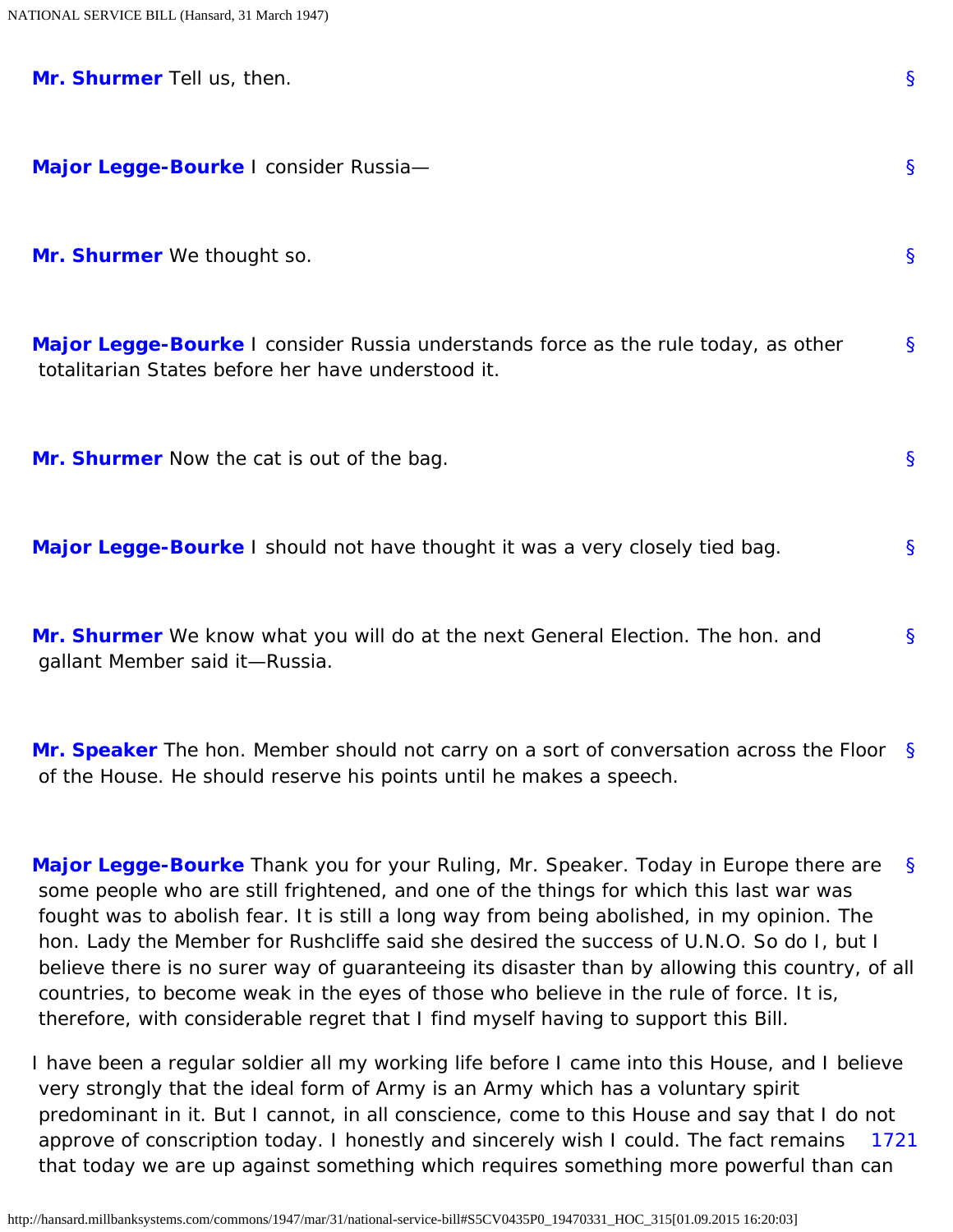be provided through voluntary effort. We as a country—I am not trying to make any party distinction here—have for many years believed that the citizens of this country should have the right to choose whether or not they should go into the Armed Forces. Let us hope that the days may return when we can do so again.

I believe that it has not been a very easy decision for His Majesty's Government to make, to produce this Bill. They know quite well, I think, that this goes against all that their party has believed in in the past. I congratulate them for taking this courageous step, and I would ask hon. Members who have been very critical of them, and who intend to be critical of them during this Debate, to try to see these things in the light of reality, and to realise that there is no greater freedom in this world than the freedom to change one's mind when one feels one has to. I believe that all parties in this House—the Liberal Party in particular, in view of the Amendment they have on the Order Paper—must say to themselves, "We know what we want; we know what our ideals are, but we know, too, what we are confronted with; we know that that can only be met by taking a line which is understood by the least idealistic." I do not believe that in this world today any greater danger to peace could be produced than to let this country's defence forces sink to the state in which they were between the wars. I believe that the only hope for peace is for Great Britain, with her Commonwealth and Empire, to go to U.N.O. as a joint Power, not as one which intends to use force, but as one which those who intend to use force know would and could use force should it be necessary.

[§](#page-0-0)

6.36 p.m.

<span id="page-36-1"></span><span id="page-36-0"></span>[§](#page-36-0) [1722](#page-36-1) **[Mr. Stephen](http://hansard.millbanksystems.com/people/mr-campbell-stephen)** [\(Glasgow, Camlachie\)](http://hansard.millbanksystems.com/constituencies/glasgow-camlachie) I have been in the House a long time, and I have opposed every conscription Measure that has been brought before the House during those years. Of all the previous Bills, there is none which has filled me with so much dismay and regret as the present Measure. One hon. Member has said that if this Bill had been, introduced by a Conservative Government, every Member of the Labour Party would have opposed it. [HON. MEMBERS: "No."] Yes. There might have been a few Mem- bers in the Labour Party who would have taken a different view, but, from my experience, I can say with truth that in the past there was no division in the Labour Party on this matter, and they went into the Division Lobby as a united party against conscription. It is entirely contrary to the traditions of the Labour Party. Let me quote Keir Hardie's words. I would put them to those hon. Members who are supporting this Bill. He said: "Compulsory military service is the negation of democracy. That is despotism, not democracy. No liberty loving people will tolerate having these old forms of servitude forced upon them. Conscription is the badge of the slave." That is the view of the founder of the party. Let me quote another eminent Socialist, George Bernard Shaw, who said: "Now compulsory military service is the most complete slavery known to civilised mankind. Why does mankind force itself to glory in it? "Certainly, conscription is contrary to the traditions of the Labour Party. I would like to make one more quotation to prove my case. I wish to quote a former Prime Minister, the late Mr. Neville Chamberlain, when he introduced the conscription Measure in the last Parliament, and when he appealed to the Labour Party for support for that Measure. He said on 27th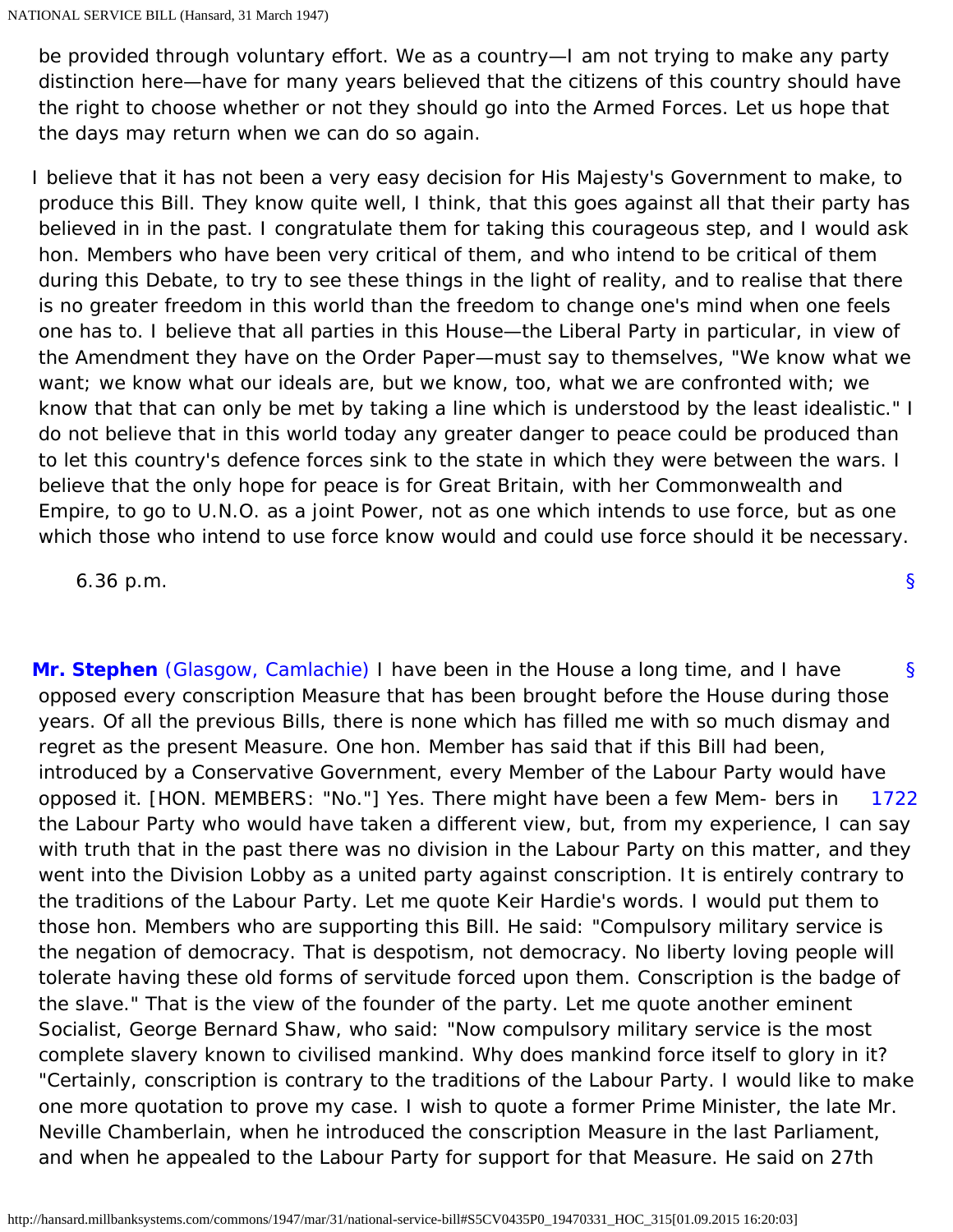<span id="page-37-0"></span>[1723](#page-37-0) April, 1939: "I want to conclude by making an appeal to the party opposite…. I think we fully realise what this word compulsion ' connotes in their minds. They hate it. They have believed, and I dare say do believe now, that once you introduce compulsion it is difficult to stop it. It might spread until it affected every aspect of the national life…. It is a limited measure which is designed only to meet immediate and temporary needs. It will be framed specially to emphasise its temporary character."—[OFFICIAL REPORT, 27th April, 1939; Vol.346, C. 1315.]" These words make it plain, even to the few Members of the Labour Party who support this Bill, that it is contrary to the traditions of the party. What happened when the late Mr. Neville Chamberlain intimated to the House that the Government were going to introduce conscription? He said: "… Despite the immense efforts this country has already made by way of rearmament, nothing would so impress the world with the determination of this country to offer a firm resistance to any attempt at general domination as its acceptance of the principle of compulsory military service …" Then the present Prime Minister rose to his feet, and put this question: "Is the Prime Minister aware that this decision will break the pledge solemnly given to this country and reaffirmed only four weeks ago, that compulsory military service would not be introduced in peacetime … and that this departure from the voluntary principle will meet with strenuous opposition."—[OFFICIAL. REPORT, 26th April, 1939; Vol. 346; c. 1151–1154.]" It was the demand of the Labour Party that the Government should not introduce a conscription Measure without taking the opinion of the country, and I say to the Government today that they have no more right to put through a conscription Measure in peacetime without getting the consent of the country at a General Election. They have no mandate for the Bill which is before the House. When the General Election was taking place, there were two ideas, as I saw it, in the minds of most of the ordinary working people in the country. One of those ideas was expressed in a letter, handed to me by one of my constituents, from her husband pleading with her that she should do everything she could among her neighbours to get them to support a Labour candidate in order to get a Labour Government, because, he said: "If old Churchill gets back again we will never get out of the Army." There was that idea, that because of the internationalist viewpoint of the Labour Party in years gone by, a Labour Government would more speedily bring back the men from the war when peace was secured. Also based upon the internationalist viewpoint of the Labour Party was the belief that, in days to come, a Labour Government would make another war impossible by bringing the workers of the world together in true international relationship. Those were two ideas which helped to give the Labour Government its majority in the country.

<span id="page-37-1"></span>efficient basis, to introduce this Measure." Well, I question the statement made by the [1724](#page-37-1) This Bill goes in the face of that opinion in the country which gave the Government their majority in this House. I want to consider this question. The Government came into power in the very difficult circumstances which succeed a great war. In those circumstances they find it difficult today to maintain the Services at the standard they believe necessary. Therefore, they say: "We are driven by the logic of events, in order to secure our Services on an Minister of Labour in the opening sentences of his speech today. I question the necessity for this Measure. The right hon. Gentleman said it was necessary in order to get the Forces that we need. I question that the Government need the Forces they say they consider they need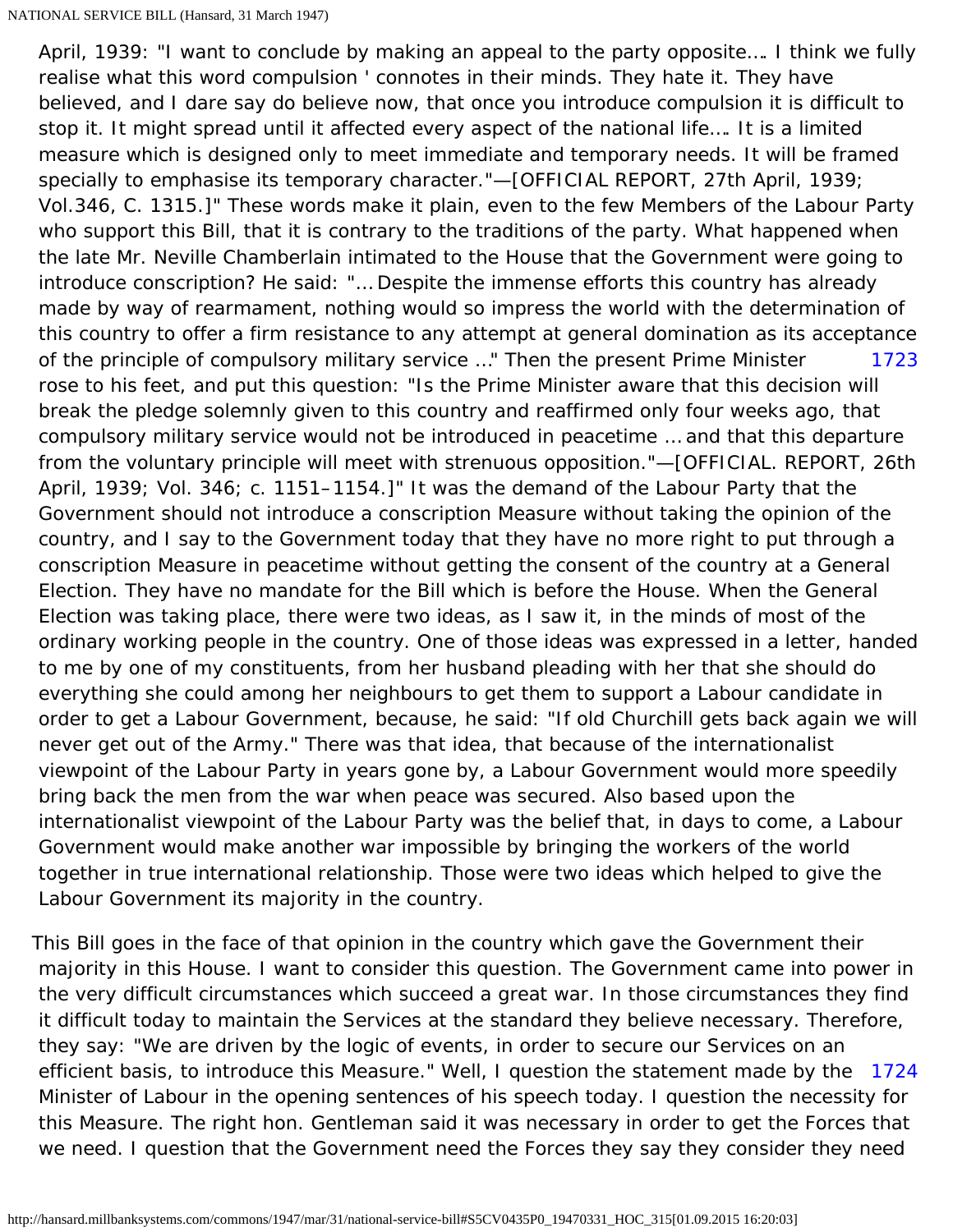today.

I ask: Against what possible enemy have we to make provision, necessitating the passing of this Measure? The hon. and gallant Member for the Isle of Ely (Major Legge-Bourke) was perfectly frank and pointed at Soviet Russia as the possible enemy. But he will note that when a Member of the Government replies neither he—nor, indeed, any other Member of the Government—will agree with such a contention for one minute. The Prime Minister himself has said that it would be utterly impossible for us to contemplate a war with Russia when our resources are compared with theirs. There is the other possibility, though the Government will not admit it, that we, as the ally of America, might be in a war with Russia. Everyone in the House knows that that is one of the ideas dominating the whole of our circumstances in this country today—the provision of forces. The Minister of Labour knows it. his Parliamentary Secretary knows it, the Minister of Pensions knows it—they all know it. But I do not believe that the people of this country will contemplate the possibility of our going to war with Soviet Russia as the ally of America. The people of this country intend that this country shall not be in another world war; they intend the war that has just finished to be the last, at least so far as we are concerned.

<span id="page-38-0"></span>[1725](#page-38-0) No answer has yet been given to the speech made by the hon. Member for Norwich (Mr. J. Paton) the other week with regard to the impossibility of defending this country in face of the atomic bomb. All these armies, air forces, and navies provide no real defence, so far as this country is concerned, in the new age which we have now reached. If the military minds who are advising the Government do not see it, at least the people who have been trained in Socialism during the past years have, by this time, sufficient intelligence to know that we cannot provide a defence against the atomic bomb, with such a big population in so small an island. I. remember in the last Parliament, when the Conservative Party were in power, before the war came, when we were contemplating how, in this country, we were to get protection from bombing, hon. Members of the Opposition then pressed very strongly the view that people would have to be evacuated from the large centres of population. I say to the Government now, that if we enter another world war, even with America to help us, the people of this country must he evacuated from this island to another continent if they are to be given any chance of life at all.

A force of a million is to be maintained, with another half million to provide them with the munitions of war. That makes a million and a half for whom we have to make provision. Yet the Government are faced with an economic crisis. Do the Government think that the people of this country will be content to produce the necessary increased effort in order to provide for a useless force, which will provide no protection to them in the event of another world war? The working people of this country may be fooled to some extent for a certain time, but at the last General Election they showed that they had learned the lesson of the first world war. I believe it is quite hopeless to expect the necessary increase in production if the Government proceed with a Measure like this.

Who are the young people that the Government will take? Who are these 200,000 young people who are to be made conscripts? They are the sons of those men who are being asked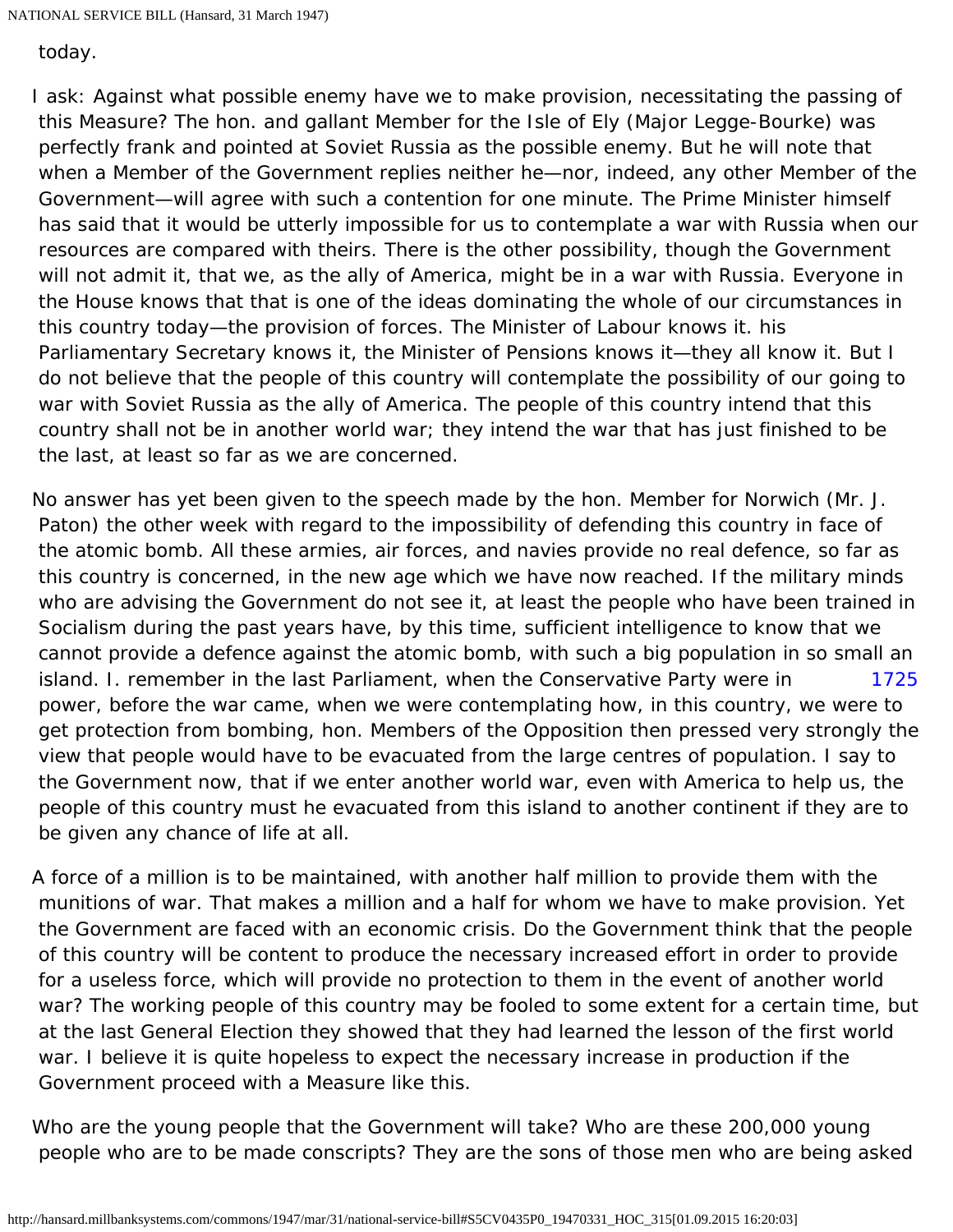[1726](#page-39-0) for increased production. Do the Government think that those men are contemplating the taking of their sons into the Navy, the Army and the Air Force with equinimity? Do the Government think they agree with it? If the Government think they agree with it, then the Government should go to the country and ask them for their mandate. But the Government know that the workers hate the very thought of conscription in peacetime. The Government will ruin this country completely if they allow the Service chiefs to drive them on in this way. I do not believe the Cabinet have come to this decision without being strongly influenced by the Service chiefs. The Government have been afraid to face up to the Service chiefs, because they have been out of office for such a long time The Government have been easy prey to the Service chiefs, and I am confident that they will fail the people of this country completely by imposing conscription in peacetime. There is already conscription from the war to carry us on to the end of 1948. That is enough to be going on with; that is enough to have at our disposal.

<span id="page-39-0"></span>I say to the Government: Adopt a sound peace policy; appeal to the workers of the world at international conferences. The Government have given many instances of their new point of view. There is, for example, the way in which they indicated their willingness to give independence to India and to Burma, the way in which they are ready to hand over former Imperial policy. Go a little bit further; get rid of many of those Forces which will be absolutely useless as a means of defence. If the Government do that, I believe there will be a response throughout the world, and we shall be on the way towards achieving real peace. I do not believe that the workers here or elsewhere are willing to enter a third world war, even though a Labour Government in Great Britain and a Democratic Republican Government in America asks them to do so. The imposition of conscription in this country as a permanent feature of our life is the most shameful thing that a Labour Government could do. I hope that, even at this late hour, the Government will withdraw this Measure and give to the people of this country the opportunity of freedom that they should have.

[§](#page-0-0)

6.57 p.m.

<span id="page-39-2"></span><span id="page-39-1"></span>[§](#page-39-1) [1727](#page-39-2) **[Mrs. Ayrton Gould](http://hansard.millbanksystems.com/people/mrs-barbara-gould)** [\(Hendon, North\)](http://hansard.millbanksystems.com/constituencies/hendon-north) I do not like conscription any more than the hon. Member for Camlachie (Mr. Stephen). I do not think any democrat likes conscription, and I am quite certain that no member of the Labour Party could like conscription. But I feel, because we have raised the standard of life, that conscription is the most democratic way of maintaining our Forces to the required standard in keeping the peace. I do not agree, necessarily, that we need forces of the size the Government are demanding. However, I do not wish to deal with that particular question today. The question I wish to deal with is the specific one, that if we are to have conscription, or national service, call it what you like—it will not smell any sweeter, whatever it is called—if we are bound to have it, and I accept that we are, as the most democratic method for the time being—and I remind the hon. Member for Camlachie that there is no suggestion, thank heaven, that it should be permanent; it is only for a period—if we are to have it at all, surely, it must be on the most economical basis possible. When I say "economical," I do not mean financially, but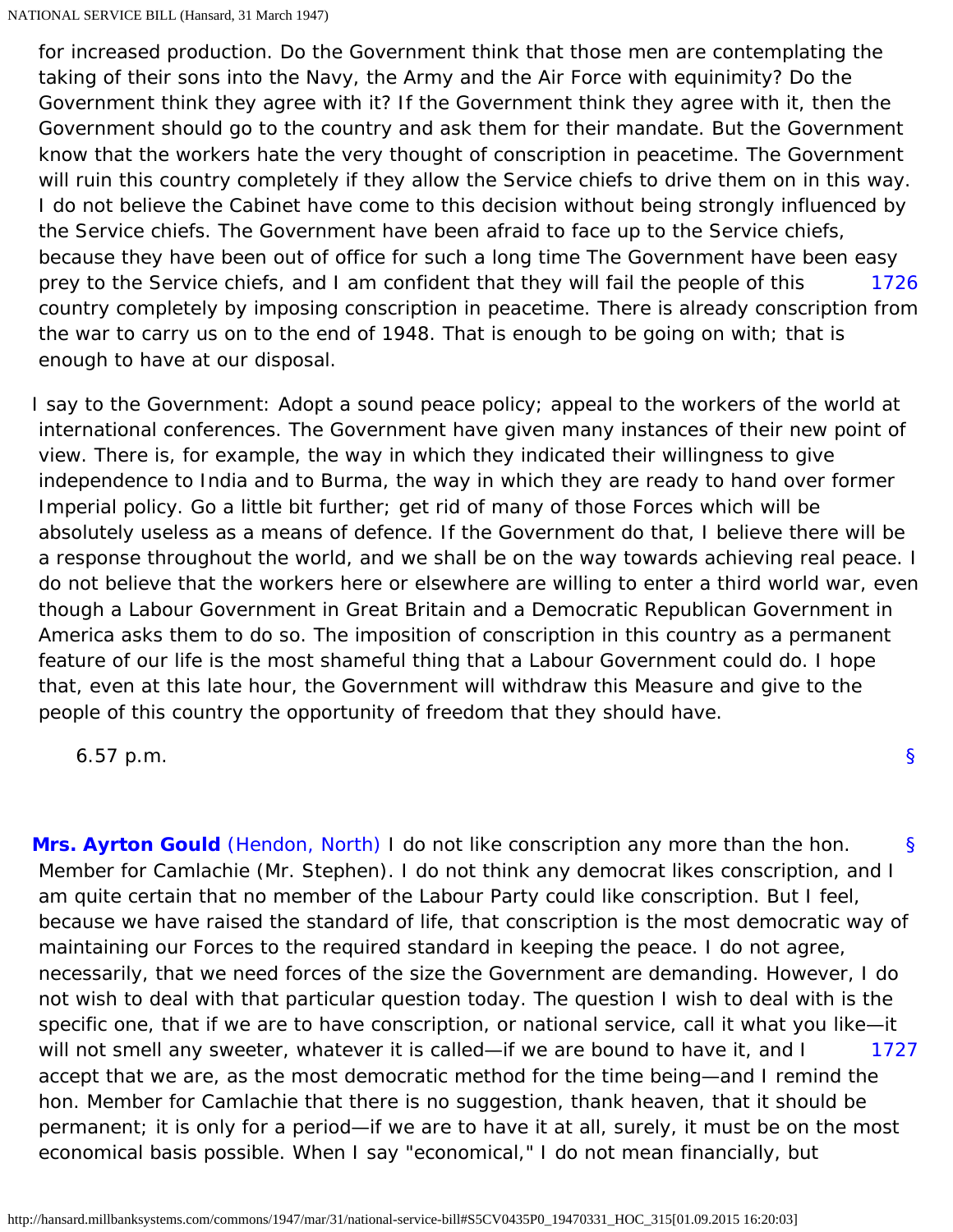economical from the point of view of manpower.

The Prime Minister, in his speech on the Address, said: "… whatever forces are allocated to defence is a deduction from our manpower which is available for maintaining and raising our standard of life."—[OFFICIAL REPORT, 12th November, 1946; Vol. 430, c. 38.]" That is much more true today, since the grim times we have had during the last two months, than it was last November. Obviously, if there has to be training on as economical a scale as possible we must not leave out half the manpower—or, rather, the whole of the women power—of the country. I want to try to persuade the House that it is uneconomical, unrealistic and unfair to exempt the women power from national service, if there has to be national service. There is no need for me to expatiate on the wonderful things that women did during the war. In the Air Force alone—

**Mr. McKie** [\(Galloway\)](http://hansard.millbanksystems.com/constituencies/galloway) Will the hon. Lady make a little more clear what she means by compulsory service for the women of the country? Does she mean in the Women's Auxiliary Services, or for industrial purposes?

<span id="page-40-0"></span>[§](#page-40-0) **[Mrs. Gould](http://hansard.millbanksystems.com/people/mrs-barbara-gould)** I am glad the hon. Gentleman has pulled me up on that. I mean specifically for the Services. The Women's Auxiliary Services should be expanded. I am glad that that has been brought out, because there has been a sort of suggestion that I am in favour of the direction of women. I am not in favour of the direction of anyone. Indeed, I wish we did not have to have conscription. But what I mean, particularly, is that, if there is to be the expansion in the Forces, women should be called up in the same way as men, for the same kind of training, as far as possible.

<span id="page-40-1"></span>[1728](#page-40-1) It has been estimated, and by experts, that of all the things done in the Services during the war, three out of 10 could be done by women. Women did not only the jobs of doctoring and nursing, clerical work, and so on; but they did all sorts of technical, highly mechanical jobs. It was even said—I think it was admitted by the Secretary of State for Air that in some of the precision jobs, particularly in radar, women were better than men. Women were parachuted behind the lines in other countries. They did all kinds of dangerous and courageous work. Young women are in favour of being treated in the same way as men, and of being called up in the same way. I have talked to a great number of them, and I have not found a young woman who has been in the Forces herself and been demobilised, or who comes into one of the age categories of those who could be called up, who was against national service for women, if we had to have it for men.

The vital thing is that we have got to have trained Reserves. Is it for one single moment suggested that, if we have to have highly specialised, trained Reserves, as the Minister of Labour emphasised more than once today, it is not as essential to have the women highly trained, in their specialised occupations in the Forces, as it is to have the men highly trained? At the beginning of the war the Forces suffered as much from the lack of training of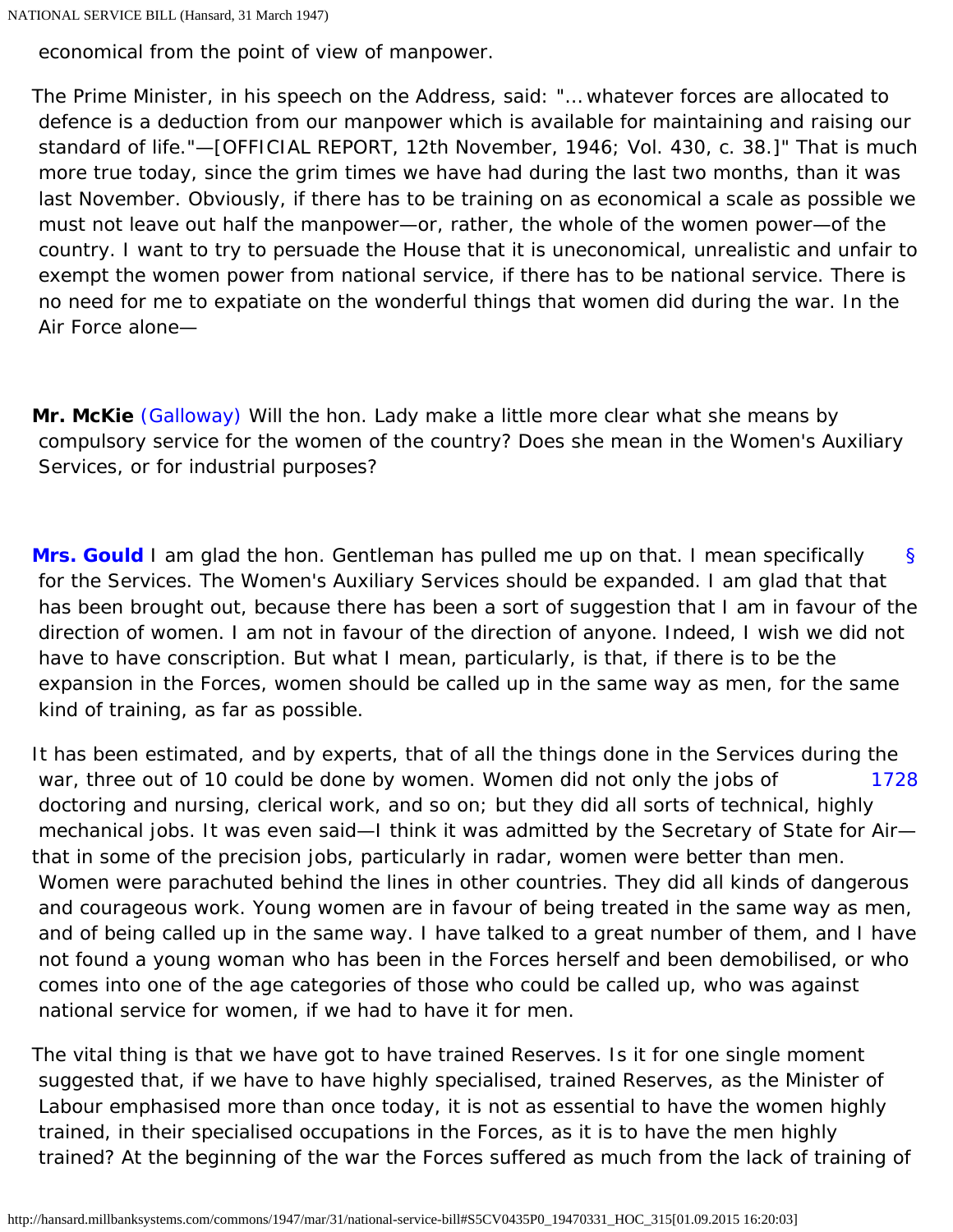the women as they did from the lack of training of the men. Women have shown themselves as capable of being trained in the most highly technical and specialised work.

<span id="page-41-0"></span>[§](#page-41-0) **[Mr. Walkden](http://hansard.millbanksystems.com/people/mr-evelyn-walkden)** [\(Doncaster\)](http://hansard.millbanksystems.com/constituencies/doncaster) Does the hon. Lady mean—I am trying to follow her—that she believes in the conscription of women? Does she know the recognised fact that four out of five women marry, anyway? Does she believe in conscription of married women, too?

<span id="page-41-1"></span>[§](#page-41-1) **[Mrs. Gould](http://hansard.millbanksystems.com/people/mrs-barbara-gould)** No. I am coming to that later on. One of the things that has been put up to me—and I have discussed this with Members of the Government—is that there would be too many women. The solution of that problem largely lies in the marriage wastage. I would not suggest that married women should be conscripted. I would move the call up for single women.

<span id="page-41-3"></span><span id="page-41-2"></span>**[Mr. Walkden](http://hansard.millbanksystems.com/people/mr-evelyn-walkden)** Only one out of five, then, under 25.

<span id="page-41-4"></span>[§](#page-41-3) [1729](#page-41-4) **[Mrs. Gould](http://hansard.millbanksystems.com/people/mrs-barbara-gould)** I do not know. My hon. Friend says there would be only one out of five under 25. But what I want to suggest to him and to the Government is that we should be realistic about this. I do not know what the numbers of the men under 25 will be who will be called up. I do not know the exact ratio. The Minister of Labour had not got the figures this afternoon. But it is clear that the number who will be called up under the age of 25 will be a very much larger number than that of those who will be called up over that age; so if we have a call up of the women we should probably get about the number of women that we want for training in the Reserves—which is what we have been definitely told is the vital thing to have.

Another point I want very much to stress is this. If, in fact, there should be the need for heavy policing, or if there should be a war of any kind—I do not care whether it is in this country or in another part of the world: I do not propose to go into the possibilities of it but, if, in fact. this Force, which we are told is needed, should be wanted anywhere, and if it should be necessary for it to exist, then we must have about four, or, at least, three people behind the lines doing the work of servicing, training, ordnance—all the various kinds of jobs that need to be done —in order to put each man into the front line. All of those jobs were jobs that were done, and done very efficiently, by women in the war, especially in the later years of the war when they had been trained. If, however, there should be the need for this Force—and I presume it is being called up for some need—if there should be the danger of the need of this Force, then, obviously, it is just as necessary to have trained women as it is to have trained men; and that is why I am suggesting that they should be called up in the same way.

[§](#page-41-2)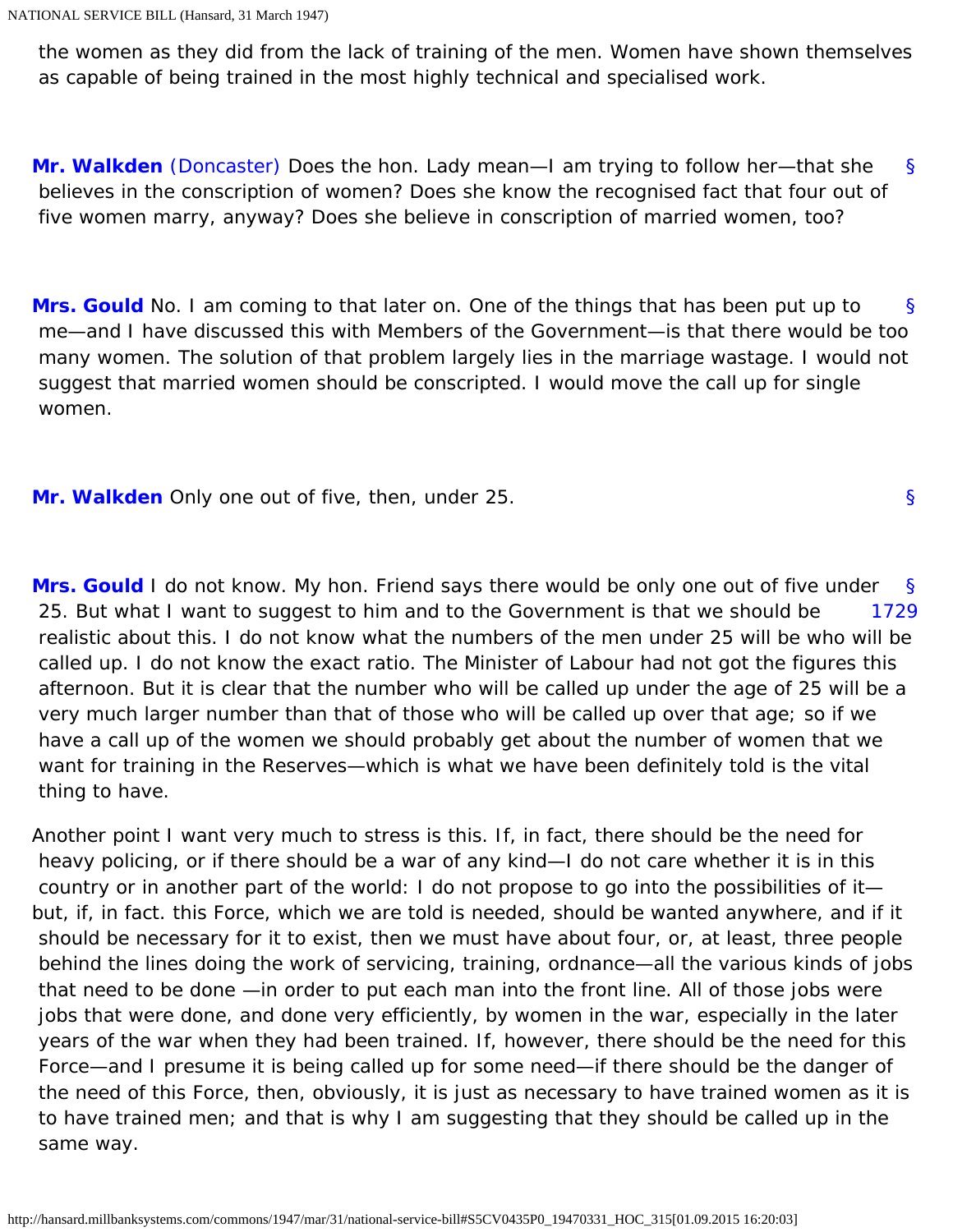I wonder why the Government have not included women? The women were called up in the war. Of course, there was an outcry at first; but it was very soon accepted, and everybody was throwing bouquets to the women—and rightly so—for the magnificent job they were doing, and pointing out that the war could not have been won without them. Is it—I hate to think it—but is it that our Government are being thoroughly prejudiced and old fashioned?

[§](#page-42-0)

<span id="page-42-1"></span><span id="page-42-0"></span>**[Mr. Brendan Bracken](http://hansard.millbanksystems.com/people/mr-brendan-bracken)** [\(Bournemouth\)](http://hansard.millbanksystems.com/constituencies/bournemouth) Hear, hear.

<span id="page-42-2"></span>[§](#page-42-1) [1730](#page-42-2) **[Mrs. Gould](http://hansard.millbanksystems.com/people/mrs-barbara-gould)** They are always accusing the Opposition of that. But when someone says, "I may be old fashioned, but I like to think of the girls at home," and when somebody else says, "Well, there would be too many of them," and so on, I do feel that that is all escapism from the realities. There is no need to have too many of them, if we expand the Forces properly, particularly if we take only the single women. It may be said that that is pushing women into marriage. [Laughter.] Well, there is a population problem, and it may go some way to solve that. There is another side and I think it is a vital one. The Prime Minister also said in his speech on the address that citizen's rights are being increased, and rights involve obligations. Those obligations are just as much on women as on men. Women do not wish to get out of their obligations. Women want their rights and opportunities—and I hope we shall have an opportunity here later on of discussing another sort of right—but they are prepared also to undertake their responsibilities.

Who is against this, apart from what, I am afraid, may be prejudice on the part of some of our Cabinet Ministers? They are afraid it will be unpopular in the country, I presume. It is unpopular among some people. It is unpopular among pacifists, because to them all conscription is unpopular. It is unpopular also among a certain class of parents. But, at this time of need of the highest production, the greatest economy in the use of manpower and womanpower, are we, because there may be a little unpopularity, going to refuse to do the right thing, which is to have complete equality in the whole business of national service?

I want to say to parents that if there is to be a call-up of the boys only, the girls will have an unwanted privilege. I speak of what I know is going on in my constituency, and, I have no doubt, in other places. Employers are taking the 17 year old girls and refusing the boys. In spite of full employment, there is quite a bit of unemployment around London—because the boys will be called up, and the employers do not want to take them on and then have them called away a little later, or to have the obligation to take them on again when their service is finished. The consequence is that the girls are being taken on instead of the boys.

<span id="page-42-3"></span>[1731](#page-42-3) Finally, if there were this training for boys and girls in the age categories prescribed, I do not believe it would be necessary for it to last 18 months. Eighteen months is an extraordinarily awkward time for students and apprentices in all sorts of trades. I believe that if there were complete and adequate training, it would be possible to bring it down to a year all round, particularly if there were A.R.P. training, not in uniform but in civilian clothes,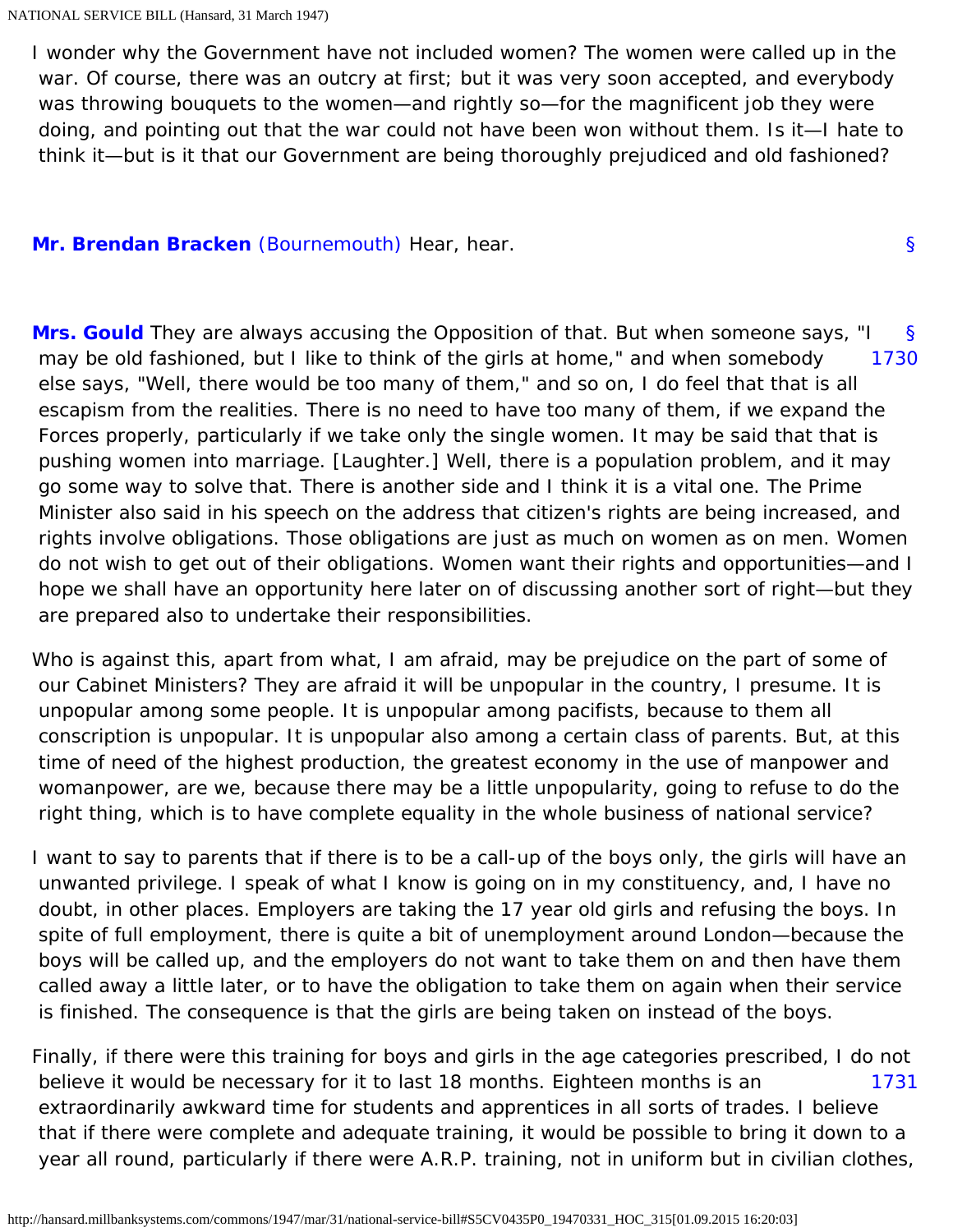all over the country, after the people had come out of the Forces. I urge the Government to accept this. This is no time for us to be Rip Van Winkles. The time has gone when parents said, "Our girls must stay at home with us." Of course, parents are saying that their daughters are not what they were in their young days, as their grandmothers and greatgrandmothers used to say before them. I urge that, at this time, when there is need for production and when there is need for complete and effective training of personnel for the Services, the thing should be done fairly and squarely, and that women should be included with men in the call-up.

7.14 p.m.

[§](#page-0-0)

<span id="page-43-0"></span>[§](#page-43-0) [1732](#page-43-1) **[Mr. Price-White](http://hansard.millbanksystems.com/people/lieut-colonel-david-price-white)** (Caernarvon Boroughs) I hope the House will excuse me if I do not follow the arguments of the hon. Lady the Member for North Hendon (Mrs. Ayrton Gould), who was speaking very largely from the feminine point of view. I feel that, possibly, I have a great deal of temerity in speaking on this Bill tonight, particularly when I say at the outset that, not from any lack of loyalty, I have the temerity to disagree with the view of my right hon. Friend the Member for Woodford (Mr. Churchill) and to correct him when he said that the whole of the Conservative Party are in support of this Bill. I may be in an unenviable and difficult minority, but it is not my intention to support the Bill. I feel that there are very many troubled consciences and minds on both sides of the House on this very major, very difficult and very delicate national question. It raises for individual Members almost a constitutional issue, one which no doubt the House has debated and settled before, but which I, as a comparatively anew and certainly junior Member, have never had the misfortune or the interest to meet. It is whether we are here to put forward the views of those whom we represent and whose majority vote sent us here, or whether we are to allow our votes to be dictated by our own personal consciences or the arguments that we hear in Debate.

<span id="page-43-1"></span>I wish to say, with every respect to my Whips, that I have thought long indeed on this matter, and I have come to my conclusion with great sincerity. I do not speak as a pacifist. I speak as one who was a part-time member of the Armed Forces for 12 years and a very fulltime member for six and a half years. Therefore I cannot in any guise be accused of being a fanatical crank of one sort or another. On this subject, I gave an implied promise at the General Election. I have come to the view that it is my duty to vote in accordance with the views of the majority—the sane, and not the fanatical majority—of those whom I represent. The House will know that Welshmen have had a certain reputation for religious observance. I am not a judge of whether we are religious or not; certainly, I agree that the leaders of our religious bodies and organisations are very vociferous in their insistance that religion takes a major part in the life of Wales. I believe sincerely that this issue of conscription is, and has been for very many years, a major issue in my part of Wales. For months past, in my constituency, I have been receiving representations, not only from religious bodies, but from other bodies, which I am satisfied represent the voice of the majority opinion. I feel that the arguments they have put forward to me are Christian, democratic and, in very many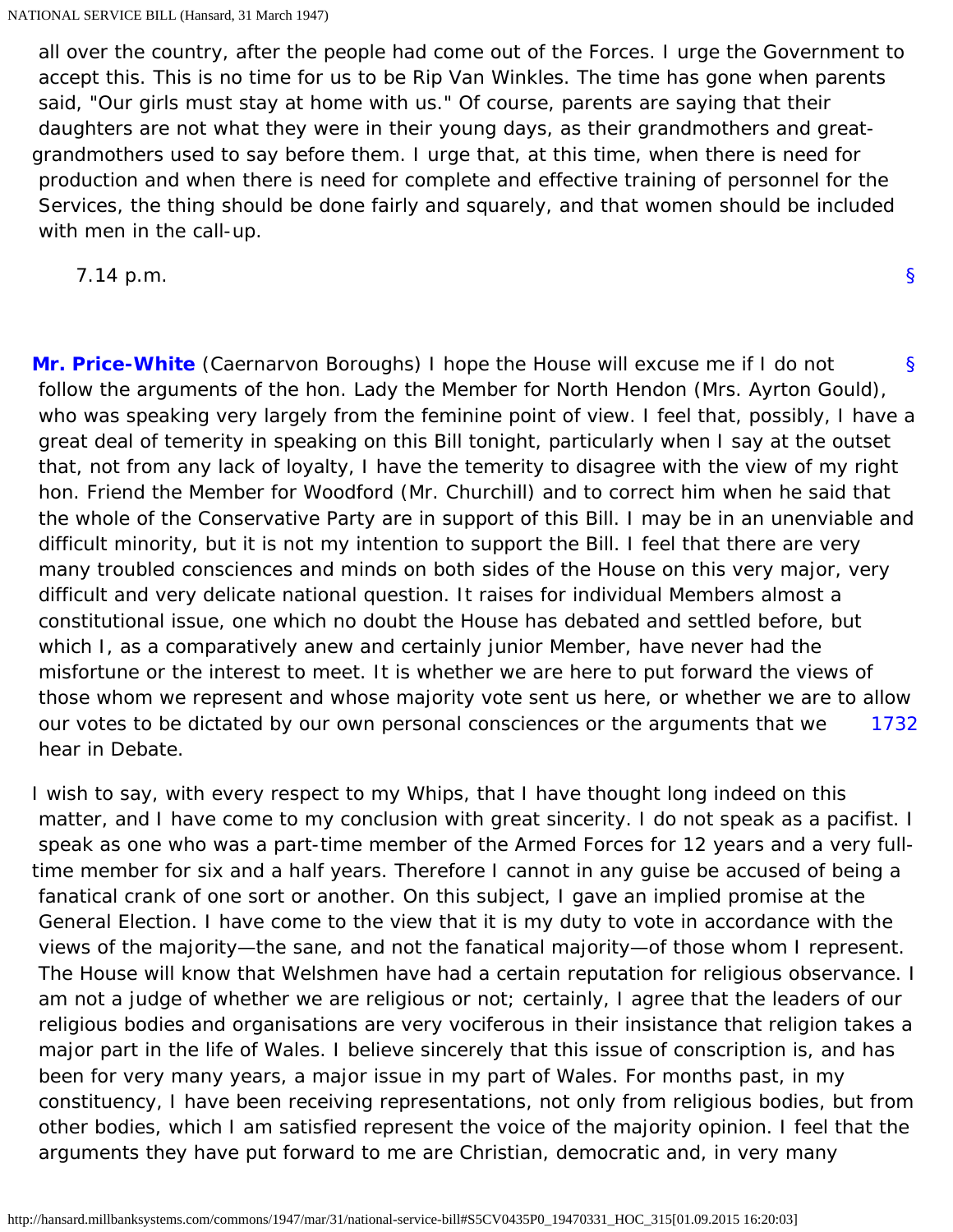directions, practical arguments. That is the view I have taken in my position as a Member of this House—that it is my duty to represent by my vote their views. I do not make any excuse for the Government in this matter. They have been congratulated upon their courage.

<span id="page-44-0"></span>[§](#page-44-0) **[Vice-Admiral Taylor](http://hansard.millbanksystems.com/people/vice-admiral-ernest-taylor)** Did my hon. Friend, when he stood at the General Election, stand in accordance with Conservative policy? He is arguing that he has come here to represent what the majority of people in his constituency think, but when he stood, did he not put before them a certain policy, and does he not stand by it?

<span id="page-44-2"></span><span id="page-44-1"></span>[§](#page-44-1) [1733](#page-44-2) **[Mr. Price-White](http://hansard.millbanksystems.com/people/lieut-colonel-david-price-white)** I certainly did stand as a Conservative candidate on a Conservative policy; indeed that is why I am here. A particular question was put to me—not once but on several occasions—whether, on an issue of conscription, I would follow the dictates of party policy or take an individual position. I am proud to be able to tell the House that on this subject I am still individualistic enough to be able to say what I like, as an individual. I am not holding any brief for a particular body of persons, in regard to the question of conscription in the last war. The Minister of Labour told us that there were three classes of conscientious objector. I respect the first class, who is the genuine conscientious objector. I "hae' ma doots," as the Scots would say about the second class.

I have the utmost admiration for the third class of conscientious objector who came out to the desert and drove ambulances on non-combatant duty. One was forced, with admiration of their actions, to respect their opinions. But I may say that I did not like the type of religious leader who in Wales was actually advising young men, on the question of whether they had a conscience which allowed them to go to war or not in defence of their country and of the democracies of this world. That practice I deplored at the time and I expressed my disgust at what had taken place. I trust that it will never arise again, even at this stage. There was a type of conscientious objector in Wales who suddenly found that he was such a Welsh nationalist, that he could not fight the battles of England, although he could still eat the food which the people of other views brought for him from across the seas. For that type of conscientious objector I hold no brief either and I am glad to record that they were an extremely small minority in Wales. There was even a type of leader or so-called leader of religion who went to the widow of a young R.A.F. flight sergeant near my constituency—I can vouch for this fact—and told her, as words of comfort, that if the deceased husband had listened to him, he would not have been dead that day. That is not the section for whom I am speaking today.

[1734](#page-45-0) I want to draw the attention of the House to other aspects of the matter. Why are we debating this Measure? Is the memory of this House so short that hon. Members forget what now seem to be the pious and empty proceedings and votes of just over 12 months ago, when we laid our faith for the future, not only of our people but of all the peoples of the world, in a United Nations organisation? What has happened? Is it already true that the United Nations is doomed to failure as the League of Nations was at a similar period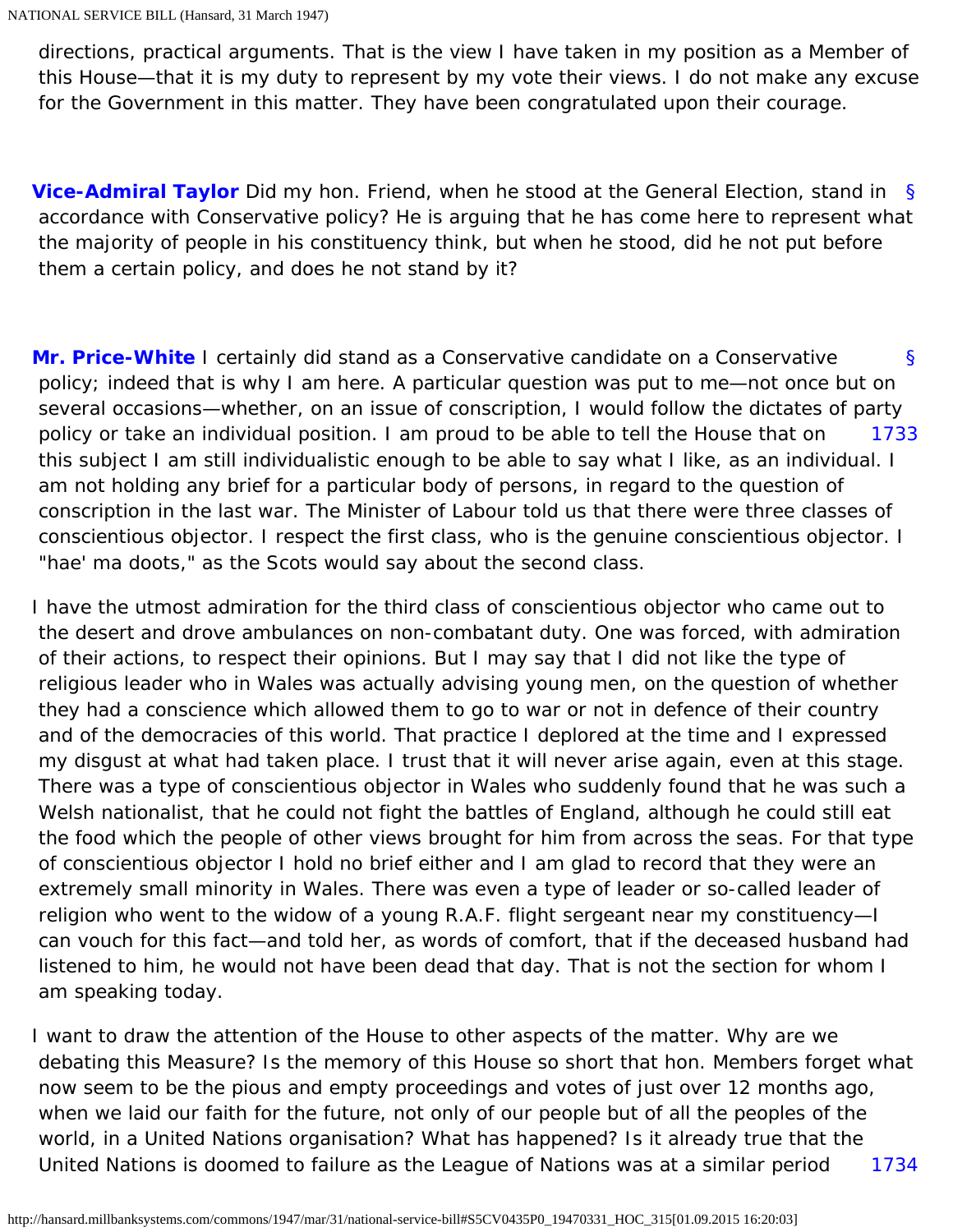<span id="page-45-0"></span> after the 1914–18 war? Have we no confidence in it? Is it necessary for this Government, of all Governments, to introduce measures of conscription, and impliedly admit that they have no faith in an international force to impose sanctions, if indeed force should become necessary? If we are consistent in our desire as a people, as a Government and as a House of Commons, to further true peace, I say that what is right for us to oppose in the first place and in every instance is the idea that this country and other countries should have their own individual armed forces. That is another aspect of my disagreement with this Bill.

- I agree entirely with what was a minor point in the very wonderful speech which we heard today from my right hon. Friend the Member for Woodford. Unfortunately it is true that a certain type of person in this country takes advantage of the alternatives to conscripted service for the Forces, such as are offered in the Bill. It is no use denying that. I am pleased to acknowledge at once, that their number is small, but they are there, and the tendency will be for them to increase. The right hon. Gentleman cited the alternative of going into the mines as national service, rather than into the Armed Forces. That deplorable tendency would grow. It would produce a miner who would be of less use to the mines than he would be to the Armed Forces, and this very system of compulsion would bring that about.
- An hon. Member who spoke earlier mentioned the words of Keir Hardie on this very principle. It may sound strange, coming from these benches, when I say that one of my earliest childhood recollections was that of Keir Hardie having breakfast in my own home. I remember very vividly what he looked like and the discussion he was having with those present. I remember his words. The hon. Gentleman brought them back to me vividly. I remember Keir Hardie saying practically the same thing that the hon. Member read out tonight. Politics and party apart, I feel that he was quite right and that that view should be held by the majority of people today.
- <span id="page-45-1"></span>that for years we shall have to impose this compulsion so that we may police any part [1735](#page-45-1) We must, after all, be realist. Are we to tackle the problem alone? Are we accepting as a fact of the world? Are we, as has already been convincingly said, to accept the view that the Bill is nothing more than a strengthening of the hand of the Foreign Secreatry when he is playing a game, which now appears to be a kind of poker, in Moscow? Is that the purpose behind the Bill, or are we indeed forgetting and leaving behind the very idea of the United Nations organisation? What are the alternatives? From my little knowledge of military life, I doubt very much whether we can produce effective soldiers in one and a half or two years. We must let the soldier have his tour of foreign service, which is impossible in two years. He cannot get any upon his reserve service. Therefore, the mechanism of the Bill appears unwieldy and unworkable.
- I suggest an alternative. Let the Government make our existing Armed Forces so attractive that the true type of volunteer will come forward and make our Armed Forces into the finest industry or profession in this country. That has not been the case for all too long and as a country we have paid very dearly for it. There lies the answer to compulsion and the salve to many consciences inside and outside the House. Let the Government turn their hands to making service, in all ranks, in the three Services a matter of pride, a matter which is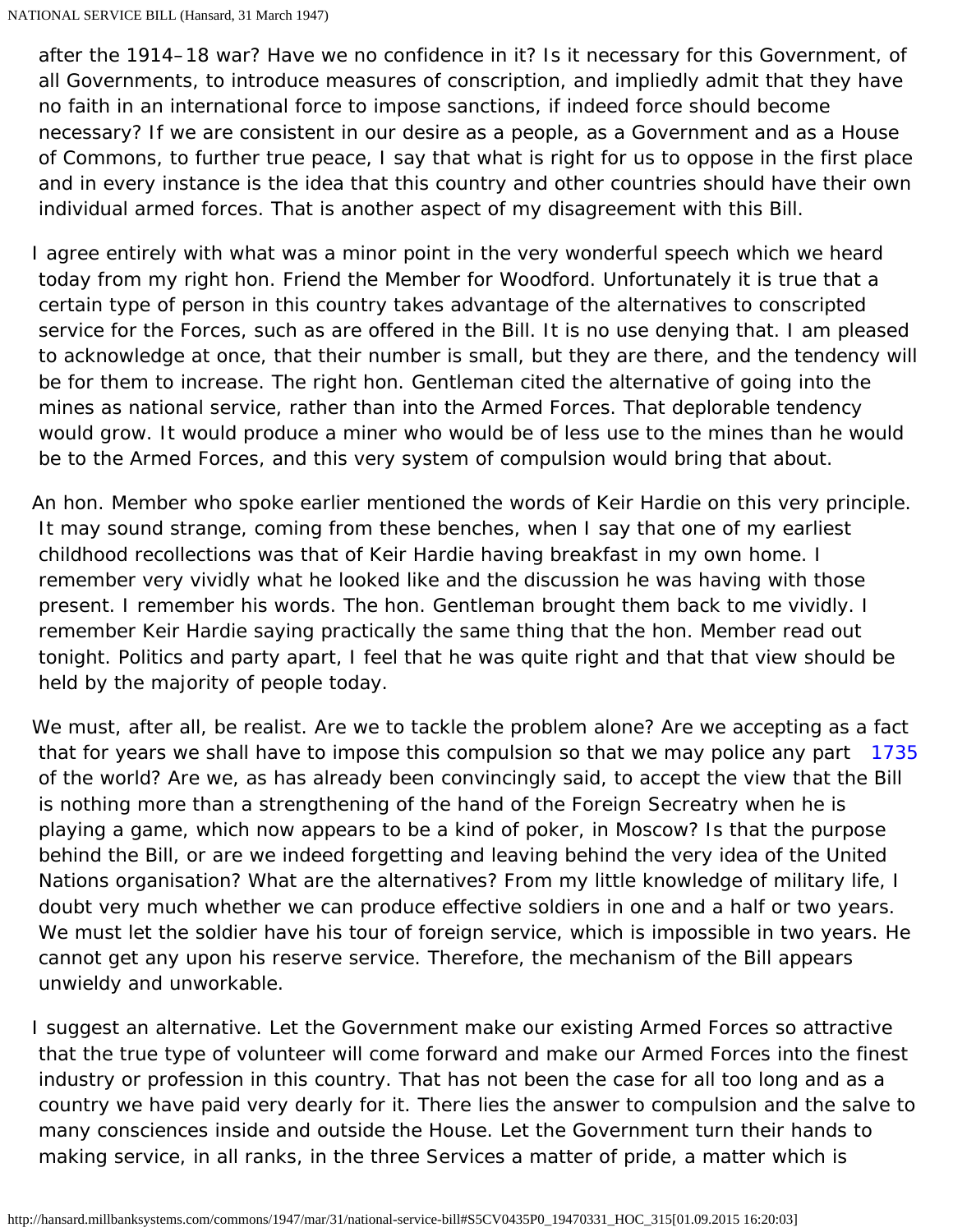financially sound and which gives security both before and after service. If they did that, they would very shortly have no need to discuss or to consider compulsion because we should have the finest and the safest Armed Forces—if indeed Armed Forces are to be of any use when the next call may come upon us—which I pray it never will. The right type of Britisher would come forward who would be a better soldier and a better representative of our country than the half-baked type that compulsion will bring to the fore.

<span id="page-46-0"></span>[1736](#page-46-0) All that is needed is leadership. In peace and in war there is no doubt that as a people we have something which we are too reticent to praise. We are always ready when the call comes and we must have a force with that spirit in it. The spirit is there and it was brought out during the years of our travail by leadership of the finest type. I say; Let us put aside the necessity of compulsion by bringing about a similar leadership. That is the answer for the Government-true leadership, like the leadership that we have had in the past. Let the Government emulate it. Then would go this horrible, un-British, undemocratic idea of national compulsion. Let the Government remember that what some of those who will vote against them sincerely ask for is the real volunteer spirit, a spirit such as was called forth by the leadership which we are seeking and which, I am sorry to say, the Government have not so far displayed.

7.30 p.m.

<span id="page-46-1"></span>**[Colonel Wigg](http://hansard.millbanksystems.com/people/mr-george-wigg)** [\(Dudley\)](http://hansard.millbanksystems.com/constituencies/dudley) Perhaps the hon. Member for Caernarvon Boroughs (Mr. Price-White) will forgive me if I do not follow him in detail. I wish to make one comment on his earlier argument, that at the General Election I made it clear in my constituency that I supported conscription. I say this because I want to make my position quite clear in the matter.

I want to turn now to the wonderful knockabout performance of the right hon. Gentleman the Member for Woodford (Mr. Churchill). It struck me as very extraordinary that it was not until this Debate that he found there was an inadequacy of information given by the Service Departments in their Estimates. As far as I remember, the right hon. Gentleman was not present at any time during any of the three Debates on the Estimates, and if he had done us the honour of reading the remarks made from this side of the House he would have seen that on the Army Estimates, for instance, we kept the House going until 3.30 in the morning pressing for the information which he now states is absolutely essential. The right hon. Gentleman went out of his way to exacerbate feelings on this side of the House, and in reference to those Members below the Gangway he said he would support us against what he called "crypto-Communists." We are not worried about the crypto-Communists on this side of the House—we can look after them ourselves—but we are worried about our crypto-Tories.

[1737](#page-47-0) The right hon. Gentleman was less than fair to the Prime Minister when he tried to prove that the issue of conscription now is the same as the issue between the two wars. I listened to the remarks of the right hon. Gentleman and I was extremely amused and grateful to

[§](#page-0-0)

[§](#page-46-1)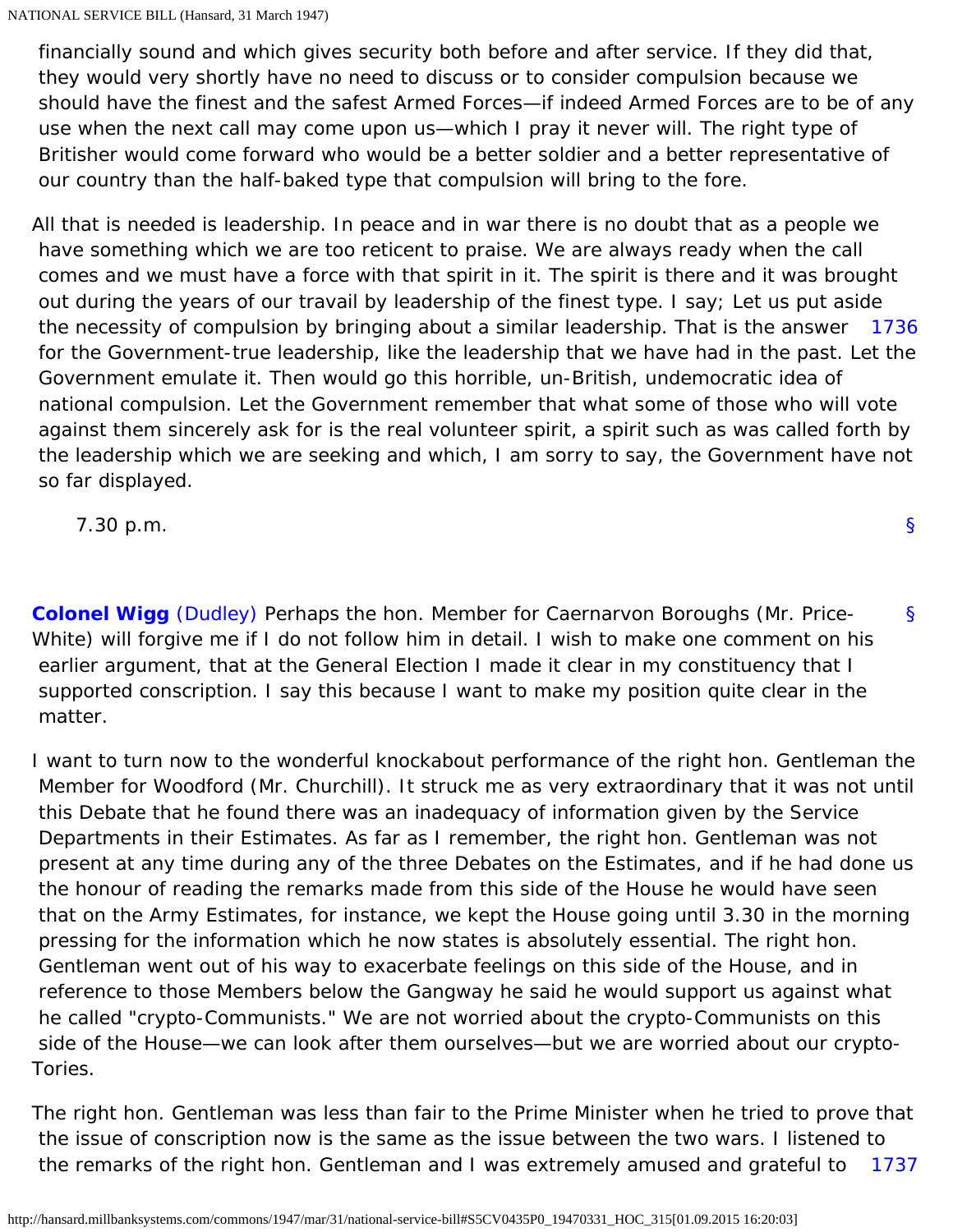<span id="page-47-0"></span> him for his performance. I was reminded of a book I read between the wars, called, I think, "1066 and all that." I think it was up to the standards of the Tory Party's historical criticism. In the book, everything was judged according to the standard of whether it was "a good thing" or not. The Tory Party decided 40 years ago that conscription was a good thing, and the right hon. Gentleman comes down to the House today and has a wonderful time pointing out that in the light of events what the Tories decided was a good thing 40 years ago, this Government have had to put into operation. But they have to put conscription into operation for very different reasons. The mover of the Amendment quoted words of Keir Hardie, but Keir Hardie was discussing and considering the implications of conscription to the Forces being imposed on an unwilling people. I believe that conscription is a democratic and fair way of placing the burden on the whole community, and that it has been accepted by the overwhelming majority of the country.

<span id="page-47-2"></span><span id="page-47-1"></span>**[Mr. Stokes](http://hansard.millbanksystems.com/people/mr-richard-stokes)** [\(Ipswich\)](http://hansard.millbanksystems.com/constituencies/ipswich) Rubbish.

[§](#page-47-2) **[Colonel Wigg](http://hansard.millbanksystems.com/people/mr-george-wigg)** The hon. Member, with characteristic courtesy, has described what I said as "rubbish."

[§](#page-47-1)

<span id="page-47-3"></span>[§](#page-47-3) **[Mr. Frank Byers](http://hansard.millbanksystems.com/people/mr-charles-byers)** [\(Dorset, Northern\)](http://hansard.millbanksystems.com/constituencies/dorset-northern) If what the hon. and gallant Member has said is true, will he give us the evidence?

<span id="page-47-4"></span>[§](#page-47-4) **[Colonel Wigg](http://hansard.millbanksystems.com/people/mr-george-wigg)** I give the evidence of what happened in my constituency. I registered my opinion on the matter, and the result showed that the overwhelming majority preferred to have conscription placed fairly and squarely on the whole of the community, rather than to have the kind of conscription we had before the war. Let us be clear about this. The Tory Party are not supporting conscription for the first time. The best recruiting sergeant before the war was the empty belly, and if one examines the figures it will be found that recruitment ran parallel with the incidence of unemployment. The best recruiting year up to 1939, was 1931.

<span id="page-47-5"></span>[§](#page-47-5) **[Brigadier Mackeson](http://hansard.millbanksystems.com/people/brigadier-sir-harry-mackeson)** [\(Hythe\)](http://hansard.millbanksystems.com/constituencies/hythe) Would the hon. and gallant Member say what Government was in power then?

<span id="page-47-6"></span>[§](#page-47-6) **[Colonel Wigg](http://hansard.millbanksystems.com/people/mr-george-wigg)** The Tory Government were always in power—if they did not operate here, they operated in another place.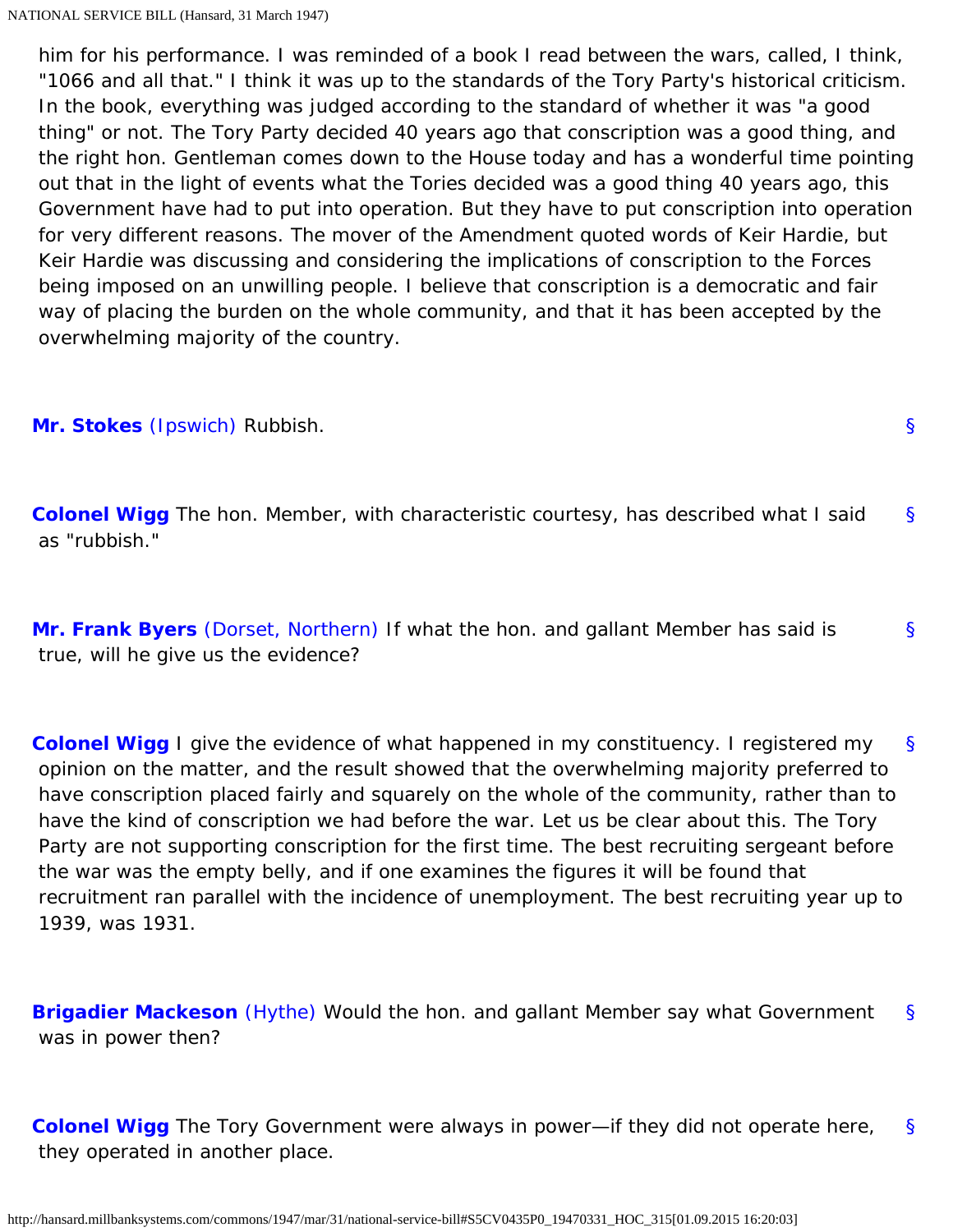<span id="page-48-5"></span><span id="page-48-0"></span>[§](#page-48-0) **[Mr. Yates](http://hansard.millbanksystems.com/people/mr-victor-yates)** [\(Birmingham, Ladywood\)](http://hansard.millbanksystems.com/constituencies/birmingham-ladywood) If, as the hon. and gallant Member says, conscription is the fairest and most democratic method, would he suggest that it be used as a permanent basis of recruitment for our Armed Forces?

<span id="page-48-1"></span>[§](#page-48-1) **[Colonel Wigg](http://hansard.millbanksystems.com/people/mr-george-wigg)** Perhaps the hon. Member will give me an opportunity to make my speech in my own way. I will endeavour to deal with that later. I am trying to show that the Tory Party are not entitled to the credit they claim but that events have caught up with them. Conscription is not a new thing; it was a method they used not only for recruitment into the Army, but into industry as well. I want to say a word now about the Liberal Party. During the Debates on the Estimates, they had a 100 per cent. record for absence.

<span id="page-48-2"></span>[§](#page-48-2) **[Mr. Byers](http://hansard.millbanksystems.com/people/mr-charles-byers)** I thought, in this second year of this Parliament, we had got beyond the stage of making remarks against the Liberal Party and their reduced numbers—reduced through no fault of their own. After all, we did poll 2¼ million votes and returned 10 Members. Is it not time that we stopped this sort of thing?

<span id="page-48-3"></span>[§](#page-48-3) **[Colonel Wigg](http://hansard.millbanksystems.com/people/mr-george-wigg)** The Liberal Party may have polled 2¼ million votes, but if they are not very careful their numbers will be even less in the future. This country does not like a gospel of political expediency preached by those who; when real issues are being discussed, and when we are trying to extract information from the Front Bench as to the composition of the Army, are completely absent. The first speaker from the Liberal Benches informed the House that they established their case on fundamental Christian principles. He showed, therefore, that this was a matter of first importance. But his party, and particularly the Chief Liberal Whip, must be careful because their role is extremely important. I do not think, however, their party has much future. The Chief Liberal Whip wants to be careful, because the right hon. Gentleman the Member for Woodford is a very skilled body-snatcher, and the Chief Whip should keep a watchful eye on his party, otherwise some may disappear in front of his nose. [Interruption.] I am not very fond of watching political corpses, because after they have been dead for 20 years they are apt to smell badly.

<span id="page-48-4"></span>[1739](#page-48-4) I find it somewhat difficult to make a constructive case in the face of continued interruptions, but I will now turn to the argument of the hon. and learned Gentleman the Member for Carmarthen (Mr. Hopkin Morris), who dwelt at great length upon the question of the rights of the individual and the liberty of the subject. It seemed to me that he approached the problem in the spirit and manner of some hon. Gentlemen on this side of the House. Their approach is rather like that of the early Christians, who were able to live in a state of complete grace because in fact they were protected by the army of Rome. In England we have been free from the obligation of compulsory military service because there has always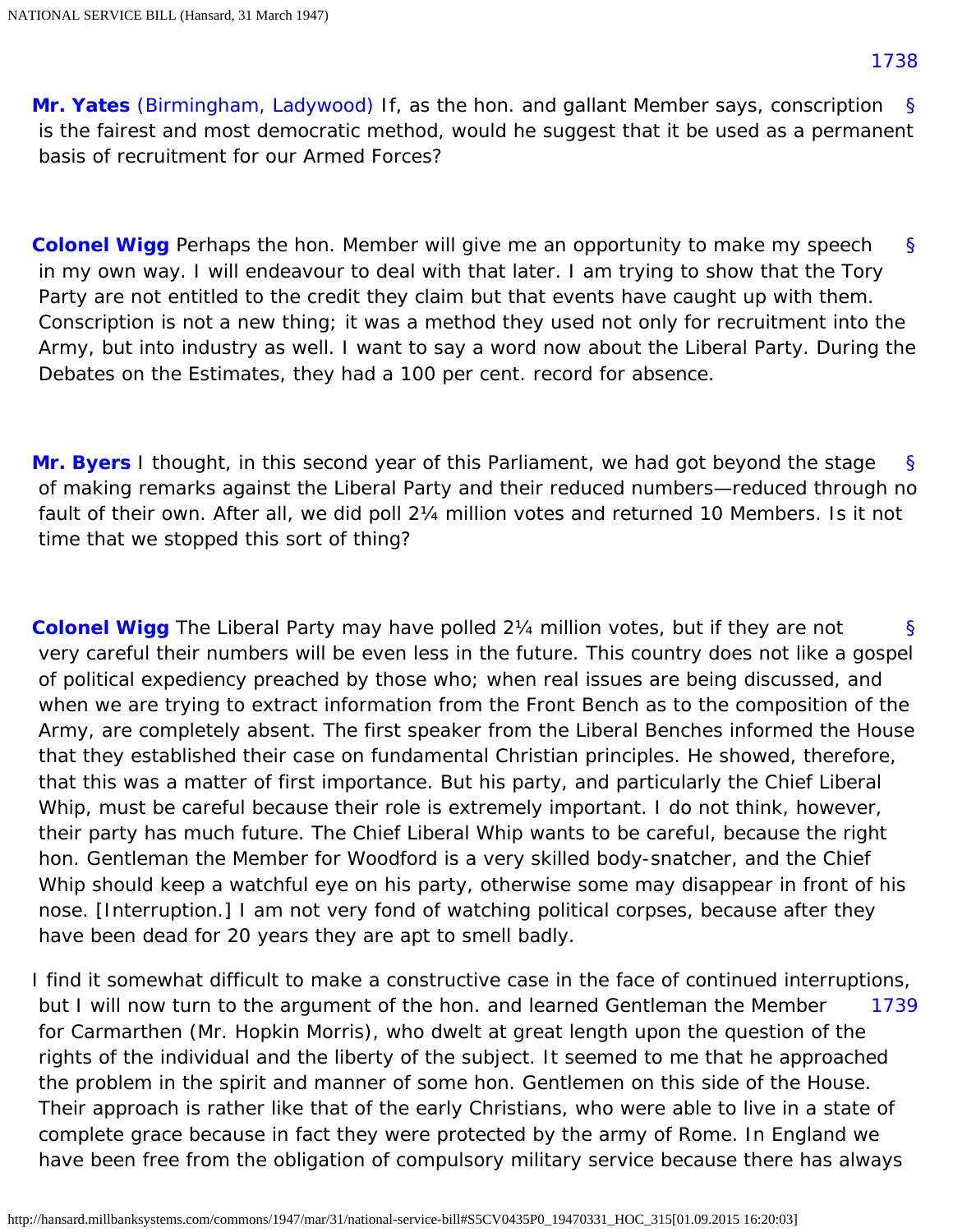been an arm of the Service which has enabled us to buy time. But the power of the Navy to buy time for this country is no longer operative, and, therefore, we have so to organise our Armed Forces that they will be capable of undertaking at a moment's notice, any obligations which they may be called upon to shoulder.

It is part of the case of some hon. Gentlemen on this side of the House who disagree with this Bill, that we can, if we will, recruit all the men we need by voluntary methods, by making conditions sufficiently attractive; that if, in fact, we raise the rates of pay, if we provide, à la Montgomery, bedside lamps, and what have you, ultimately we can attract sufficient men to make it unnecessary to conscript men. That I regard as an essentially undemocratic argument, and one fraught with great danger. The Nazi Party was organised precisely on those lines. After the collapse in 1918 there appeared, in German newspapers, advertisements for ex-officers and ex-n.c.os., who were subsequently enrolled in the Freikorps and subsequently in the Reichswehr. They became a military aristocracy.

[1740](#page-49-0) If there is one thing which any democratic society must not permit it is that the Armed Forces of the Crown shall be exalted to such a position that service within them becomes a privilege sought after by every young man. It is essentially more democratic that the aristocrat of democratic society shall be the miner and the agricultural worker, and those who are engaged in providing the basic needs of the whole community. Therefore, for hon. Gentlemen on either side of the House to argue that we can recruit the Armed Forces on the basis of giving conditions to attract sufficient numbers of young men is absolutely undemocratic.

<span id="page-49-0"></span>At the present time the total number serving in the Army is of the order of 110,000 to 120,000 men. We have been told by the Secretary of State for War that he has set his ceiling at 250,000, in my judgment a fantastically high figure. He has qualified it by saying that to replace wastage and to recruit up to 250,000 would take a period of six years, recruiting at the rate of 4,000 a month. I do not know the wastage figure on 100,000 to 120,000, but I do know that the figure for the Army now is less than it was six weeks ago, and that to have an Army of only 120,000 is worse than having no Army at all, because spread over the whole of the world—garrisons in this country, on the Rhine, in the Far East, etc.—it would be completely ineffective from a military point of view. Therefore, if the argument is accepted that there must be an Army, even if the ceiling is put as low as 300,000, it is obvious that we should have to accept conscription at least for some years, because the total annual manpower increment that is available for all the Armed Forces, so the Minister of Labour has informed the House, is of the order of 175,000. It is difficult to imagine how with recruiting figures as they are at present the regular Army this year can rise above 150,000, added to which a yearly increment of 150,000 would give a ceiling of 300,000.

<span id="page-49-1"></span>[§](#page-49-1) **[Mr. Byers](http://hansard.millbanksystems.com/people/mr-charles-byers)** Would the hon. and gallant Gentleman give us his reasons for supposing that voluntary recruiting cannot be increased?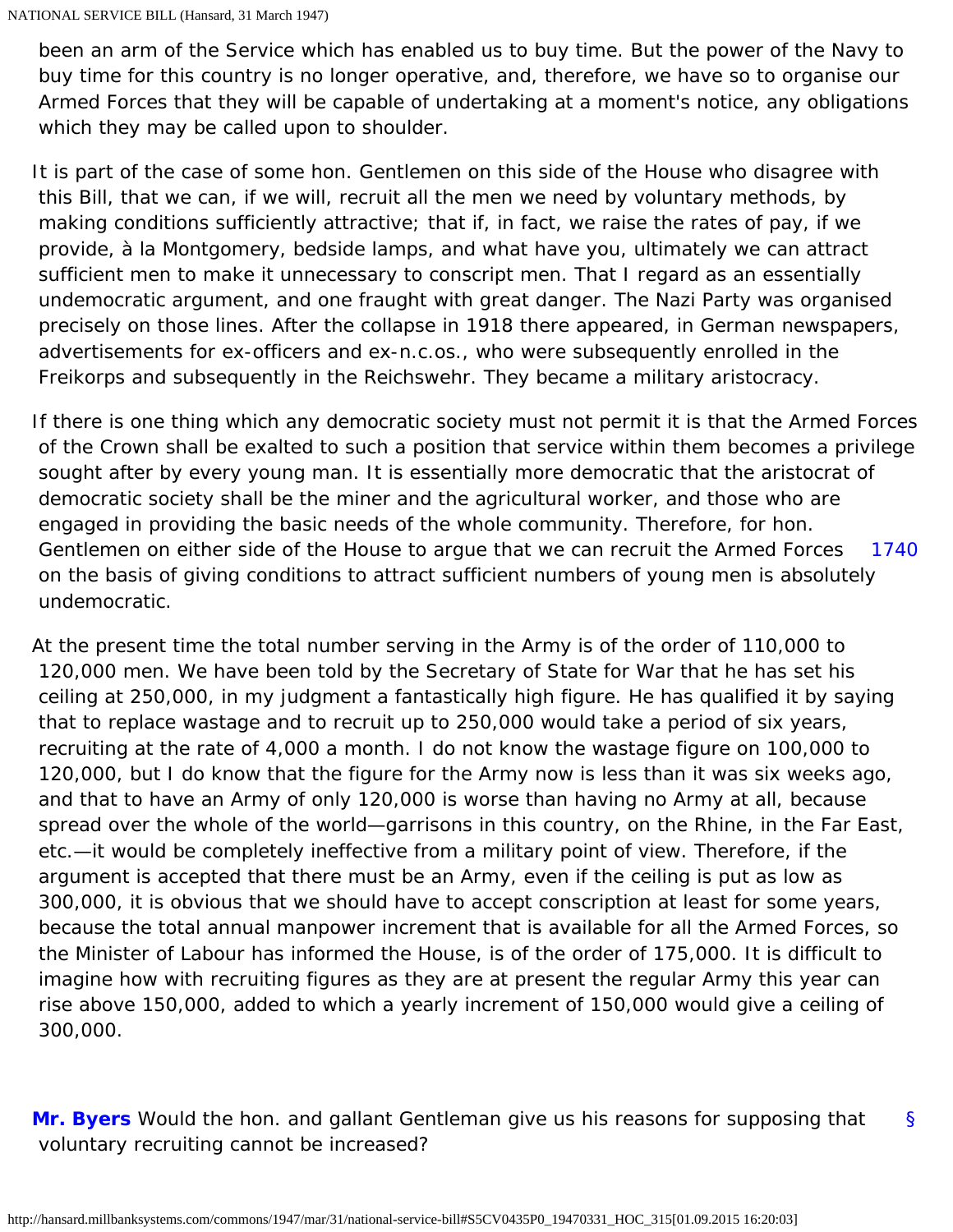<span id="page-50-0"></span>[§](#page-50-0) [1741](#page-50-1) meeting one's best girl regularly, are such that no financial inducement can be offered **[Colonel Wigg](http://hansard.millbanksystems.com/people/mr-george-wigg)** My reasons are that it is commonly thought that the rates which have now been introduced are exceptionally high. As a matter of fact, when one breaks them down, they are about the rates of pay which were introduced by Army Order 325, of 1919. Although the rates then were very high indeed, they did not attract sufficient numbers of recruits, because recruitment under a voluntary system, as figures show, is directly related to unemployment. As long as the Government are following a policy of full employment, the inducements of home life, of living in a particular locality, perhaps even the inducement of to overcome that resistance. I would say, on the figures themselves, that it is hopeless to think of recruiting the regular Forces in any foreseeable period of time, in a period of full employment.

<span id="page-50-1"></span>I am still worried about the make-up in the Army. There must inevitably be a hangover from the old days, in high places in the War Office, of-regarding conscription as a good thing in itself. I do not accept that. Neither do I accept the point of view of hon. Gentlemen who hold the view that conscription is necessarily a bad thing. If this House keeps a watchful eye on the Army, insists upon the Army being organised on democratic lines, and that the call-up shall be fairly operated, if there is no "jiggery-pokery" about the granting of commissions, if commissions are given on merit rather than on the position in life in which one happens to be born, if these and many other things are watched, it may be that the Army will become a real democratic organisation, which will enable young men to do their period of service of a year or 18 months and gain benefit for themselves as well as rendering service of great benefit to the nation thereby.

<span id="page-50-2"></span>[1742](#page-50-2) I want to make quite clear that, in my experience, service in the Army is not necessarily the bad thing that it is sometimes thought to be. I am prepared to admit that there are many young men who because of their mental and emotional make-up will be unhappy, but they are a minority. I am one who has spent most of my adult life in the regular Army, not, as the noble Lord the Member for Horsham (Earl Winterton) suggested in a previous Debate, engaged continually in gallant actions but in just doing my job. My experience in actions has been of being shot at a few times by third-rate shots. But if all the potatoes I have peeled were placed in a heap, there would be no potato shortage; if all the floors I have scrubbed and all the windows I have cleaned were available for occupation, there would be no housing shortage. My time in the Army, most of it in the ranks before the war, convince me that it is not the degrading thing which the hon. Gentlemen who oppose this Measure believe it to be. The Army is rather what one makes it. One can make a great number of friends, and there is the opportunity, at the age of 18, of living the kind of life, which, I understand, the more fortunate members of the community live when they are at public schools; but from what I am told by my public school friends the feeding in the Army is much better. The barrack room and the rough-and-tumble of Army life give a young man a wider experience, and an opportunity to get away from his mother's apron strings. On the whole, it is not necessarily the bad thing which it is made out to be.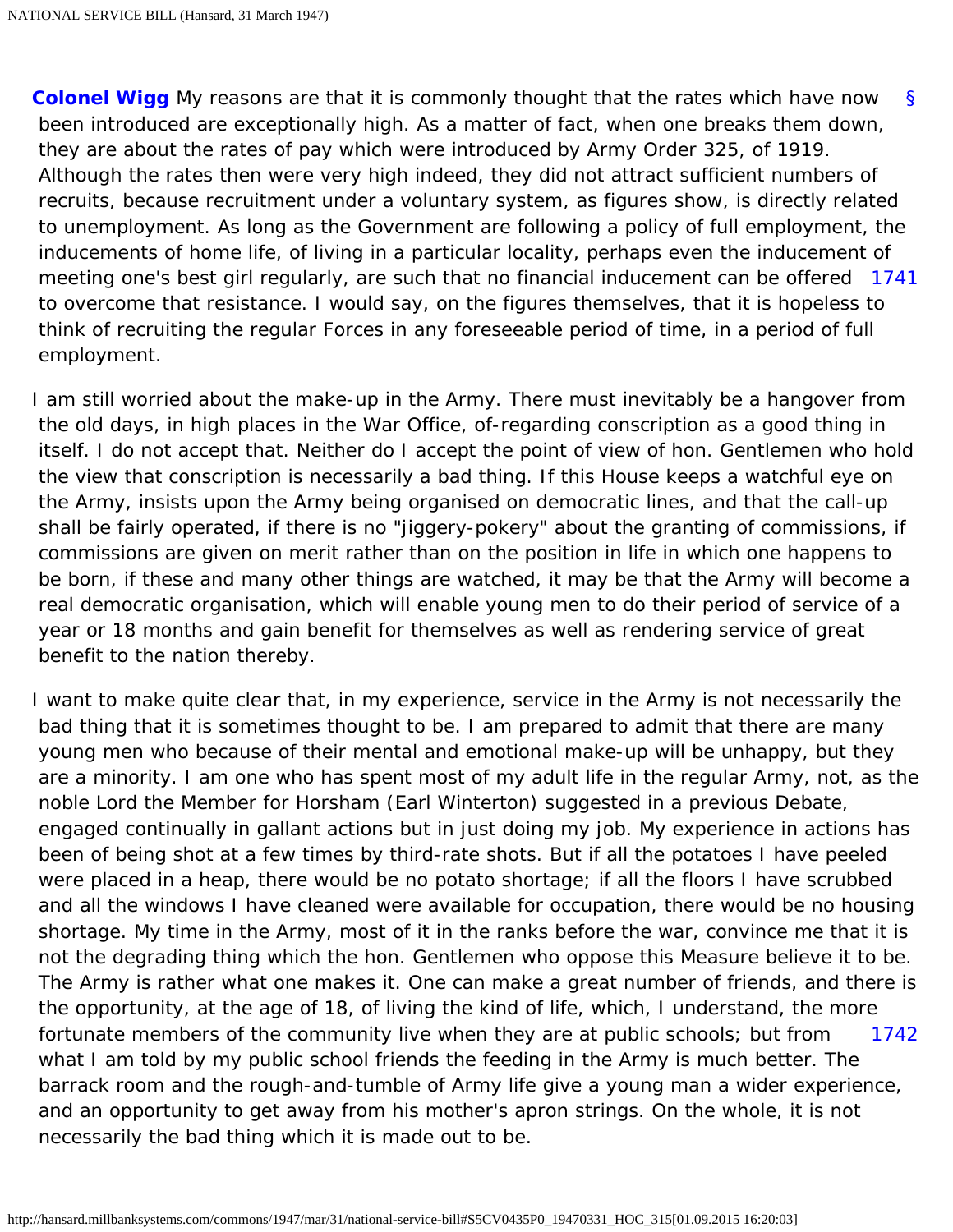If the country is to make its contribution to U.N.O., police those corners of the world still under the British flag, hon. Members, when they go into the Lobby tomorrow night, have to realise what the issue is. They are not voting on the size of the Armed Forces or how they are to be deployed, but whether the country ought to have an Army at all. That is the fundamental issue. If we are to have an Army, and make our contribution to U.N.O., we have to accept the Second Reading of this Bill. We should, however, during the Committee stage, see if we cannot do something to improve some of its provisions.

In conclusion, I commend the Bill to the House and particularly to those Members of my party who have doubts in their minds. There is no escape from this issue. Hon. Members opposite made up their minds 40 years ago that conscription was a good thing, and I am wondering whether same of my hon. Friends, on the strength of the writings of 40 years ago, did not make up their minds that conscription was a bad thing, and have refused to change their opinion. But today they are not in the position of the Opposition; on this side of the House we have the responsibility on our shoulders and on our votes may rest the safety of the country and the happiness and wellbeing of all who dwell within it.

7.53 p.m.

<span id="page-51-0"></span>[§](#page-51-0) [1743](#page-51-1) **[Mr. Yates](http://hansard.millbanksystems.com/people/mr-victor-yates)** [\(Birmingham, Ladywood\)](http://hansard.millbanksystems.com/constituencies/birmingham-ladywood) I am not sure whether my hon. and gallant Friend who has just spoken accepted military conscription as being a permanent Measure. If a thing is right, and if it is fair and equitable, I should have thought that there was nothing wrong in suggesting that it should be a permanent Measure; but no one seems to be willing to face up to that. With regard to the voluntary system, I was not at all convinced that he submitted any real case as to why the voluntary system could not be successful. I have not seen any great evidence that it has been tried in a proper manner. It is now little more than four months since I had the opportunity of moving the Address to the King's Speech, and on that occasion I submitted five logical objections to a permanent system of military conscription. I have not seen any evidence which would indicate that the reasons which I then submitted have been weakened in any way.

<span id="page-51-1"></span>Two of the reasons which I gave have, I think, been strengthened since that time. I refer to the developments in the realms of science and economic affairs. No one seems to have faced up to the question of science, although it has been mentioned, I think, by an hon. Member on the other side in relation to atomic energy. Since we last discussed that question, Professor Oliphant, of Birmingham University, in a lecture in Canberra, Australia, on 15th January made, according to the Press, this statement: "The atomic energy situation is one bomb for one city. The Hiroshima bomb was puny compared with what could be made. The present day bombs will be 600 times more powerful." I suggest to hon. Members on this side of the House who argue in favour of this Bill, that they have not faced up to the question as to whether or not conscription can really defend this country in the event of another war. As I said on a previous occasion, it would be much more logical to train our youth as scientists than try to force them into a large Army which will not protect the country.

[§](#page-0-0)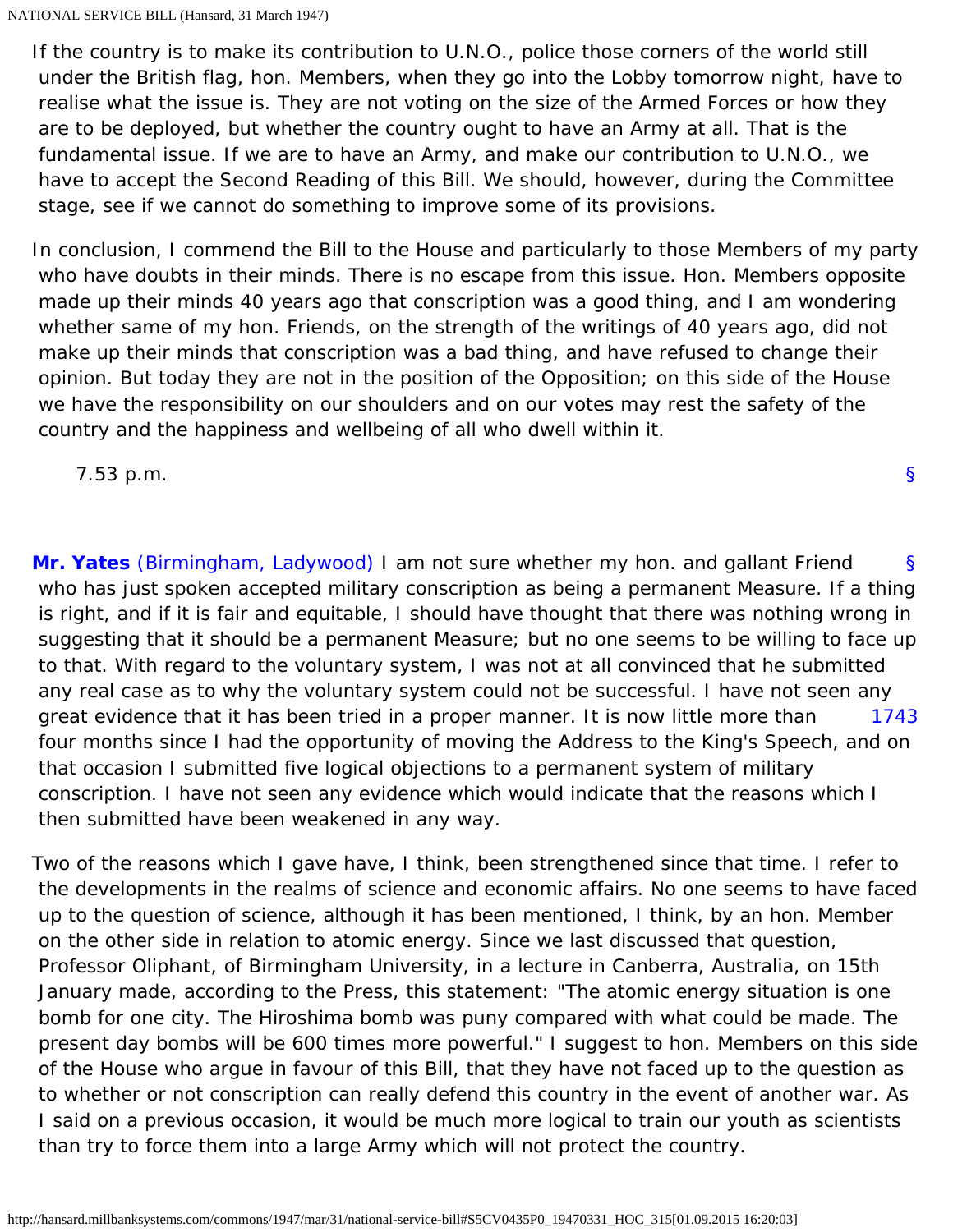[1744](#page-52-0) My second point is on the question of manpower. I do not believe that this Measure can have any other than the most serious effect upon the economic position of this country. We have been told through the White Paper of the necessity for a virile Army of expert workers—half a million—and I submit that the Service Departments alone can make the largest contribution to that manpower. The hon. and gallant Member for Dudley (Colonel Wigg) talked about the necessity for conscription to obtain an Army; but what kind of an Army does he mean? Is it reasonable in time of peace that we should accept the view, as indicated in the White Paper that even by March, 1948, we should still have Armed Forces amounting to 1,087,000 with 450,000 to equip and maintain them, not taking into consideration the amount of labour involved to provide the neces- sary equipment? I wonder how many miners are involved in production for the Armed Forces?

<span id="page-52-0"></span>We are faced with a cost of £889 million, spent at the rate of £2% million a day, or £1,713 a minute. We should have been shocked if, in earlier times, a Conservative Party had proposed such a thing. The Minister of Defence said in the last Debate that he, together with his colleagues in the Government, have not submitted to the Army chiefs, and that they have pruned all the Estimates. He told us that the Army chiefs came forward with Estimates which amounted to £1,064 million, and he said, in effect, "I have done very well. I have pruned this figure and brought it down by 15 per cent., or by £155 million." The Army Service chiefs said it was a minimum, and it proved to be a reducible minimum. I am going to suggest that this figure is a reducible minimum. We do not accept this figure as one which cannot be still further reduced.

We cannot expect the Service chiefs to submit suggestions to us how the numbers in the Forces should be reduced. Surely that is asking too much from human nature. The larger the Army, the more the number of high grade appointments, and the greater the opportunity for promotion. I think it is quite easy to see that we cannot expect Service chiefs to come forward and submit reduced Estimates and to be anxious to reduce the Forces. We are asked to approve a Measure without having any evidence whatever of what our commitments are or what is the distribution of our Forces. How many men, for example, are there in Germany? It has been estimated by some that there are 250,000 men in Germany. Within 15 months of the end of the first world war, we only had an Army of Occupation amounting to 15,000. We are told that on that occasion we had not completely crushed Germany but that this time we have completely crushed her. Yet within 18 months we find ourselves with this huge Army of Occupation. It is there for an indefinite period; we have no idea of when this Army is to be brought back.

<span id="page-52-1"></span>[1745](#page-52-1) This then is our problem. Here we have these huge Forces and we have a policy of peacetime secretiveness. We do not know where the Forces are or how many there are, for they are stationed all over the world. I understood in my early days in the Labour movement that we did not believe in secret diplomacy, or in secrecy at all. I do not see any reason for approving this Measure'. Even the right hon. Gentleman the Member for Woodford (Mr. Churchill) was asking for information which is, of course, absolutely essential if the House is to make a sound decision on a matter of this kind. It means that my hon. Friends who argue in favour of this Bill apparently want a large Army, and if they want a large Army, it is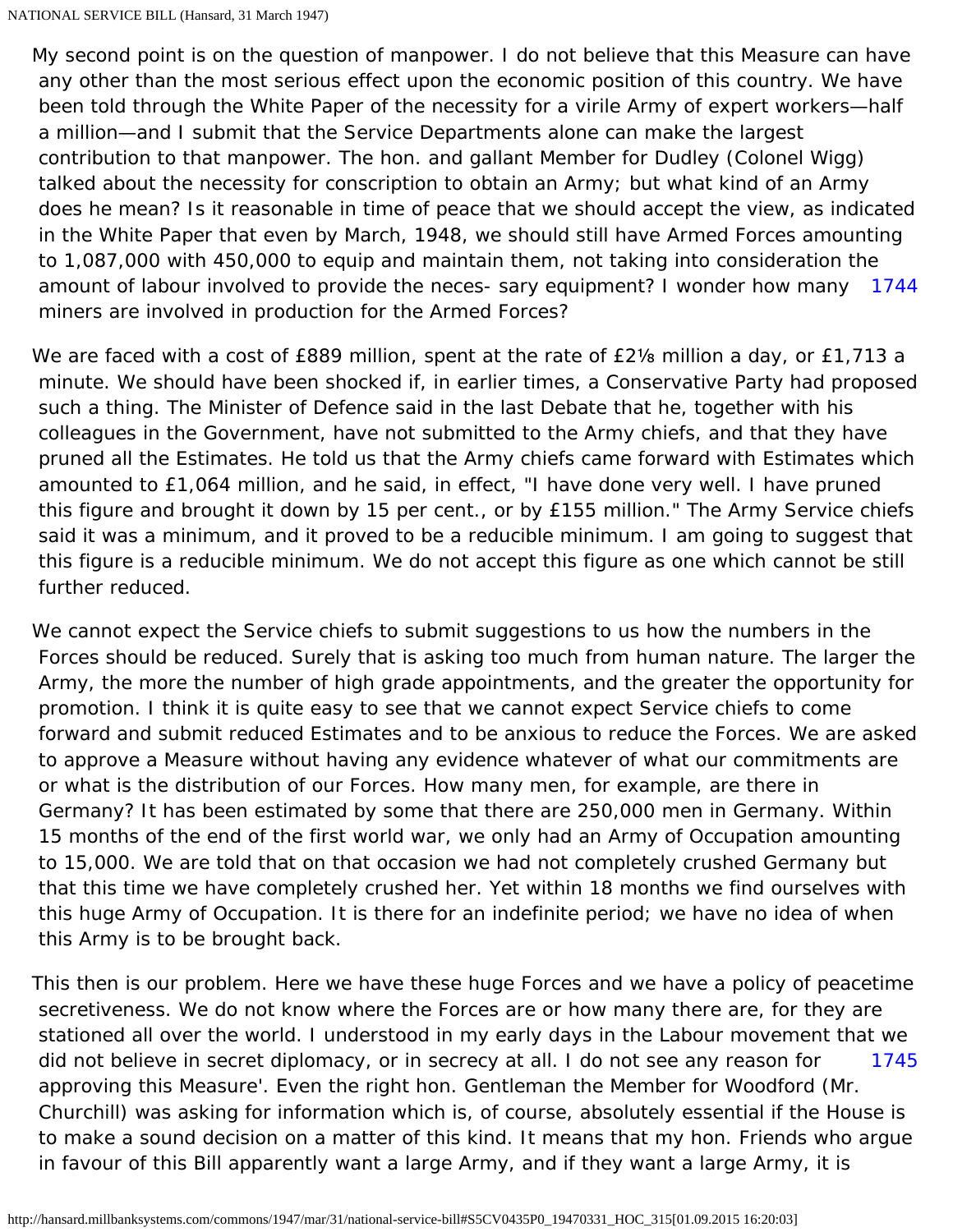difficult—

<span id="page-53-0"></span>[§](#page-53-0) **[Colonel Wigg](http://hansard.millbanksystems.com/people/mr-george-wigg)** I did not argue that we wanted a large Army. What I argued was that we could not have an Army at all without conscription. That is quite different.

<span id="page-53-1"></span>[§](#page-53-1) **[Mr. Yates](http://hansard.millbanksystems.com/people/mr-victor-yates)** My hon. and gallant Friend did not mention numbers, but it is a most extraordinary suggestion to make that we cannot have an Army at all without conscription. Of that there is no evidence whatever. We might as well say we cannot get the miners. We might as well say "What is the good of trying to make conditions in the mines more attractive, because we will not get the workers?" I do not accept that sort of defeatist attitude in regard to the Army.

The economic position of this country is such that we are crying aloud for labour. We could employ another 500,000 men in agriculture; we could employ thousands more in the coalmines, in the engineering industry, in the textile industry, all of which are crying for labour, while we are advocating the maintenance of an Armed Force of more than a million men, we are inviting foreign labour to come to this island and do our job. Really it is a most ironical and a most extraordinary position to be in—that we, a Labour Government, with a Labour majority, should be just like the Pied Piper of Hamelin. We are blowing the pipe in order to attract labour from every corner of the globe, and at the same time we are wanting the youth of our country to be conscripted, and sent to all parts of the world. That export and an import policy is surely more like something to emanate from a madhouse.

[1746](#page-53-2) I venture to suggest that we in this country have produced the highest grade of craftsmanship in the world. I come from the city of Birmingham—the city of a thousand trades, where we are proud of the great craftsmanship of our people. Yet we are frittering away that advan- tage like the gambler staking all on his last throw.

<span id="page-53-2"></span>No case has been made out for this Measure. Apart from what I have said, it is not only a question of imposing conscription for 18 months upon a certain number of men; there is also this method of reserye, the effect of which is that for five years after their period of conscription young men have to perform certain services and are taken away from industry for periods in each year, creating uncertainty in the industrial sphere, which seems to me to absolutely ludicrous. Before I close I want to make one or two observations with regard to the voluntary system. It was very significant that the present Prime Minister on 27th April, 1939, when he was resisting a Motion on compulsory military training introduced by Mr. Neville Chamberlain, made this statement: "There is no question of the readiness of our people to make sacrifices for the cause of freedom and of democracy, but we are opposed to the introduction of conscription because we believe that, so far from strengthening this country, it will weaken and divide it, at a time when it should be strong and united." Those words apply today. He went on to say: "The voluntary principle is based on the readiness of the citizens to serve their country and its effectiveness depends on the people's confidence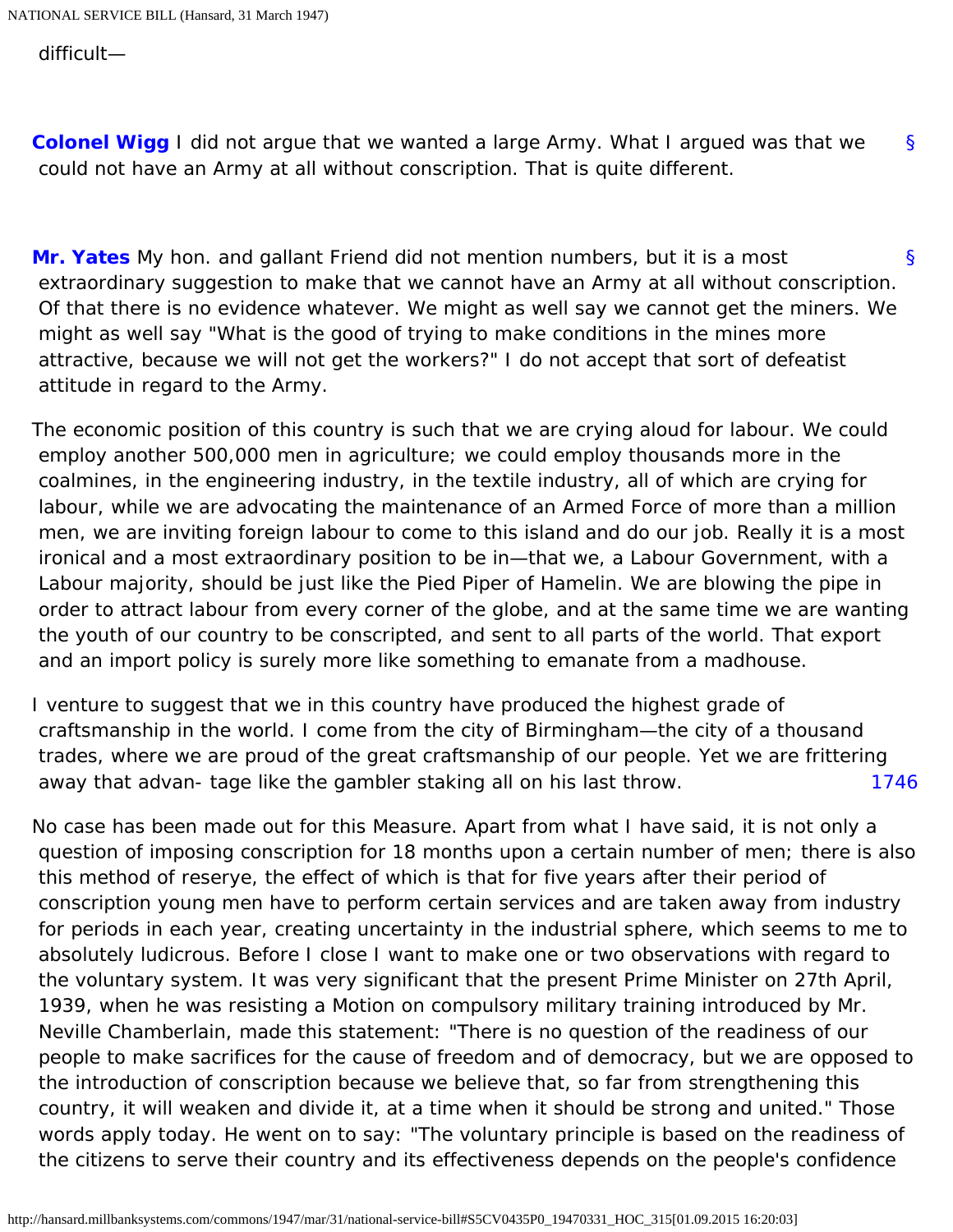in their leaders and on the efficiency of governmental machinery."—[\[OFFICIAL REPORT, 27th](http://hansard.millbanksystems.com/commons/1939/apr/27/compulsory-military-training#column_1353)  [April, 1939; Vol. 346, c. 1353–6.\]](http://hansard.millbanksystems.com/commons/1939/apr/27/compulsory-military-training#column_1353)" Of course, he was talking to the Conservative leaders then and the country had no faith in them. If the country had had faith they would have got their volunteers.

<span id="page-54-0"></span>[1747](#page-54-0) In regard to governmental machinery, I am, of course, an amateur Member of Parliament. I have only a very short experience of the governmental machine, but I do not think much about our Service machinery. It does not seem to me to be the sort of machinery that is capable of organising even the slightest kind of enterprise. What is the mentality behind our present War Office machinery which prefers men to be shovelled into the ranks, rather than taken in through the method of persuasion? It is the easier method and it is also the cheaper. I believe it was Lincoln who once said that keeping his generals supplied with men was like shovelling fleas into a barnyard. When I look at the present governmental machinery, I do not think very much of its prospects for attracting people to the ranks. Indeed, it may sound strange, but when I came to this House I never thought that I should be a kind of recruiting sergeant. Nevertheless, I have been trying for a long time to get some people into the Forces. I had the utmost difficulty, and had eventually to put down a question to my right hon. Friend the Secretary of State for War because a man who had been in the Forces for 12 years and wanted to re-enlist had received a letter from the War Office asking him to give the name and address of a householder who would give him a reference.

A constituent of mine came to me and said, "You are my M.P. and I want to go into the Army. I have already been in as a lieutenant and was discharged on medical grounds. I went before a medical board in June, 1946, and was pronounced tit I then wanted to rejoin His Majesty's Forces but I cannot get anything out of the War Office at all, so you had better try." I had a try, but although the man approached me in October he is still outside—vigorous, young and healthy. I believe he has had two medical examinations and that there is the possibility of a third, and I submit that if the Government are indeed serious about matters of this kind they should show that their organisation can produce better and more speedy results than this.

<span id="page-54-1"></span>[1748](#page-54-1) There is one other thing that I should like to point out. What I think our conscriptionists fail to realise is that an unwilling soldier is a germ carrier of disaffection. There are still thousands of deserters walking the streets, which is not a very good advertisement. I do not accept the view that there is anything democratic about the system of compulsory military service. Quite apart from the important consideration as to whether or not the policy upon which we conscript the individual is right, there is nothing equal or democratic in trying to force people whose national attitude is totally opposed to that kind of pressure. In conclusion I should like to sum up by quoting the remarks made by the Lord Privy Seal when he was winding up the Debate in 1939 for the Opposition. The right hon. Gentleman said then: "I am driven to ask, especially after the speech of the right hon. Gentleman the Member for Epping, is there something more behind this limited attempt to supplement voluntary service? Is this an organised attempt—and if it is organised it is a dishonest attempt—aided and abetted by full-blooded conscriptionists in this House of Commons, to enforce conscription on Britain for good? … British labour rejects the Government's policy of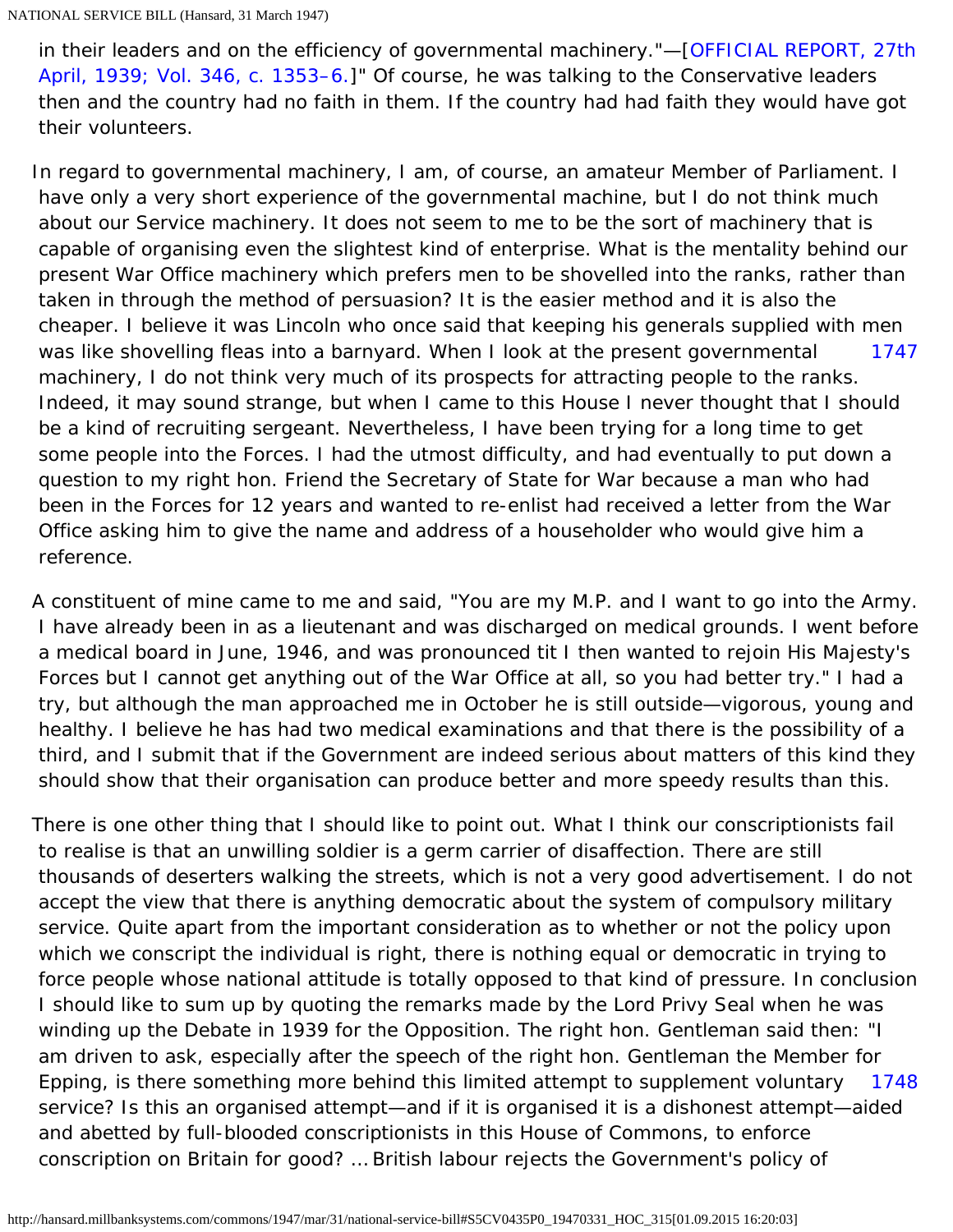conscription with a full sense of its responsibilities … It would prefer a Government which had the courage to rely upon what is the real view of our people, that is, faith in freedom and a determination to keep it. You have chosen your way and the responsibility for that lies upon you and not upon us, and if dire consequence should befall, which heaven forbid, our consciences are clear, that we should stand for freedom without serfdom."—[\[OFFICIAL](http://hansard.millbanksystems.com/commons/1939/apr/27/compulsory-military-training#column_1443)  [REPORT, 27th April, 1939; Vol. 346, c. 1443–1444.\]](http://hansard.millbanksystems.com/commons/1939/apr/27/compulsory-military-training#column_1443)" That was the Socialist interpretation. Conscription is the cancer of civilisation; it eats into the whole social fabric and as long as I have breath in my body I shall never support in any place whatsoever a system which means slavery. It will come as a boomerang upon the Government Front Bench for the action which they now take. My hon. Friends behind me will remember the books, "Your M.P." and "Guilty Men." We had a lot of propaganda about this. Do not forget it; there is no mistake, the people of this country do not expect people to betray their principles. They look for ideals to be upheld, and as long as I remain in this House I shall oppose the Government at any time they seek to enforce upon the youth of this country a system which is evil and pernicious. This is our Government, and as Socialists we have a duty to see that our Government follow the faith that is traditional and true, in the Socialist spirit.

8.17 p.m.

<span id="page-55-0"></span>[§](#page-55-0) **[Mr. Lipson](http://hansard.millbanksystems.com/people/mr-daniel-lipson)** [\(Cheltenham\)](http://hansard.millbanksystems.com/constituencies/cheltenham) I hope the hon. Member for Ladywood (Mr. Yates) was not threatening his colleagues behind him and suggesting that if the Government brought in a Measure, and Members of the Labour Party supported it believing that it was necessary in the interests of the security of the country, they should not vote for it because they might lose their seats at the next election if they did. I hope that whatever view we may hold regarding this Bill we shall be influenced in our attitude towards it only by whether we think the safety and the security of the country demand this Measure, whatever effect it may have on our political futures.

<span id="page-55-1"></span>[1749](#page-55-1) The hon. Member expressed surprise and, I think, pain that this National Service Bill should have been introduced by a Labour Government. I should have thought that that fact would have given him and his hon. Friends a reason to hesitate before they decided to oppose the Measure. The Government have not brought in this Bill because they are a militarist Government or because they believe in conscription for its own sake. They have brought it in with a proper sense of responsibility as a Government, and I think therefore that the fact that it has been brought in by a Labour Government is one that ought to give opponents of the Bill an additional reason to pause. I can well understand that if it had been brought in by a Conservative Government, who, in the past, have been much more sympathetic towards conscription, even in peace time than a Labour Government, they might have thought that there was good reason for opposing it. I quite recognise that this Bill is not only contrary to the practice and traditions of this country over a very long period, but that it is also contrary to everything the Labour Party have advocated in the past. I am quite sure, therefore, that for that reason they regret the necessity for this Bill as, I am sure, will a large number of those who support it.

[§](#page-0-0)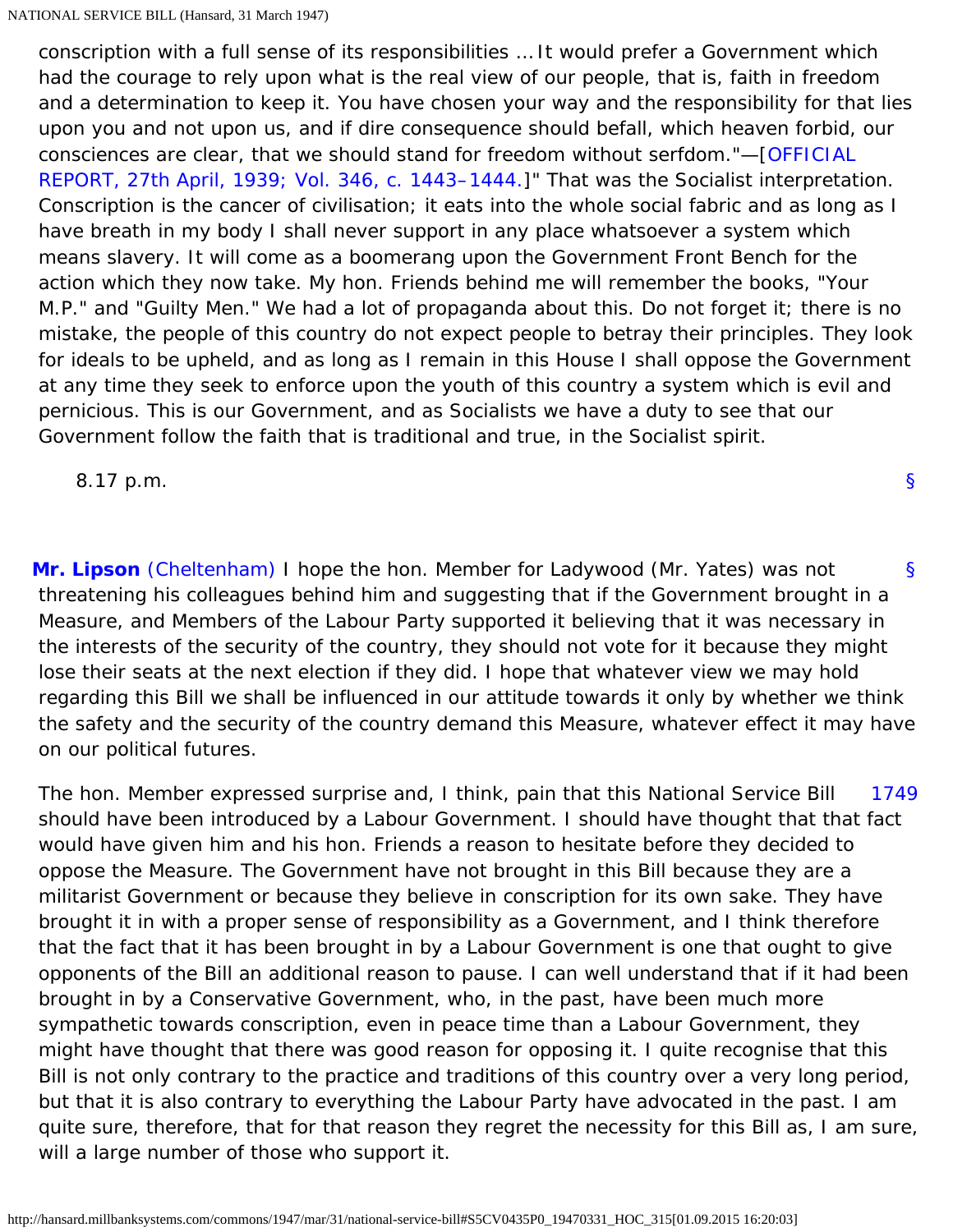What we have to ask ourselves is whether this Bill is necessary or not. The hon. Member quoted Professor Oliphant, for whom we all have a very great respect, as saying that with atomic energy another war would mean one bomb one city. The hon. Member therefore asumed that because of that this Bill was unnecessary. The lesson I draw from what Professor Oliphant said is that we must redouble our efforts to try to prevent war, because if there is to be war obviously the destruction will be too terrible for contemplation. One of the reasons why I am supporting the Bill is that I think that to a small extent it will be a contribution towards the prevention of war because one of the lessons which, I think, many of us learned in the interval between the wars is that so long as this country is militarily weak it is a temptaton to would-be aggressors. I think, therefore, that one of the objects of this Bill is to be a measure of insurance against war.

<span id="page-56-0"></span>[1750](#page-56-0) The hon. Member for Caernarvon Boroughs (Mr. Price-White), whose courageous speech I respect but cannot agree with, argued that it was wrong to introduce conscription in this country because we must rely for our security, not on our own Armed Forces, but on the United Nations and the international police force I agree, but it does not rest with this country alone to create an international police force, and anybody who has read the proceedings in the Security Council knows that it is not this country which is holding up the establishment of that force. Yet, until that force has been established, we must continue to look to our own defences. At the same time, somewhat illogically, the hon. Member advocated making our Services more attractive by offering higher pay and better conditions of service. If there was anything in his argument at all, we ought rather to reduce our Armed Forces, whether they be conscript or voluntary, but the truth of the matter is that, to anybody who looks round the world today, this Bill is necessary.

We are told by the hon. Member for Ladywood that there is urgent need in this country in all our industries for more manpower, and what folly it is, then, to take large numbers of men into the Forces. That is perfectly true, and we all regret that, but what we also realise is that our security must be the foundation on which all our trade and prosperity, and the continued well-being of our people, must depend. Unless we are militarily secure, we shall be undermining the pillars of our prosperity, and we regret that it is necessary, in these days, and after two world wars, still to continue for a time to maintain such large Armed Forces, but it would be folly to reduce them. It is very sad, because it shows that peace is by no means secure yet, and that the United Nations has not yet begun to function effectively.

<span id="page-56-1"></span>[1751](#page-56-1) I assure my hon. Friends who oppose this Bill that the introduction of conscription into this country will not make this country into a militarist nation. The forces which we will then have will not be used for any aggressive purpose, but for what are generally called our commitments. We are told by some that we ought to reduce our commitments, but we are not given any definite information about which of them we should reduce. We have our obligations to the United Nations, and we have to keep open the seaways of the world to maintain our international commerce. Personally, I believe that it is necessary for this country to play as leading a part as she can in the councils of the nations. I am not one of those who are in any way antagonistic either to the United States or to Russia. I am not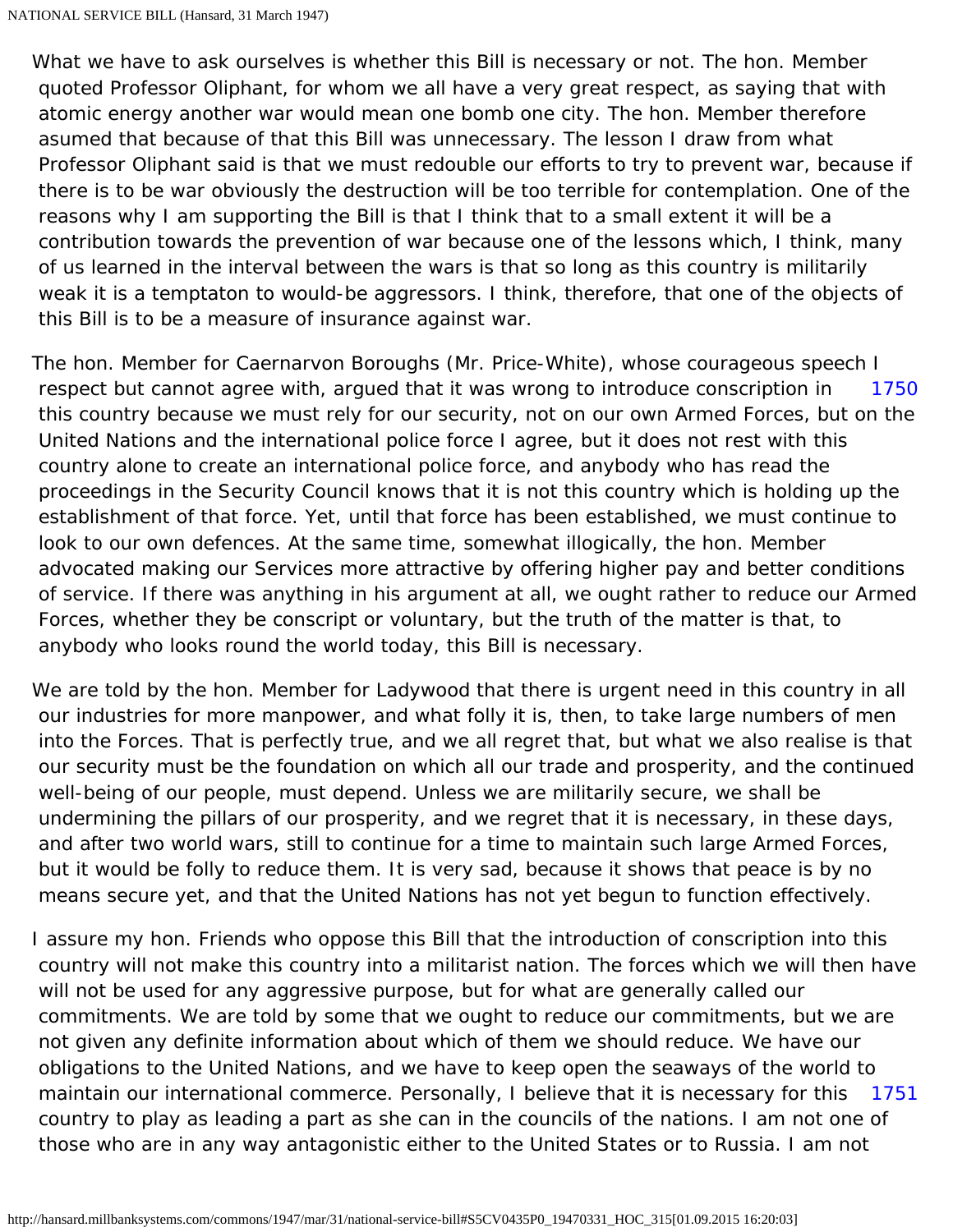convinced that the one is pursuing a policy of dollar imperialism, or that the other is out to secure world domination, but I do believe that this country, with her experience in international relations, with her strong sense of justice and tolerance, and with the sane and balanced views of her people, has a very great part to play in the affairs of the world and in establishing peace upon a secure foundation.

I want to see the influence of this country not only maintained but strengthened, and I think we have to recognise that those who speak for Britain in the councils of the nations will have their influence definitely weakened unless the nations know that Great Britain is prepared, if need be, to support in a practical fashion the policy for which she stands. We all saw the humiliation to which we had to submit in the years between the wars, and, in particular, in the years prior to 1939, when we not only allowed things to happen on the Continent of Europe that were utterly repugnant to us but when we also saw, in the Far East, our womenfolk humiliated by the Japanese because we were not sufficiently strong, militarily, to defend them. We in this country hate war, and we will not at any time lightly enter into war, but we do recognise that them is something in the world more hateful and loathsome than war itself, and against which we have to be prepared to fight. That is why we in this country have fought two world wars. We all pray to God that this may not happen again, but, for the time being, the whole world is still in an unsettled condition, and we cannot afford to say that we are not prepared to make the sacrifices which are considered essential and are required by this Bill to enable us to help maintain world peace.

<span id="page-57-0"></span>[1752](#page-57-0) I know that there are a great many parents, and mothers in particular, to whom the idea of the conscription of their sons is hateful, and I would say two things to them. First, I would say that this, perhaps, is being done so that their sons, in the years that lie ahead, should not be sent to something even more terrible, and that they may not have to go through what their fathers endured, because many of their fathers found themselves thrust into war without any kind of preparation for it. I would also say this to them. The Services today provide opportunities for the men to do something besides military training. They give men a preparation for the life which they will lead when they leave the Forces, and there are educational and other facilities and opportunities offered to them, and that is something to which they ought to have regard.

The argument has been raised whether national service is democratic or not. To me, it is certainly not undemocratic. If it is right that there should be for every citizen in this country equal rights of citizenship, then, surely, every citizen must accept an equal degree of responsibility. I cannot agree that, by means of this Bill, conscription is necessarily battened down upon this country as a permanent Measure. I pray that it may not be. It is provided, in the first instance, for only five years, and Parliament will have opportunities of reconsidering the matter—

<span id="page-57-1"></span>[§](#page-57-1) **[Mr. S. Silverman](http://hansard.millbanksystems.com/people/mr-samuel-silverman)** My hon. Friend says that Parliament may have an opportunity of reconsidering the matter. It will be a very indirect opportunity, because what this Measure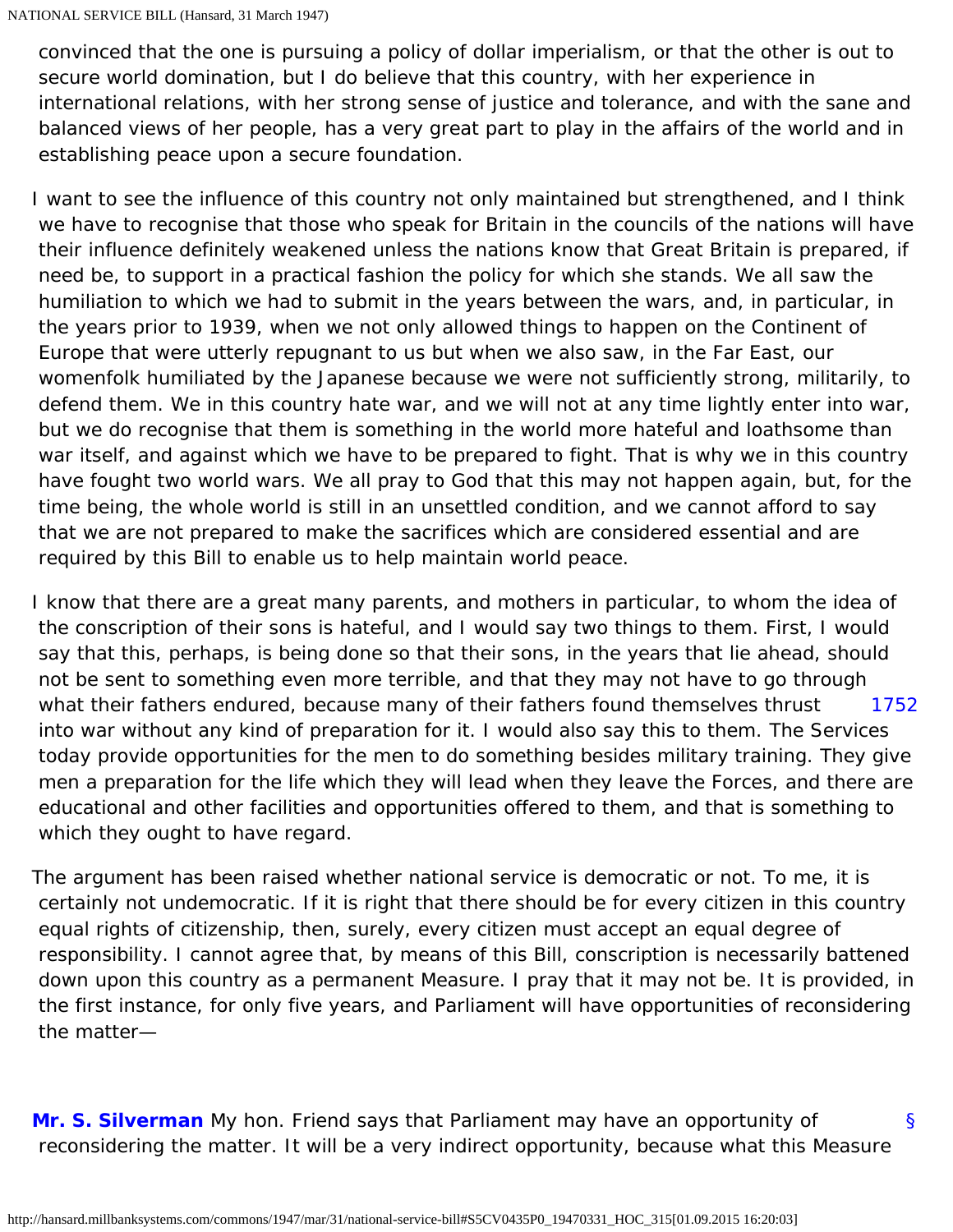provides is that it can be extended beyond five years by Order in Council.

<span id="page-58-0"></span>[§](#page-58-0) **[Mr. Lipson](http://hansard.millbanksystems.com/people/mr-daniel-lipson)** Yes, but surely, if my hon. Friend, who is a very skilled Parliamentarian, was in the House at the end of that time—and I hope he will be here—he and his hon. Friends will find some means whereby, if that Order ought to be challenged, it will be challenged. Anyhow, personally—

<span id="page-58-1"></span>[§](#page-58-1) **[Mr. Silverman](http://hansard.millbanksystems.com/people/mr-samuel-silverman)** That argument was advanced with considerable force from the Front Bench on other Bills, and the Opposition never found it satisfactory.

<span id="page-58-2"></span>[§](#page-58-2) [1753](#page-58-3) **[Mr. Lipson](http://hansard.millbanksystems.com/people/mr-daniel-lipson)** But I must remind my hon. Friend that I do not speak for the Opposition. I speak as an Independent, and that is one of the reasons why I welcome so much the speech of the hon. Member for Caernarvon Boroughs. I welcome independence, even when it comes from the most unexpected quarters. But this is not necessarily a permanent Measure. We all hope that, in the years that lie ahead, the United Nations organisation may provide that collective security which we all believe is the right solution to this problem. But until that happens, this country must have an armed force adequate to its responsibilities and commitments, and, for that reason, though regretfully, I have to recognise the necessity for this Bill, and will vote for its Second Reading.

<span id="page-58-4"></span><span id="page-58-3"></span>8.32 p.m.

[§](#page-58-4) **[Mr. Pritt](http://hansard.millbanksystems.com/people/mr-denis-pritt)** [\(Hammersmith, North\)](http://hansard.millbanksystems.com/constituencies/hammersmith-north) Although I only want to speak very briefly, Mr. Speaker, I am glad that I caught your eye because hon. Members who have put down their names to Amendments to this Motion have done so on miscellaneous grounds, and I should like to make my position quite clear. Many of the arguments have already been put forward today. We have seen some remarkable disagreement between hon. Members on this side of the House, and I feel that I need do no more than summarise the position which I and some other hon. Members take up. In principle, I have no objection whatever to conscription, and I do not think that, in principle, I ever have had. Conscription is certainly not necessarily an anti-Socialist measure. I am one of those who, on the whole, prefer conscription to the method of attracting forces—although, of course, I want the Army to have thoroughly good conditions—because I agree with several other hon. Members that that is the best way to produce a democratic force.

I am not a pacifist; otherwise, I would not be putting forward this argument. Nevertheless, I definitely associate myself with the Amendment on the Order Paper for two reasons, one of them more important than the other, but both, I believe, worth stating. I do not think that we can artificially limit the arguments for or against this Bill or the importance of the system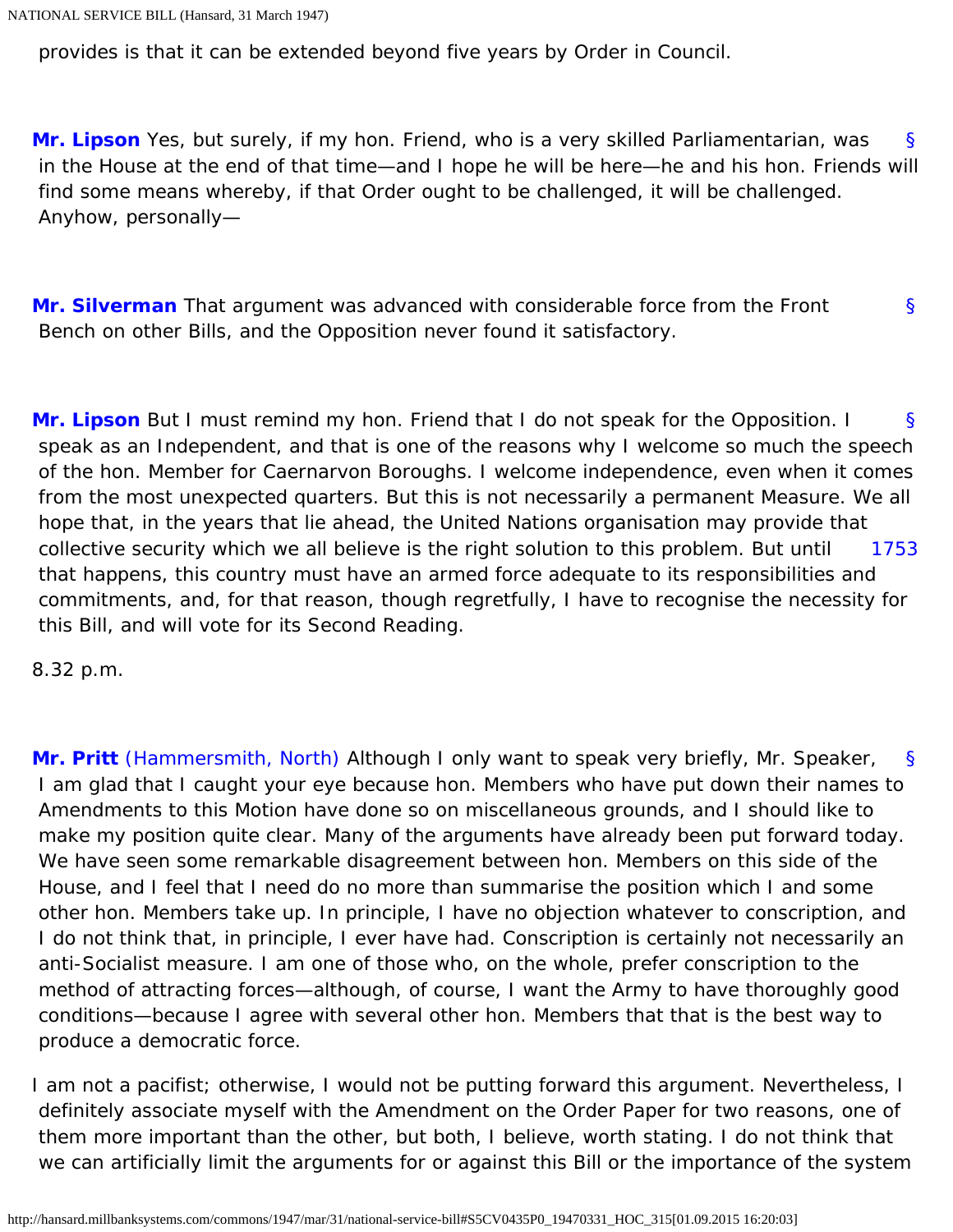of conscription by saying that we must not consider this or that. I rest upon the traditional right, and, therefore, the traditional duty of those who disapprove of a foreign policy, which a Measure of conscription or an Army Measure is designed to support, to show their disapproval by putting down an Amendment, and, if necessary, by voting against the method of recruiting the Army, or against the size of the Army because it is designed to support a particular policy. The reason for doing so becomes very much stronger when the policy appears to be one for recruiting an enormously increased Army. That is the reason which has weighed with me most of all.

<span id="page-59-0"></span>[1754](#page-59-0) Another reason, which I think is a substantial one—perhaps some hon. Members will not agree—is that one has a similar duty to protest when the Army has a structure within which the authorities, the War Office and the high officers generally are attempting to continue to run it on lines which are, in, some ways, definitely bad. The other day I gave the House an account of incidents which occurred in the Middle East, and which, though they are not necessarily typical, are certainly not unusual. Throughout we find not a general trend, but an existing habit, of thinking that the men who are recruited into the Army are so many cattle to be ordered about by superior beings. If we are to conscript men, we should conscript them into a Force in which they may be treated as human beings, and in which they should have the democratic right of being commanded by people who are competent to command them.

I do not see in the administration of the War Office, or, indeed, in the administration of the other two Services, any sign whatever of a proposal to abandon that method. Therefore, for this reason, though a minor one, I oppose conscription into that kind of Army. I oppose conscription into the Army for the purpose of supporting the foreign policy at present pursued by the Government.

[§](#page-0-0)

<span id="page-59-1"></span>[§](#page-59-1) **[Mr. G. Lang](http://hansard.millbanksystems.com/people/reverend-gordon-lang)** [\(Stalybridge and Hyde\)](http://hansard.millbanksystems.com/constituencies/stalybridge-and-hyde) Although I am unable to follow my hon. and learned Friend the Member for North Hammersmith (Mr. Pritt) in his speech, it was one which I was interested to hear, and which, like all the statements which he makes, was impressive. and about which one would want to think again.

<span id="page-59-2"></span>[1755](#page-59-2) Before I state my views, I would like to make one or two things generally clear. I do not agree with my hon. Friend the Member for Ladywood (Mr. Yates), who, I am glad to see, is still here, in one thing he said. I do not propose to make the slightest suggestion that any of my right hon. or hon. Friends, either on the Front Bench or elsewhere, who differ from me, are betraying their principles. I do not believe that they are. I believe that it is-possible for people to completely change-their minds. Indeed, I should be very sorry if I ever reached the position when I thought that because people changed their minds they had ceased to be either intelligent or honest. After all, in more ways than one, I am always advocating that people should change their minds in certain things. When they do, I do not regard them as retrograde. I do not think that because more people voted for me at the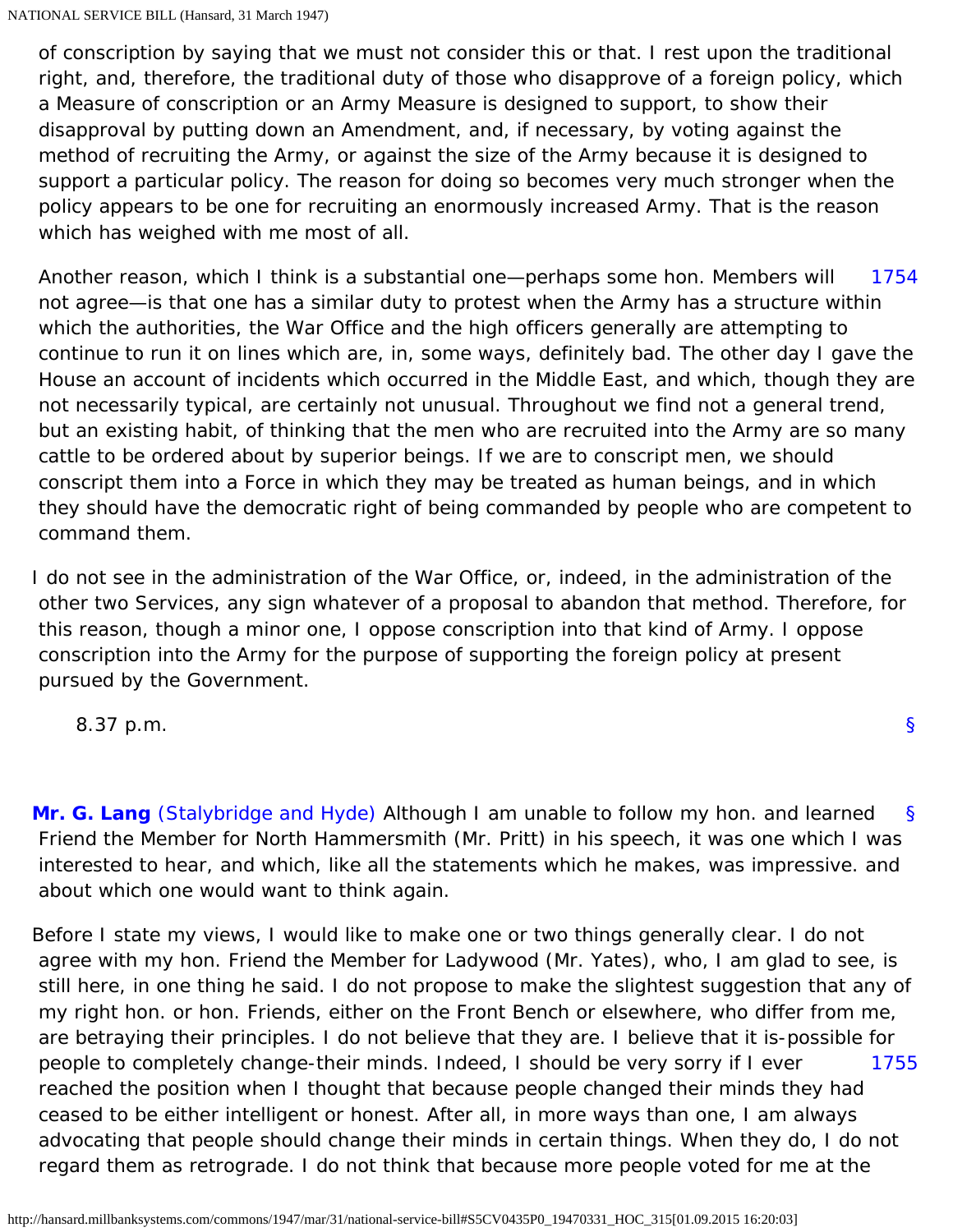General Election than did at the previous by-election, that change of mind is necessarily a bad thing. It is not the integrity of the Front Bench that I doubt; it is their wisdom

I should like to express my own personal thanks to the right hon. Gentleman who introduced this Bill in a quiet, effective speech, and who must have suffered great embarrassment because there were no accompanying cheers or rumbles of applause, and who did it without in any way making it awkward for those who he knew were going to oppose his policy. It was, I thought, an excellent example of a statesmanlike speech, reasonably delivered, and without bitterness. I am glad to be able to register my deep appreciation of it, and I hope that nothing I shall say will in any way detract from that spirit.

I cannot quite agree with my hon. Friend the Member for Cheltenham (Mr. Lipson), whom I am always pleased to hear, and who, territorially, is my near neighbour. I am not quite sure that this little Measure of conscription—little in the sense of what it would produce if we had had it then—would have enabled us to have taught the Japanese manners, and to have made Hitler afraid of us. I do not think that any conscript Army of this kind would have availed us then. When he spoke of talking to the nations, it reminded me of the Psalm which says: "Happy is the man that hath his quiver full of them. They shall not be ashamed, when they shall speak with the enemies in the gate." The idea was that if a man had a troop of youngsters at the gate he could frighten the man on the other side. I do not think that we can speak to other countries like that. I think that what matters is that we should speak as a great and powerful people who are free. And that is why the most intriguing speech today has been that of the right hon. Gentleman the Leader of the Opposition.

<span id="page-60-0"></span>[1756](#page-60-0) What was it that made the right hon. Gentleman's speeches, when he was Prime Minister during the war, so effective, when he called upon us to undergo all kinds of hardships and to fight, if need be, in the streets and elsewhere when we had no weapons, much less any training? It was our freedom, democracy and our spiritual armament which echoed his appeals.

Nothing can gainsay the fact that out of this war, terrible as it was, in which some of our friends, whose great help we have no desire to belittle, and, indeed, we are not likely to be allowed to forget, came to our aid rather late in the day, we, a free people, were victorious. It was this nation, with nothing but its courage and spiritual values, which stood all alone—a most magnificent thing—and, with great respect, if I may say so, to the United States and to the Soviet Union, it was this country which saved the world, and we saved it as a free people who had never in our experience in peacetime been a conscript slave people. That is why I should find it very difficult in the circumstances tomorrow night to follow my right hon. Friends and my hon. Friends who believe in conscription, into the Lobby. Some do believe in it, and they have a perfect right to do so. They think it is a very good thing. If that stood alone, the argument about democracy would not be all together ineffective.

We shall presently hear a little more about how purely provisional this Bill is. Either provisional or permanent it must be. If it is merely provisional, I would have thought that the Government might have left it till later on, and that they might for the present continue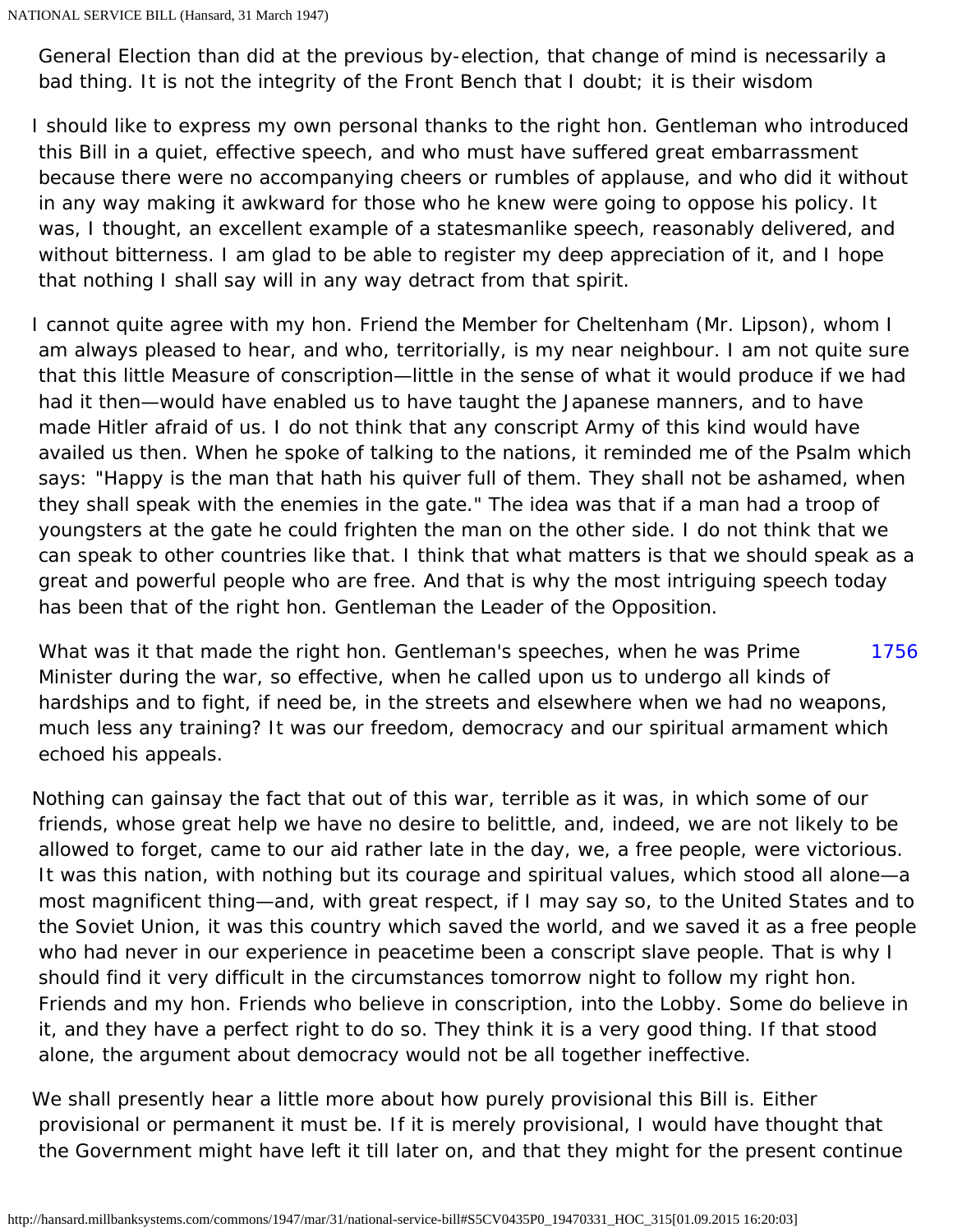[1757](#page-61-0) the present system. I might be wrong, but I am frightened that once this Bill is put on the Statute Book it is not coming off, and it is that which makes hon. Members opposite so gleeful when they say that they will have no need to go to their constituencies. The right hon. Gentleman the Member for Woodford (Mr. Churchill) said they would not "cash in" on this question in their constituencies. But the constituents are not likely to forget it. I have heard no evidence that a sound voluntary system would not give us enough men for any purpose for which we may need them. It is all very well to pay lip service to collective security, but any course that we take in the way of a military nature of this kind is not likely to lead to permanent peace, and I would have thought that questions of a federal union of Europe and throughout the world were the only questions which mattered now. It must be upon a basis of federated government that peace is likely to come.

<span id="page-61-0"></span>I suppose I shall be regarded as being somewhat of a biased witness if I say something about religious organisations. They are not so popular as they used to be, in this place or elsewhere. That, I suppose, is because it is thought they have not the same powerful effect upon the public conscience, public opinion and public votes. But, at any rate, I do wish to say that in my experience, which is fairly long, of political life, there has been a greater awakening of religious feeling about this Measure than about any Measure which I have known. It is rather late in the day, but I am glad of it. I am an unrepentant Nonconformist, and I am thankful for the time when what was called the Nonconformist conscience used to frighten much more important things even than Cabinet Ministers. If I had no other reason for opposing this Bill, I would be very anxious to do it from the point of view of manpower and woman power. I am sorry the hon. Lady the Member for North Hendon (Mrs. Ayrton Gould) is not here, because any damage that this Bill has failed to do she has seen that it will be done. A more reactionary speech I have never heard. It was an advocacy of conscription for women, and of a continuation of A.R.P. training in the evening. Her only regret seemed to be that she could not reproduce all the most dreadful conditions of war. I am sure that my right hon. Friend was praying to be delivered from his friends. We all do from time to time, of course, and that is one of the prayers which sometimes are delayed in their answer, or else it is thought that a little chastening is good for one. That was a far more chastening speech than any that I should dream of saying or thinking about my right hon. Friend.

<span id="page-61-1"></span>[1758](#page-61-1) I am a bit worried about this exemption business. No one has a greater respect for the miners than I have. I have much more than respect; I have affection. I believe them to be the finest body of men in the country, and the Welsh miner in particular, for he is the man who can discuss with me intelligently the latest issue of the "Hibbert Journal," which I do not think is to be found even in the Library of the House. I have great respect for the Welsh miner, and I am glad that he is exempted from the provisions of this Bill. But is that a matter of principle, or is it a matter of expediency? Is it because we believe that service in the coalmine, with all its danger, darkness and hardship, which I hope now will be relieved, is as fine a service as any man can render to the community, or is it that we are so short of coal that we must get the men by some means or other? If it is the latter, it is a dangerous bargain basement which the Government are setting up, for the textile workers may do the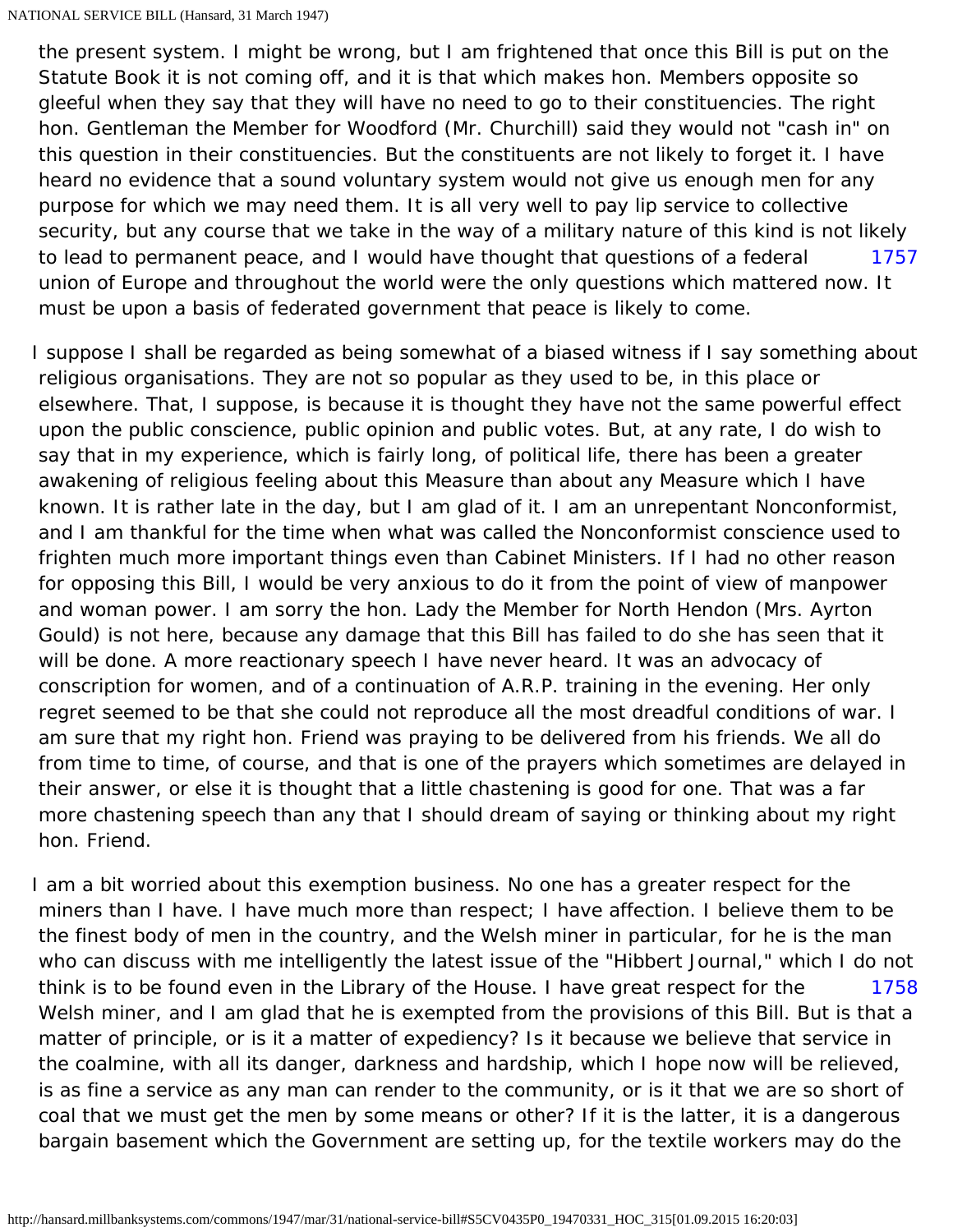same and the cotton workers may also come along and ask for exemption. I am not so happy about the rate of our regimentation. There are some things which we are obliged to do because we believe them to be right, but I do not like this regimenting of everything and everybody.

[1759](#page-62-0) I believe in freedom. I believe that that is what has made this country great and keeps her great. I am not speaking as a pacifist. It may be quite wrong for men as a Minister of religion, but I am not a pacifist. I am not a good enough man to be a pacifist. There are occasions when I would fight, poorly equipped as I am, to the last ditch. If anyone asked me what I would do if anybody came for my sweetheart or my daughter, I know what I would do if I were allowed to do so, and there are other things I would fight for. I would fight, if need be die, for the religion in which I believe; it is the only thing for which I would willingly die, but I would. I am not a pacifist and, therefore, I do not object to the use of force. If I had a little power and force I would use it in the Lobby tomorrow evening. I do not object to the use of force, but I do believe in people having freedom and the right to exercise that freedom. How can we ever again sing that glorious hymn which was sung on every National Prayer day during the war, and which, if another war comes, the nation will sing again, which speaks about our native land and asks: "How shall we love another land so well?" We none of us could love another land so well; at least, I could not. I would not be an internationalist if I did pot love this nation better than any other that I know. I think we are the finest people in the world. If that is bad Socialism or bad internationalism, I must be forgiven. At least, I can afford those peccadillos because I shall not be guilty tomorrow of the great peccadillo. We sing something about "Let our hills and valleys shout the songs of liberty." They cannot shout them any longer if this Bill is passed, because we shall not be a free people. I believe that freedom is worth all the Armies put together. That is why I was glad to hear the speech of the hon. Member for Caernarvon Boroughs (Mr. Price-White). I was glad to think that in that constituency, which Was once held by so distinguished a Parliamentarian as the late Earl Lloyd-George, they are still independent there. I like free men, even if sometimes they get in my way when they exercise their, freedom, as I get in theirs.

<span id="page-62-0"></span>I have said nothing about embarrassment. Which of us was the most embarrassing just now I do not know, but I do believe in freedom, and I have got it—the glorious freedom of the back benches. If I were packed on the Front Bench, I would have to be a good boy. One could not belong there and not be wholly with the team. That is why I rejoice in the freedom of the back benches. I have no doubt that after tomorrow my tenure of that freedom will be even more prolonged.

At any rate, I have said nearly all I wanted to say about this matter, and I do mean this very seriously. I honestly believe that if we pass this Bill, and place it upon the Statute Book, we shall extinguish a flame that, in our generation, we shall not see rekindled; and that is much more serious to me than all the electoral doubts. The hon. Member for Cheltenham, quite rightly, was in a critical mood about that. Votes do not matter so much; whether we hold or lose our seats does not matter so much. We give our verdict on this Bill tomorrow, and this Bill will be one of the things upon which the country will give its verdict at the next Election.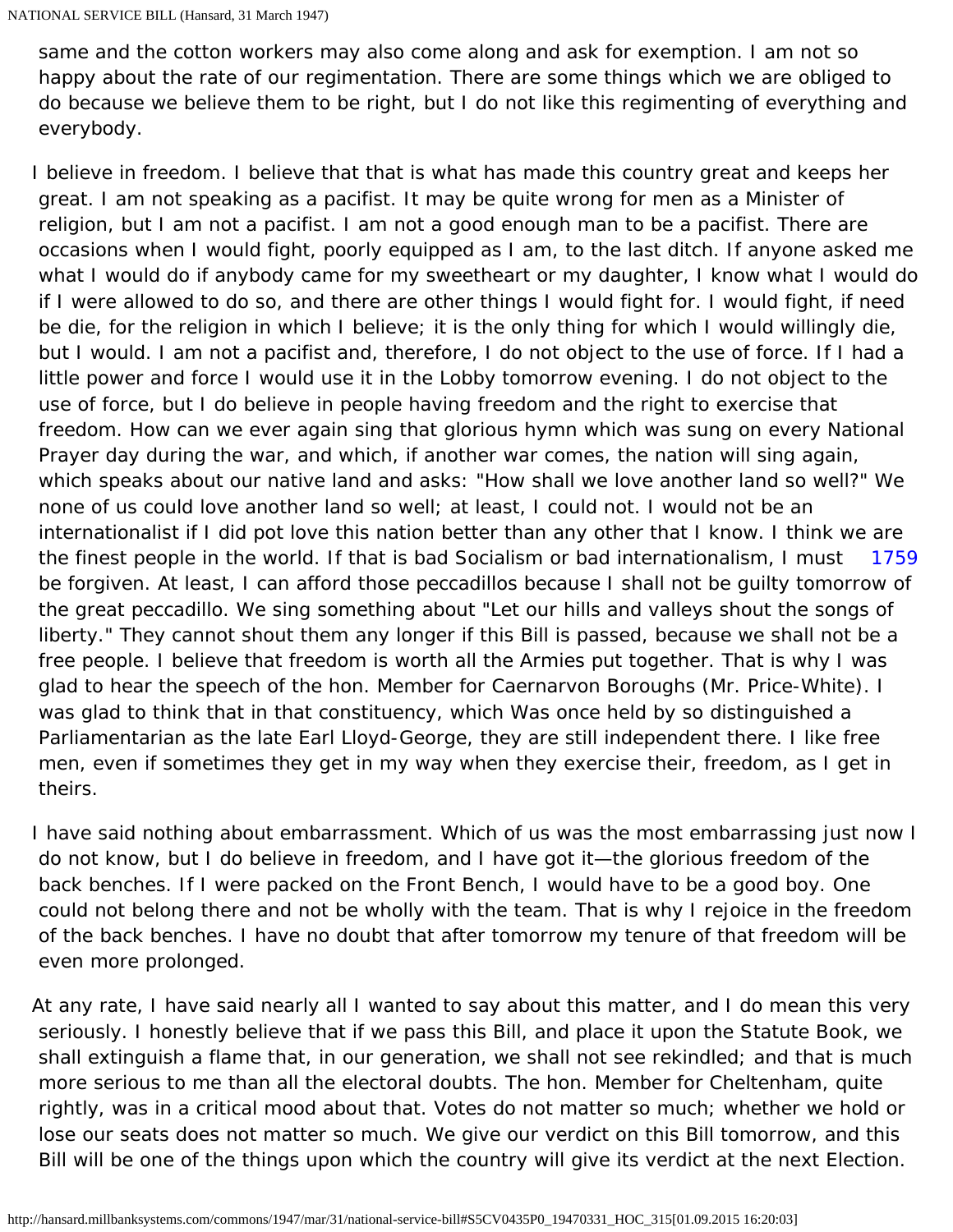I believe it to be wrong, and therefore I shall have to be, for a short time, estranged from, I suppose, the majority of my hon. Friends.

<span id="page-63-0"></span>[1760](#page-63-0) Before I sit down I want to say what I said at the beginning. I believe I am right. I have always believed that. For believing that; I once had 15 years in the political wilderness; it never proved me to be wrong in the end. but Droved me to be right. I believe I am right in this, and I believe right hon. Gentlemen are wrong. Let me say again, that I do not question their sincerity at all. So far as I am concerned, I believe that tomorrow they will do what I do, namely, what, under the circumstances, they believe to be right, with freedom of action. I believe in freedom—freedom to do what one thinks is right. It is a freedom which I would exercise were I the only one in that Lobby tomorrow, in doing what I believe to be right. I would like that freedom to be extended to everybody. In this critical period we are not lacking skill, ability, nor planning: what we are lacking is a great spiritual lead, and a spiritual basis. I believe that if we had somebody who would call to this nation, to give themselves in service of any and every kind, the nation might be reborn, having escaped, as it did, from the awful dangers of war. That appeal would be answered. I believe the people are waiting for it.

Although it may well be a subject of indifference and amusement, if we had some Minister of spiritual propaganda that would be a far more effective thing for the country than the Bill which the Minister has introduced today. We have come through a period of terror. Many men have died—and who amongst us has not suffered? I can speak only for myself. We lost our youngest brother, and our best. He was not obliged to be in the Forces at all; but as a free man he volunteered for the Air Force, as a free man he fought, and as a free man he died. I know very well that it never entered his head that he was fighting to save us from the horror of German invasion in order that we might introduce a form of conscription into this country. We owe something to those men, and I hope that between now and tomorrow night we might remember that, as well as our obligation to our younger generation.

[§](#page-0-0)

8.53 p.m.

<span id="page-63-2"></span><span id="page-63-1"></span>[§](#page-63-1) [1761](#page-63-2) **[Colonel Ponsonby](http://hansard.millbanksystems.com/people/colonel-charles-ponsonby)** [\(Sevenoaks\)](http://hansard.millbanksystems.com/constituencies/sevenoaks) We have just listened to a delightful speech from the hon. Member for Stalybridge and Hyde (Mr. Lang), and I do not wish to add any fuel to the different kinds of fires raging opposite. I want to ask the Government one practical question in connection with the future of the Territorial Army. When I say "future," I mean the immediate future. I do so because, for many years, I have been a member of a Territorial Association. For many years I have been a member of the Territorial Army, and I have the honour to be the honorary colonel of a Territorial regiment. I am proud of that regiment, partly because of its war record, and partly because the colonel, the second-incommand and two of the battery commanders are going to continue, in order to restart the regiment in the new Territorial Army. Perhaps I might say that in order to encourage other Territorial regiments, the name of the regiment is the 97th (Kent Yeomanry) Regiment, R.A.

On 1st May recruitment commences, and there is no doubt that during the next year or so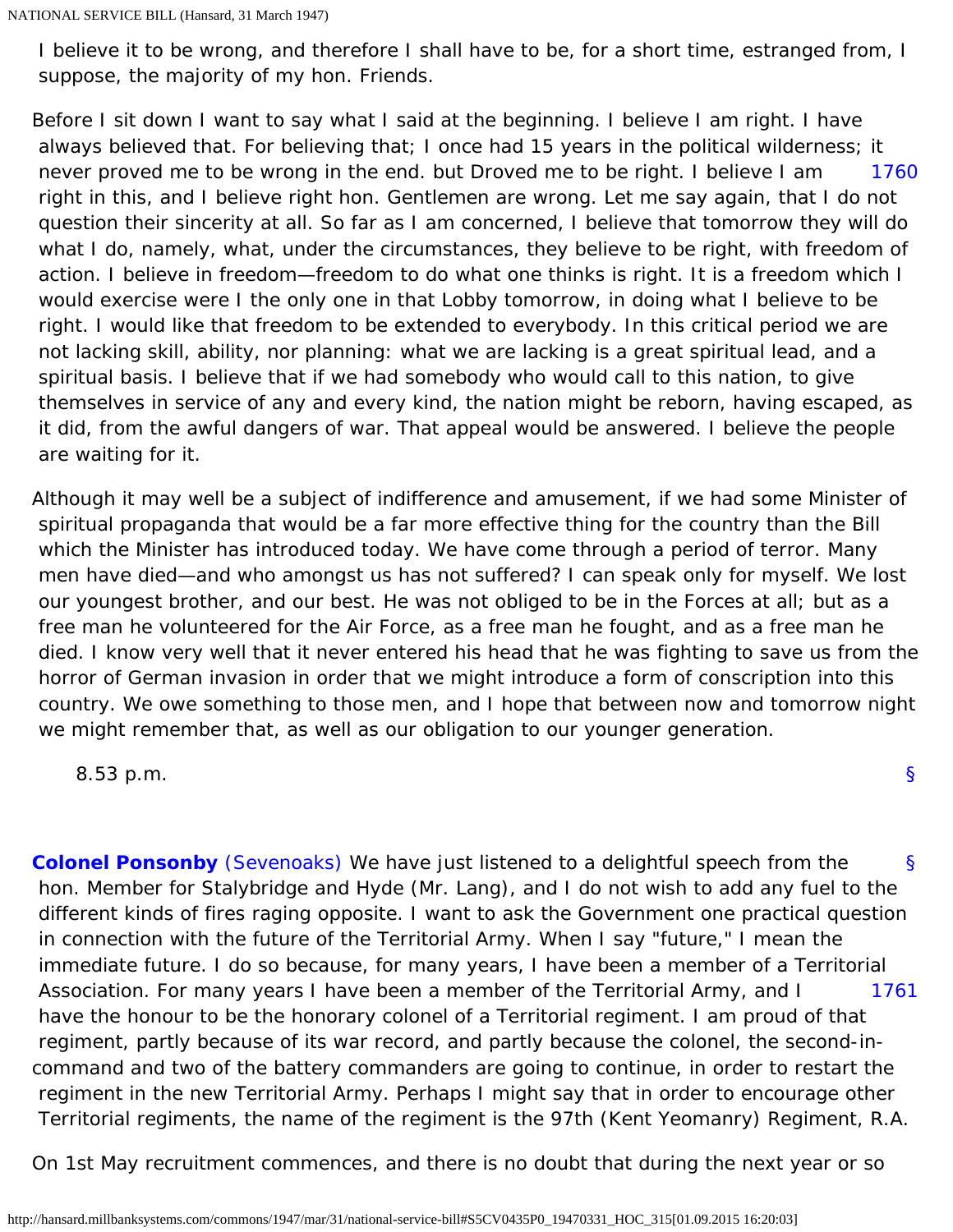quite a large number of volunteers will join the Territorial Army. There is, however, a paragraph in the Explanatory Memorandum of the Bill Bill which reads: "... those called up during 1947 and 1948 will he released after serving for fixed periods ranging from two years to 18 months." Command Paper 6831 is referred to. The meaning of that, applied to the Territorial Army, is as follows. In 1947 recruiting commences; in 1948 recruiting will continue; but there will be no contribution from the national service men. The same thing applies in 1949. It is only in 1950 and 1951 that the Territorial regiments will be made up, presumably, to full strength by the inclusion of the national service men. The plan in its entirety, when it gets going, will be good, and will be for the benefit of the country and all the men who have to do their one and a half years, and then their five and a half years. But, have the Government realised that for the years 1947, 1948, 1949 and, at any rate part of 1950, there will be no increase in numbers in the Territorial units, because there will be no national service men? If my deductions are correct, I would ask the Government to expand what they propose to do. I also ask them to see whether they could make some improvement on what appears to be proposed, because, as we are all aware, it is not for the benefit of any unit that it should, for so long a time, remain nothing more than a cadre.

8.58 p.m.

<span id="page-64-1"></span><span id="page-64-0"></span>[§](#page-64-0) [1762](#page-64-1) **[Mr. Swingler](http://hansard.millbanksystems.com/people/mr-stephen-swingler)** [\(Stafford\)](http://hansard.millbanksystems.com/constituencies/stafford) I hope the hon. and gallant Member for Sevenoaks (Colonel Ponsonby) will forgive me if I do not follow him in a discussion of the' Territorial Army. I should like, rather reluctantly, to say something about the general principle involved in this Bill. As we have heard this afternoon, I think there is no responsible Member of this House and no working citizen in the country who actually welcomes this Bill. It is an unprecedented step in peacetime for this country, and will involve, during the next few years, the call up annually of between 150,000 and 180,000 young men at a crucial period of their lives. As many hon. Members have said, that will involve a loss of production, greater difficulties in dealing with the manpower position in the country, and, at the same time, an interruption of careers, technical training, education, and so on.

I believe the Government have made the acceptance of this Bill far more difficult, for two reasons. One reason is the fact that, in my opinion, and in the opinions of many of my hon. Friends, we are today maintaining, and the Government are proposing to continue to maintain 12 months hence, according to the White Paper on Defence, vastly excessive Armed Forces, which are not commensurate with the size of our population, and which demonstrate the fact that there must be a serious reduction in the amount of armed manpower, which the country cannot afford at its present level, and a reduction in commitments.

In the second place, I believe the Government have made the acceptance of the Bill difficult by their failure to announce a definite new programme of reforms to be introduced into the Armed Forces, in order to modernise the Armed Forces and to make them efficient and more democratic. While I welcome certain signs of reform in this Bill, particularly in regard to the

[§](#page-0-0)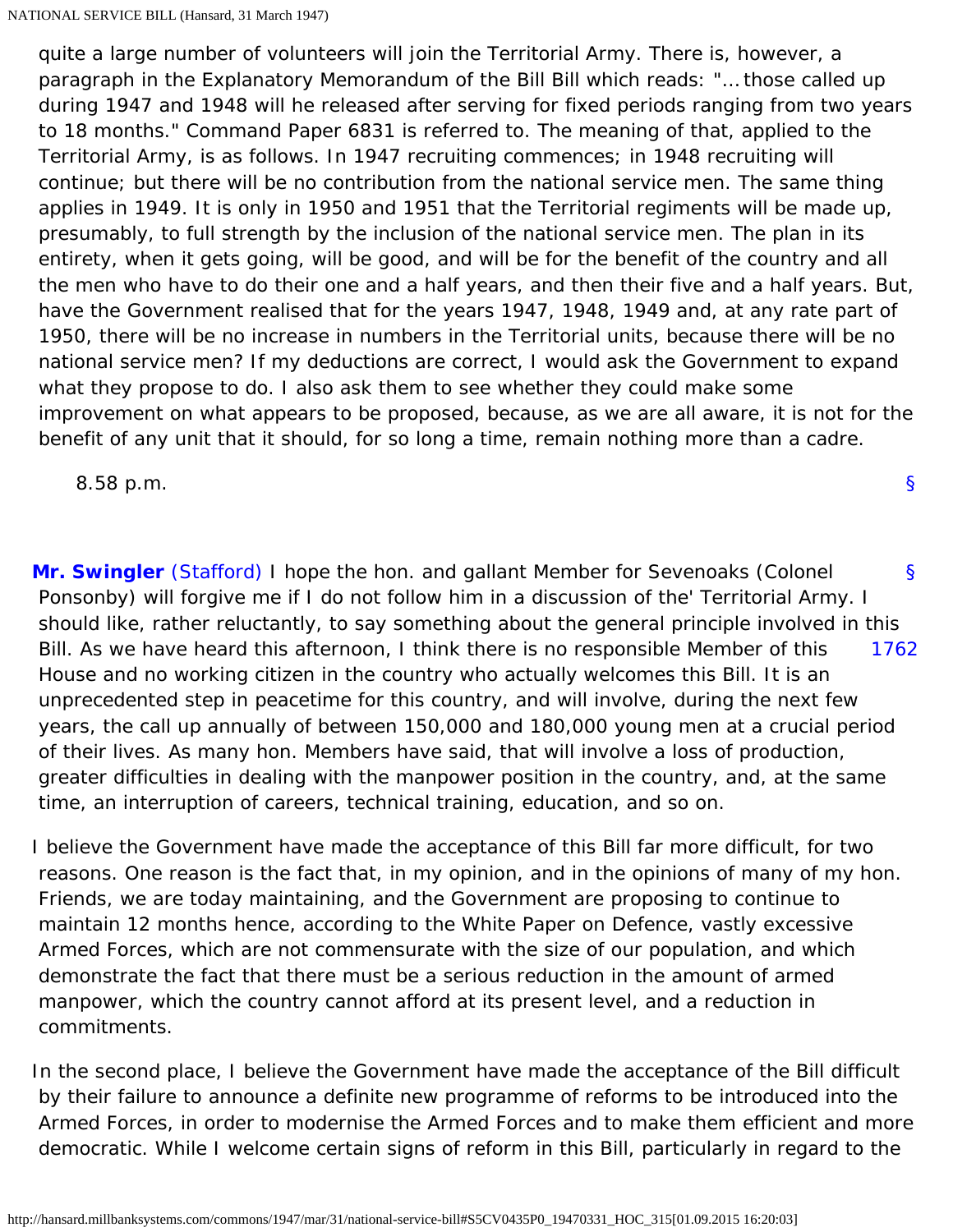placing of the responsibility for further education on the Service Departments, I would welcome far more signs in the Service Departments of implementing this principle, that they should be responsible for such things as, for example, educational matters, and that steps should be taken to improve the facilities and rights of the men in the Armed Forces.

- <span id="page-65-0"></span>[1763](#page-65-0) Nevertheless, I must disagree with those of my hon. Friends, whose convictions I sincerely respect, who believe that the reason for this Bill, the reason why we have got to have conscription in peace time, is that we must maintain very large Armed Forces. I do not believe that that is the case. When we look at the actual facts, the Bill is to involve the callup of the 18 year olds. It is fantastic to suppose we can maintain very large Forces on the basis of 150,000 or 180,000 18 year olds every year. It is a question of the ability to maintain Armed Forces of any size or character when there are such severe demands on the manpower of the country in other respects. Certain hon. Members have discussed, without going into any detail, what the actual position of recruiting is now, and what it will be in the next few years under this Bill. The Minister of Labour, in the effective speech with which he introduced this Bill today, gave the fact that in the Army at the moment, an Army of as vast a number as over 800,000, the actual Regular content is somewhere between 100,000 and 120,000.
- Last year—these figures can be got by hon. Members by referring to the Debates in this House and in another place—the position was stated, that to maintain in this country in the next few years an Army of, say, 250,000—and I give figures quoted by the Secretary of State for War and other Service Ministers—a monthly intake, of voluntary recruits, would be required of about 4,000, to cover wastage and run out. The best figure so far, in the period since the end of the war, over a period of months, has been the recruitment of 2,690, I believe; but over the months of 1946, the recruitment was anything between 1,200, 1,800 and 2,000—between 1,000 and 2,000; it was less than 50 per cent. of what was actually required, as shown in those figures to cover wastage and run out.
- I put it to my hon. Friends who argue this case that, after a long period of war, when there has been conscription to the Forces and a large number of men have been called up, when the country is very short of manpower in industry, and there is not one recruiting campaign in this country but half a dozen campaigns going on—recruiting for miners, recruiting for the iron foundries, and half a dozen other industries—that, in those circumstances, we have to face the question whether we can recruit a sufficient number to maintain even the very lowest level we have ever had of Armed Forces in peace time.
- <span id="page-65-1"></span>[1764](#page-65-1) I ask my hon. Friends, therefore, what alternatives they put forward to the House in this respect? What is the alternative? If you say that the problem should be solved by voluntary recruitment, bearing in mind that the principal recruiting officer under the voluntary system before the war was major unemployment, then you must be prepared to face the fact that the only way to do that is to make soldiering the best paid job in the country and give soldiers the best conditions of any occupation in the country, although it is an unproductive occupation. Is that the alternative that is being put forward? I am not prepared to swallow that alternative. I do not believe that is a policy which we should apply. In all the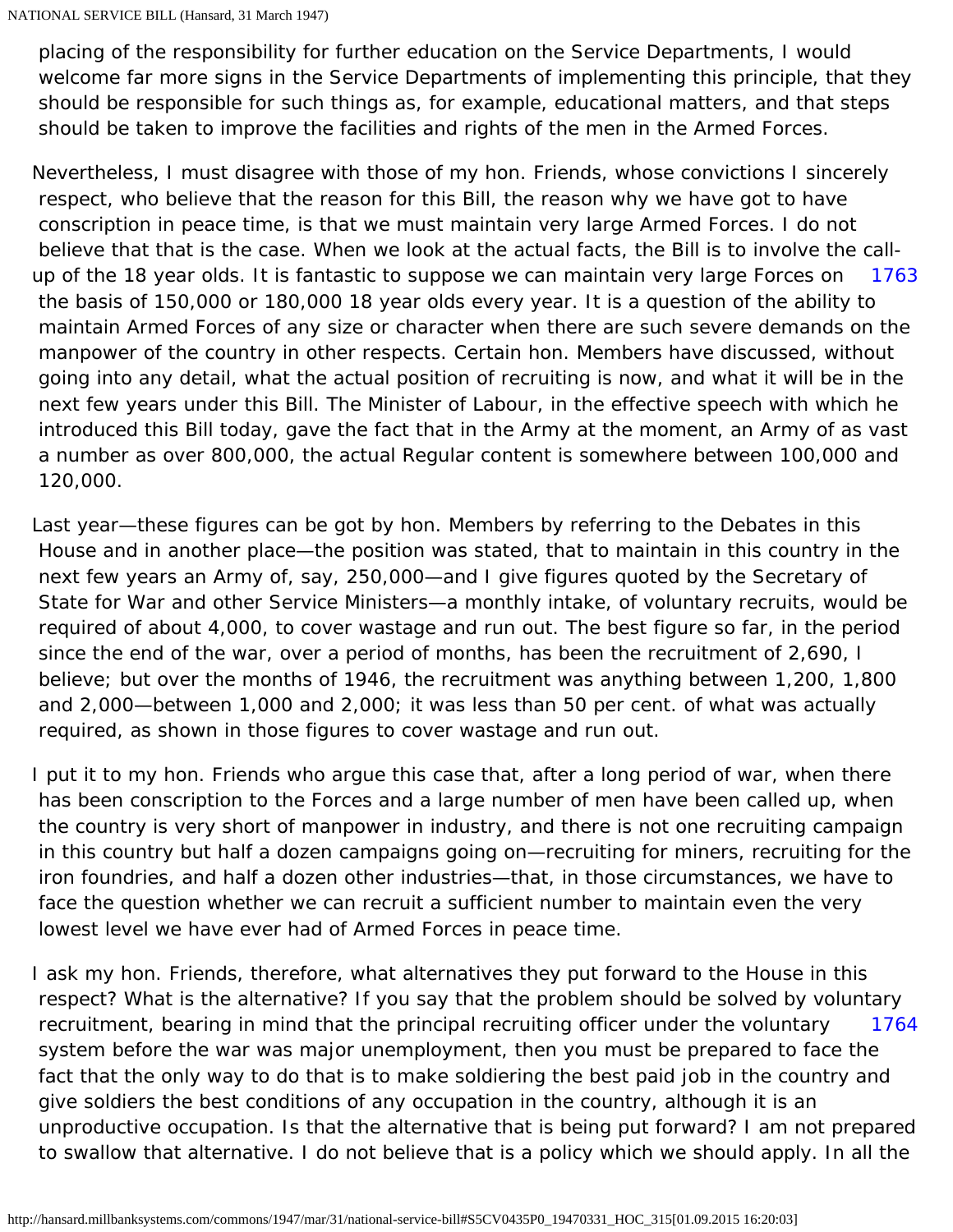recruiting campaigns in this country, we want to recruit the best young men, the most lusty young men, for the coalmining industry, for the iron foundries—productive work—and we should not say, "Let us make soldiering the best paid, the most comfortable, occupation in order to be able to solve the problem of getting a sufficient intake into the Armed Forces by voluntary means." I believe that after a period of long war, and under the conditions involved in pursuing a policy of full employment—not, therefore, having the scourge of poverty and unemployment to drive men into the Armed Forces—the only way to get sufficient recruitment on the voluntary system would be to say, "Let us make soldiering the best paid job in the country, with the most comfortable conditions.

[1765](#page-66-0) I yield to no hon. Member in asking for improvements in welfare facilities in the Armed Forces and for democratic reforms, but I believe we should not put forward what, in my belief, is a militaristic policy of saying that, in order to get sufficient recruits for the Armed Forces, we should glorify them and so raise their status that we would attract and cream off permanently—to make careers in the Armed Forces—the best young men in the nation. I believe that today, in a period of peace, we want the best young men in productive occupations. That should be the principal recruiting campaign and the principal policy of the Government. For that reason, reluctantly—it is a question of reluctant necessity, for none of us wishes to welcome this Bill, and we all wish to do away with this system when the conditions of manpower shortage, and so on, improve—I believe that, with the qualifications I have given, we should support the Bill. The Government should give assurances to hon. Members that our Armed Forces will be reduced to a size commensurate with our population. They should face up to the fact that they must reduce our commitments, and introduce a programme of reforms, giving guarantees that they will be implemented. Then, we shall be more prepared—and I shall vote for the Second Reading of the Bill—to accept the inevitable necessity for dealing with recruitment to the Armed Forces in this way during the next few years.

<span id="page-66-0"></span>9.8 p.m.

<span id="page-66-1"></span>[§](#page-66-1) **[Mr. Wyatt](http://hansard.millbanksystems.com/people/mr-woodrow-wyatt)** [\(Birmingham, Aston\)](http://hansard.millbanksystems.com/constituencies/birmingham-aston) I wish whole-heartedly to agree with almost everything that has been said by my hon. Friend the Member for Stafford (Mr. Swingler), but I want particularly to deal with some of the arguments which my hon. Friends who have been sufficiently misguided to move and support this Amendment have been advancing during the Debate. The hon. Lady the Member for Rushcliffe (Mrs. Paton) and the hon. Member for Camlachie (Mr. Stephen) spoke of the large size of the Armed Forces today, but I think there is one thing we should get clear straight away, and it is that this Bill has nothing whatever to do with the present size of the Armed Forces. In the Debates on the Army Estimates and in the Defence Debate we had it quite clearly shown that, through the Government's own action in saying that no man called up after January, 1947, would serve for more than two years, the Forces will automatically fall from their present swollen size to something in the neighbourhood of 750,000 by 1st January, 1949, when this Bill will begin to operate.

[§](#page-0-0)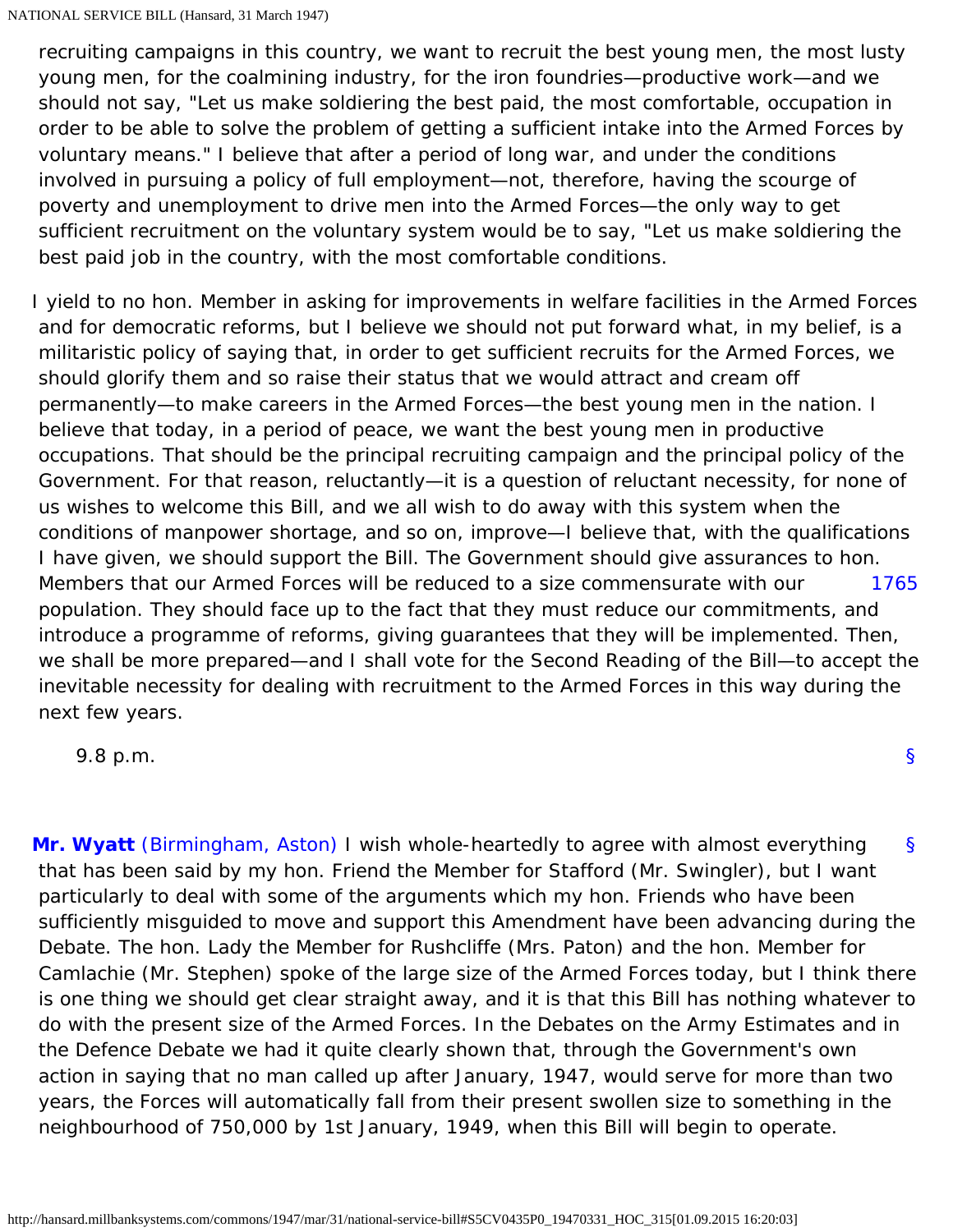The main reason for the Bill is that it is impossible to maintain a reasonable-sized force without some compulsion. It is reasonable to ask why conscription is necessary. I imagine that few of my hon. Friends would disagree that the Armed Forces were not too large before the war, when the Army numbered 210,000. The Army today would require conscription to be kept to that level. We have already been told that recruitment for the Army allows only for replacement and wastage in relation to 129,000 Regular soldiers.

<span id="page-67-1"></span><span id="page-67-0"></span>[§](#page-67-0) [1766](#page-67-1) **[Mr. S. Silverman](http://hansard.millbanksystems.com/people/mr-samuel-silverman)** I do not know whether my hon. Friend has had the advantage of reading an article in yesterday's "Sunday Times" by a man who was military secretary of the Cabinet during the war. I thought that writer was saying that without compulsion we could maintain a voluntary Army of 450,000.

<span id="page-67-2"></span>[§](#page-67-2) **[Mr. Wyatt](http://hansard.millbanksystems.com/people/mr-woodrow-wyatt)** I think the writer was saying—I have not the article with me, but I did read it —that we could maintain the Armed Forces, namely, the Navy, Army and Air Force, at 450,000, and not simply the Army. That is an entirely different matter, and even so he was wrong. If we agree that the prewar Farces were not large enough, we must also agree that we cannot again have the pathetic business that we had before the war of divisions training on Salisbury Plain with a flag saying, "This flag represents three tanks," and another flag saying, "This flag represents two brigades." We cannot wonder that our Forces were not efficiently trained when the war began. That alone should be a sufficient reason. If we had no additional commitments at the end of the war we would still be able to agree that the Forces before the war were not large enough.

Several speeches of my hon. Friends have quoted from articles by the military expert Captain Liddell Hart. They omitted to quote one serious statement which he made recently to the effect that he once made a report to the War Office before the war that our Armed Forces were 50,000 to 100,000 men short. That means that he agreed that with our commitments before the war we really needed something like 550,000 men in the Armed Forces. That leaves out altogether the question of Germany, in regard to which we shall have a commitment of 100,000 men for several years, inevitably. If Captain Liddell Hart is right on that point he must be wrong on conscription. He cannot possibly get such a force without conscription.

<span id="page-67-3"></span>[1767](#page-67-3) I agree that we do not want to create a military caste in this country, but that would be inevitable if we made the rates of pay and conditions of service in the Army so attractive that workers would leave the mines and textile mills to join the Army. It would mean that the Army was priority No. I, as it was in Germany. We want the Army to be a respectable occupation, but not the most privileged. Arguments have been advanced by pacifists who know nothing whatever of military warfare that the invention of the atom bomb has made armies useless. Has it never occurred to them that one of the features of the recent war was the extensive use of parachute regiments? I would remind them that the way in which another war will be started in the ultimate will be decided by soldiers. Whatever we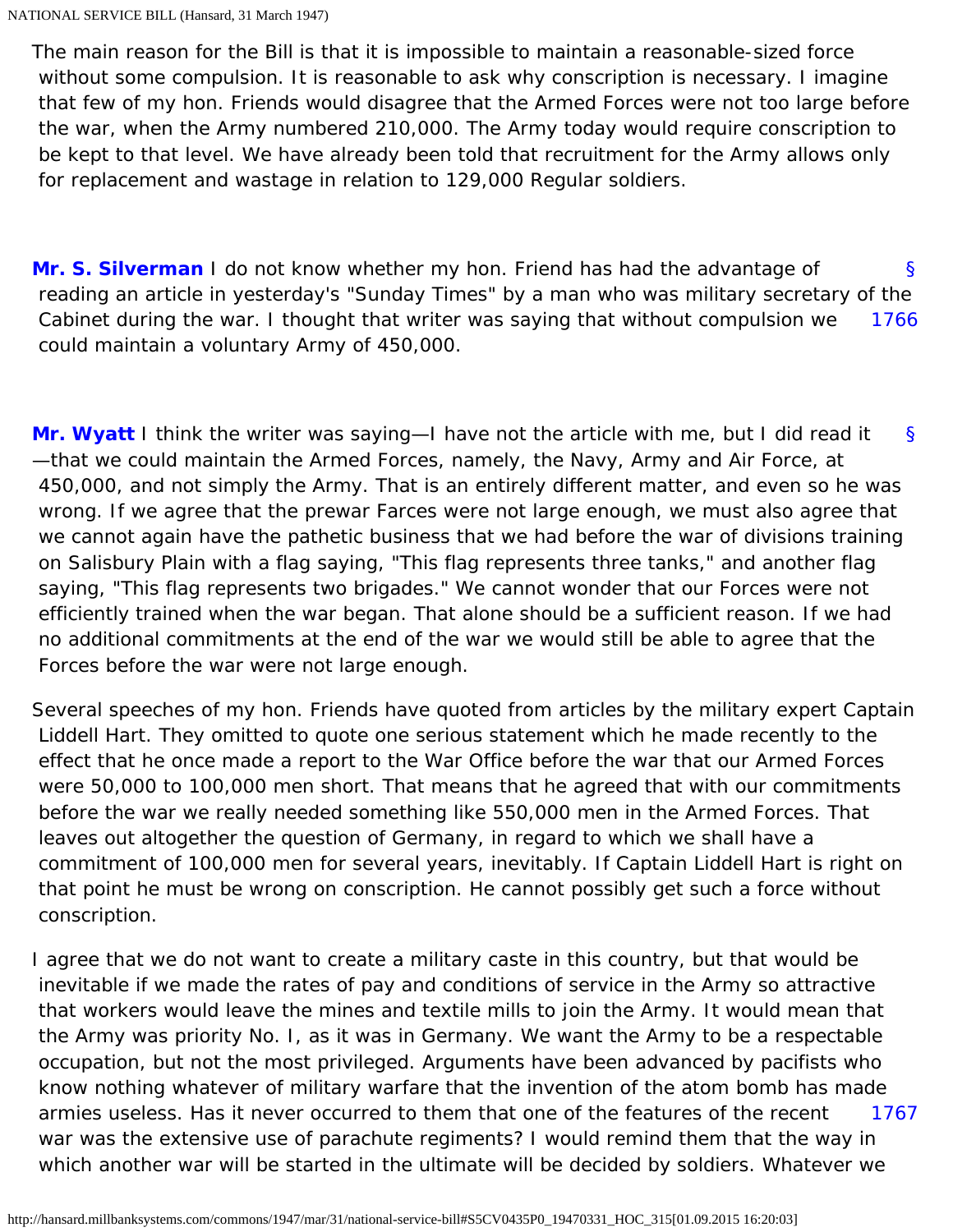may say about the atom bomb it is the soldier who advises his Government on the best way to start a war. The soldier is much more likely to say, "Do not drop any atom bombs on that territory, because we want to occupy it and use it ourselves. In any case, if you do drop them, they will drop atom bombs on us in return." IL is much better to occupy a country quickly with parachute regiments, than to run the risk of retaliation with atom bombs.

<span id="page-68-0"></span>[§](#page-68-0) **[Mr. S. O. Davies](http://hansard.millbanksystems.com/people/mr-stephen-davies)** (Merthyr) If the hon. Member was in command of the forces in this country, and if he decided to drop paratroops on the enemy and the enemy decided to drop atom bombs on this country, to what extent would the paratroops help this country to bring the hon. Member's particular war to a successful issue?

<span id="page-68-1"></span>[§](#page-68-1) **[Mr. Wyatt](http://hansard.millbanksystems.com/people/mr-woodrow-wyatt)** The answer is that the paratroops I was discussing would belong to some other Power and not to us. In any case, if another Power decided to attack us, and decided to do it by dropping so many paratroops as to put us effectively out of action, we would not have the means to retaliate by dropping any atom bombs in return.

<span id="page-68-2"></span>[§](#page-68-2) **[Mr. Henry Usborne](http://hansard.millbanksystems.com/people/mr-henry-usborne)** [\(Birmingham, Acock's Green\)](http://hansard.millbanksystems.com/constituencies/birmingham-acocks-green) Presumably the hon. Member is visualising a war, and presumably he is visualising one in which Soviet Russia attacks us. I take it that Soviet Russia will not attack us for fun, but because she thinks we are going to attack her. If one is realistic, is it not probable that Soviet Russia will not wish to occupy our country, but to destroy it so that we cannot occupy her?

<span id="page-68-4"></span><span id="page-68-3"></span>[§](#page-68-3) [1768](#page-68-4) **[Mr. Wyatt](http://hansard.millbanksystems.com/people/mr-woodrow-wyatt)** There are so many presumptions in that interruption that perhaps I will be forgiven if I do not follow it. My basic argument is that if we have an Army we must have an Army prepared to meet all possible eventualities of a war from whatever source it comes. It is unlikely that another Power would begin by dropping atom bombs. My point is that it is absolutely essential that we should have enough forces and enough reserves available to repel parachute landings in the first instance, while our other reserves can be mobilised and whatever allies we may have in the war can come to our rescue and unless we have conscription, it is unlikely that we shall have many allies on the mainland of Europe. It is most important that we should be able to repel any such paratroop landings until we can mobilise out reserves. We no longer have the six months breathing space which was given to us by the Navy. That breathing space has gone as a result of the development of air power. I see my hon. Friend is smiling, but this is a serious matter.

<span id="page-68-5"></span>[§](#page-68-5) **[Mr. S. O. Davies](http://hansard.millbanksystems.com/people/mr-stephen-davies)** I was certainly not smiling at his argument. I could not help feeling a little delighted inwardly that I would have won the war by means of the atom bomb before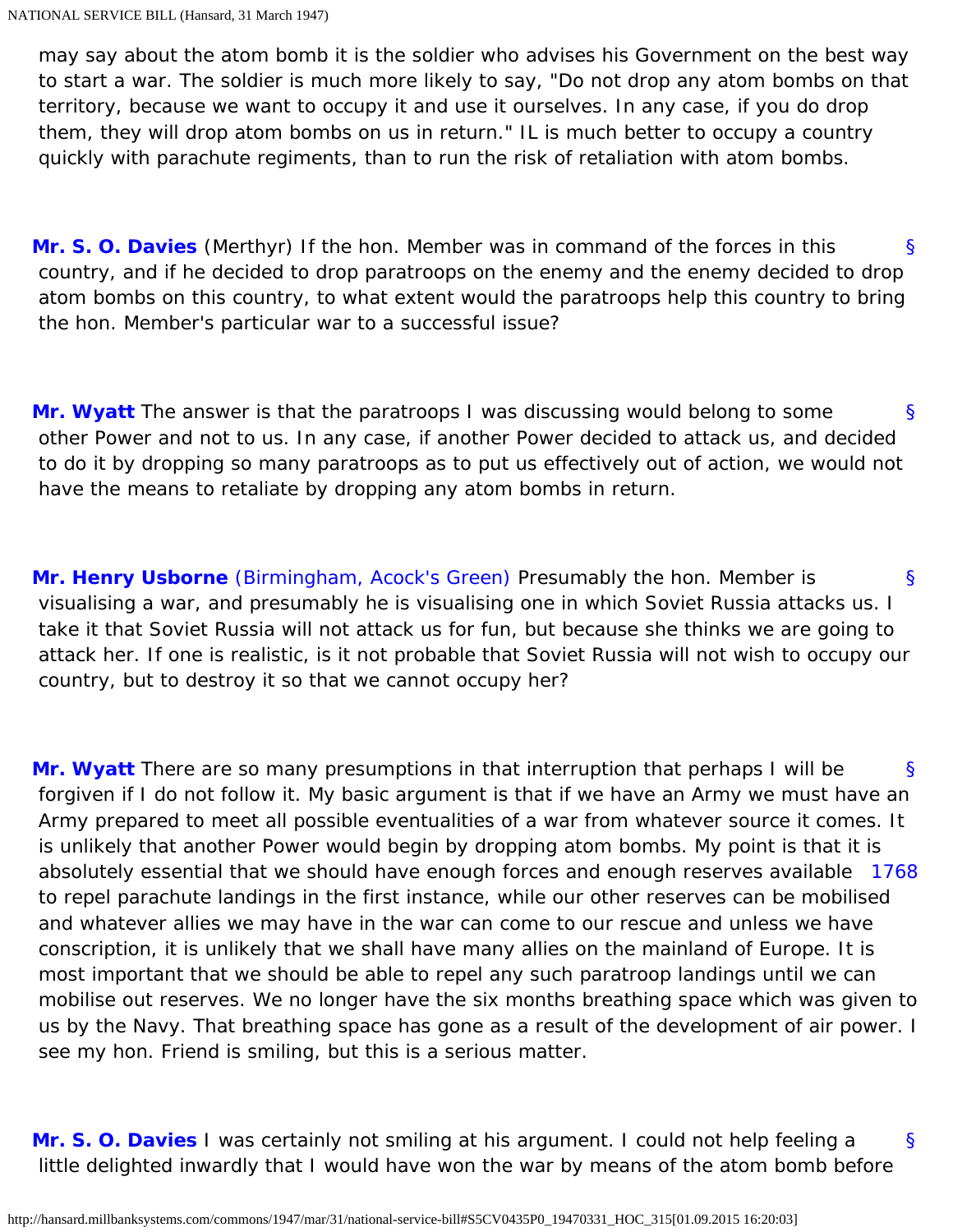```
NATIONAL SERVICE BILL (Hansard, 31 March 1947)
```
my hon. Friend could send over a single paratrooper.

<span id="page-69-0"></span>[§](#page-69-0) **[Mr. Wyatt](http://hansard.millbanksystems.com/people/mr-woodrow-wyatt)** I am very sorry to find that my hon. Friend is so bloodthirsty. The invention of the atom bomb makes no difference to the need of having adequate forces at our disposal. I confidently say that for several years to come we shall need an Army of at least 400,000. We will also need an Air Force of something like 220,000 and a Navy of 130,000 in order adequately to cover the commitments which we had before the war, and also to provide sufficient forces to police Germany. It is absurd to imagine that we can go back now into the state of unpreparedness we were in at the beginning of the war. I can remember very well, when I was first called up, the alarm and horror I felt on discovering that the platoon in which I was to serve had no weapons except two out-of-date Lewis guns, and the officers had never been trained with the weapons we hoped some day to get. It is not fair or reasonable of people to ask our Forces to go back to that state of affairs.

<span id="page-69-1"></span>[§](#page-69-1) **[Mr. Byers](http://hansard.millbanksystems.com/people/mr-charles-byers)** Does not the hon. Member recognise that his argument is an argument for properly equipped Forces, not conscription?

<span id="page-69-2"></span>**[Mr. Wyatt](http://hansard.millbanksystems.com/people/mr-woodrow-wyatt)** One does not maintain more equipment than there, are men to handle.

<span id="page-69-3"></span>**[Mr. Byers](http://hansard.millbanksystems.com/people/mr-charles-byers)** Why not?

<span id="page-69-4"></span>[§](#page-69-4) **[Mr. Wyatt](http://hansard.millbanksystems.com/people/mr-woodrow-wyatt)** What is the point of maintaining more Bren guns than there are men to fire them?

[1769](#page-69-7)

[§](#page-69-2)

[§](#page-69-3)

<span id="page-69-7"></span><span id="page-69-6"></span><span id="page-69-5"></span>[§](#page-69-5) **[Mr. Byers](http://hansard.millbanksystems.com/people/mr-charles-byers)** Does not that show that the hon. Member is living entirely in the past?

[§](#page-69-6) **[Mr. Wyatt](http://hansard.millbanksystems.com/people/mr-woodrow-wyatt)** I may be learning from the past, but I am looking towards the future.

It is objected that military discipline is an unhealthy factor to have in a democracy, and it is incompatible with it. But why should that be so? Is it really best to rely on a professional Army, which is put in a very privileged position, with an exaggerated importance, or on an Army the burden of which is fully shared by the community? I feel that there is no need for conscription to have a bad effect on our youth, if the Government concentrate on the educational facilities, which can make a splendid thing out of it. During the war, A.B.C.A. did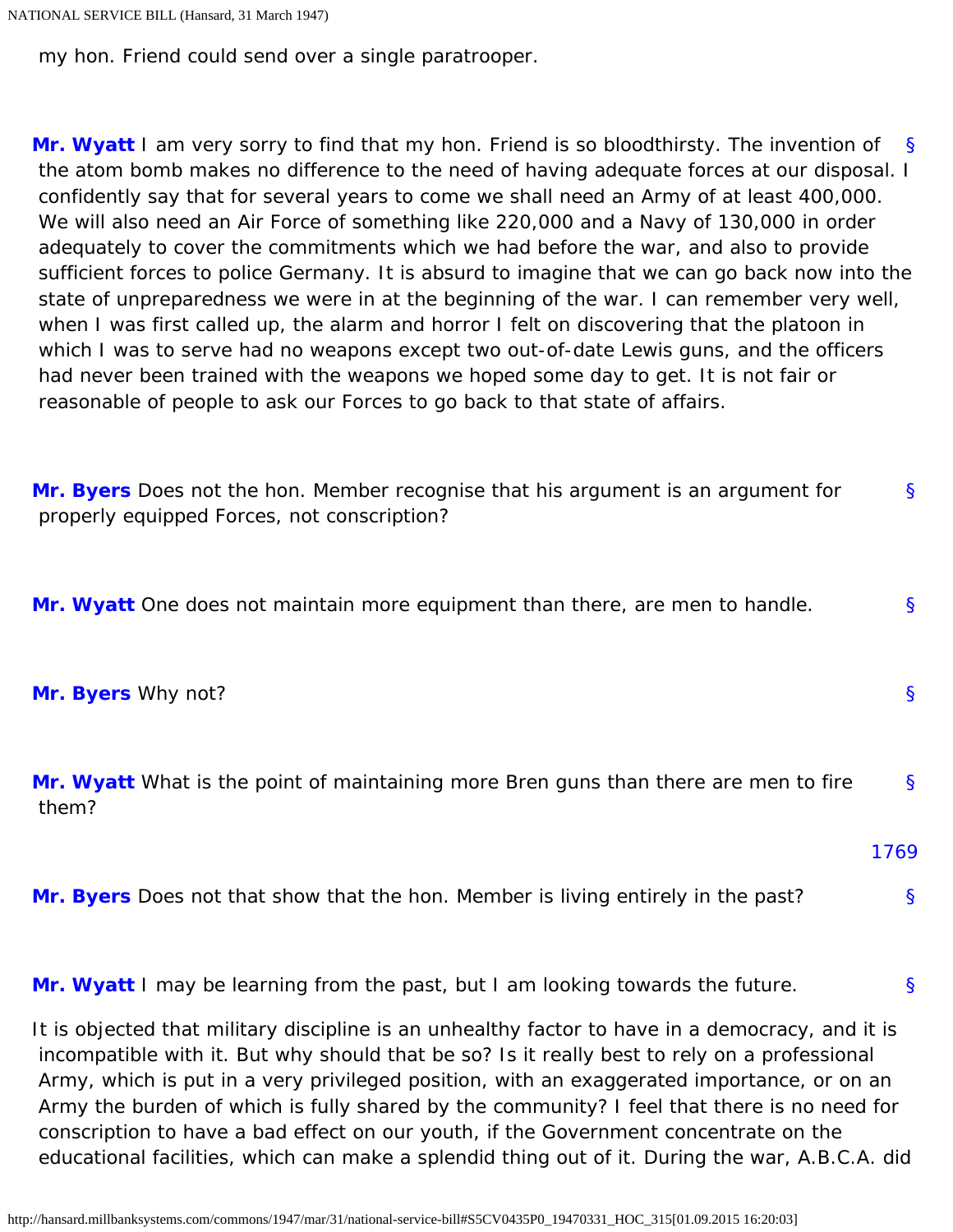a tremendous amount to make soldiers aware of the country in which they lived. I hope that my right hon. Friend intends to extend its activities, and not curtail them, as has been rumoured. By that means the meaning of democracy can be spread in the future.

It is not a bad thing to be moved, in one's life, once or twice to one part of the country and to another country and to meet all kinds of people, at a fairly early age. I should be very sorry if I had not been moved about from one part of the world to another, and there are many people who will never have facilities for doing that unless they have a period of national service. That might seem to some to be a reactionary argument, and it may be unfortunate that we have to have conscription. But if we must have conscription let us look on the good things we can get out of it. There are advantages in such a system. I do not think that any one who has served in the Forces during the war would say that he had, on the whole, not profited from it.

<span id="page-70-0"></span>[1770](#page-70-0) I would ask the Government to make sure that there are adequate facilities for vocational training for men during their period of national service, so that when they return to civil life they will have had a chance to extend their knowledge in the profession or occupation which they wish to take up on leaving the Forces. There is one serious danger in this Bill and in the idea of conscription. It is true that some conscript Armies have failed badly because of bad morale. I think that was true of the French Army, and that the failure there was due to poor conditions and the small amount of pay—I know that ours are to be a good deal better—and also because reluctant conscripts spread the infection of unwillingness and desertion among their comrades. This must not be allowed to happen in any way in our Army. The first thing we have to do is to keep the Regular Army, as a whole, more or less separate from the conscripts. That is most important. I will give another reactionary argument to support that claim also. I think the German Army was the most efficient, from the military standpoint, during the war—[An HON. MEMBER: "It lost."]—it lost because the odds were so overwhelming against it.

<span id="page-70-1"></span>[§](#page-70-1) **[Mr. Emrys Roberts](http://hansard.millbanksystems.com/people/mr-emrys-roberts)** [\(Merioneth\)](http://hansard.millbanksystems.com/constituencies/merionethshire) Is the hon. Gentleman proposing to have a separate regiment for national service men in the Regular Army?

<span id="page-70-2"></span>[§](#page-70-2) **[Mr. Wyatt](http://hansard.millbanksystems.com/people/mr-woodrow-wyatt)** Perhaps I might be allowed to develop this argument. I think that the Regular Army should be maintained as a Regular Force, with its own units and constituted on the same lines for a period of years. The conscripted element should only be added to it in brigades, regiments or companies, quite separate and distinct from it. With regard to those people who have been described by the military expert quoted by my hon. Friends as the sensitive type, the artistic type, as not fit for conscription or employment in the Army. I think they should also be put into separate units quite ruthlessly as a necessity from the military point of view.

The Government would also be well advised to keep a careful watch on the length of service,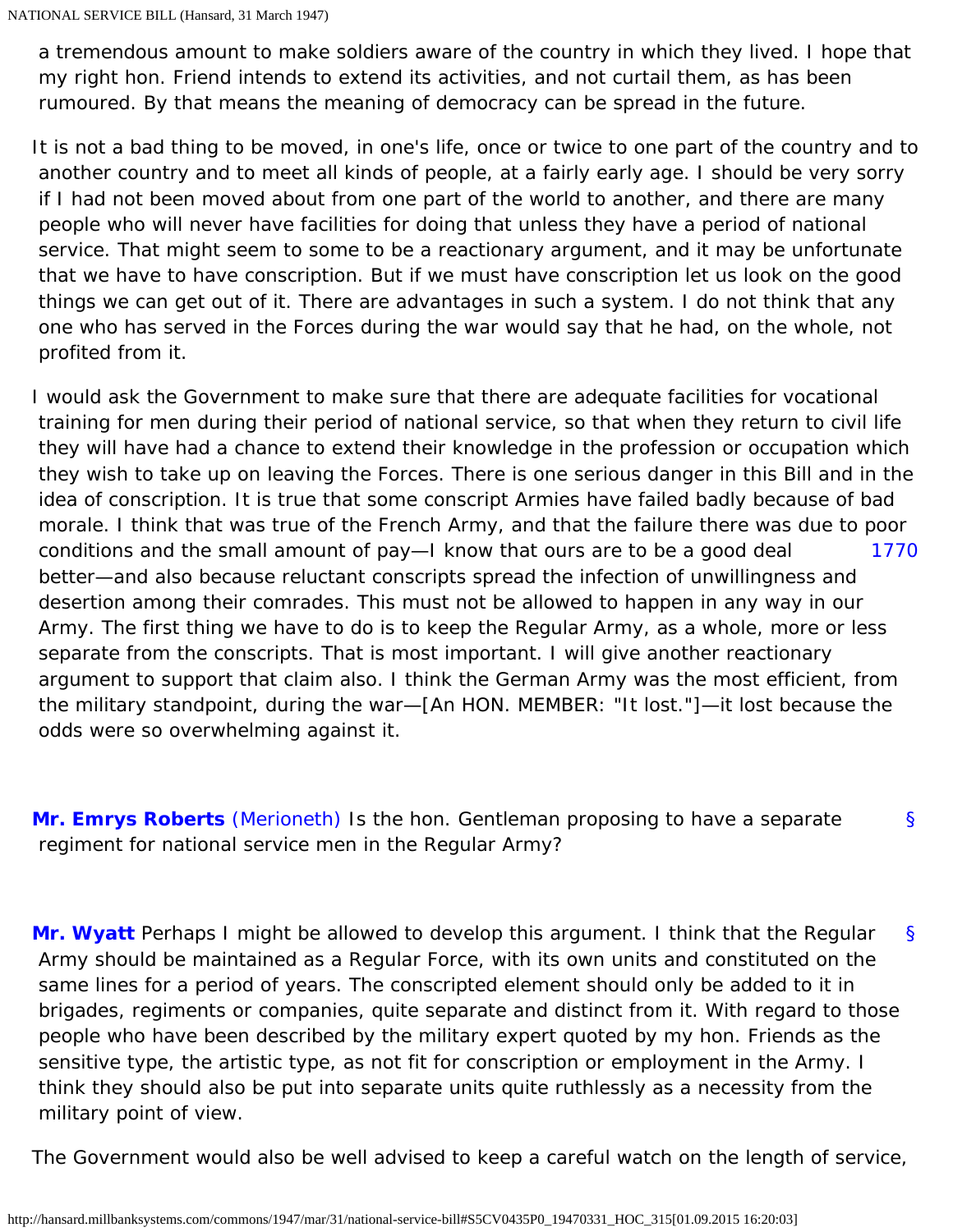and see whether or not they can cut it down from. 18 to 12 months. We have to remember that the Service chiefs, quite naturally, are not going to advise savage cuts in the Army, or a shorter period of service. They are bound to ask for the thing which they know will give them the opportunity to do the job most efficiently. I think that it is up to the Government to see that these cuts are made. It is also very important to ensure that there are no delays at the beginning of the training period, and that men are not kept hanging about for three or four weeks in training camps before beginning training, as happened to many of us during the war. They must not waste any part of their period of training, but get straight on with the job, so that the period of training may be cut if necessary.

<span id="page-71-0"></span>[1771](#page-71-0) I would suggest to opponents of the Bill on pacifist grounds that it would be more helpful if they would stick to their pacifist objections to it. I know that there are people who object to it on grounds of manpower or because they do not like the Government's foreign policy; but those who object to it on pacifist grounds should rely on the somewhat doubtful evidence of the Bible, as to whether it is wrong to fight in war or to have an Army, and not oppose it on military grounds. A number of speeches have been made today and were made on the King's speech last November which gave a lot of rather fallacious military arguments as to why conscription was not a good thing, when the real reason which the speakers had in mind was that they were pacifists. I think that the pacifist ought to realise where pacifism would have taken us if it had been followed through during the last war. We might all at this moment be conscripted in the German Army. I would say to the hon. Member for Gateshead (Mr. Zilliacus), who disapproves of our foreign policy, and who would deny us an Army because our foreign policy was wrong, that one day he himself may become a Foreign Secretary, and he might find it rather disconcerting to have voted himself no Army.

<span id="page-71-1"></span>[§](#page-71-1) **[Mr. Zilliacus](http://hansard.millbanksystems.com/people/mr-konni-zilliacus)** [\(Gateshead\)](http://hansard.millbanksystems.com/constituencies/gateshead) Our Prime Minister, when Leader of the Opposition, said on 9th March, 1936: "… you cannot separate foreign policy from defence …. Defence is the result of foreign policy. Very often defence proposals show what is the reality of a foreign policy, and it is so in this case."—[[OFFICIAL REPORT, 9th March, 1936; Vol. 309, c. 1843.](http://hansard.millbanksystems.com/commons/1936/mar/09/defence-1#column_1843)]" Does my hon. Friend agree?

<span id="page-71-2"></span>[§](#page-71-2) [1772](#page-71-3) **[Mr. Wyatt](http://hansard.millbanksystems.com/people/mr-woodrow-wyatt)** I do not entirely agree. But I think it unwise from my hon. Friend's standpoint to press that point too far. On the whole, I welcome this Bill for its realistic approach to this problem. It does not bind us permanently to conscription. I think that the Government are quite genuine when they tell us that, as soon as possible, when U.N.O. becomes sufficiently strong, they will reduce the period from 18 to 12 months and also do away with the Bill altogether as soon as it becomes possible. Until that time we must have sufficient and adequate forces so that we are not a temptation to other countries, but strong enough to be a deterrent to anybody who may feel inclined to attack us.

<span id="page-71-3"></span>9.30 p.m.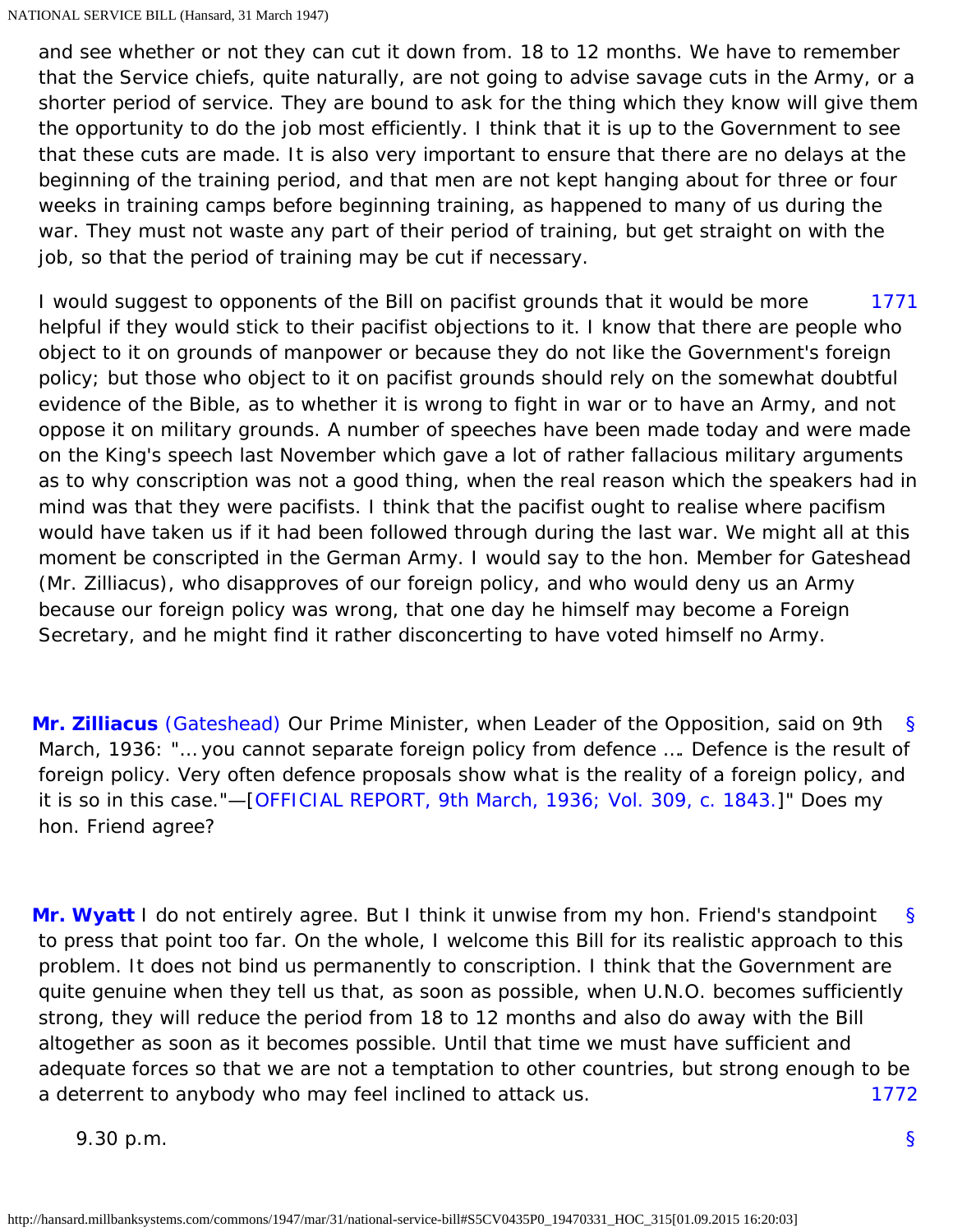[§](#page-0-0) **[Mr. Zilliacus](http://hansard.millbanksystems.com/people/mr-konni-zilliacus)** [\(Gateshead\)](http://hansard.millbanksystems.com/constituencies/gateshead) I rise to support the Amendment, but not as a pacifist. I fought in the first world war, I was a Home Guard in the last war and I accept the principle of conscription. I agree that there is a great deal of force in the argument that if we have full employment, it is difficult to raise adequate forces by voluntary means. I also agree that there is force in the argument that conscription is a fair and democratic means of raising the necessary forces. I regard conscription as a military form of direction of labour, and if the necessity is great enough, I have no objection to the direction of labour either for military or even for civilian purposes. I do object, however, in principle, to the calling up of young men to fight for purposes for which I should refuse to fight if I were of military age. I think that just as in home affairs it is the duty of the Government to have a policy that will assure the people a minimum standard of life, so in foreign and defence matters, it is the duty of the Government to assure the conscripts a minimum standard of death, if I may put it that way. That standard does not exist today. There is no guarantee that our conscripts, whether in Palestine or in Greece, will not have their lives thrown away for a cause which is not worth the bones of a single British soldier.

<span id="page-72-0"></span>[§](#page-72-0) **[Mr. Bramall](http://hansard.millbanksystems.com/people/major-ernest-bramall)** [\(Bexley\)](http://hansard.millbanksystems.com/constituencies/bexley) The hon. Member for Gateshead (Mr. Zilliacus) says that the conscripts should be allowed to have a certain safeguard. Does he mean to say that it does not matter if volunteers are allowed to throw their lives away for a cause which he would not be prepared to support?

<span id="page-72-1"></span>[§](#page-72-1) **[Mr. Zilliacus](http://hansard.millbanksystems.com/people/mr-konni-zilliacus)** The volunteer is in a different position. When he signs on, tie signs on to obey the Government's orders for any purpose the Government want, and if he does not want to do that, he does not volunteer.

<span id="page-72-2"></span>[1773](#page-72-2) The real root of my objection is stated this morning in the "Daily Herald." It says: "Only one thing, indeed, would justify Parliament in refusing to grant to a British Government today the powers now sought; and that would be the failure of such a Government to base its foreign policy on support for U.N.O." I am not arguing that this Amendment is an Amendment for the rejection of conscription in principle, or I would not vote for it. This Amendment asks the Government to think over the matter for six months, and I want them to do that because I believe—and I know it is a grave charge but I make it deliberately—that the Government's policy is not based on the United Nations organisation. It is not based on the obligations of the Charter.

<span id="page-72-3"></span>[§](#page-72-3) **[Mr. Follick](http://hansard.millbanksystems.com/people/dr-mont-follick)** [\(Loughborough\)](http://hansard.millbanksystems.com/constituencies/loughborough) The mover of the Amendment said quite clearly that, moving the omission of the word "now" and substituting the words. "this day six months" was, in effect, moving the rejection of the Bill.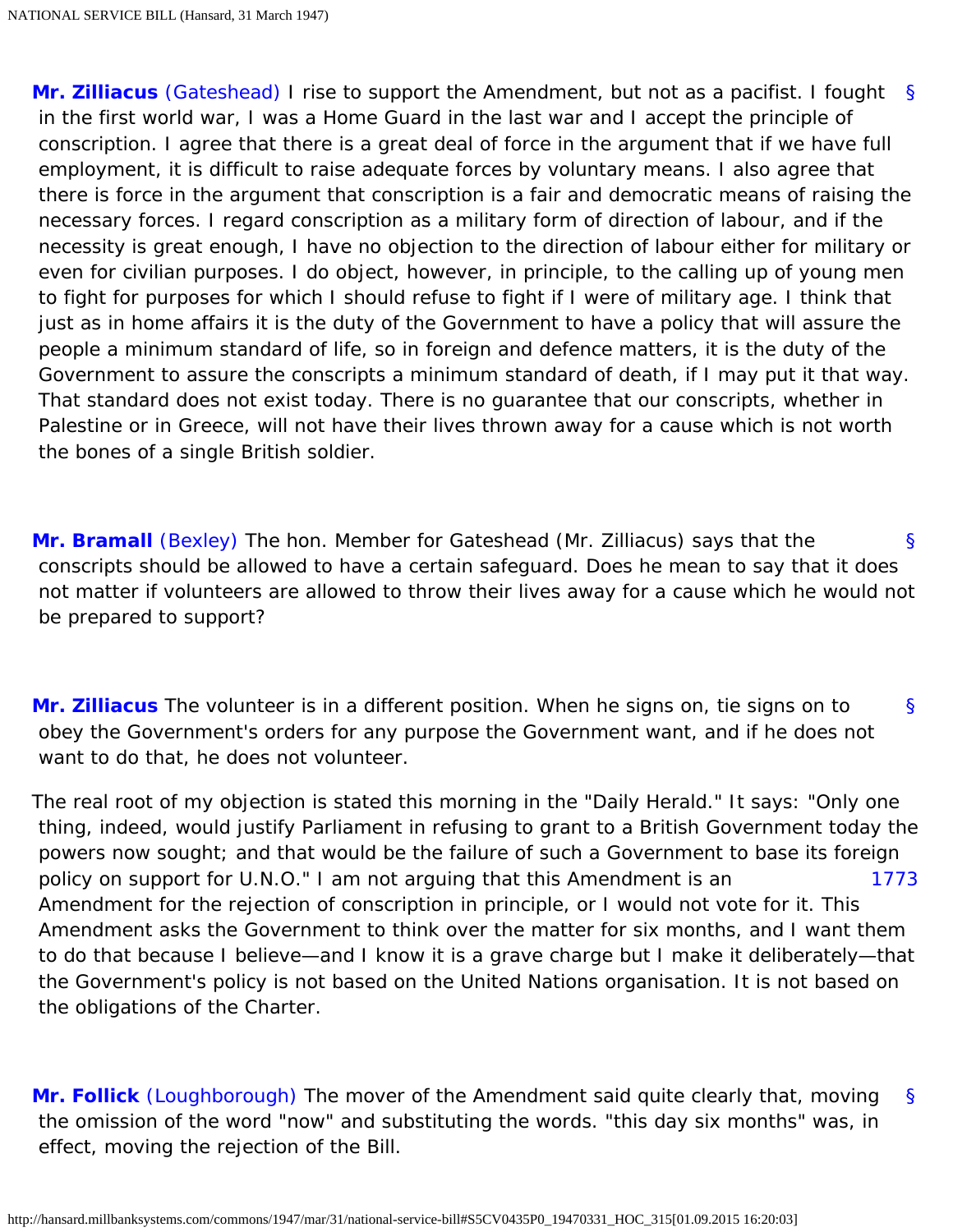<span id="page-73-0"></span>[§](#page-73-0) [1774](#page-73-1) **[Mr. Zilliacus](http://hansard.millbanksystems.com/people/mr-konni-zilliacus)** I am interested in the wording of the Amendment, not in the feelings of the mover of the Amendment. I do not agree with the mover of the Amendment in many respects. I believe the Government have got themselves into this muddle by a practice which in private life is held to be morally reprehensible, namely, to be "on with the new love, before being off with the old." Politicians are rather fond of being on with the new love without being off with the old, and I believe that the Government have got themselves into a state where they have practically committed political bigamy. They have gone through a form of marriage with the United Nations organisation, while still wedded to the policy of the balance of power. Let us suppose for a moment that the Government's policy was really based on the Charter of the United Nations organisation. What is the first thing they ought to do after a great war when they set to work to rebuild the world with the enemy disarmed and prostrate? I suggest that the first thing they ought to do, is to follow the advice of the late Lloyd George in the memorandum which he gave to the "Big Four," at the Peace Conference in March, 1919, when he pointed out to them that unless the great Powers, members of the Council—today we call it the Security Council although then it was known as the League Council—trusted each other in the matter of armaments and came to some agreement with each other—if they once started preparing for war against each other or rearming against each other—the Covenant would not be worth the paper it was written on. The same applies to the Charter a fortiori because the whole Charter is based upon the fundamental principle that the permanent Security Council members must not, in any circumstances, fight each other, and must trust each other.

<span id="page-73-1"></span>There is no obligation in the Charter for the great powers to coerce each other. The only obligation to apply force in the Charter operates when the great Powers agree and in no other circumstances. If any Member on the Front Bench denies that fact I wish he would speak now, because this fact makes it absolute nonsense, humbug and bunkum—to say the very least—to assert that we need conscript Armies or Forces on anything like the present scale in order to do our duty under the Charter of the United Nations organisation.

<span id="page-73-2"></span>[§](#page-73-2) **[Vice-Admiral Taylor](http://hansard.millbanksystems.com/people/vice-admiral-ernest-taylor)** May I ask the hon. Member a question about the United Nations organisation? Does he really consider that when Russia uses her power of veto as she does use it continually any confidence can be placed in the practical application of the Charter of the United Nations organisation?

<span id="page-73-4"></span><span id="page-73-3"></span>[§](#page-73-3) **[Mr. Zilliacus](http://hansard.millbanksystems.com/people/mr-konni-zilliacus)** I believe that the way to ensure reasonable use of the unanimity rule is to reach political agreements with the Soviet Union based on the Charter. But I do not agree that it is a reason for abandoning the Charter and reverting to power politics.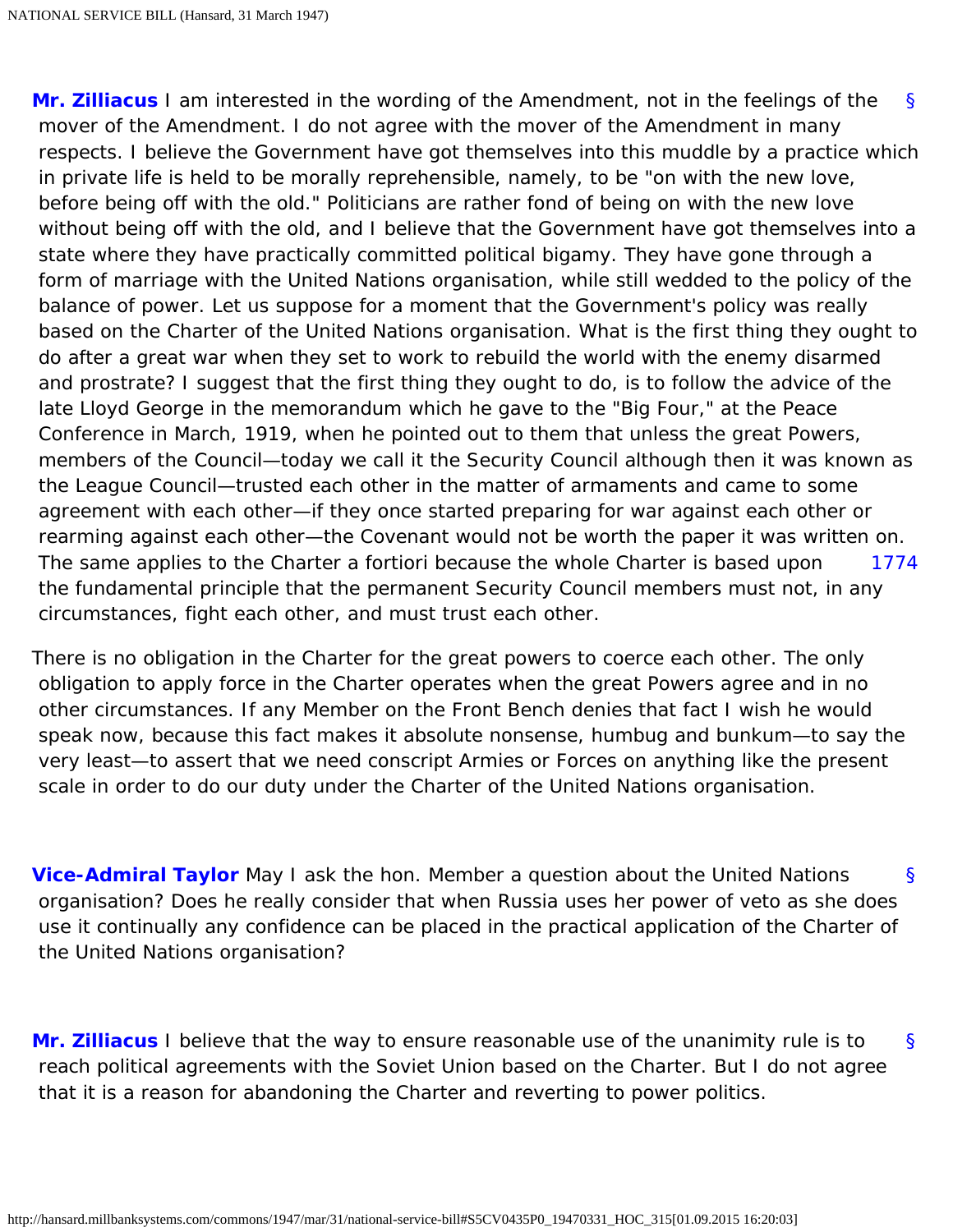<span id="page-74-0"></span>**[Vice-Admiral Taylor](http://hansard.millbanksystems.com/people/vice-admiral-ernest-taylor)** That is hardly an answer to my question.

[§](#page-74-0) [1775](#page-74-1) **[Mr. Zilliacus](http://hansard.millbanksystems.com/people/mr-konni-zilliacus)** The unanimity rule is, of course, part of the Charter, on the basis of which we are functioning. If the Government mean business, I would remind the House of the statement of the Foreign Secretary on 21st February last year, confirmed by the Prime Minister on 6th March this year, that we do trust both the Soviet Union and the United States, and that there can be no policy or anything else which will lead to a conflict with either of these great Allies. If we are really basing our policy on the United Nations organisation and, within the United Nations organisation, on equal cooperation with both the Soviet Union and the United States, and if we do not apprehend war from either, and do not believe in preparing for war against either, and if, as the Prime Minister said on 18th November last, we do not believe in building up our armies against either of those States, is there any reason at all why we should not do today what was done in 1919? That is, instruct the fighting Services to frame their annual Service Estimates on the political assumption that we will not be engaged in a great war within the next ten years. And could we not add to that an instruction that they should not base our defence preparations on the assumption that we may have to fight the United States or the U.S.S.R.?

<span id="page-74-1"></span>I want to make the Government a sporting offer. If a member of the Government can get up now or at any time in the Debate, and state that they have given instructions to the fighting Services to base their Estimates on the ten year rule and on the assumption that we need not prepare to fight either the United States or the Soviet Union, I will vote for the Bill and will withdraw my support from the Amendment. But until they can give me such an assurance, I am voting for the Amendment, because I have a conscientious objection based on the Charter against this country joining either with the United States in fighting against the Soviet Union, or with the Soviet Union to fight against the United States.

<span id="page-74-2"></span>[§](#page-74-2) **[Mr. C. Shawcross](http://hansard.millbanksystems.com/people/mr-christopher-shawcross)** Does the hon. Member think it would be reasonable to base our policy on any such assumption, so long as the Soviet Union, with its enormous population, maintains not only conscription but a very large standing army?

<span id="page-74-3"></span>[§](#page-74-3) **[Mr. Zilliacus](http://hansard.millbanksystems.com/people/mr-konni-zilliacus)** that question can equally well be addressed to the United States who are now spending 13,000 million dollars on arms, whereas before the war they spent, 1,000 million. Either you trust both the Soviet Union and the United States—in which case their armaments are irrelevant—or you prepare for war against one of them on the side of the other. That was precisely my argument, that at the present time, while professing to base our policy on the Charter, which does call for trusting our permanent fellow members of the Council, we are in fact basing our policy on an Anglo-American balance of power, and an Anglo-American entente and arms tie-up. That is the whole point of my contention. The situation is ominously close to what it was between 1906 and 1914, when the Liberal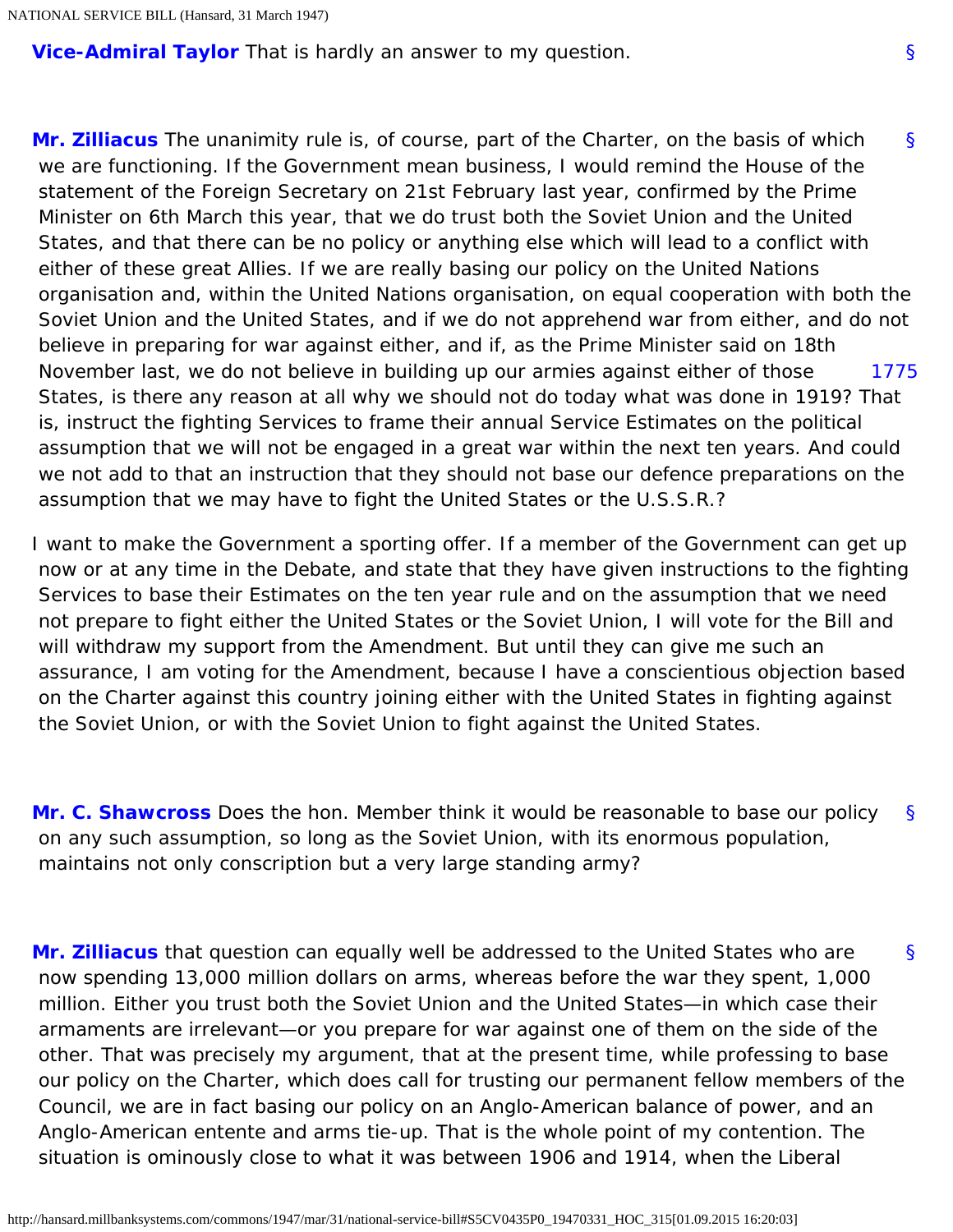<span id="page-75-0"></span>[1776](#page-75-0) Govern- ment were in power. Then, there were conversations between the General Staffs, leading to joint arrangements, whereas the Government kept on telling their back benchers that they were completely free and uncommitted, just as the present Government are telling us that they are free and uncommitted. The right hon. Gentleman the Leader of the Opposition, writing on this event, said: "This was a step of profound significance and of far-reaching reactions. Henceforward, the relations of the two staffs became increasingly intimate and confidential. The minds of our military men were definitely turned into a particular channel. Mutual trust grew continually in one set of military relationships, mutual precautions in the other. However explicitly the two Governments might agree and affirm to each other that no national or political engagement was involved in these technical discussions, the fact remained that they constituted an exceedingly potent tie." That applies with uncomfortable accuracy to the present state of Anglo-American relations. There is a case, of course, for an Anglo-American balance of power and arms tie-up against the Soviet Union, and it was powerfully argued by the Leader of the Opposition at Fulton. I understand that case. It was a logical case. I feel about it rather as Ernest Renan felt about the theology of a great Church with which he disagreed—he said its doctrine was a logical system that went wrong only in its foundations. The foundation of the Fulton foreign policy is belief in the immaculate conception of the foreign policy of the capitalist United States and in the original sin of the foreign policy of the Communist Soviet Union. That dogma is based on the perfectly consistent and logical belief of the Conservative Party that the world's journey to Socialism is not really necessary. One can say with only a little exaggeration that the Tories of Britain and America are the Irgun Zwei Leumis of civilisation's march to Socialism. They would cheerfully blow up civilisation with atom bombs rather than allow it to move in that direction.

I can understand this argument. But I cannot understand why a Labour Government, basing its belief in world peace on the advance of Socialism, must tie itself up with this crypto-Fulton, Woodford and water, foreign policy, while paying lip service to the United Nations.

<span id="page-75-1"></span>[1777](#page-75-1) I beg the Government to pause, to reconsider and to reflect, and to change their foreign policy while there is still time to change it. I believe they ought to provide the people of this country with a minimum standard of death. It is a fatal mistake to believe that the workers of this country are going to join in fighting the Soviet Union as the junior partners of capitalist America. I think anyone proceeding on that assumption will find he has sown the wind and will reap the whirlwind. I believe that it is disastrous to assume that the people of this country will be content to supply conscripts who will, in fact, be conscripted to serve a policy that is determined in Washington rather than in London. I believe there is a very strong feeling among the people of this country that it is time that history reversed itself and we had a British Declaration of Independence of the United States of America.

I am only asking the Government to do what they profess to want to do, to base their policy on the United Nations organisation, and within that, on equal friendship and co-operation with both the Soviet Union and the United States, and on the assumption that we need not prepare for war against either. If we are going to conscript the youth of this country, they must be fully aware of what they are being conscripted for. I am going to keep on asking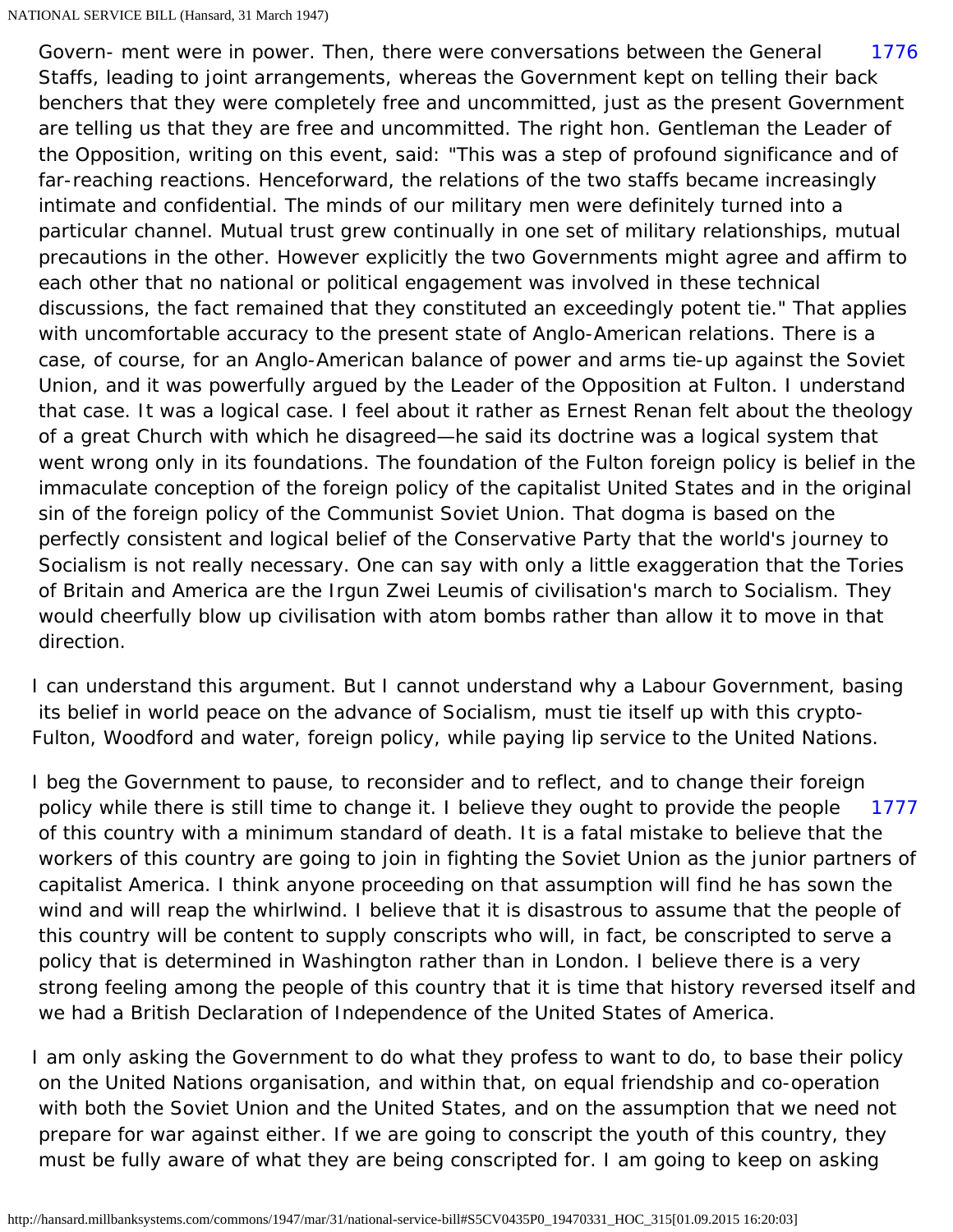NATIONAL SERVICE BILL (Hansard, 31 March 1947)

 that question. I am asking the Government that they should base their policy on the new morality of the Charter. That is something new and revolutionary, if you like, hut we have got to do it. Unless the Labour Government base their policy on faith in our permanent fellow members of the Council, and in the principles of the Charter, of faith in the will to peace and the world purposes of both the United States and the Soviet Union, we are going to have a third world war. Of that, I am absolutely certain. It may not come today, nor tomorrow, but if we allow another armaments race to start, it will certainly come. I am tempted to say that. because we are in a very difficult position in the world, we must make up in wisdom what we have lost in Weight, we must by taking thought add a cubit to our shrunken power—political stature. We can only save ourselves from economic collapse by our own exertions if we save the world from a new arms race by our example.

[§](#page-0-0)

[§](#page-76-2)

[§](#page-76-3)

9.46 p.m.

<span id="page-76-1"></span><span id="page-76-0"></span>[§](#page-76-0) [1778](#page-76-1) **[Mr. Boyd-Carpenter](http://hansard.millbanksystems.com/people/mr-john-boyd-carpenter)** [\(Kingston-upon-Thames\)](http://hansard.millbanksystems.com/constituencies/kingston-upon-thames) The, hon. Member for Gateshead (Mr. Zilliacus) made the characteristically mischievous speech which the House, no doubt, expected of him. It would be difficult to imagine a speech better calculated to damage the relations of this country with both our major Allies. I must make my protest, as I am sure most hon. Members will make theirs, at the suggestion which the hon. Member saw fit to make, that the idea of fighting the U.S.S.R. existed in the mind of His Majesty's Government. I have no undue respect for His Majesty's Government, but it is really a monstrous thing that any hon. Member should so abuse his position in this House as to make such a suggestion.

<span id="page-76-3"></span><span id="page-76-2"></span>**[Mr. Zilliacus](http://hansard.millbanksystems.com/people/mr-konni-zilliacus)** rose—

## **[Mr. S. Silverman](http://hansard.millbanksystems.com/people/mr-samuel-silverman)** rose—

<span id="page-76-4"></span>[§](#page-76-4) **[Mr. Boyd-Carpenter](http://hansard.millbanksystems.com/people/mr-john-boyd-carpenter)** As I have been referring to the hon. Member for Gateshead, and if the hon. Member for Nelson and Colne (Mr. S. Silverman) will allow me, I will give way to him.

<span id="page-76-5"></span>[§](#page-76-5) **[Mr. Zilliacus](http://hansard.millbanksystems.com/people/mr-konni-zilliacus)** I would point out that I did not assert what was suggested by the hon. Gentleman. Obviously, it would be ridiculous to assert that the Government of this country, or any party in this country, wished to fight the Soviet Union. What I said was that we are basing our defence preparations on the assumption that we may be involved in a war with the Soviet Union within the next ten years on the side of the United States.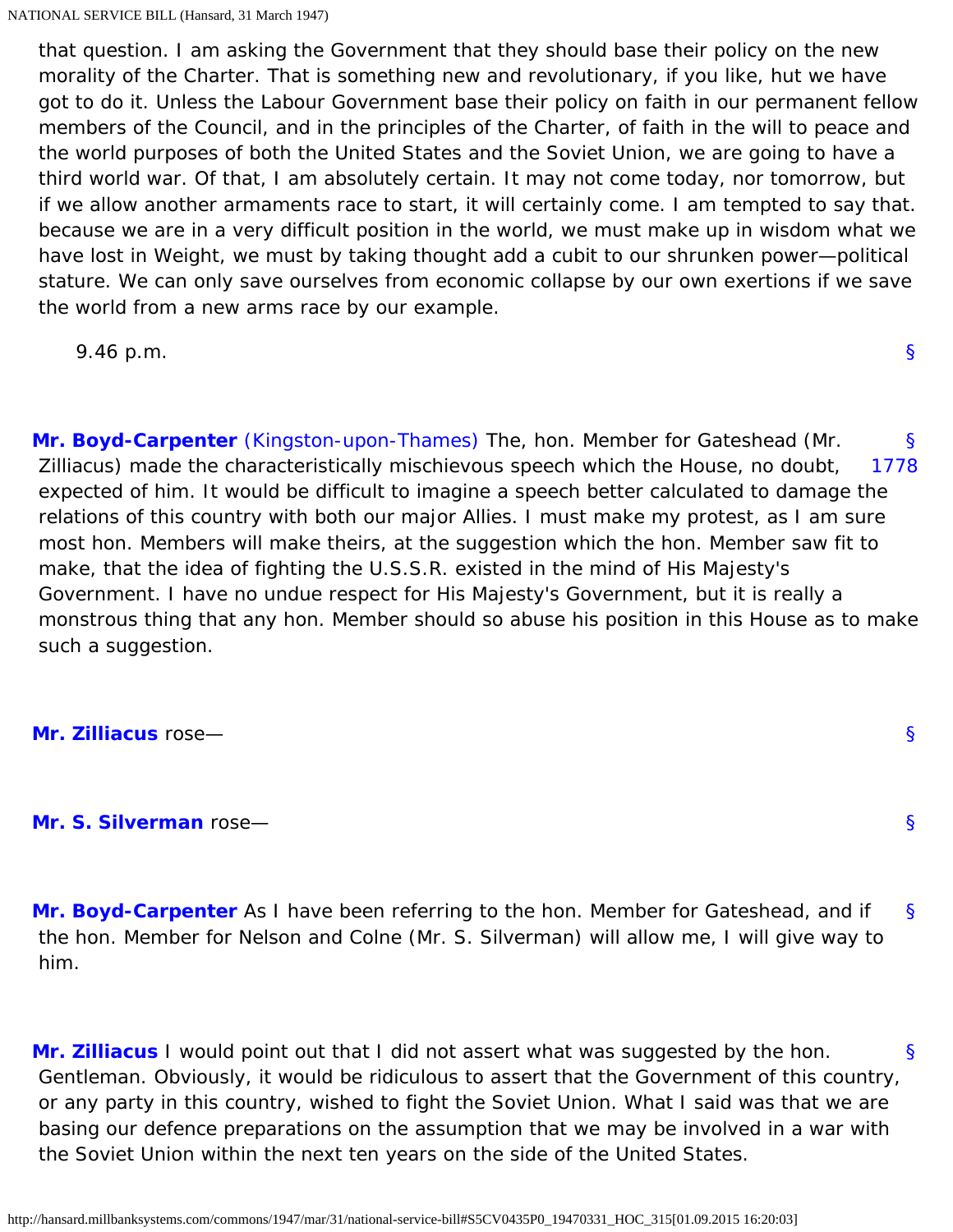<span id="page-77-0"></span>**[Mr. Boyd-Carpenter](http://hansard.millbanksystems.com/people/mr-john-boyd-carpenter)** I am glad to have that assurance from the hon. Gentleman because, whatever he might have meant to say, I think he will find, on consulting the OFFICIAL REPORT, that his words might have led to the contrary impression. No one will appreciate better than the hon. Gentleman how important it is that that impression should not be given.

[§](#page-77-0)

<span id="page-77-1"></span>[§](#page-77-1) **[Mr. S. Silverman](http://hansard.millbanksystems.com/people/mr-samuel-silverman)** If the hon. Gentleman will now give way to me, I would like to say that his hon. and gallant Friend the Member for the Isle of Ely (Major Legge-Bourke) made the very statement which he now says is dangerous.

<span id="page-77-2"></span>[§](#page-77-2) **[Mr. Boyd-Carpenter](http://hansard.millbanksystems.com/people/mr-john-boyd-carpenter)** I did not have the pleasure of hearing my hon. and gallant Friend, but I am sure that that was neither the effect nor the intention of his speech. I cannot imagine that any responsible Member of this House would make such a suggestion.

<span id="page-77-3"></span>[1779](#page-77-3) I should like to deal with the hon. Member for Gateshead's arguments on the subject matter of this Bill. As I understood them, he was not, like a good many of his hon. Friends, opposed to compulsory military service on principle. He was opposed to it simply if it were imposed by a Government with whose foreign policy he did not agree. I can appreciate, and, if I may say so respectfully, respect the attitude of hon. Members who are against compulsory service on principle. That is a respectable position to take up, but to adopt the attitude of the hon. Member for Gateshead, that one will not support compulsory military service because one dislikes the policy of the Foreign Secretary, is really to reduce the principle of democratic Government to a farce. Indeed, it goes further. Presumably, the hon. Member for Gateshead dislikes the foreign policy of His Majesty's Government because he thinks that that foreign policy is increasing the danger of war. If the hon. Member believes that, then, surely, there is an even stronger reason for providing proper military forces. If the hon. Member is genuine in his apprehensions as to the conduct of our affairs by the Foreign Secretary and their consequences, he should be pressing upon the Government not only the carrying through of this Bill but the provision of greater defence forces all over the sphere of defence.

<span id="page-77-4"></span>[§](#page-77-4) **[Mr. Zilliacus](http://hansard.millbanksystems.com/people/mr-konni-zilliacus)** I did say—and I thought I made it clear—that I had a conscientious objection to this country fighting either the United States or the Soviet Union, and I would oppose such a war by every means in my power. I am not a pacifist. I do not believe that a refusal to fight in any war in any circumstances is a useful psychological basis for proceeding in the modern world, but neither do I believe that readiness to be conscripted to fight for any cause against any odds is a good psychological basis for making peace.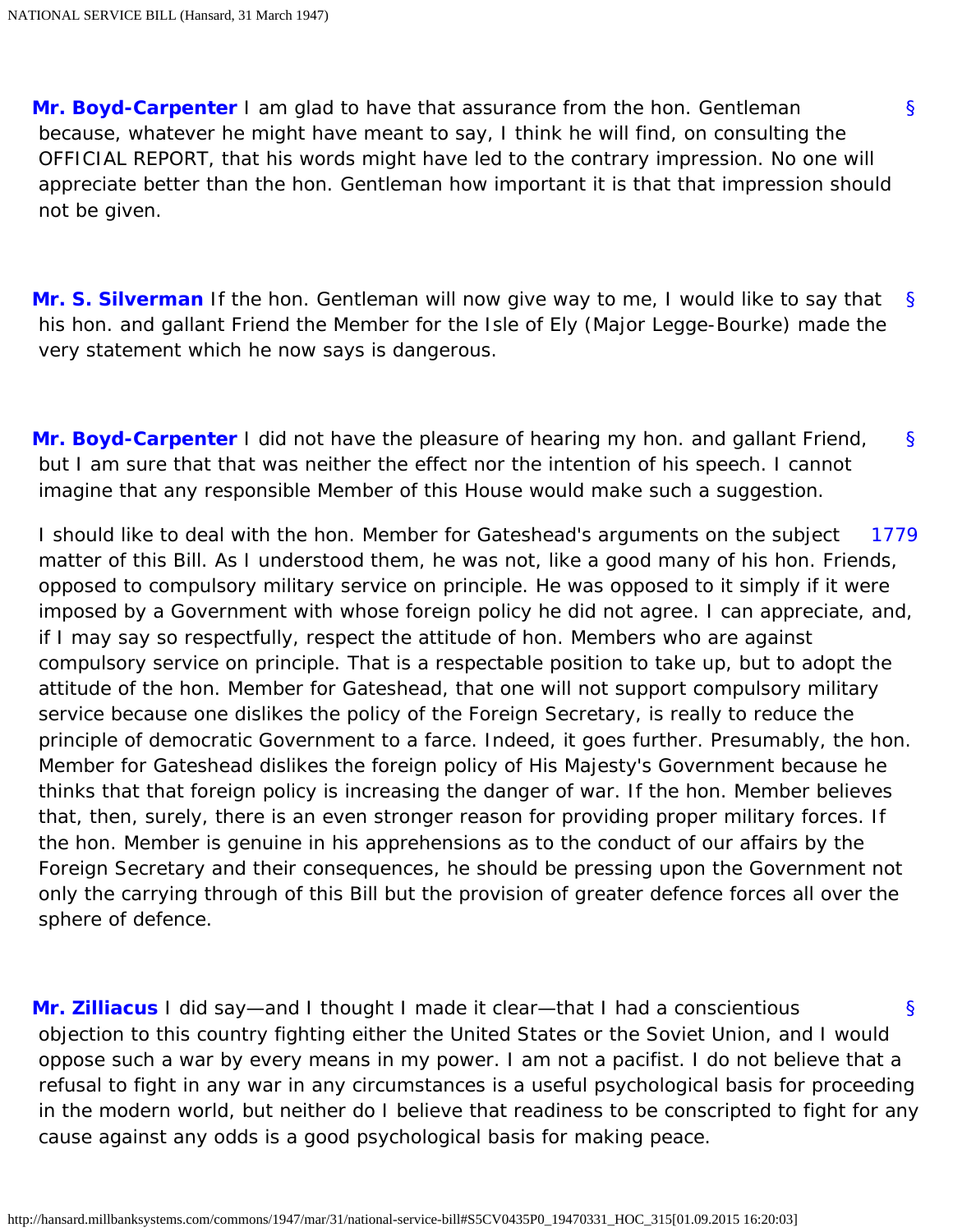<span id="page-78-0"></span>[§](#page-0-0) [1780](#page-78-0) **[Mr. Boyd-Carpenter](http://hansard.millbanksystems.com/people/mr-john-boyd-carpenter)** The hon. Member has not appreciated the full logical consequences of his argument. The foreign policy of a democratic country is, or should be, conducted in accordance with the expressed wishes of the majority of the representatives of the people. Yet the hon. Member is, apparently, prepared to say that such a foreign policy should not be supported by conscripted men. Further, the hon. Member forgot, when he interrupted me just now with his references to the U.S.S.R. and the U.S.A., that in this connection his particular reference was to the possibility of a conscripted man being shot at in Greece and in Palestine. We cannot conduct a democratic Government on this principle. We cannot say that we are prepared rather to strip our country of its defences than to permit the foreign policy of the Government to be carried on. That is, surely, not an argument of a sufficiently responsible nature to commend itself to hon. Members of this House.

<span id="page-78-1"></span>[§](#page-78-1) **[Mr. Zilliacus](http://hansard.millbanksystems.com/people/mr-konni-zilliacus)** Is it the hon. Gentleman's contention that men ought to be conscripted for Palestine and for Greece? Would that be all right?—because those purposes are only remotely connected with national defence. They are something rather different.

<span id="page-78-2"></span>[§](#page-78-2) **[Mr. Boyd-Carpenter](http://hansard.millbanksystems.com/people/mr-john-boyd-carpenter)** The hon. Member is good enough to invite my opinion. I would say to him that we cannot argue the matter in this way; that if we are satisfied with the necessity for the provision of adequate Forces, we cannot get out of the obligations to provide those Forces merely by saying that we do not like what is going on in Greece and in Palestine. Tie hon. Member cannot argue the matter in this piecemeal way. He must face the dilemma; either he is prepared to support the provision of adequate defence Forces in this country, or he is not. He cannot add a kind of conditional support and say that he will support the provision of this country with adequate Armed Forces, provided its foreign policy is such that there is no risk whatsoever of war.

<span id="page-78-3"></span>[1781](#page-78-3) With reference to certain observations of the hon. Member for Aston (Mr. Wyatt), I will not attempt to follow him in his discussion of high level strategy, but I would offer a comment on his speech, which I am perfectly certain the hon. Member himself would accept were he here, namely, that that speech should have been delivered from the Front bench. The hon. Member for Aston attempted, at any rate, to do what so far has not been attempted from the Front bench, to justify with facts and figures the necessity for this Bill. The right hon. Gentleman the Minister of Labour, in his admirably read speech—[Interruption.] If hon. Members object, I will withdraw the word "admirably." The right hon. Gentleman did not put the House in possession of the facts and figures on which, alone, hon. Members can come to a proper decision on this matter. He has, therefore, asked for the difficulties which he is manifestly encountering from his supporters behind him. Let me put it in this way. I am one of those who believe that the right hon. Gentleman has a good case for this Measure, but he did nothing to help those of us who hold that view, and he did nothing whatever to quieten the doubts of those behind them who doubt the necessity for this Measure.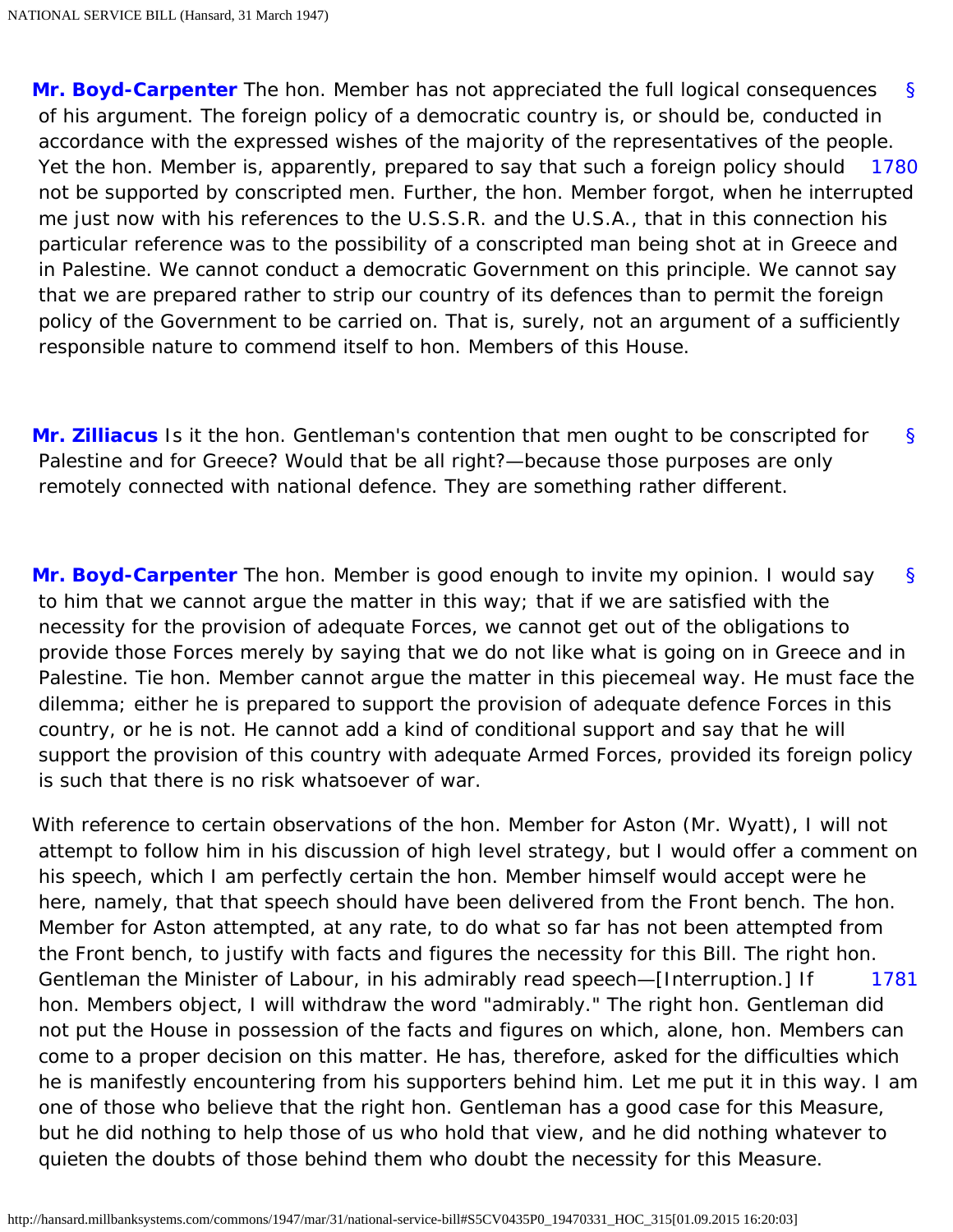It is quite impossible for hon. Members of this House to discharge their duty on this matter and it is a matter of very great seriousness to the younger generation of this country—unless we are told what are the forces which it is necessary to maintain in order to maintain the position of this country in the world, and unless we are also told, with such approximation as is consistent with security, what are the forces required for different theatres, what are the forces available, and what are the forces which will be necessary in a year or more's time. It is not fair to ask hon. Members—and in particular to ask those of his supporters who, very naturally, in the circumstances, have their doubts about this Measure—to accept this Bill merely because the right hon. Gentleman comes to that Box and says it is necessary. The right hon. Gentleman—and I hope the Minister of Defence may fill the gap tomorrow—must tell the House what are the military calculations and the military needs upon which this Bill is founded. If he does not do so, if he fails to make that case which I and my hon. Friends believe he has, he puts his own hon. Friends in a really intolerable position. He is asking them to go back, in most cases, on their past; he is asking them to repudiate speeches and expressions of opinion which they have made and held, and which, I think, most of them will be prepared to repudiate if they are given a reason. The mere opinion of the right hon. Gentleman is no reason. The House is entitled to be told the facts and figures. That is why I say that the speech of the hon. Member for Aston was, at any rate, an attempt to do what the Minister of Labour did not even attempt to do.

<span id="page-79-0"></span>[1782](#page-79-0) There is one aspect of this matter on which, if I may say so, I can congratulate the Minister. That is the care which he has obviously taken to see that the provisions of this Bill do not interfere unduly with either the system of apprenticeship or the system of education. I was very glad to hear what he said about the effect of the Bill in this respect, and I can only express regret that, as this Bill does not come into force for nearly two years, both apprenticeship and education will have to suffer till then from the manifest imperfections of the. present system. The same observation applies to another provision of the Bill. The right hon. Gentleman himself referred to the very proper provision under which a young man who so desires can commence his service at the age of 17½. I understand that that concession is not at present in effect under the present system. Once again, I must express my regret that the provisions which are rightly included in this Bill, which do undoubtedly minimise the hardships and unfairnesses of any system of compulsory service, have to be put off until 1st January, 1949. I hope we may be told from the Government Front bench, that during that interim period it may be possible to put into effect some of those provisions of this Bill, so as to prevent the hardships which these provisions are designed to obviate when the Bill has come into effect. I understand from the—

[§](#page-0-0)

[§](#page-0-0)

It being Ten o'Clock, the Debate stood adjourned.

Debate to be resumed Tomorrow.

Back to [ORDERS OF THE DAY](http://hansard.millbanksystems.com/commons/1947/mar/31/orders-of-the-day) Forward to [CIVIC RESTAURANTS BILL](http://hansard.millbanksystems.com/commons/1947/mar/31/civic-restaurants-bill)

[Noticed a typo?](http://hansard.millbanksystems.com/typos) | [Report other issues](https://spreadsheets.google.com/viewform?key=p_zCPmAX1qx1llDkHKzRlNQ) | [© UK Parliament](http://www.parliament.uk/site_information/parliamentary_copyright.cfm)